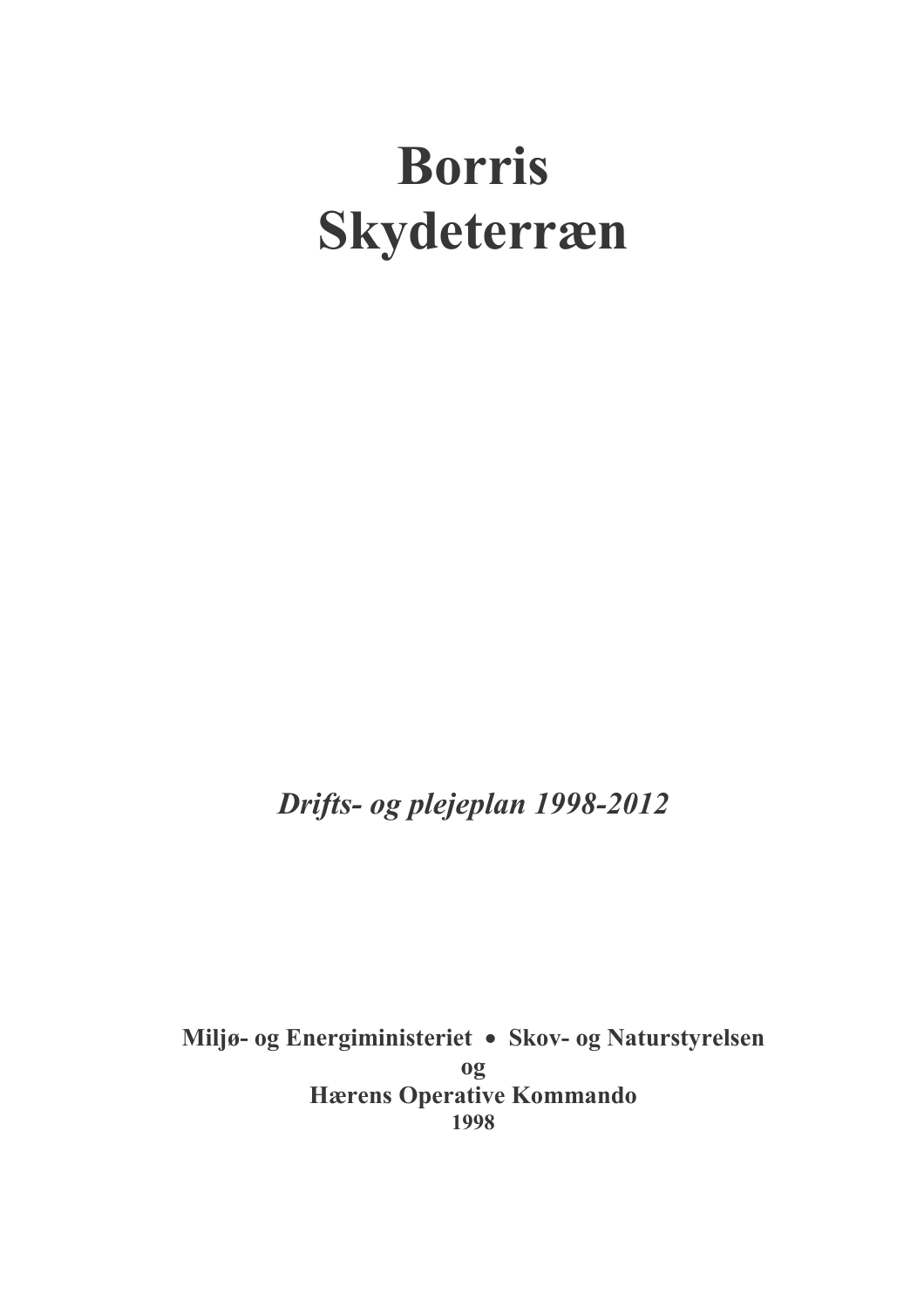#### **Borris Skydeterræn**

- Drifts- og Plejeplan 1998-2012

Udgivet af Miljø- og Energiministeriet, Skov- og Naturstyrelsen og Hærens Operative Kommando, 1998

| Tekst:                       | Erling Krabbe, SNS (med bidrag fra Kommandant, oberstløjtnant S.S. Jacobsen, Borrislejren, og landskabskon- |
|------------------------------|-------------------------------------------------------------------------------------------------------------|
|                              | sulent Povl Degener)                                                                                        |
| Redaktion:                   | Erling Krabbe og Mads Jakobsen, SNS                                                                         |
| Kort (bilag $1, 2$ og $3$ ): | Tim Falck Weber, Jim Schou Larsen, Thomas Wessel Fyhn og Niels Dahlin Lisborg, SNS                          |
| Bevoksningsliste (bilag 4):  | Tim Falck Weber, Jim Schou Larsen, Thomas Wessel Fyhn og Christian Qvortrup, SNS                            |
| Forsideillustration:         | Borrislejrens bomærke: Stor Regnspove. Fra maleri af Leif Ragn Jensen, 1962                                 |
| Lay-out, omslag:             | Poul Juul, SNS                                                                                              |
| Lay-out, tekst:              | Erling Krabbe, SNS                                                                                          |
| Tryk og repro:               | Grafisk Center, Hillerød                                                                                    |
|                              | og Skov- og Naturstyrelsen                                                                                  |
|                              |                                                                                                             |
| Oplag: 300 eksemplarer       |                                                                                                             |
|                              |                                                                                                             |
| ISBN: 87-7279-115-2          |                                                                                                             |
|                              |                                                                                                             |
| Hæftet kan fås hos:          |                                                                                                             |
|                              |                                                                                                             |
| Borrislejren                 |                                                                                                             |
| Borriskrogvej 4              |                                                                                                             |
| Borris, 6900 Skjern          |                                                                                                             |

Tlf: 97366288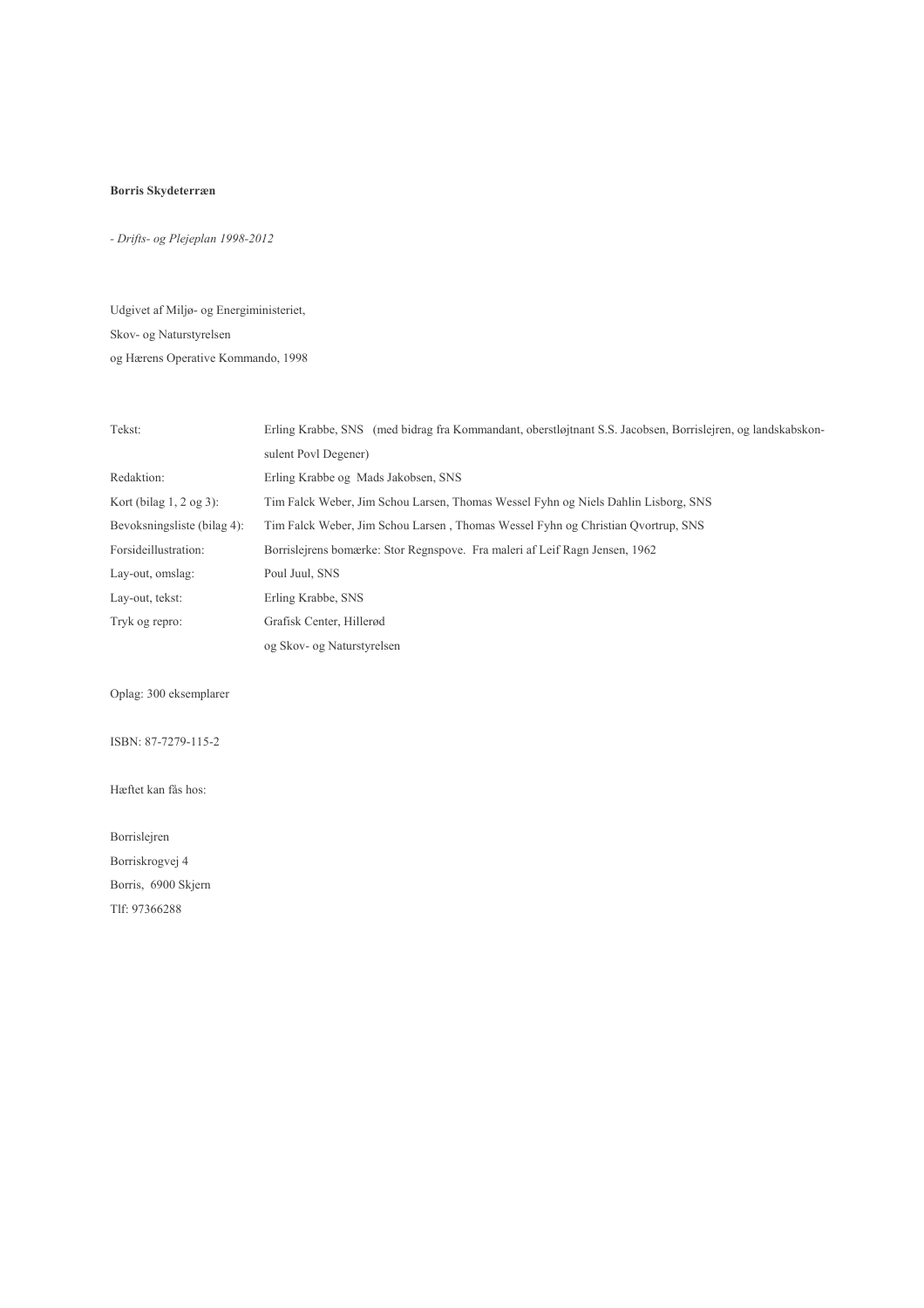## **Borris Skydeterræn**

## Drifts- og plejeplan 1998-2012

Nærværende drifts- og plejeplan for Borris Skydeterræn stadfæstes hermed som gældende for perioden 31. december 1998 til 31. december 2012.

Borrislejren, den

S.S. Jacobsen oberstløjtnant Kommandant i Borrislejren

Skov- og Naturstyrelsen, den

Bendt Egede Andersen Skovtaksator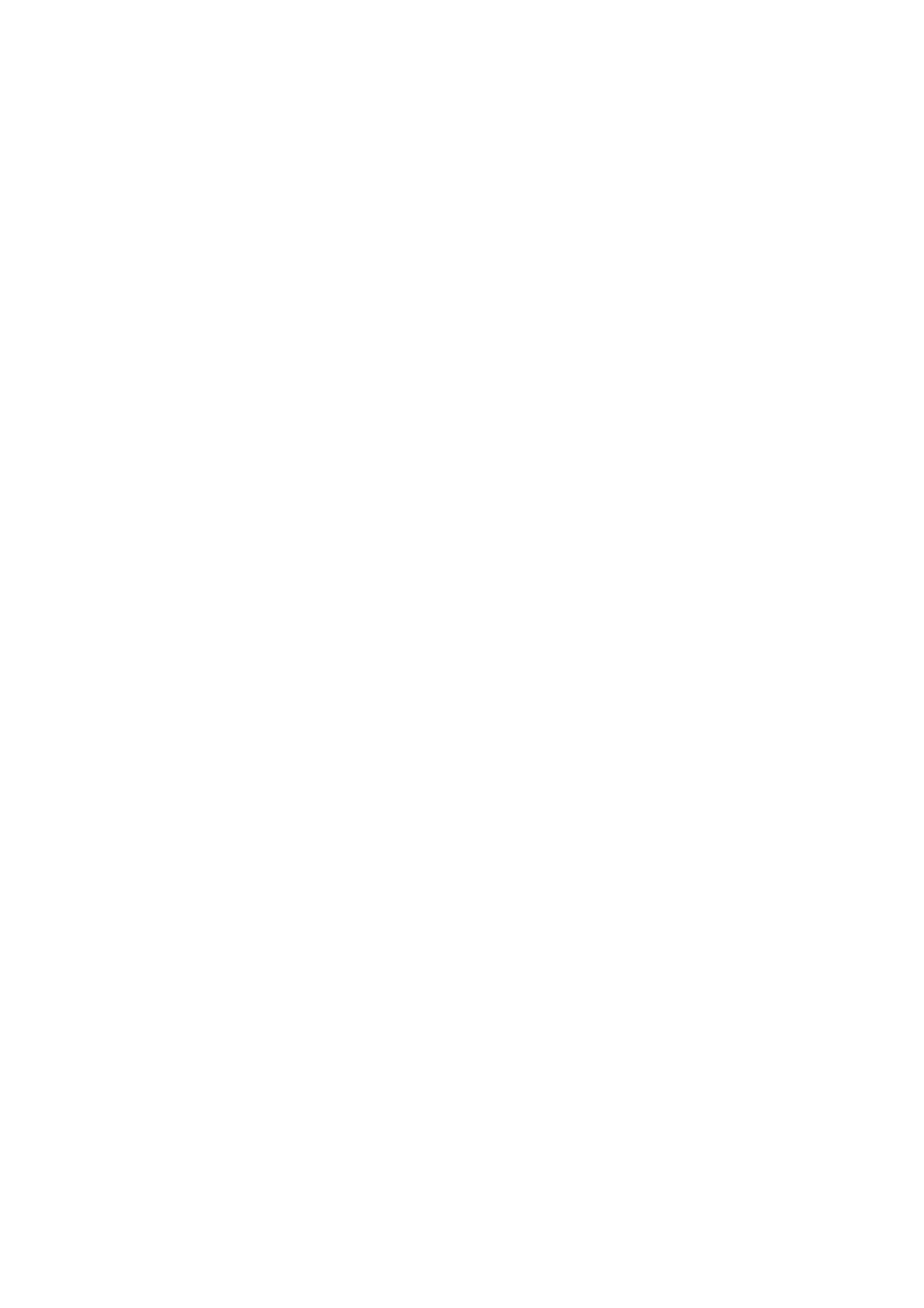## **INDHOLDSFORTEGNELSE**

| $\mathbf{1}$<br>1.1<br>$\overline{2}$<br>2.1<br>$2.2^{\circ}$<br>2.3<br>$\overline{3}$<br>3.1<br>3.2<br>3.3 Forsvarsministeriets ønske om at udkastet til $\S$ 60 fredningsbekendt- gørelsen blev erstattet af en<br>4<br>4.1<br>4.2<br>4.3<br>4.4<br>4.5<br>4.6<br>4.7<br>4.8<br>4.9<br>4.10<br>5<br>5.1<br>5.2<br>Generelle bestemmelser og restriktioner for færdsel og ophold i terrænet38<br>5.3<br>5.4<br>5.5<br>6<br>$\tau$<br>$\,$ 8 $\,$<br>8.1<br>8.2<br>8.3<br>8.4<br>8.5<br>8.6<br>8.7 |  |  |
|----------------------------------------------------------------------------------------------------------------------------------------------------------------------------------------------------------------------------------------------------------------------------------------------------------------------------------------------------------------------------------------------------------------------------------------------------------------------------------------------------|--|--|
|                                                                                                                                                                                                                                                                                                                                                                                                                                                                                                    |  |  |
|                                                                                                                                                                                                                                                                                                                                                                                                                                                                                                    |  |  |
|                                                                                                                                                                                                                                                                                                                                                                                                                                                                                                    |  |  |
|                                                                                                                                                                                                                                                                                                                                                                                                                                                                                                    |  |  |
|                                                                                                                                                                                                                                                                                                                                                                                                                                                                                                    |  |  |
|                                                                                                                                                                                                                                                                                                                                                                                                                                                                                                    |  |  |
|                                                                                                                                                                                                                                                                                                                                                                                                                                                                                                    |  |  |
|                                                                                                                                                                                                                                                                                                                                                                                                                                                                                                    |  |  |
|                                                                                                                                                                                                                                                                                                                                                                                                                                                                                                    |  |  |
|                                                                                                                                                                                                                                                                                                                                                                                                                                                                                                    |  |  |
|                                                                                                                                                                                                                                                                                                                                                                                                                                                                                                    |  |  |
|                                                                                                                                                                                                                                                                                                                                                                                                                                                                                                    |  |  |
|                                                                                                                                                                                                                                                                                                                                                                                                                                                                                                    |  |  |
|                                                                                                                                                                                                                                                                                                                                                                                                                                                                                                    |  |  |
|                                                                                                                                                                                                                                                                                                                                                                                                                                                                                                    |  |  |
|                                                                                                                                                                                                                                                                                                                                                                                                                                                                                                    |  |  |
|                                                                                                                                                                                                                                                                                                                                                                                                                                                                                                    |  |  |
|                                                                                                                                                                                                                                                                                                                                                                                                                                                                                                    |  |  |
|                                                                                                                                                                                                                                                                                                                                                                                                                                                                                                    |  |  |
|                                                                                                                                                                                                                                                                                                                                                                                                                                                                                                    |  |  |
|                                                                                                                                                                                                                                                                                                                                                                                                                                                                                                    |  |  |
|                                                                                                                                                                                                                                                                                                                                                                                                                                                                                                    |  |  |
|                                                                                                                                                                                                                                                                                                                                                                                                                                                                                                    |  |  |
|                                                                                                                                                                                                                                                                                                                                                                                                                                                                                                    |  |  |
|                                                                                                                                                                                                                                                                                                                                                                                                                                                                                                    |  |  |
|                                                                                                                                                                                                                                                                                                                                                                                                                                                                                                    |  |  |
|                                                                                                                                                                                                                                                                                                                                                                                                                                                                                                    |  |  |
|                                                                                                                                                                                                                                                                                                                                                                                                                                                                                                    |  |  |
|                                                                                                                                                                                                                                                                                                                                                                                                                                                                                                    |  |  |
|                                                                                                                                                                                                                                                                                                                                                                                                                                                                                                    |  |  |
|                                                                                                                                                                                                                                                                                                                                                                                                                                                                                                    |  |  |
|                                                                                                                                                                                                                                                                                                                                                                                                                                                                                                    |  |  |
|                                                                                                                                                                                                                                                                                                                                                                                                                                                                                                    |  |  |
|                                                                                                                                                                                                                                                                                                                                                                                                                                                                                                    |  |  |
|                                                                                                                                                                                                                                                                                                                                                                                                                                                                                                    |  |  |
|                                                                                                                                                                                                                                                                                                                                                                                                                                                                                                    |  |  |
|                                                                                                                                                                                                                                                                                                                                                                                                                                                                                                    |  |  |
|                                                                                                                                                                                                                                                                                                                                                                                                                                                                                                    |  |  |
|                                                                                                                                                                                                                                                                                                                                                                                                                                                                                                    |  |  |
|                                                                                                                                                                                                                                                                                                                                                                                                                                                                                                    |  |  |
|                                                                                                                                                                                                                                                                                                                                                                                                                                                                                                    |  |  |
| 8.8                                                                                                                                                                                                                                                                                                                                                                                                                                                                                                |  |  |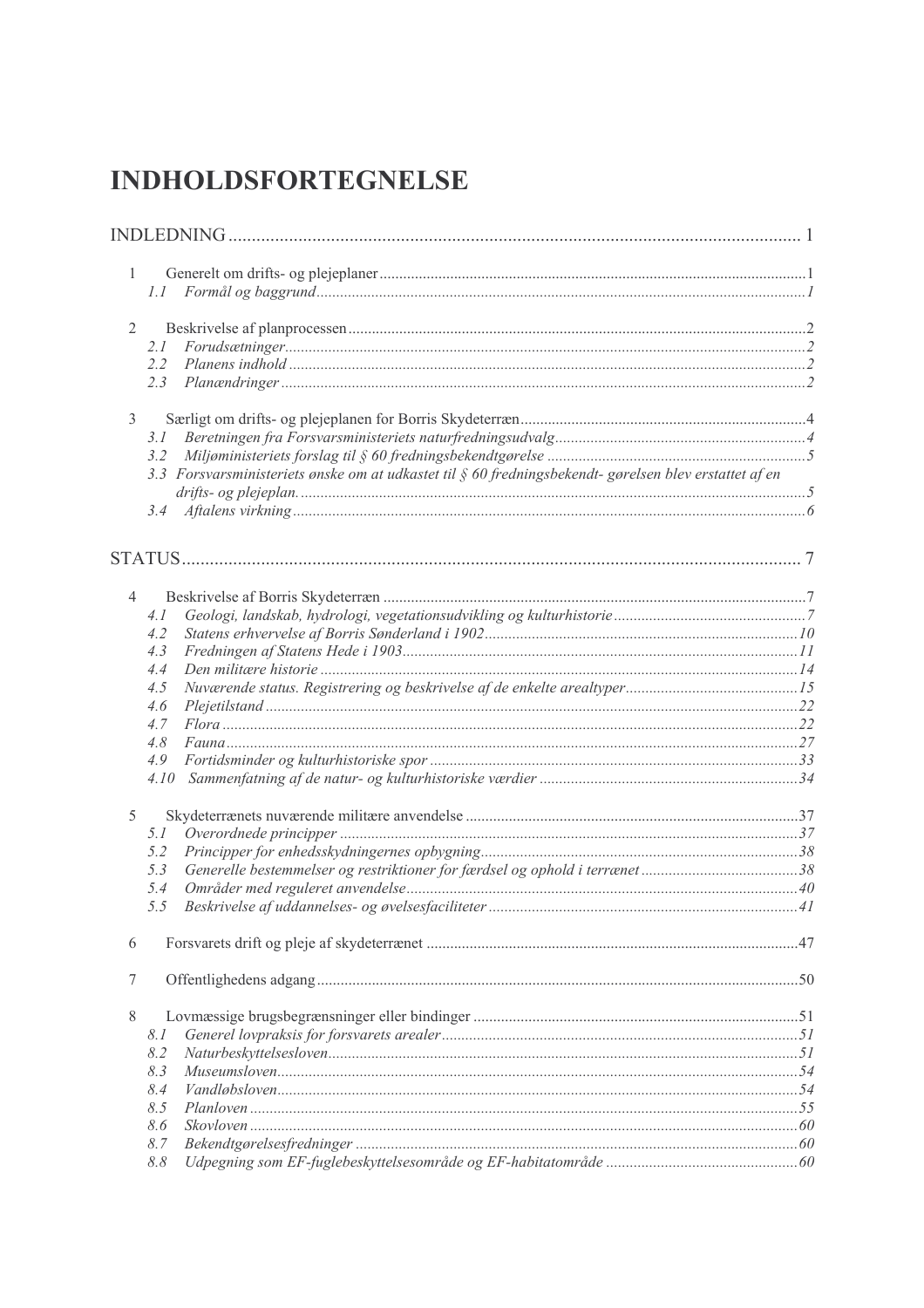| 9.1   |                                                                                              |  |
|-------|----------------------------------------------------------------------------------------------|--|
| 9.2   |                                                                                              |  |
| 9.3   |                                                                                              |  |
| 9.4   |                                                                                              |  |
| 9.5   |                                                                                              |  |
| 9.6   |                                                                                              |  |
| 10    |                                                                                              |  |
|       |                                                                                              |  |
|       |                                                                                              |  |
|       |                                                                                              |  |
|       |                                                                                              |  |
|       |                                                                                              |  |
|       |                                                                                              |  |
|       |                                                                                              |  |
|       |                                                                                              |  |
| 11 -  |                                                                                              |  |
|       |                                                                                              |  |
|       |                                                                                              |  |
| 11.3  | Kommentarer og ønsker fra Dansk Ornitologisk Forening - lokalafdelingen for Ringkøbing Amt78 |  |
|       |                                                                                              |  |
|       |                                                                                              |  |
|       |                                                                                              |  |
| 12    |                                                                                              |  |
|       |                                                                                              |  |
|       |                                                                                              |  |
|       |                                                                                              |  |
|       |                                                                                              |  |
| 13    |                                                                                              |  |
|       |                                                                                              |  |
|       | 13.1 Overordnet målsætning for den fremtidige benyttelse, pleje og naturgenopretning         |  |
|       |                                                                                              |  |
|       |                                                                                              |  |
|       |                                                                                              |  |
|       |                                                                                              |  |
|       |                                                                                              |  |
|       |                                                                                              |  |
|       |                                                                                              |  |
| 13.10 |                                                                                              |  |
| 13.11 |                                                                                              |  |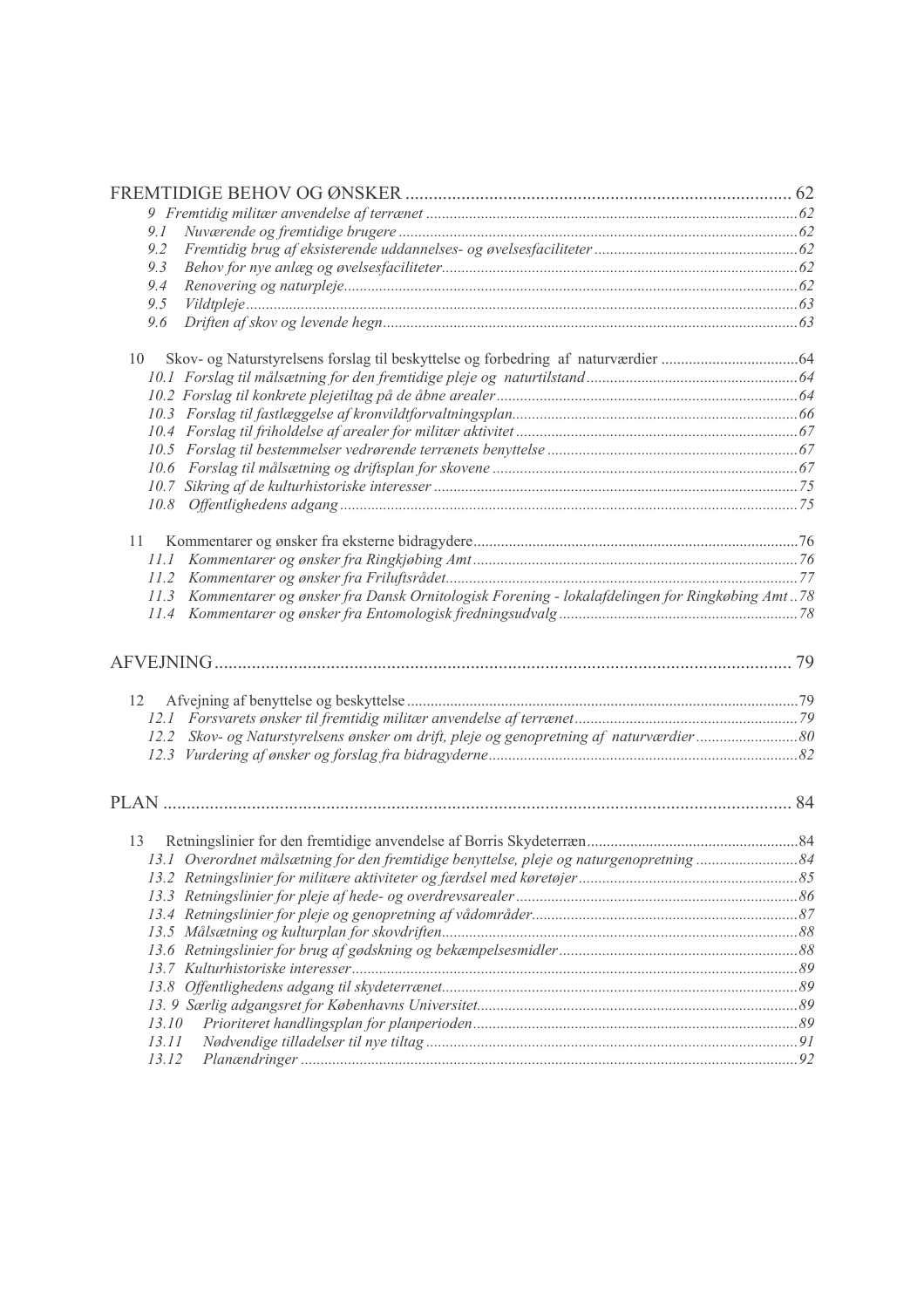|                                                                                               | 93 |
|-----------------------------------------------------------------------------------------------|----|
| 14                                                                                            |    |
|                                                                                               |    |
|                                                                                               |    |
|                                                                                               |    |
|                                                                                               |    |
| BILAG.                                                                                        | 96 |
| 15                                                                                            |    |
|                                                                                               |    |
|                                                                                               |    |
|                                                                                               |    |
| Bilag 4: Bevoksningsliste for skydeterrænets skov og arealoversigt over naturtyper96          |    |
|                                                                                               |    |
|                                                                                               |    |
| Bilag 7: Retningslinier for forsvarets anvendelse af skyde- og øvelsesterræner i relation til |    |
|                                                                                               |    |
|                                                                                               |    |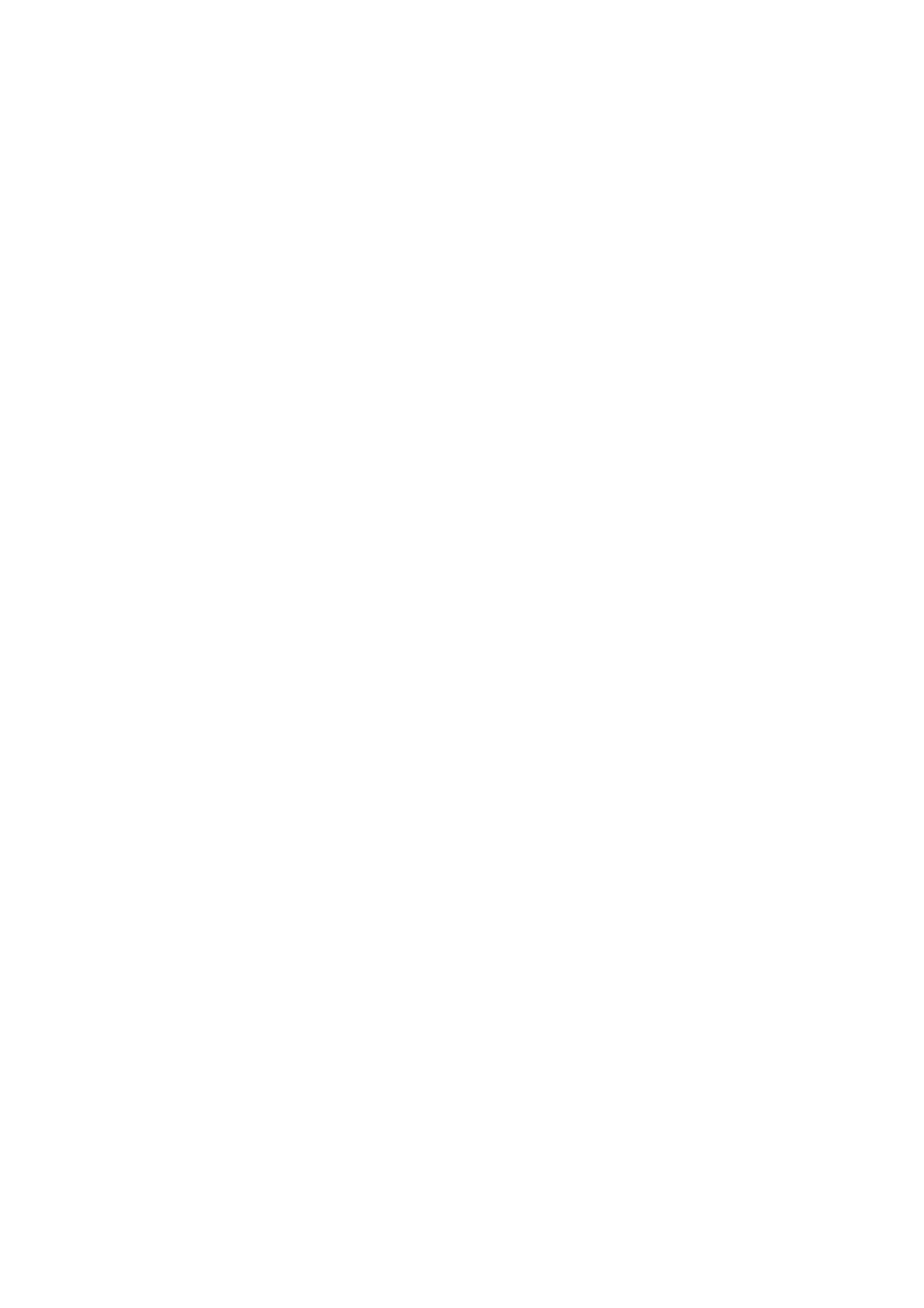## **INDLEDNING**

#### $\mathbf{1}$ Generelt om drifts- og plejeplaner

#### $1.1$ Formål og baggrund

Mange af forsvarets arealer indeholder store naturværdier i form af et rigt dyre- og planteliv samt store, sammenhængende landskaber. Dyr og planter trives netop godt her, fordi arealerne gennem mange år har fået lov at henligge i naturtilstand, men også fordi der ikke færdes så mange mennesker i områderne.

Som led i forsvarets miljøstrategi bestemte Forsvarskommandoen i september 1993 ved bestemmelse (FKOBST 610-6, SEP 1993) om miljø- og naturbeskyttelse, at der for hvert øvelses- og skydeområde skal udarbejdes en drifts- og plejeplan.

Den 24. oktober 1995 indgik Forsvarskommandoen og Skov- og Naturstyrelsen en samarbeidsaftale, der sikrer planlægning af drift og pleje for en række af forsvarets øvelsespladser samt skyde- og øvelsesterræner.

Formålet med en drifts- og plejeplan er at sikre, at der på forsvarets arealer opnås en tilfredsstillende balance mellem forsvarets behov for nødvendig uddannelse og træning af enheder under realistiske vilkår og hensynet til naturbeskyttelse og rekreative interesser.

Da planlægningen ønskes brugt som et redskab til beskyttelse og forbedring af naturværdier på forsvarets arealer er amt og kommune, Danmarks Naturfredningsforening samt Friluftsrådet medinddraget som såkaldte eksterne bidragydere ved udarbejdelsen. Samtidig er det forventningen, at amt og kommune som de relevante myndigheder gennem inddragelse i afvejningen mellem benyttelse og beskyttelse vil administrere relevant lovgivning med udgangspunkt i planen.

Drifts- og plejeplanlægningen vil desuden tilvejebringe et ensartet grundlag for en flersidig forvaltning af forsvarets arealer. Samtidig vil planlægningen give medarbejdere i forsvaret en naturmæssig viden, herunder en forståelse for behovet og mulighederne for varetagelse af flersidige hensyn ved drift og pleje af arealerne.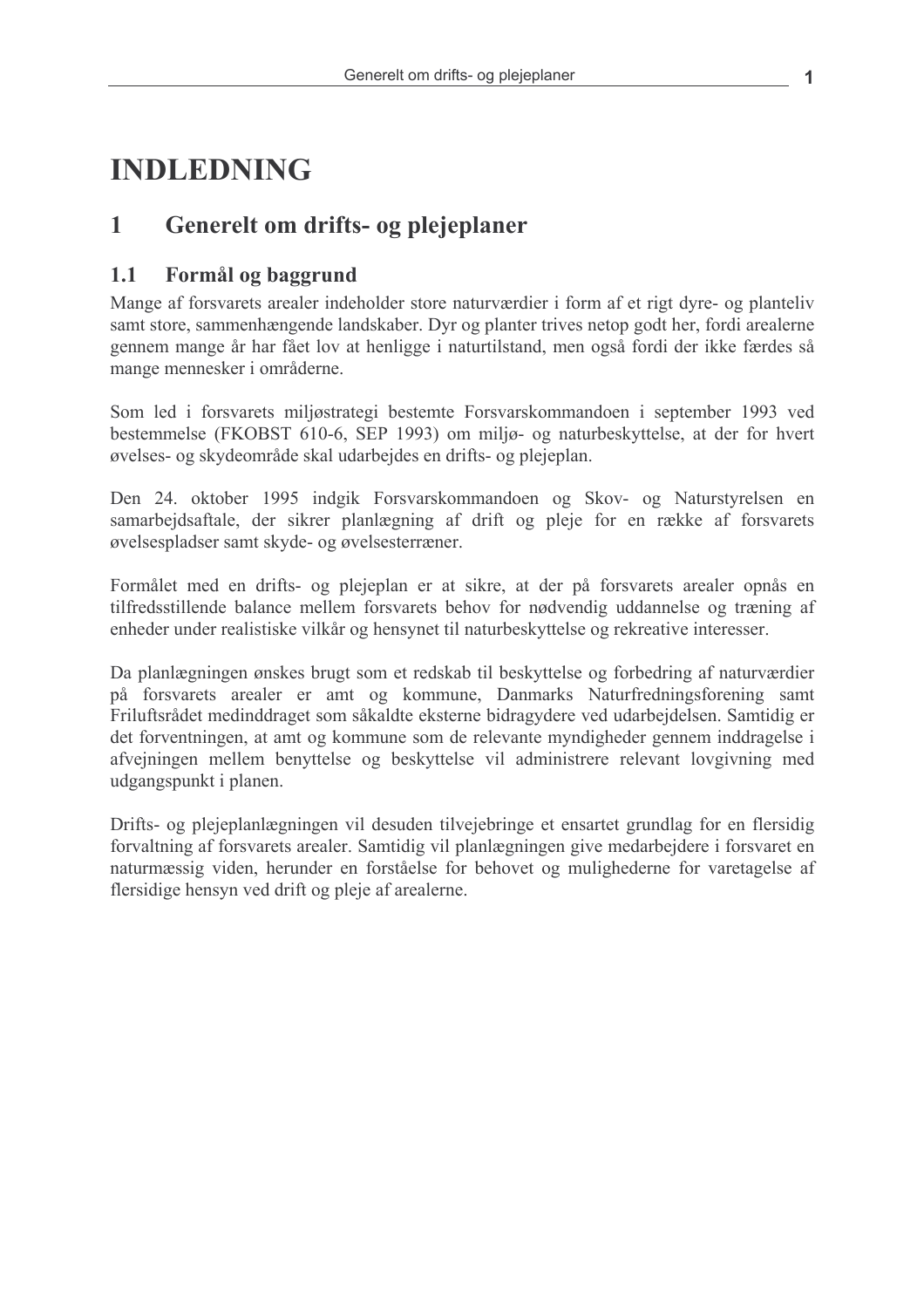#### **Beskrivelse af planprocessen**  $\overline{2}$

#### $2.1$ Forudsætninger

I forbindelse med udarbejdelse af drifts- og plejeplanen er udgangspunktet, at skyde- og øvelsesterrænerne samt øvelsespladserne er udlagt som uddannelsesområder, og derfor fortsat skal kunne anvendes som sådan.

Drifts- og plejeplanen skal tydeliggøre terrænets naturmæssige og rekreative værdier og udstikke retningslinier for terrænets brug, beskyttelse og pleje, som tager hensyn til disse værdier, samtidig med at der opnås en tilfredsstillende løsning af forsvarets behov for uddannelsesaktiviteter.

Planen skal således rumme en afvejning mellem på den ene side forsvarets behov for øvelsesarealer og på den anden side samfundets interesse i en forsvarlig og langsigtet forvaltning af terrænets ofte meget store naturværdier.

Som følge af den sikkerhedsmæssige risiko, der er forbundet med forsvarets aktiviteter, vil rekreative interesser (offentlighedens adgang til forsvarets areal) kun blive tilgodeset i det omfang, det er sikkerhedsmæssigt forsvarligt. Herudover kan hensynet til naturmæssige værdier påvirke mulighederne for rekreativ benyttelse.

De i drifts- og plejeplanen opstillede retningslinier skal være enkle for forsvaret at administrere i praksis.

#### $2.2$ **Planens indhold**

## **Planen** skal

- Kortlægge og afgrænse naturtyper, bevoksninger, veje, forsvarets anlæg etc.
- Beskrive de naturmæssige værdier og identificere de mest bevaringsværdige af disse samt påpege eventuelle behov/muligheder for forbedring af de naturmæssige værdier.
- Beskrive forsvarets nuværende benyttelse og drift af terrænet samt klarlægge forsvarets fremtidige behov for benyttelse af terrænet.
- Beskrive den rekreative benyttelse af terrænet.
- Foretage afvejningen mellem forsvarets behov for benyttelse og ønskerne om beskyttelse og forbedring af naturværdier samt forbedring af de rekreative muligheder.
- Anvise hvorledes denne afvejning kan realiseres i praksis, herunder fastlægge terrænets fremtidige benyttelse, pleje og forbedring *i* retningslinier for overensstemmelse med afvejningen.
- Beregne de økonomiske konsekvenser for forsvaret af planens bestemmelser.

#### $2.3$ Planændringer

Drifts- og plejeplanen gælder for 15 år.

For til stadighed at holde planen med så langt et tidsrum tidssvarende og fleksibel, kan der løbende foretages ændringer i drifts- og plejeplanen, forudsat at aftaleparterne er enige.

Såfremt forsvaret eller Skov- og Naturstyrelsen ønsker ændringer i drifts- og plejeplanen indsender den lokale myndighed begrundede forslag herom via Hærens Operative Kommando til Skov- og Naturstyrelsen eller omvendt. Hvis der ikke er væsentlige indsigelser, indsættes planændringen i den pågældende plan med gyldighed som en del af denne.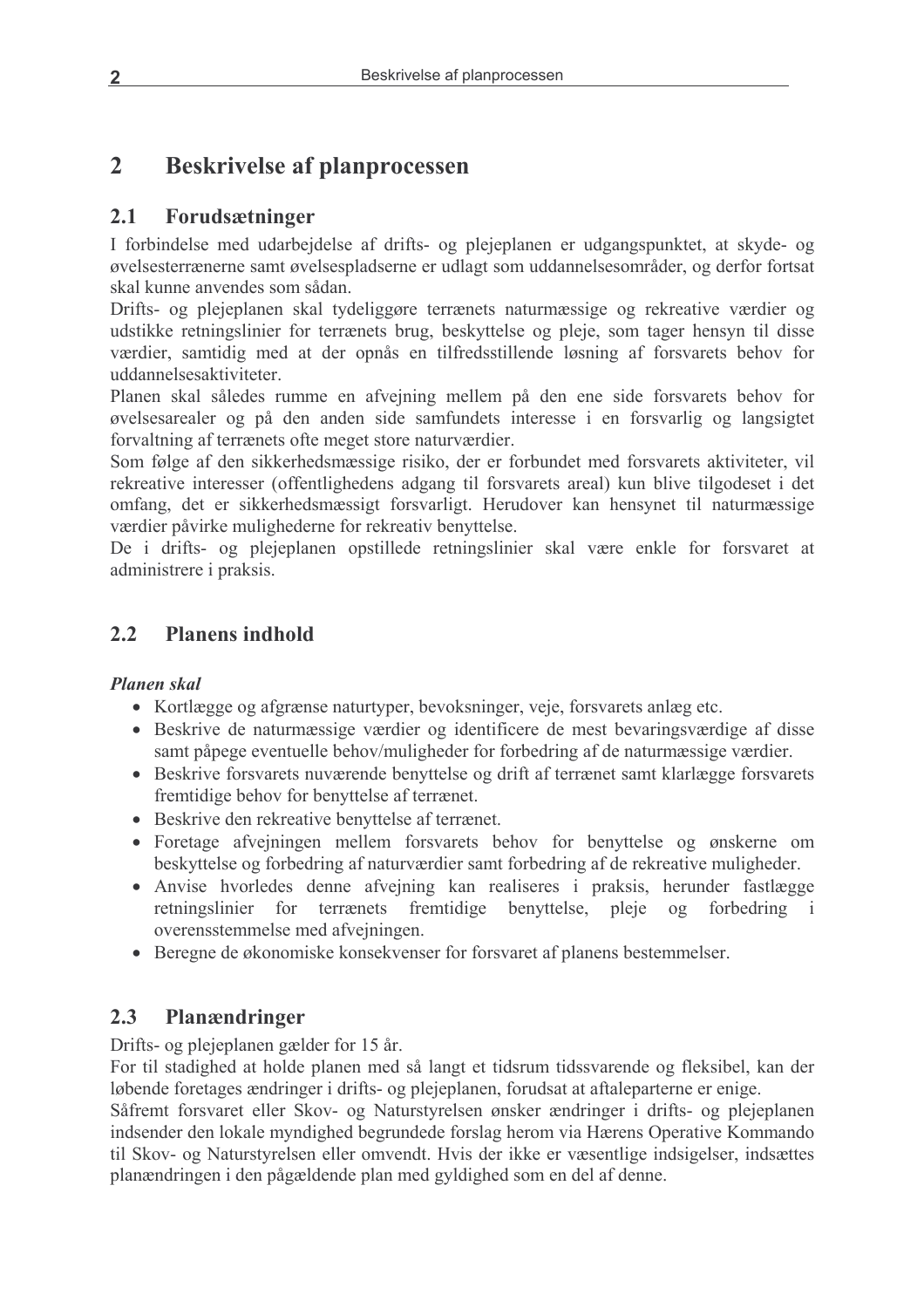Planændringerne kan således opfattes som en løbende fortsættelse af planlægningsfasens dialog mellem parterne.

Som udgangspunkt kræver enhver afvigelse fra planens retningslinier, som de fremgår af planafsnittet, planændring. Der gælder dog en bagatelgrænse for kravet om planændringer. I tvivlstilfælde om bagatelgrænsen bør parterne drøfte dette spørgsmål indbyrdes.

Udover planændring kan dispositioner der ligger udenfor planens rammer kræve tilladelse fra relevante myndigheder.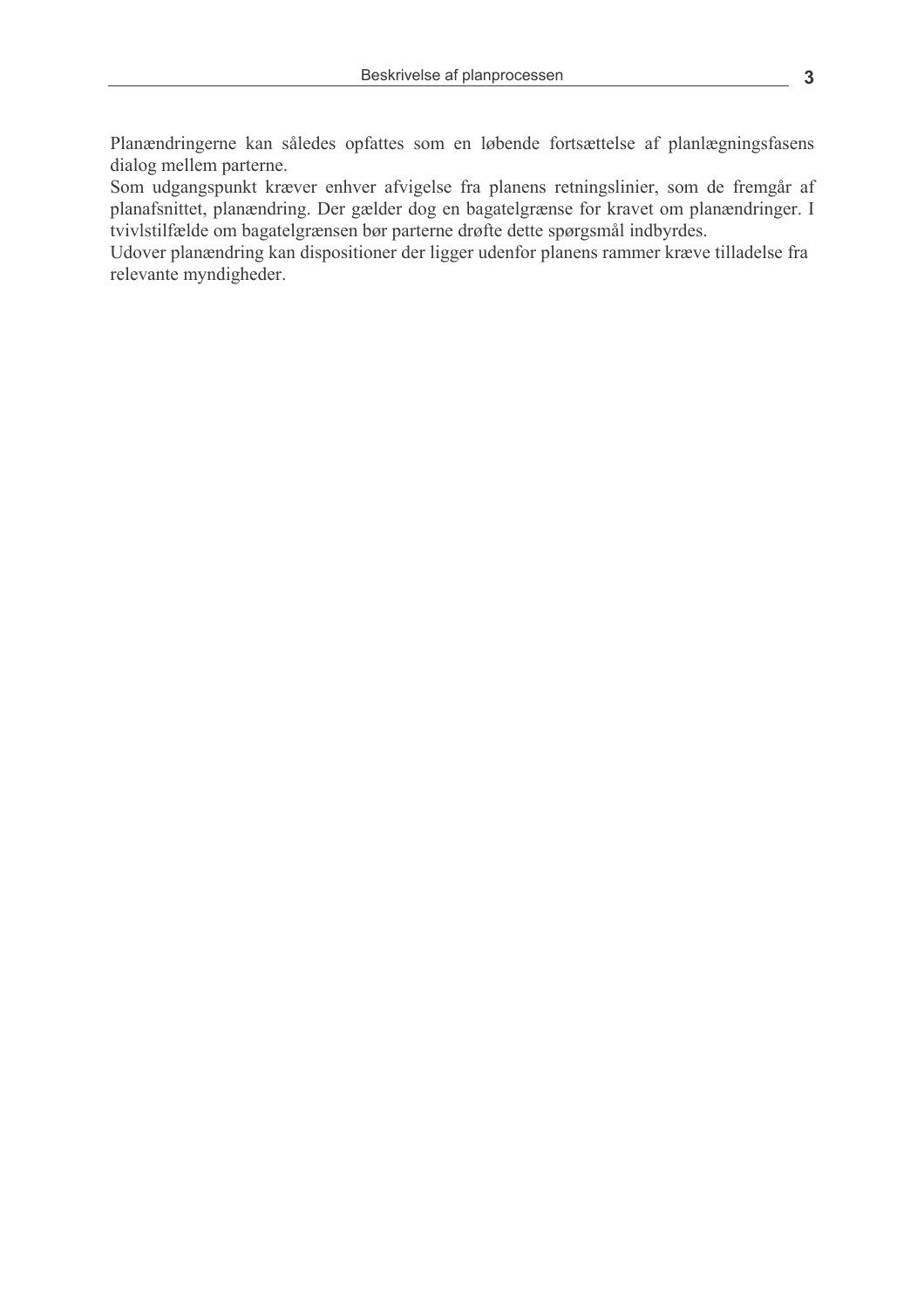#### $\overline{3}$ Særligt om drifts- og plejeplanen for Borris Skydeterræn

#### $3.1$ Beretningen fra Forsvarsministeriets naturfredningsudvalg

Under forhandlingerne omkring forsvarets ønsker om erhvervelse af øvelsesområder i Oksbøl i 1964-65 viste der sig et generelt behov for en gennemgang af alle de større militære arealer. Begrundelsen var, at den militære anvendelse af en række af forsvarets arealer kan forenes med en beskyttelse af landskabet og i et vist omfang med almenhedens rekreative udnyttelse af områderne. En gennemgang skulle derfor fastslå, i hvilket omfang man gennem særlige bestemmelser for disse arealers vedkommende kunne bidrage til at fremme de formål, der er angivet i naturfredningsloven. På denne baggrund nedsattes den 18. december 1964 af forsvarsministeriet og ministeriet for kulturelle anliggender et udvalg med navnet "forsvarsmini-steriets naturfredningsudvalg".

Udvalget fik til opgave at gennemgå de under forsvarsministeriet hørende arealer med henblik på at finde frem til de særlige naturfredningsmæssige, d.v.s. videnskabelige, landskabelige og rekreative interesser, der var forbundet med dem, og til måden hvorpå disse interesser kunne sikres eventuelt gennem fredning.

I 1974 afsluttede udvalget sit arbejde med publikationen "Forsvarets arealer - en beretning fra forsvarsministeriets naturfredningsudvalg".

Om Borris Skydeterræn foreslås det i beretningen, "at områdets fredningsmæssige værdi sikres ved en landskabsfredning, hvis nærmere indhold aftales mellem miljøministeriet og forsvarsministeriet. Det bør herunder overvejes, at pålægge visse arealer nærmere driftsforanstaltninger med henblik på at bevare eller øge værdierne".

Beretningen fastsætter til brug herfor en række nærmere beskyttelsesbestemmelser med respekt for og til støtte for den gamle fredning fra 1903 for Borris Sønderland. Beretningens bestemmelser er gennemgået nedenfor, mens de gamle fredningsbestemmelser er omtalt i nærværende plans afsnit 4.3.

I beretningens bestemmelser fastslås det indledningsvis, at der er indtil videre forbud mod anvendelse af kampvogne på arealet. Herudover, at der er restriktioner med hensyn til skydning med brandfarlig ammunition, et særligt "brandskydnings-område" er udlagt og indrammet af brandbælte. Endvidere, at i modsætning til næsten alle de øvrige behandlede (militære) områder, hvor fredningsinteresser må underordnes den militære brug, gælder dette ikke for det meste af Borris Skydeterræn. Såvel hedemosearealet som ådalområdet er af høj fredningsmæssig værdi, fordi de udgør typiske restområder af landskabselementer, der tidligere var meget karakteristiske for disse egne. Hedemosearealet vil som følge af sin høje grundvandsstand og jordbundens særlige lyngtørvkarakter ikke kunne tåle kørsel, hverken med bæltekøretøjer eller hjulkøretøjer, uden at lide uoprettelig skade. Enkelte anlagte veje og spor gennem området vil dog kunne tolereres, ligesom højereliggende randzoneområder eventuelt kan tåle begrænset kørsel uden for sporene.

Afbrænding af lyngen vil kunne ske med mellemrum med henblik på lyngens foryngelse forudsat lyngtørven ikke brænder i dybden. Det optimale afbrændingsinterval vil være 5-10 år. For at hindre, at lyngtørven brænder og for at opretholde områdets naturlige vandstand og udseende bør alle grøfter tilkastes og nye grøfter ikke etableres.

Plantninger bør ikke anlægges inden for det af den gamle fredning omfattede areal og iøvrigt begrænses mest muligt.

Endvidere bør egekrattet ved åen friholdes for militær kørsel o. lign. Plantninger bør ikke være tilladt i krattet eller dets nærhed.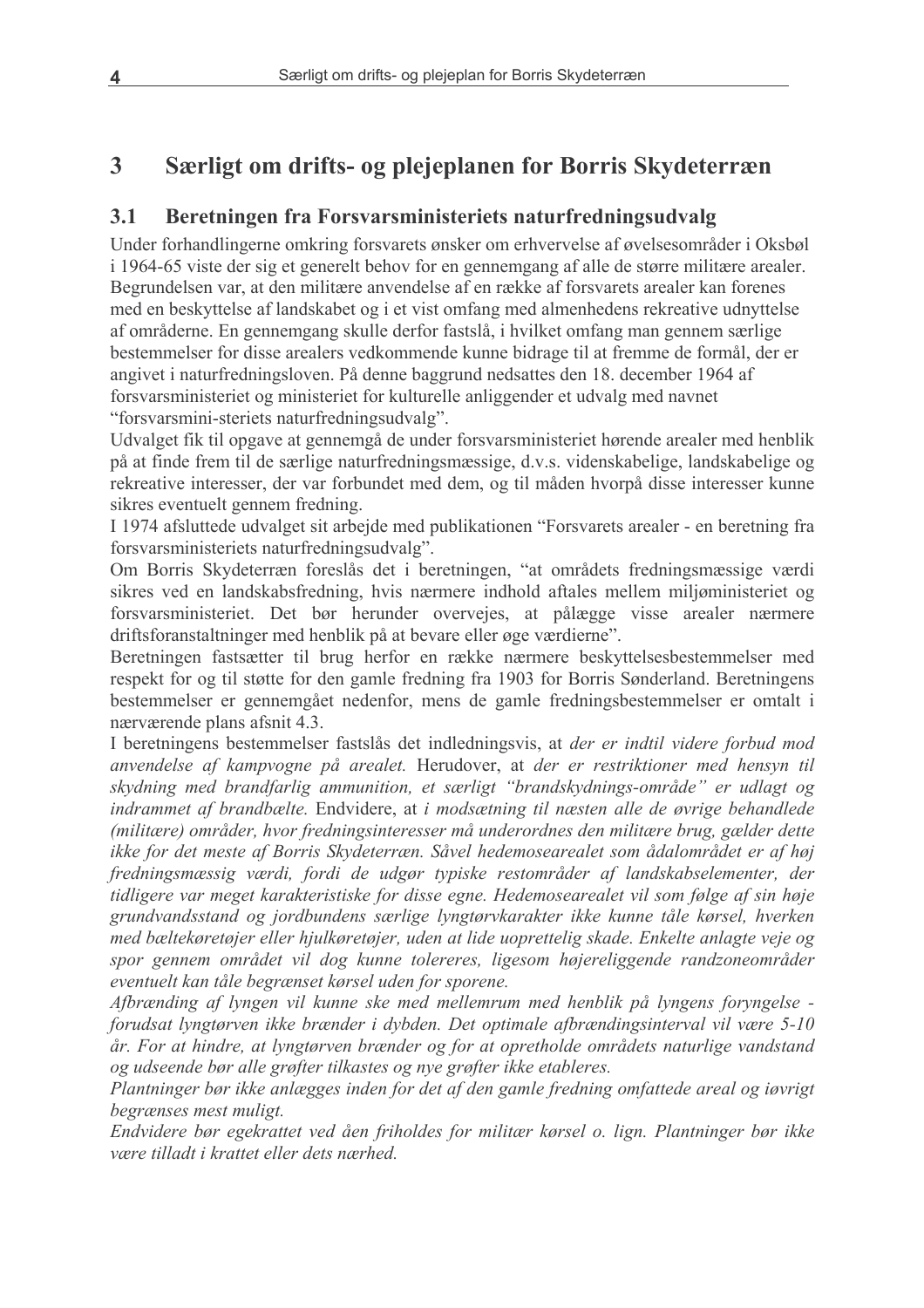Den sydvestlige hedestrækning, der forbinder den gamle fredning med ådalen, foreslås underkastet fredningsbestemmelser, der tilsigter en bevarelse af arealets nuværende karakter, således at arealet friholdes for nyplantninger. Med hensyn til den militære aktivitet må Borris Skydeterræn som helhed siges at være et øvelsesområde, hvor kørsel med bæltekøretøjer i særdeleshed kampvogne uden for de eksisterende spor vil medføre varige skader.

#### $3.2$ Miljøministeriets forslag til § 60 fredningsbekendtgørelse

På denne baggrund nedsatte fredningsstyrelsen (senere Skov- og Naturstyrelsen) i 1983 en arbejdsgruppe sammen med forsvarsministeriet, med henblik på udarbejdelse af såvel et udkast til fredning af Borris Hede som en tilhørende plejeplan. Arbejdsgruppen afsluttede sit arbejde i 1986 med et forslag til fredning efter naturfredningslovens § 60 og en tilhørende detaljeret plejeplan på 40 sider med tilhørende kortbilag.

Plejeplanen, som er det centrale element i fredningen, har siden i vid udstrækning dannet grundlag for Borrislejrens drift og pleje af terrænet.

Plejeplanen har i det væsentlige følgende indhold:

- En kort beskrivelse af vegetationsudviklingen 1903-1983.
- Beskrivelse af især landskab i 77 delområder.
- Beskrivelse af bl.a. forsvarets brug og anlæg (meget begrænset).
- Bestemmelser for de fem hovedområder (hede, ådalslandskabet, Torsbækområdet, plantageområdet og lejrområdet), med hovedvægt på pleje, samt enkelte bestemmelser vedrørende forsvarets brug (begrænset kørsel med bæltekøretøjer, spredning af aktiviteter) og plantagedrift.
- Ressourceforbrug m.v.

Hovedideerne i plejeplanen er øget hedepleje, fjernelse af opvækst i ådalen, genskabelse af vådområder samt fortsat tilplantning i randområder.

Selve fredningsforslaget rummer bestemmelser vedrørende pleje (med henvisning til plejeplanen), drift, militær brug, permanente anlæg og veje, samt offentlighedens adgang. Fredningsforslaget og plejeplanen blev i 1986 sendt i høring hos berørte myndigheder og interesseorganisationer. Efter mindre justeringer blev forslaget atter sendt i høring i 1991, hvorefter Skov- og Naturstyrelsen agtede at fremsende forslaget til miljøministerens underskrift. På et møde i september 1991 mellem Skov- og Naturstyrelsen og Forsvarsministeriet blev det aftalt, at Skov- og Naturstyrelsen skulle fremsende et sidste, justeret udkast til Forsvarsministeriet til udtalelse.

#### 3.3 Forsvarsministeriets ønske om at udkastet til § 60 fredningsbekendtgørelsen blev erstattet af en drifts- og plejeplan.

Da et udkast endnu ikke forelå i november 1993 foreslog Forsvarsministeriet overfor Skovog Naturstyrelsen, at arbejdet med planlægningsgrundlaget for naturforvaltningen i Borris Skydeterræn snarest muligt blev genoptaget, og at arbejdet i stedet blev gennemført i form af en drifts- og plejeplan. Baggrunden herfor var de hidtidige positive erfaringer ved det igangværende samarbejde om en drifts- og plejeplan for Oksbøl Skyde- og Øvelsesterræn, samt Forsvarskommandoens beslutning i september 1993 om, i overensstemmelse med forsvarets miljøstrategi, at udarbejde en drifts- og plejeplan for hvert øvelses- og skydeområde. Hertil kom ønsket om at give forsvarets myndigheder et så ensartet grundlag for naturforvaltningen som muligt.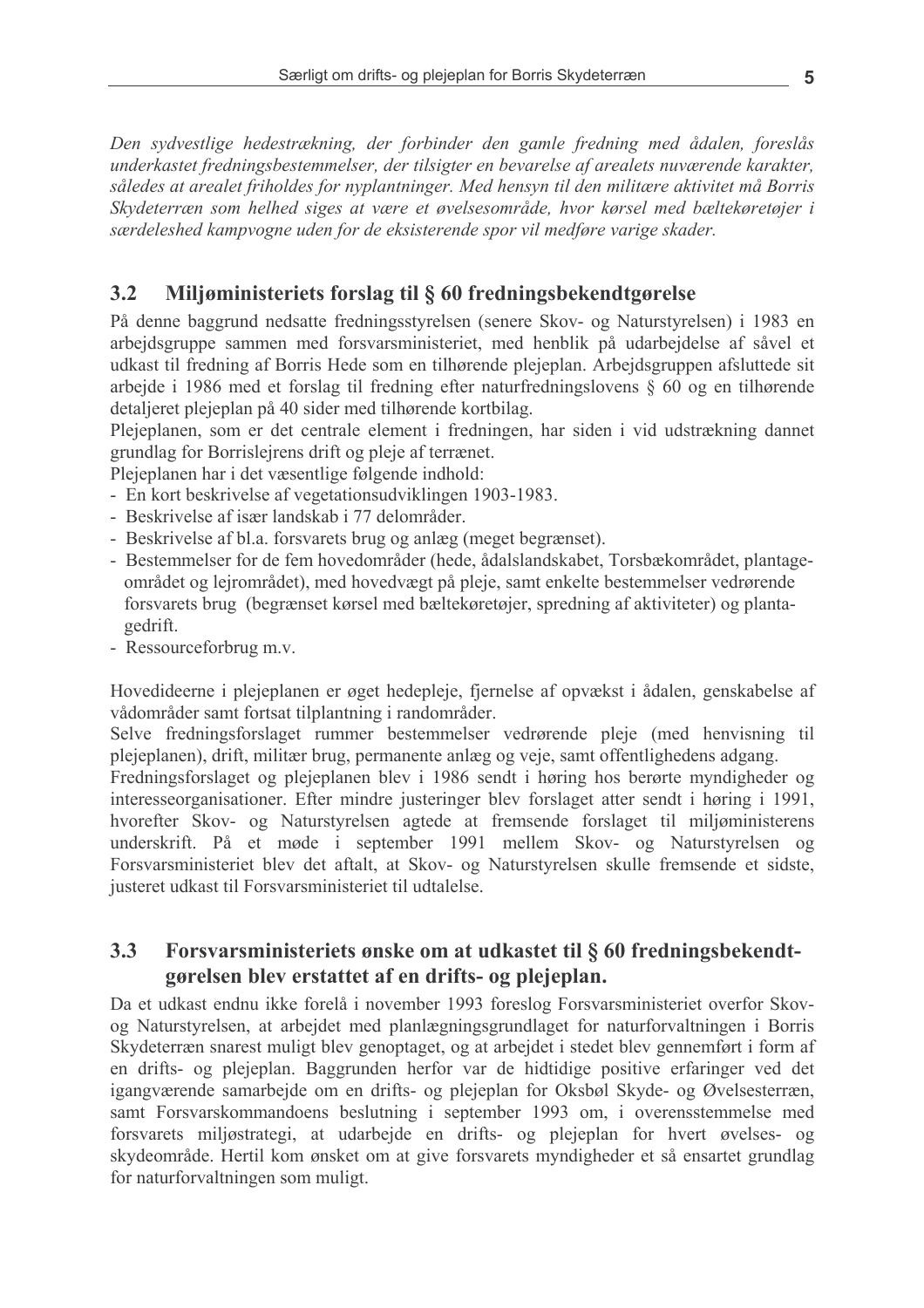Skov- og Naturstyrelsen meddelte Forsvarsministeriet i januar 1994, at man var indstillet på at efterkomme Forsvarsministeriets ønske om at erstatte fredningsbekendtgørelsen med en drifts- og plejeplan for området.

Det indledende møde om igangsættelsen af en drifts- og plejeplan for Borris Skydeterræn blev den 29. marts 1994 med deltagelse af Forsvarsministeriet, afholdt herefter Forsvarsministeriets Bygningstjeneste, Forsvarskommandoen, Hærens Operative Kommando, Borrislejren samt Skov- og Naturstyrelsen.

Biologisk registrering og korttegning af Borristerrænet blev gennemført af Skov- og Naturstyrelsen i sommeren 1994 og 1995.

Den særskilte aftale om driftsplanlægning for Borris Skydeterræn blev indgået mellem Hærens Operative Kommando og Skov- og Naturstyrelsen den 27. maj 1997. Af aftalen fremgår bl.a., at plejeplanen fra 1985 benyttes i videst muligt omfang.

Som led i udarbejdelsen af planen har Ringkjøbing Amt, Aaskov Kommune, Egyad Kommune, Skjern Kommune, Danmarks Naturfredningsforening samt Friluftsrådet i 1996 haft leilighed til at fremsende bidrag, og terrænet har tillige været fremvist for disse bidragydere ved en besigtigelse i juni 1996. Endelig har bidragyderne haft lejlighed til at kommentere planforslaget inden færdiggørelsen.

#### $3.4$ **Aftalens virkning**

Drifts- og plejeplanen er bindende for de to aftaleparter, Skov- og Naturstyrelsen og Hærens Operative Kommando. Ved underskrift af planen forpligter aftaleparterne sig således til at efterleve og respektere de i planen fastsatte bestemmelser.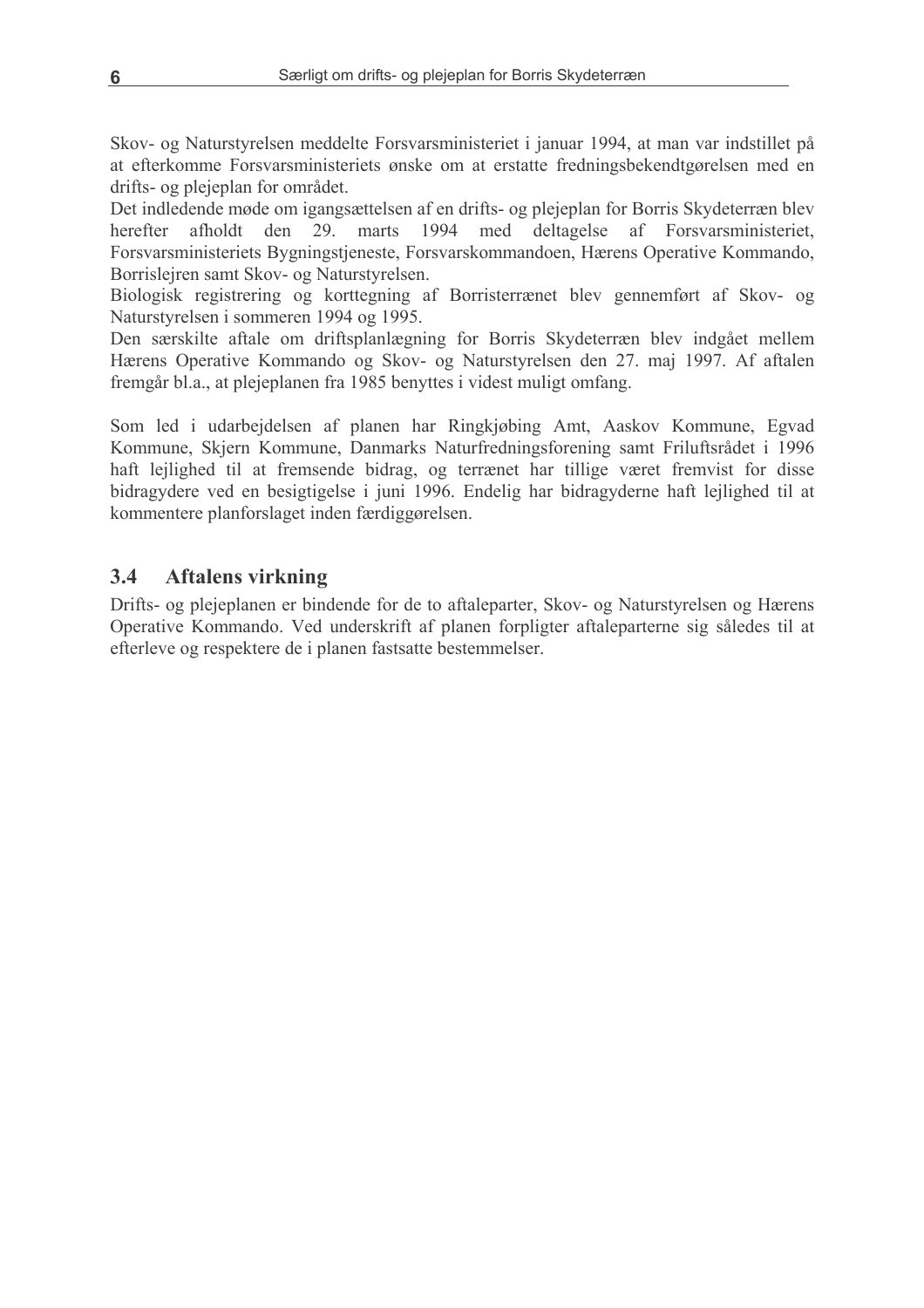## **STATUS**

#### $\overline{\mathbf{4}}$ **Beskrivelse af Borris Skydeterræn**

Borrislejren og størsteparten af Borris Skydeterræn er beliggende i Skjern Kommune. Den resterende del af terrrænet ligger i Aaskov og Egyad Kommuner. Hele området er beliggende i Ringkøbing Amt, og udgør ialt 4742 ha.

#### $4.1$ Geologi, landskab, hydrologi, vegetationsudvikling og kulturhistorie

#### Geologi, landskab og hydrologi

Med sine 4742 ha omfatter Borris Skydeterræn landets største hedestrækning. Det er et typisk hedeslettelandskab, der gennemstrømmes i den sydvestlige del af den næsten uregulerede Omme Å. Borris Hede udgør en del af den vidtstrakte Omme Flade, der under den sidste istid dannedes ved aflejringer fra smeltevandet fra den store bræ, der dækkede den østlige del af landet, og består derfor af et jævnt sand- og gruslag. Efterhånden bredte lyngen sig, men der fandtes stadig steder, hvor mos og lav knap kunne dække flyvesandet, som derfor førtes ind over heden som lave klitter, der dog nu alle er gået i stå og blevet lyngdækkede. Men i tidernes løb har der under heden dannet sig et lag al, som hindrer vandet i at trænge ned i undergrunden, og derved er der opstået en del moser i lavningerne, hvor Blåtop-græssets grågrønne farve bryder det enstonede rødbrune lyngtæppe.

Skydeterrænet ligger i området mellem Tarm og Sdr. Felding i et større hedesletteområde, gennemskåret af ådale, der i retningen sydøst-nordøst gennemskærer landskabet ud til den nordvest for liggende Skjernådal. To af disse ådale berører terrænet, idet den største af dem, Omme ådal, gennemskærer skydeterrænet i dettes sydvestlige del, og en mindre, Kærbækdalen, løber langs arealets nordøstgrænse. Mod nordvest støder terrænet ud til selve Skjernådalen. Hedesletten er (både nord og syd for Omme ådal) meget flad og jævn samt svagt skrånende fra sydøst ned mod nordvest fra ca. 20 m.o.h. til ca 12 m.o.h. Jordbunden veksler mellem mager sandjord og direkte ufrugtbart kvartssand (med al-lag). En række indsande (indlandsklitter) af rent sand hæver sig stedvist som mindre bakkedrag op til 5 m over terrænfladen, og terrænets højeste punkt er Vistelhøj (i den sydøstlige del, 27 m.o.h.). Hedesletten er desuden rig på større og mindre lavninger, stedvis med åbent vand og tørvelag helt op til 1<sup>1</sup>/<sub>2</sub> meters tykkelse. I flere af disse lavninger har tørvegravning tidligere fundet sted.

Igennem denne hedeslette løber Omme å i en bred ådal ca. 3 m lavere end det omgivende terræn. Åen fremtræder idag helt ureguleret og slynger sig gennem ådalen i store meanderbuer over en strækning af ca. 21 km, og ca. 7 km, i fugleflugtslinie. To mindre dale (Keldbækdalen og Torsbækdalen) støder til ådalen i den sydøstlige del af terrænet, og ådalen er desuden på begge sider omgivet af rester af et omfattende engvandingskanalsytem.

Nedbøren er (ifølge "Kulturlandskabet i Borris og Sdr. Felding", 1979) typisk for Vestjylland såvel med hensyn til årlig mængde, 730 mm i gennemsnit, som til fordelingen på måneder, med de mindste værdier i februar-maj (40 mm) og maximum i august-oktober (90 mm). Sammenholdes dette med afstrømning og fordampning (der for Borristerrænet er lavere end for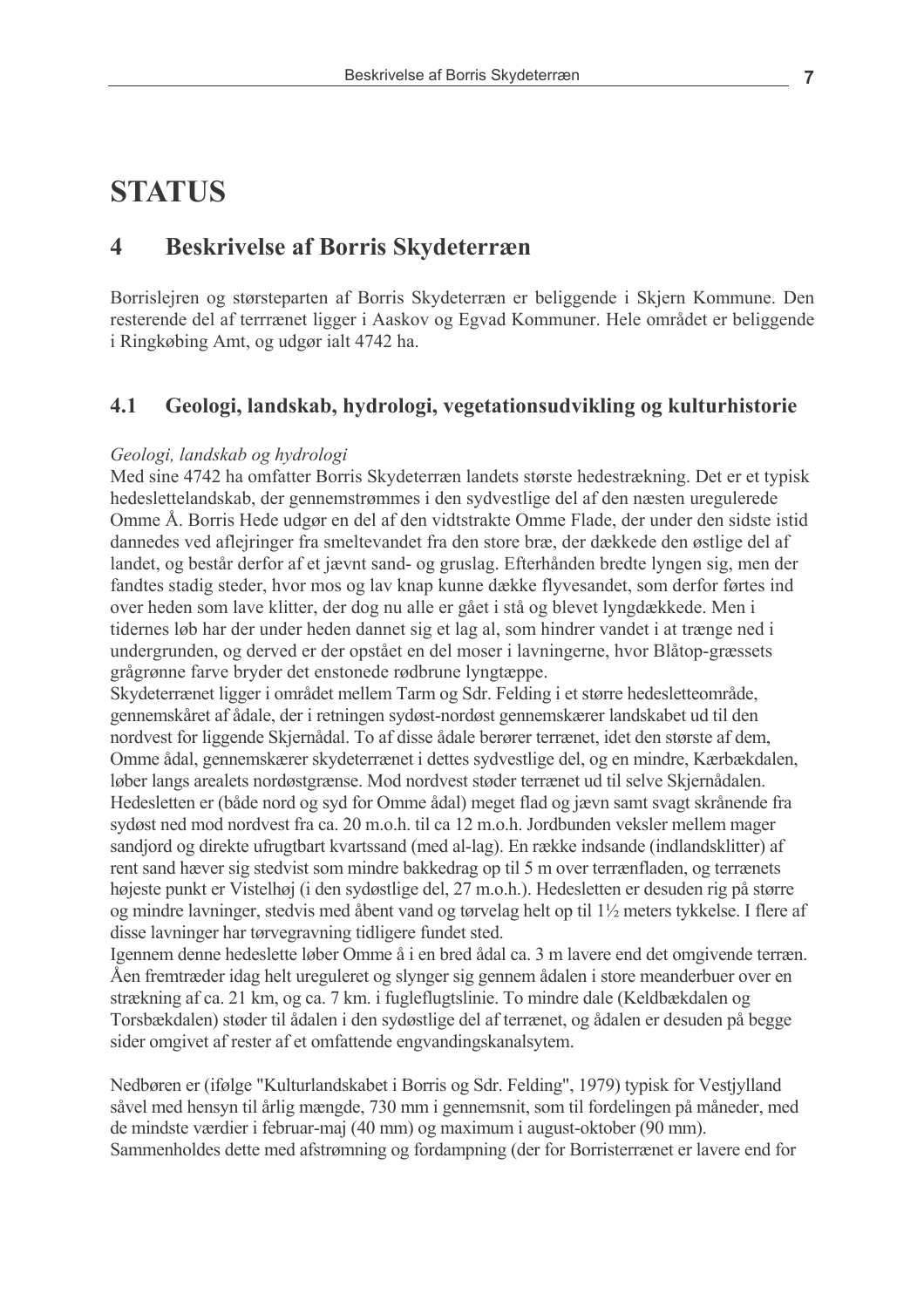det omgivende agerland), vil jorden i normale år have et vandoverskud i de fleste af årets måneder, bortset fra perioden maj-juli.

Størsteparten af arealet afvandes til Omme å, de nordøstlige dele dog til Kærbækken og de nordvestligste direkte til Skjernåen. Hydrologisk udgør terrænet i vrigt en næsten helt selvstændig enhed, idet området - bortset fra Omme å (med Keldbæk og Torsbæk) - på det nærmeste ikke modtager vand udefra. En undtagelse er dog de allerøstligste arealer, hvor en vis grundvandsindtrængning fra landbrugsarealerne øst herfor ikke helt kan udelukkes.

#### Vegetationsudvikling og kulturhistorie

#### 1803:

På Videnskabernes Selskabs kortblad fra 1803 over området er den helt overvejende del af det areal, som Borristerrænet dækker idag, angivet som lynghede. Undtagelser er selve Omme ådal og et mindre område mellem Rabæk Skole og ådalen (landsbyen Rabek) samt et område omkring Gravl skole (Gravel og Heldgård), der er angivet som dyrket land. Desuden er Sortekær og et stort område med St. Engmose som centrum angivet som moseområder.

Der har kun været få huse i området. Rabek er angivet som en landsby uden kirke, der er angivet 3 gårde ved Gravel samt yderligere 2 enligtbeliggende gårde ved henholdsvis St. Hvollig og Nygård. Med andre ord et nærmest øde område, bortset fra Omme ådal med nærmeste omgivelser, hvor der åbenbart har været en mindre landsby, samt 5 gårde.

Disse gårde ved Omme ådal har været såkaldte ådalslandbrug, hvor landbrugsudnyttelsen (ifølge "Kulturlandskabet i Borris og Sdr. Felding") har været praktiseret således:

"Ådalslandbruget havde gennem århundreder været baseret på husdyrhold, hvor græsvæksten fortrinsvis fra engen, men tillige fra ageren og heden - leverede foderet til dyrene. Engen gav især hø til vinterfodring af kvæget ... Fårene klarede sig overvejende med græsning i hedeområderne, især i de lavninger, de såkaldte grønner, hvor fugtigheden favoriserede græsvæksten. I hele sommerperioden måtte de dele hedens ressourcer med ungkvæget, der om vinteren udelukkende levede af halm. Lyng indgik ofte som bestanddel af foderet, og bjergning af lyng om vinteren til staldfodring var en almindelig foreteelse ... Efter oppløjning af grønsværen blev de dyrkede arealer anvendt til kornavl i 4-5 år, hvorpå de fik lov til at gro til med græs (og ukrudt) i 6-8, somme tider 10 år. Lod man dem ligge længere, begyndte lyngen at brede sig, og det var man ikke interesseret i. I hele denne grønjordsperiode græssede kreaturerne på ageren ...." Ovenstående citater fortæller (ud over et stykke kulturhistorie), hvorledes landskabet blev "plejet", så ådalsengene, små marker og store hedestrækninger gennem århundreder var i stabil balance uden tilgroning og uden "forældelse" af lyngheden.

I heden skar man desuden tørv til brændsel og tækning.

Hedens dyre- og planteliv fik med den ekstensive udnyttelse dermed lov til at leve i ro. Ulve holdt til her indtil den første halvdel af 1800-tallet.

Men de store hedeflader gav ikke blot ly for dyr og planter. De blev også et fristed for omstrejfende "kjæltringer" eller "skøjere" som de kaldte sig, helt frem til begyndelsen af dette århundrede. I denne del af Jylland holdt de særligt til i usle, klinede hytter ved Rind sydvest for Herning og Dejbjerg nord for Skjern. Herfra flakkede de om som glarmestre, tiggere, tyve og til tider ransmænd. Det var derfor ikke uden grund, at postrytteren mellem Ringkøbing og Varde havde skarpladt pistol i sadeltasken.

Borris har fra gammel tid spillet en rolle, idet de to vigtige veje fra Ringkøbing til Vejle og fra Viborg til dens udskibningssted ved Hjerting her krydsede hinanden og førtes over Skjern Å på Borris Bro for derefter at fortsætte over heden som hjulspor, for førstnævntes vedkommende som Ørbækvejen, hvor de gamle, primitive milepæle endnu står. Den fører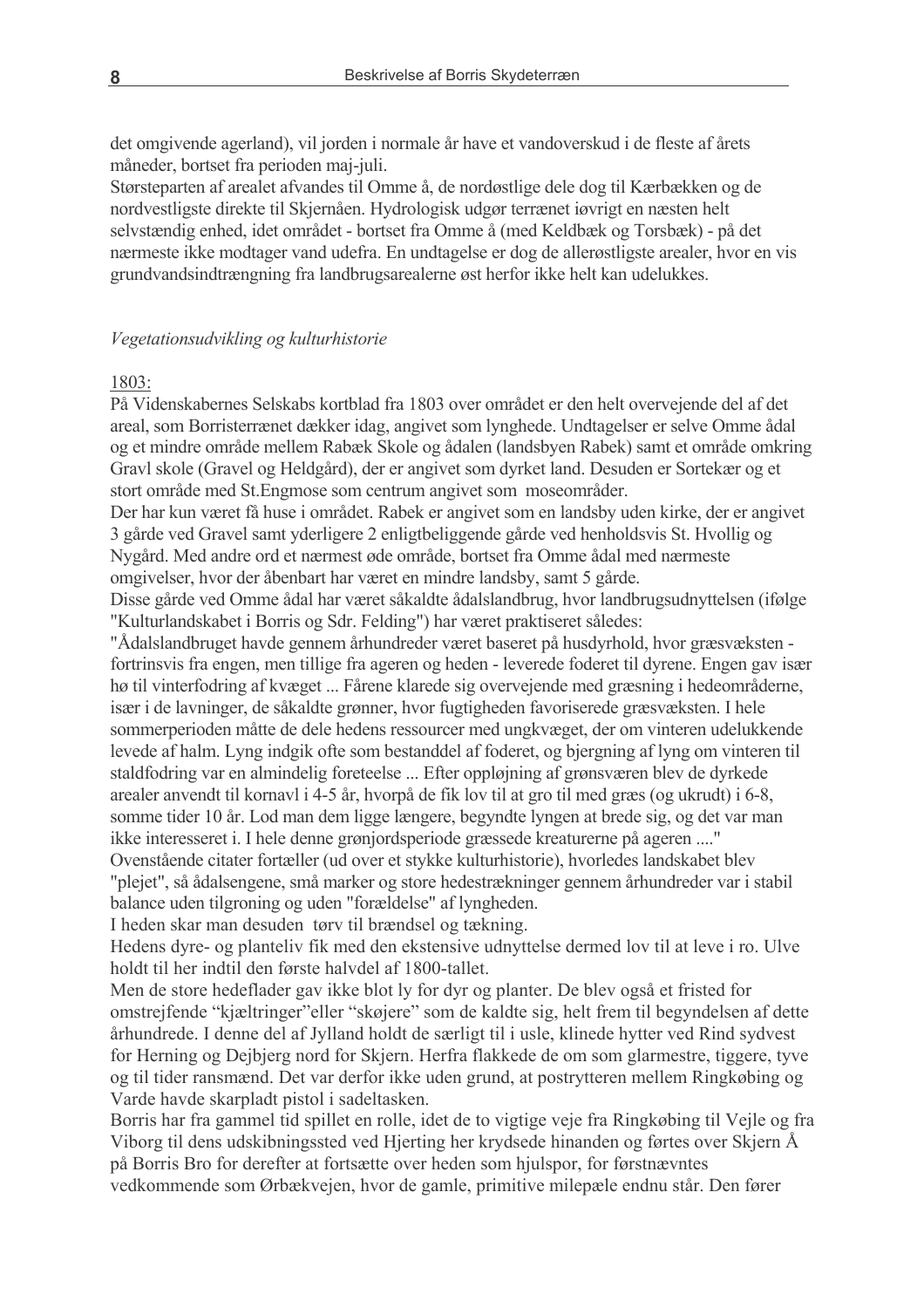både over Rævegrav Bakker og Røverstuer. Dette sidste navn betyder ikke at røvere netop holdt til her, men er et folkenavn, der er knyttet til mange hulninger, der fremkom i hedebakkerne, hvor lyng- og moslaget var brændt af, og stormen havde blæst det løse sand bort. Derimod var Sorte Kro lidt længere nede ad vejen en berygtet smugkro. Det var først da jernbanen fra Silkeborg til Skjern blev anlagt, at landsbyen Borris opstod i den form vi kender den.

#### 1903:

Da staten i 1903 (efter erhvervelse i 1902) overdrog Borris Sønderland til forsvarets brug, var tilstanden for dette store hedeareal næppe meget forskellig fra tilstanden i 1803. Ifølge "Plantevæksten på Borris Hede", en artikel fra Botanisk Tidsskrift, 1906, beskrives heden som en ensformig flade med nogle få indlandsklitter og rigeligt med fugtige områder. Af artiklen fremgår, at vådområderne var flere, større og mere varierede. Desuden nævnes det, at heden "tre gange i Mands minde har været hjemsøgt af brande", nemlig i 1869, 1889 og 1893. Brande, som havde sat sig tydelige spor på de tørre dele af heden.

Større brande var med andre ord jævnligt forekommende og med til at forny lyngheden, men samtidigt anføres også at "De fleste eller måske alle indsande på Borris Hede skyldes hedebrande". Der er givetvis tale om voldsomme brande ved sommertid, hvor lyngskjolden er brændt med. Og hvis lyngskjolden ødelægges og sandet blottes på større flader, starter sandflugten.

Mens Borris Sønderland ved statens erhvervelse givetvis så ud, som den havde gjort i 1803, var området omkring Omme å ændret en del: Her havde indsatsen for at udnytte større dele af jorden landbrugsmæssigt sat ind i slutningen af 1870-erne. På foranledning af Hedeselskabet skete dette først og fremmest ved anlæggelse af et omfattende kunstvandingsanlæg på begge sider af ådalen. Princippet bestod i, at man opstemmede vandet i selve åen og ledte det over i kanaler, der løb langs med åen og som følge af et mindre fald gradvist fik kanalvandet til at løbe i et højere niveau end selve åen. Langs disse hovedkanaler var der opkastet en vold, gennemskåret af små regulerbare afløb, hvorfra vandet gennem et sindrigt system af render ledtes ud over de tilstødende marker. Vold, hovedkanal og rester af rendesystemer findes stadigvæk flere steder langs ådalen og er vidnesbyrd om en fase i ådalens historie. Også dele af det store moseområde (St. Engmose m.v.) øst for Borris Sønderland forsøgtes afdrænet og opdyrket i denne periode (navnlig omkring Foldager), og enkelte mindre plantager var blevet anlagt hist og her i slutningen af 1800-tallet. Større forsøg på hedeopdyrkning havde derimod ikke fundet sted i området.

#### 1953:

Da staten erhvervede de resterende dele af det nuværende skydeterræn i 1953 havde landskabet udenfor Borris Sønderland undergået yderligere forandringer. Hedeopdyrkningen havde for alvor taget fat i den mellemliggende periode, og af de knap 3000 ha, som skydeterrænet udvidedes med, var kun ca. 550 ha hede. Ca. 15 ha var plantage, og resten var hovedsageligt agerland og enge samt enkelte mindre moseområder.

Store dele af agerlandet var blevet forsynet med tætte læhegnsrækker, og hele området var blevet udsat for en gennemgribende dræning og grøftning.

Også Borris Sønderland var forsøgt drænet. Under 2. Verdenskrig anlagde tyskerne et omfattende grøftesystem, og selvom det ikke lykkedes dem at afdræne heden i et for dem tilstrækkeligt omfang, gik det dog hårdt ud over hedens lavninger med søer og vådområder. Alligevel må det samlede område også i 1953 betegnes som et usædvanligt og værdifuldt naturområde. Borris Sønderland var stort set stadig den næsten uberørte hede som i 1903, og forsvarets anvendelse af arealet som skydeterræn havde alt i alt nærmest haft en gavnlig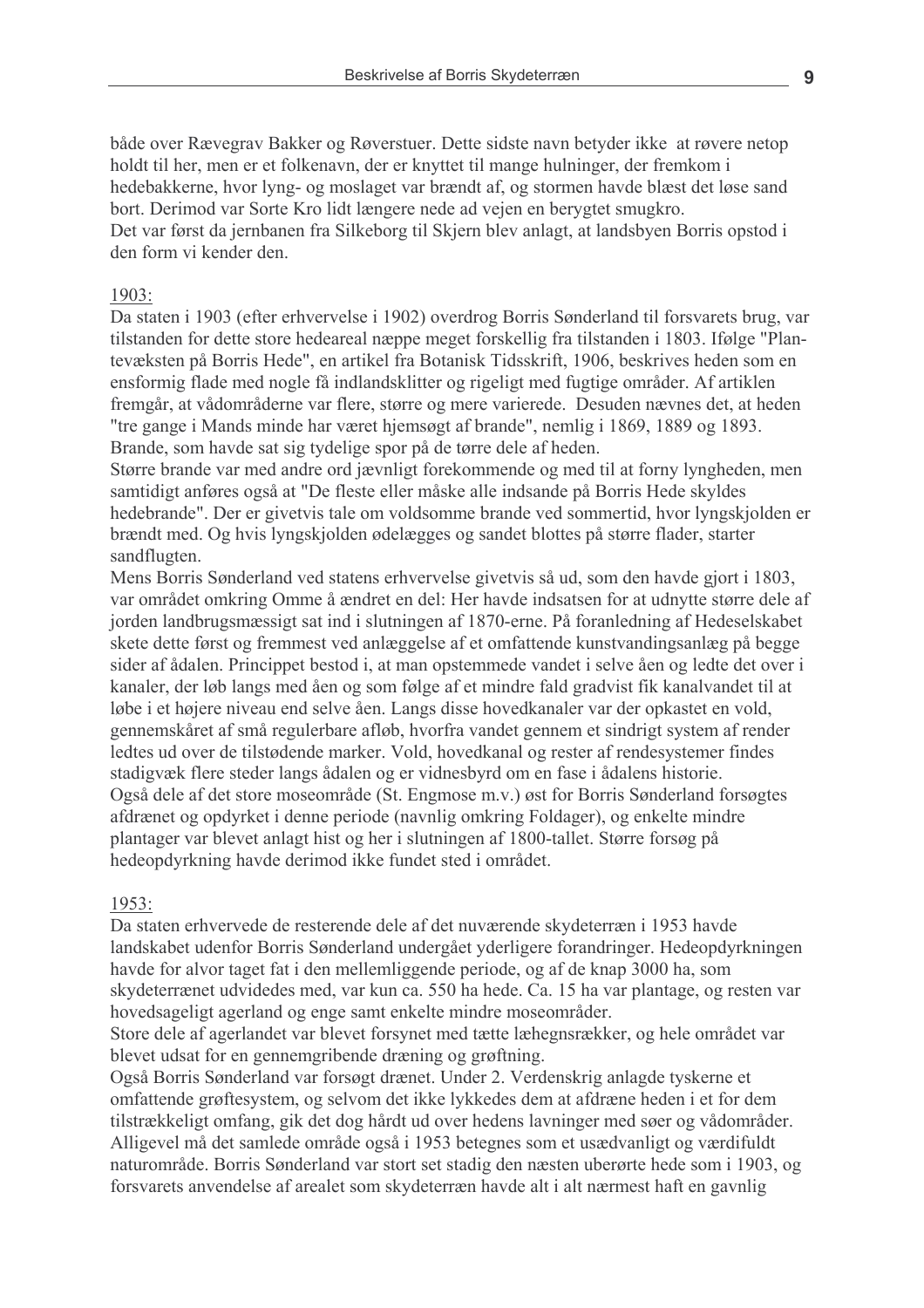effekt på hedeplejen, og desuden bevaret denne uforstyrret. Hertil kommer, at hele det tilkøbte område var væsentligt mindre kultiveret end gennemsnittet for egnen, hvor der ellers ikke var større hedestrækninger eller moseområder tilbage på købstidspunktet.

Indenfor det erhvervede område lå Gundesbøl Hede med sine 240 ha næsten uberørt, og dræningen og opdyrkningen af store Engmoseområdet, der i perioden indtil erhvervelsen var blevet intensiveret (navnlig for de sydlige afsnit: Sortkro-området) var ikke vellykket. Og det erhvervede stykke af Omme Å var næsten ureguleret.

Sammenfattende kan de for naturen væsentligste ændringer fra 1903 til 1953 for hele området under ét beskrives som et kraftigt fald i områdets vådområdeareal (dræning) og et ligeledes kraftigt fald i lynghedearealet (udenfor Borris Sønderland). Men begge dele mindre end for det omgivende naboland.

## $1983 -$

1953 betegnede et vendepunkt i vegetationsudviklingen, idet det siden, set fra et naturmæssigt synspunkt, kun er gået fremad.

Den erhvervede ageriord har ligget udvrket, hvilket for flere af arealernes vedkommende har resulteret i, at lyngen begyndte at brede sig igen. Undtagelsen var, hvor særligt flittige landmænd gennem dybdepløjning m.v. havde bearbejdet jorden intensivt.

Af det omfattende grøftesystem både i Borris Sønderland og i resten af området har kun hovedgrøfterne været vedligeholdt, og da kun på strækninger, hvor passage ad vejene nødvendiggjorde dette. Det medførte, at det resterende grøftesystem gradvist forfaldt, og at områdets vådområder derfor gradvist genskabtes i næsten deres oprindelige omfang. Brandbælter gennemskærer heden og sørger sammen med en effektiv brandovervågning for, at hedebrand er under kontrol og indskrænket til talrige småbrande, der sammen med en stedvis mekanisk hedepleje er med til at forynge lyngen på en måde, der træder istedet for de gamle ådalslandbrugs hedeudnyttelse. Den mekaniske hedepleje er dog næppe omfattende nok til helt at stabilisere forvngelse af lyngen.

Langs områdets grænser er anlagt plantager, der er med til at "beskytte" området mod det omgivende agerlands stigende naturmæssige forarmning og mod risikoen for indblæsning af kunstgødning over heden gennem jordfygning. En fuld beskyttelse kræver dog yderligere plantageplantninger.

Samtidigt er en ny og problematisk fase i udviklingen så småt ved at melde sig: Tilgroningen af de dele af landskabet, som ikke regelmæssigt afbrændes eller plejes mekanisk. Ifølge et notat fra Vildtbiologisk Station, 1978 udgjorde arealer, defineret som krat, 4 ha i 1953 og 220 ha allerede i 1967. I 1995 var kratarealet skønsvis mindst dobbelt så stort, og på næsten alle gamle agerlandsområder, samt på de yderligt liggende dele af lyngheden er der begyndende opvækst, som gradvist vil udvikle sig til tæt skov i løbet af en årrække, medmindre der sættes kraftigt regulerende ind. Også i selve ådalen og i enkelte andre vådområder er der begyndt en tilgroning med pilekrat, der gradvist vil dække disse vådområder.

#### $4.2$ **Statens erhvervelse af Borris Sønderland i 1902**

I den sidste halvdel af det nittende århundrede var hedestrækningerne i Jylland svundet stærkt ind. Overalt så man smågårde, huse og plantager skyde op, hvor det var muligt at fravriste lyngen en stump dyrkelig jord. Hos mange opstod derfor frygten for, at vi skulle miste en af vore mest ejendommelige naturskønheder: Blichers og Etlars vildene hede. Dette førte til, at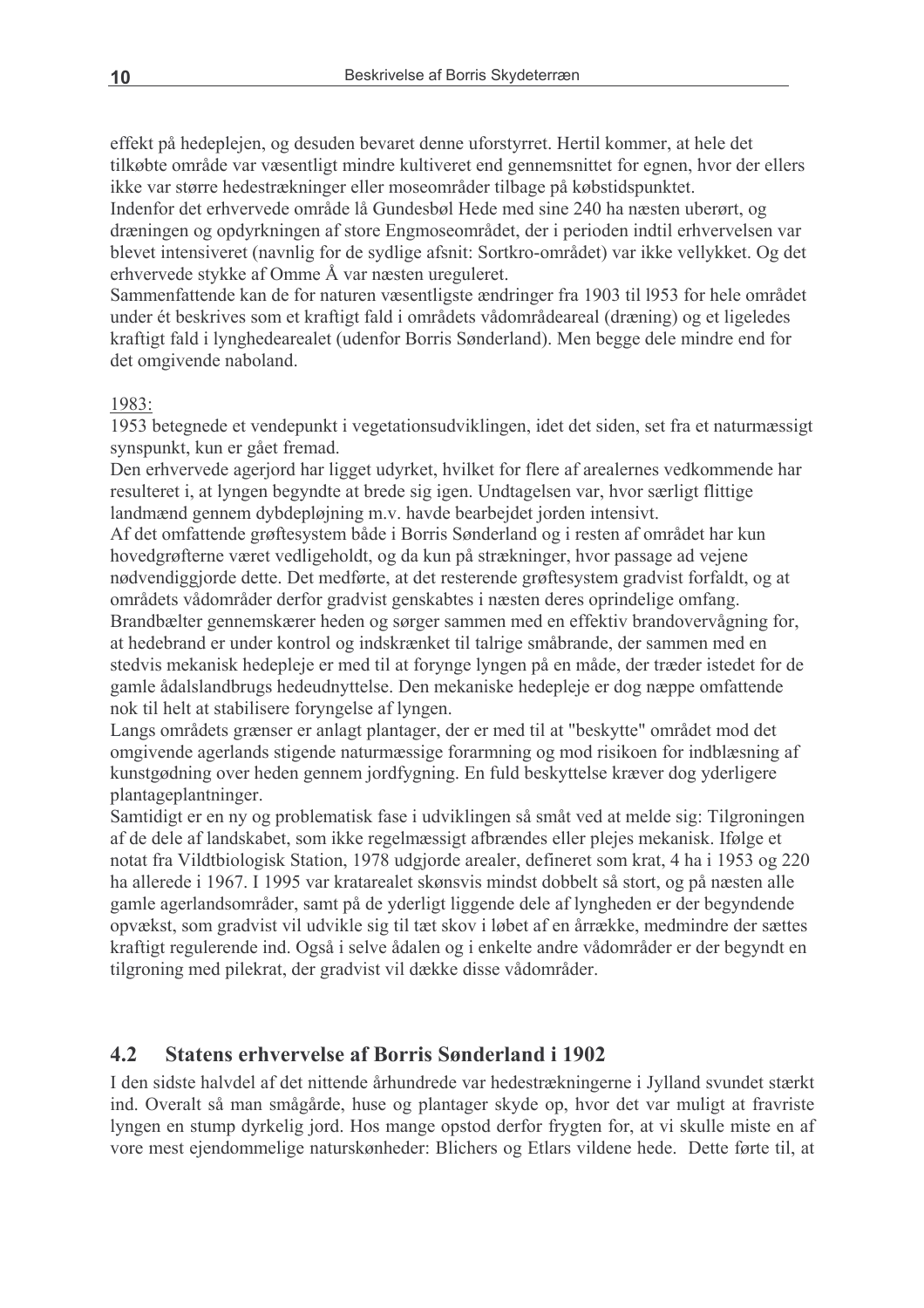11

der fremkom ønske om at bevare et stykke hedejord, der var stort nok til at yde sikkerhed for hedens dyre- og planteliv, og som kunne ligge som et minde om de vidtstrakte hedeflader.

Direktøren for Københavns Universitets Botaniske Have, professor Eugen Warming, havde i 1899 indstillet, at man søgte at bevare en større hedestrækning, og Landbrugsministeriet tog straks tanken op. I 1901 kunne professoren fremlægge et salgstilbud fra ejerne af Borris Sønderland gældende til 1. maj 1902, og i en senere skrivelse henviste han til arealets anvendelighed til fægtningsskydninger. Omkring nytår 1902 førtes der derefter forhandlinger mellem Landbrugsministeriet og Krigsministeriet, og det lykkedes at få købet vedtaget på finansloven 1902/03. Selve heden kostede Landbrugsministeriet 10.000 kr., idet hedelodderne blev købt for 10 kr. pr. tønde land, hvortil kom Krigsministeriets udgifter til erhvervelse af lejrplads og opførelse af barakker m.m., og sammen med professor Warming tilkommer æren af erhvervelsen af arealet i høj grad skydeskolens tidligere chef, oberst Prytz. Mens prisen på hedejorden som sagt var meget ringe, blev agerjorden desværre holdt i så høj pris, at man måtte opgive tankerne om at gøre arealet så dybt i retning af Hvollig, som man gerne kunne gnske. Skydeterrænet omfattede ved købet i 1902 ialt 3240 tønder land, eller næsten 19 kvadratkilometer, med en omkreds på godt 20 km, beliggende nord for Omme Å, det meste af det såkaldte Borris Sønderland, som herefter blev benævnt Statens Hede.

Landbrugsministeriet var skødeindehaver, mens Krigsministeriet (nu Forsvarsministeriet) og Københavns Universitet i forening i 1903 fik overdraget brugsretten til det indkøbte areal.

Denne fælles brugsret blev bl.a. manifesteret ved universitetets ret til medbestemmelse om arealets benyttelse og pligt til deltagelse i aflønning af opsynsmanden, ligesom det var en selvfølge, at arealet overgik til universitetets enebrugsret hvis benyttelsen nogensinde skulle blive opgivet af de militære myndigheder.

Den 19. august 1903 rykkede den første hærenhed ind i den nyoprettede Borrislejr for at gennemføre skydninger.

Københavns Universitet ansatte en opsynsmand, der for et beskedent honorar varetog universitetets interesser med henblik på opsynet.

I 1960'erne var universitetets opsynsmand skovfoged Johannes Frydenlund Petersen.

Universitetet havde jagtretten på Borris Sønderland, hvilket blev fuldt ud respekteret fra forsvarets side, i det mindste frem til omkring 1960. Fra universitetets side tillod man enkelte rævejagter, men jøvrigt var det ikke tilladt at jage på den del af heden til hvilken universitetet havde medbrugsret (Borris Sønderland inden for det gamle dige).

I forbindelse med udvidelsen af området i midten af 1950'erne og sammenlægningen af hele Borris Hede overdrog Landbrugsministeriet hele arealet til Forsvarsministeriet i 1961, hvilket fremgår af en legitimationserklæring af 18. juli 1961 fra Landbrugsministeriet, samt af tingbogsattesten i 1998 for matr. 2d Borris Sønderland, Sdr. Borris.

Universitetets medbrugsret fremgår ikke af tingbogsattesten.

Universitetets brugsret til Borris Sønderland har været holdt i hævd op til i 1960'erne, men synes efter 1970'erne mere eller mindre at være gået i glemmebogen.

Endnu i 1974 er man enige om at universitet har denne ret (jf. "Forsvarets arealer - en beretning fra forsvarsministeriets naturfredningsudvalg", udgivet af forsvarsministeriet i 1974), men det er uklart hvad der ligger i den.

#### $4.3$ **Fredningen af Statens Hede i 1903**

Den 3. oktober 1903 udsendte Bølling-Nørre Herreders Kontor en "Bekendtgørelse om Fredning af det af Staten tilhørende Hedeareal ved Borris Sønderland". Denne - såvidt vides Danmarks første - fredningsdeklaration havde fra begyndelsen pålagt forsvaret en række restriktioner for udnyttelsen af Borristerrænet.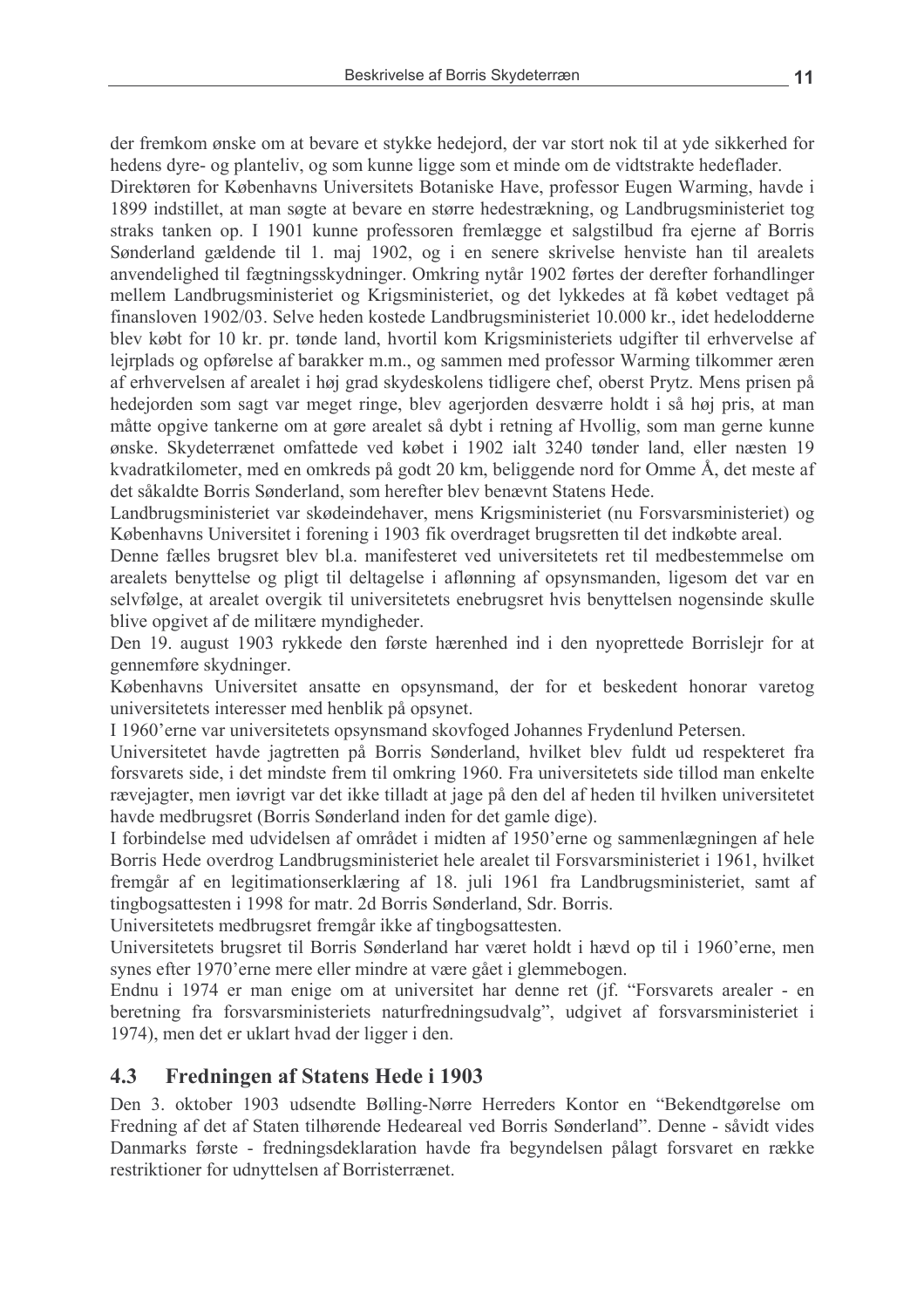Bekendtgørelsens ordlyd var følgende:

"Det bekendtgøres herved, at det Staten tilhørende Hedeareal af Borris Sønderland vil være at frede, og advares derfor alle uvedkommende om ikke at forøve nogen som helst Ufred paa bemeldte Areal.

Det er navnlig forbudt uvedkommende at færdes i Heden paa en saadan Maade, at der derved kan opstaa Fare for dens Ødelæggelse f.eks. ved Hedebrand, og indskærpes det særlig Ejere eller Brugere af tilgrænsende Hede - eller Mosearealer nøje at jagttage Brandpolitilovens herhenhørende Bestemmelser betræffende Afbrænding af Lyng, Hede- eller Mosetørv m.v.

Det er ligeledes efter Vedkommende Ministeriums Forlangende forbudt alle og enhver, der ikke kan godtgøre særlig Adkomst, at udøve Jagt, at slaa Lyng i Heden til Tækning, Bagning, Strøelse, Foder og lignende, at skære Lyngtøry i Heden, at grave Tøry i mosen paa "Søbjergene", at plukke Bær og at lade Kreaturer græsse paa Arealet, ligesom det selvfølgelig er forbudt at opdyrke dette.

Arealet er afgrænset ved Pæle, der er nedrammede i Skellinierne. Opsynsmand i Lejren ved Borris Johan Chr. Jensen fører tilsyn med hele Arealet, overensstemmende med den ham gennem 3die Ingeniørdirektion meddelte Instruks.

Overtrædelse af Fredningsbestemmelserne vil medføre Strafansvar. Bølling - Nørre Herreders Kontor, den 3die Oktober 1903. V.R. Krag."

Som det fremgår omhandler fredningsdeklarationen kun færdselsbestemmelser, nærmere betegnet forbud mod uvedkommendes færdsel der kan afstedkomme hedebrand, samt forbud overfor uvedkommende mod at udføre jagt, lyngslåning, skæring af lyngtørv, kreaturgræsning, bærplukning og opdyrkning.

Fredningsdeklarationen er ikke tinglyst på ejendommen, og der har efterfølgende hersket en del uklarhed om, hvorvidt der var tale om en egentlig fredning.

På en forespørgsel i august 1936 fra Forsvarets Bygningstjeneste til Københavns Universitets Botaniske Have om hvorvidt der kunne dispenseres fra forbudet mod bærplukning svarede direktøren følgende: "Som bekendt er Borris Hede jo politimæssigt fredet gennem Bek. af 24/9-1903 fra Bølling-Nørreherreders Kontor, hvorved også overtrædelsen af forbudet mod bærplukning vil medføre straffeansvar. Det drejer sig således alene om en politimæssig sikring af statens ejendomsret, medens der ikke er tale om nogen fredning efter naturfredningsloven.

I betragtning af, at dette ikke er tilfældet, og at fredningen af Borris Hede set fra et naturvidenskabeligt synspunkt i det hele taget er ret egenartet, sålænge arealet benyttes som militær øvelsesplads, kan jeg under henvisning til den af Hr. Obersten givne begrundelse tiltræde, at der søges om dispensation indtil videre for forbudet mod bærplukning..."

Generalauditør E. Schæffer kommenterede samme sag i en skrivelse af 12. juni 1937 til Krigsministeriet. Heri hedder det bl.a., "at hjemmelen for straf for overtrædelse af bestemmelserne i fredningsbekendtgørelsen fra 1903 alene kan søges i brandpolitilov, jagtlov, straffelov, lov om mark- og vejfred samt i statens ejendomsret til arealet, og den henviser altså ikke i sin helhed til nogen lovbestemmelse."

På baggrund af generalauditørens vurdering kan det altså konkluderes, at Borris Hede ikke er fredet.

I årene efter fredningsbekendtgørelsen i 1903 fremsatte Krigsministeriet ved flere lejligheder ønske om beplantning inden for Borris Sønderland, hvilket ikke blev imødekommet fra universitetet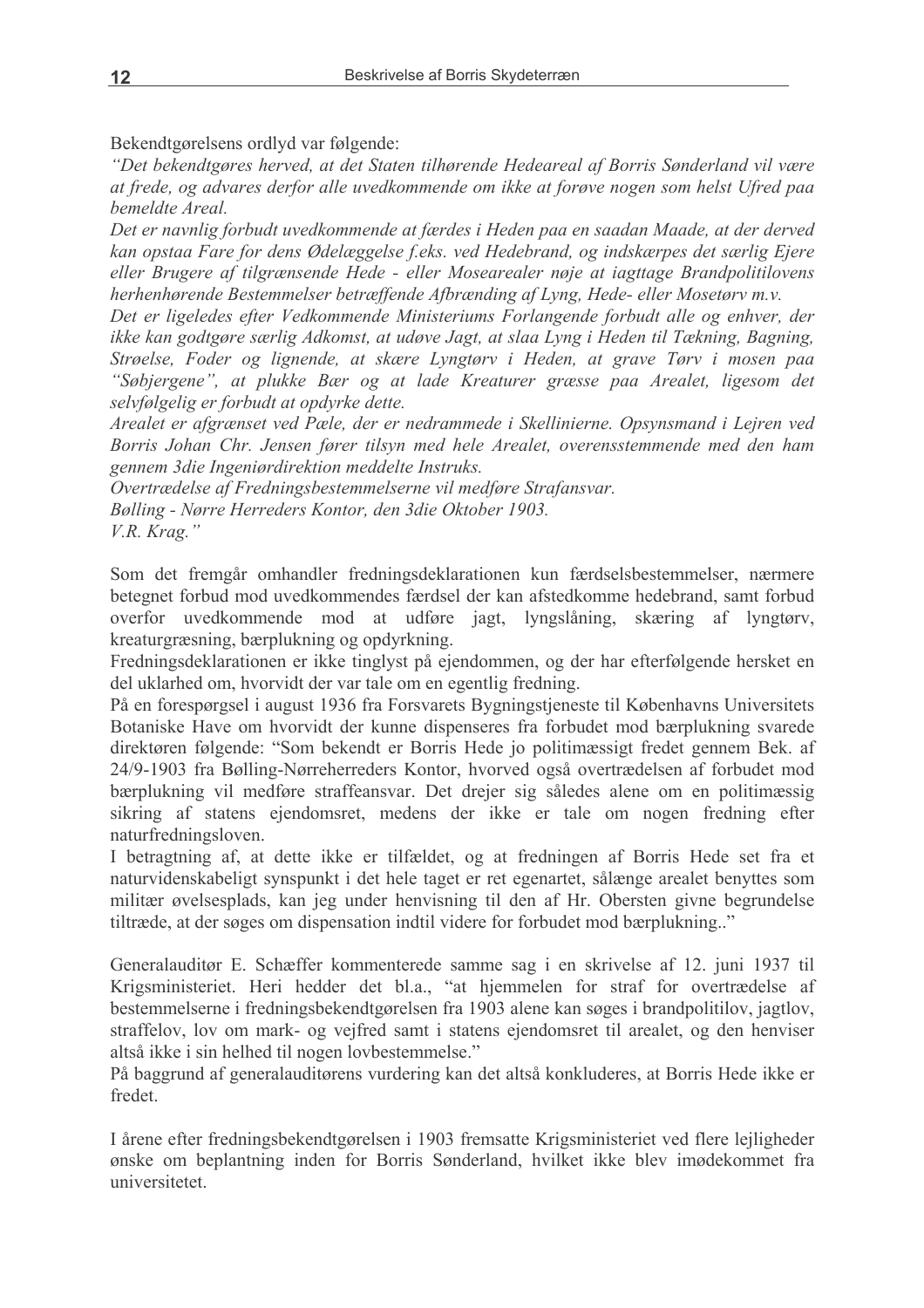Under krigen blev der givet nogle begrænsede tilladelser til tørvegravning, mens en ansøgning om tilladelse til brunkulsgravning blev afslået. Også disse sager blev forelagt universitetet og naturfredningsrådet.

I årenes løb har der været ført adskillige forhandlinger med forskellige fredningsinstanser om en evt. nærmere præcisering af fredningen. Således førtes der i 1911 til 1913 en række forhandlinger mellem militæret og udvalget for naturfredning herom, dog uden resultat.

Årene 1960 til 1961 forhandledes der en del med Reservatrådet om eventuel oprettelse af et vildtreservat omfattende hele skydeterrænet, ikke alene "universitetes hede", men også de efter krigen erhvervede arealer udenom denne. Et bekendtgørelsesudkast hertil lå klar allerede den 4. februar 1959, udarbeidet af landbrugsministeriet, som var ejer af arealet. Udkastet var udarbeidet på begæring af forsvarsministeriet og reservatrådet.

Som bekendt havde universitetet jagtretten på arealerne fredet i 1903, mens forsvaret havde jagtretten på de nyopkøbte, omliggende områder, bl.a. Omme Ådalen. Fra militærets side fremkom der herefter ønske om udvidelse af jagtretten - til begrænset jagtudøvelse - til at gælde for hele området, mod at fredningen blev udvidet til også at omfatte de nyerhvervede arealer.

Der blev bebudet et forhandlingsmøde herom mellem universitetet, forsvarsministeriet og Naturfredningsrådet. Det var hensigten her at finde frem til en naturfredningsordning og samtidig reservatordning med henblik på en ordning af jagtforholdene

Disse forhandlinger førte ikke til noget, bl.a. fordi universitetet ikke ønskede at afgive noget af sin brugsret til heden.

Senere har forsvarsministeriets daværende departementschef, general Lindhardt to gange dels i 1961, dels i 1962 henvendt sig i ministeriet for kulturelle anliggender og foreslået hele skydeterrænet fredet, altså både det gamle Sønderland og de nyerhvervede dele.

Disse sager blev af ministeriet for kulturelle anliggender forelagt Naturfredningsrådet i efteråret 1962, med forslag om at der blev afholdt et møde herom med repræsentanter for forsvarsministeriet, Københavns Universitet, ministeriet for kulturelle anliggender og Naturfredningsrådet. Mødet blev dog ikke afholdt, og sagen kom ikke videre. I juni 1964 tog rådets formand Ragnar Spärck sagen op over for fredningsplanudvalget for Ribe og Ringkjøbing amter. Heri støtter han på Naturfredningsrådets og Københavns Universitets vegne tanken om en fredning af hele Borris Hede, men fastslår at universitetet har fuld brugsret til området. Han foreslår derfor at der afholdes et møde mellem de to brugere samt ministeriet for kulturelle anliggender og de vedkommende fredningsinstanser. Heller ikke dette møde blev afholdt, og sagen kom heller ikke videre dennegang.

Spørgsmålet om sikring af naturværdierne på Borris blev herefter først taget op igen i forbindelse med udsendelsen af beretningen i 1974 om forsvarets arealer fra Forsvarsministeriets naturfredningsudvalg (se kapitel 3.1, samt 3.2 og 3.3).

Der har i årenes løb været foretaget forskellige tiltag på terrænet, på baggrund af ansøgninger fra forsvaret og vurdering heraf fra relevante myndigheder.

I 1973 meddelte fredningsplanudvalget for Ringkjøbing amt tilladelse i medfør af naturfredningslovens § 43 til etablering af en midlertidig feltskydebane ved Nørremose på Borris Sønderland.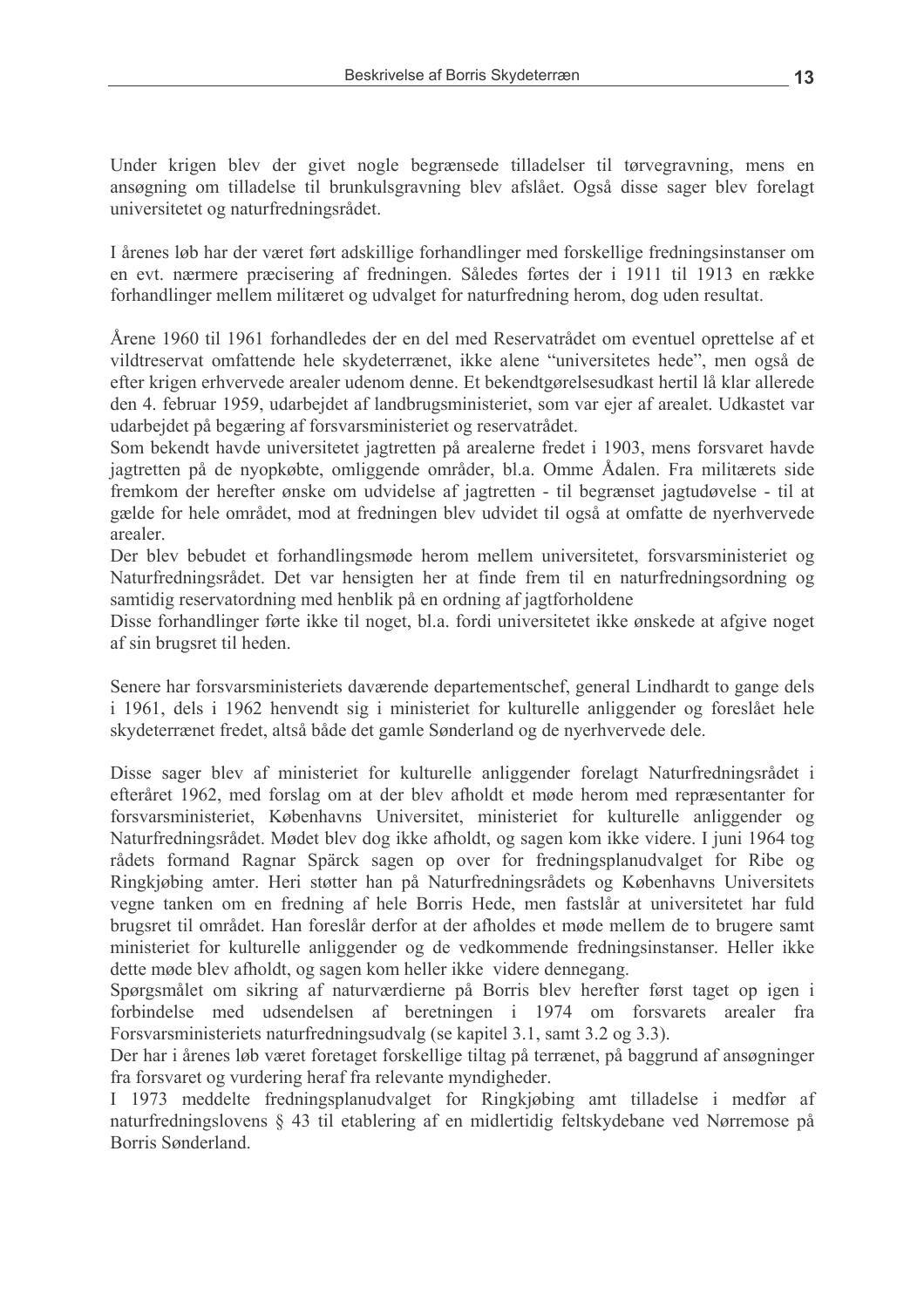I 1974 meddelte fredningsnævnet for Ringkøbing amts fredningskreds tilladelse på særlige vilkår til opstilling af 4 stk. pejlestader (tårne) og 5 stk. observationsstader (jordhøje) for artilleriskydninger på Borris Sønderland.

I 1976 etablereredes en pansermålsbane og en meteorologisk målestation på Borris Hede efter tilslutning på visse vilkår fra fredningsplanudvalget for Ringkjøbing  $amt$  og Naturfredningsrådet.

I 1980 blev der efter indstilling fra Naturfredningsrådet og med henvisning til 1974beretningen fjernet visse beplantninger anlagt ved Østbroen og ved Kovflodvej nær Omme Å, inden for den gamle fredning. Den 6. april 1989 meddelte Fredningsnævnet for Ringkøbing Amts Fredningskreds tilladelse i medfør af naturfredningslovens § 34 og § 47 til flytning af et pejletårn på heden. Nævnet bemærkede i sin tilladelse, at området er fredet ved en bekendtgørelse af 3. oktober 1903, der navnlig forbyder uvedkommende at færdes i området. Nævnet fandt derfor ikke, at denne fredning på nogen måde har betydning for peiletårnets flytning.

#### $4.4$ Den militære historie

Efter at forsvaret i 1903 havde fået overdraget brugsretten til terrænet og købt et areal i tilknytning hertil, oprettedes på det tilkøbte areal ved Skjern Åen i terrænets nordlige del en lejr, der i hovedsagen var baseret på telte. De ret få bygninger man havde brug for til lejrdetachementet blev dels hentet fra den gamle Funder-lejr ved Silkeborg, dels opført på stedet. Lejrens ældste bygninger er således opført i Funder i 1882 og flyttet til Borris i 1903.

Den teltbaserede skydelejr i Borris skulle huse de jysk-fynske infanterienheder i augustseptember hvert år, når de regimentsvis rykkede fra garnisonen til "fægtningsskydning" i 4-6 dage i Borris. Teltene blev rejst af et detachement, som udførte det forberedende arbejde i løbet af juli-august, og som betjente de skydende enheder under opholdet i lejren.

I leiren var der vandforsyning ved et par brønde med håndpumper. På et tidspunkt blev der rejst vindmotorer som drivkraft for disse pumper, senere motorpumper, og først i 1923 blev vandtårnet bygget.

Mandskabet spiste i fri luft ved "Åkøkkenet" (hvor nu cafeteriet ligger), og maden tilberedtes under et bølgebliktag ved hjælp af feltkostinventaret. På dette sted var der et antal badebroer ud i Skjern Å, hvor mandskabet kunne bade (naturligvis under kommando).

Når alle skydninger var gennemført i september sløjfedes teltlejren og de for skydningerne nødvendige anlæg, således at heden igen henlå fredeligt i tiden oktober til juli.

I de følgende år udbyggedes lejren gradvist. Først med spiselokaler og fra midten af trediverne tillige med indkvarteringsbygninger for de skydende enheder, en udvikling, der fortsatte under anden verdenskrig, hvor lejren benyttedes af besættelsesmagten

Tyskerne var rykket ind i lejren 20. april 1940 med et kompagni fra Luftwaffe. Man havde tanker om at bygge en flyveplads på heden, men dette blev opgivet allerede i juni da man opdagede at jorden var for blød til dette formål. Nogle jordarbejder fra dette forsøg kan endnu ses i landskabet øst for den nordlige ende af Hvolligvej, og enkelte steder står også afvandingsgrøfter tilbage. Lejren og terrænet blev herefter benyttet som øvelsesområde, hvor der desuden var enkelte kamouflageanlæg. Flyvepladsen blev flyttet til Karup.

Forsvarets udbygning efter 1945, bl.a. med mere moderne våben - herunder langtrækkende skyts og bæltekøretøjer - medførte behov dels for en mere intensiv udnyttelse af terrænet. dels for udvidelser. I 1952/53 købtes derfor yderligere knap 30 kvadratkilometer i hovedsagen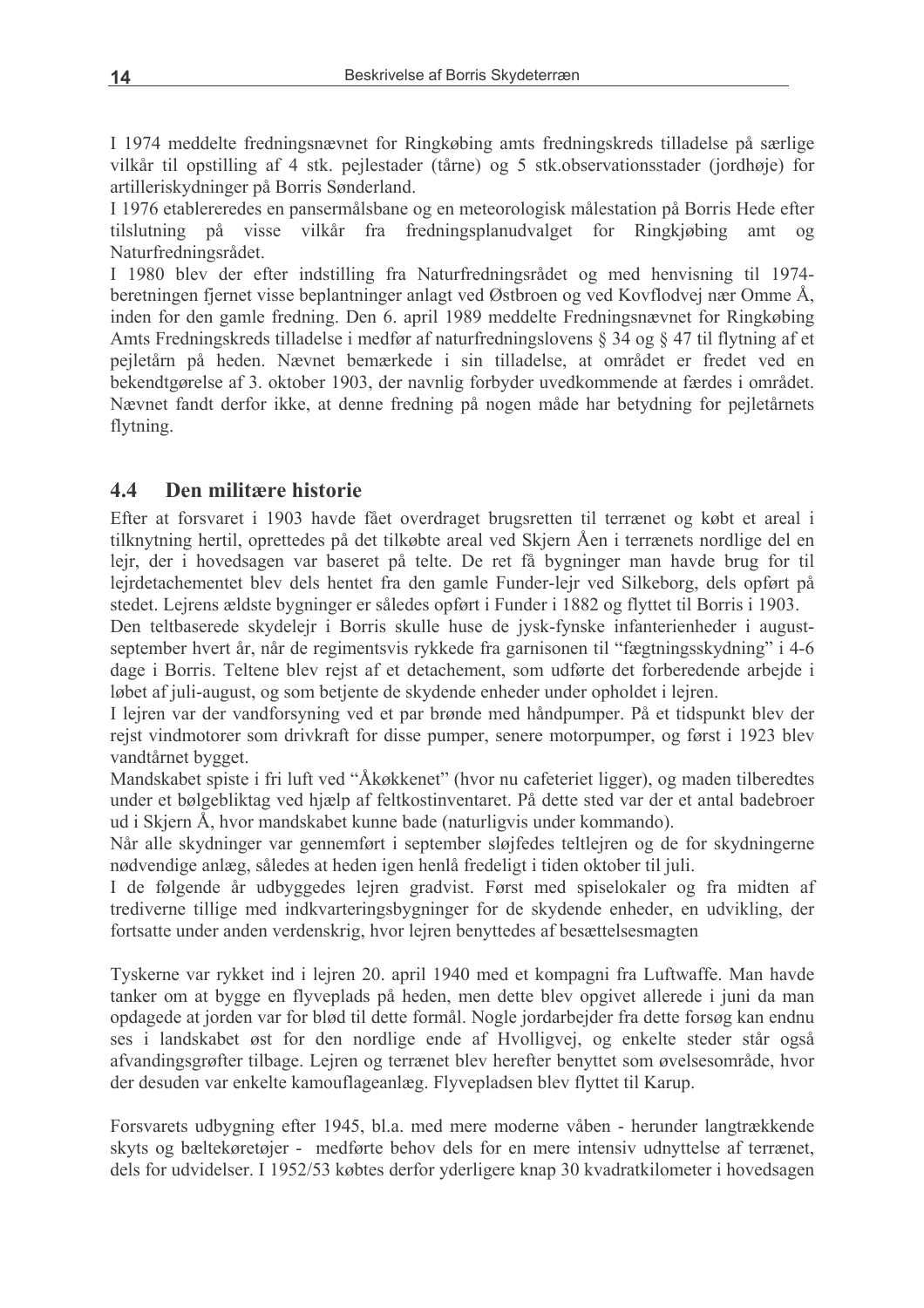syd og øst for det oprindelige areal, herunder hele Gundesbøl Hede, samt en 7 km lang strækning af Omme Å, således at hele området nu er på 47,2 kvadratkilometer.

Ved overtagelsen af "det nye terræn" i 1953 lå der ca. 50 landejendomme i dette område, samt en skole ved Gravl og en ved Hvolligvej, med koncentrationen omkring Omme Å langs Hældgaardsvej og Gravlyej. I løbet af en halv snes år blev de fleste ejendomme ødelagt som følge af beskydning og øvelser, og der var i 1965 kun følgende bygninger tilbage i nogenlunde intakt tilstand:

Hjemmeværnsgården ved Hulmose (bruges fortsat af Hjemmeværnet), et transformatortårn ved Hulmose samt Rahbek skole ved Hvolligvej-Ringvejkrydset. Sidstnævnte bygning blev nedrevet i 1970, da den var nær sammenstyrtning. Stedet for denne skole og Gravl Skole er markeret ved skilt.

Umiddelbart ved "det gamle vandtårn" (bygning 31) i et lille haveanlæg er anbragt en sten med inskriptionen "Borrisleiren, oprettet 19/8 1903".

Denne sten blev rejst ved lejrens 50 års fødselsdag i 1953, idet den første infanterienhed, 16. Bataillon, rykkede ind i Borrislejren som den første skydende enhed den 19. august 1903.

Ringvejen blev påbegyndt i 1954, idet de skydende afdelinger i nogle år afgav styrker, som grøftede langs eksisterende markspor og planerede - alt ved håndkraft. I de følgende år blev arbejdet overtaget af Nordjyske Bygningsdistrikt, og den 30 km lange vej var færdig til at blive taget i brug i juli 1962. Der foretages stadig udbygning af vejen, i de seneste år til brug for bæltekøretøjer.

Siden 1967 har også artilleriet udført visse skydninger fra stillingsområder uden for det egentlige skydeterræn.

Efter krigen var der mange planer om en yderligere udbygning af Borrislejren. I 1985 blev en omfattende renovering og udbygning af lejrens faciliteter påbegyndt. Dette arbejde blev afsluttet i april 1990. I dag byder lejren på tidssvarende og gode spiseforhold. Lejrens kapacitet er ca. 1 bataljon værdi. Kapaciteten kan udvides i situationer med mange skydende enheder koncentreret i lejren ved benyttelse af den nu permanent oprettede teltlejr, der kan rumme 400 personer.

Terrænets udnyttelsesgrad har gennem årene været stadigt stigende. Der gennemføres nu skydninger på ca. 280 af årets dage.

#### $4.5$ Nuværende status. Registrering og beskrivelse af de enkelte arealtyper

Registrering af arealtyper er foretaget i november 1996 i forbindelse med korttegningen. Det samlede areal er opgjort til 4743 ha, heraf er ca. 4216 ha (89 %) åbne arealer og ca. 524 ha (11 %) skov. Arealerne er opdelt i arealtyper, som på det til drifts- og plejeplanen hørende grundkort (bilag 1) og bevoksningslisten (bilag 4) forkortes med koder på tre bogstaver, de såkaldte anvendelseskoder. Bilag 4 skal altså læses sammen med bilag 1. For de skovbevoksede arealer gælder det som hovedregel, at anvendelseskoden svarer til bevoksningens hovedtræart, mens den for de åbne arealer beskriver naturtypen i overensstemmelse med de beskyttede naturtyper i naturbeskyttelsesloven, eller beskriver de militære øvelsesanlæg. I bevoksningslisten (bilag 4) er samtlige afdelinger gennemgået, og for hvert areal (litra) er anført en anvendelseskode samt arealet i hektar. For skovbevoksede arealer tillige en række oplysninger, der beskriver bevoksningen nærmere.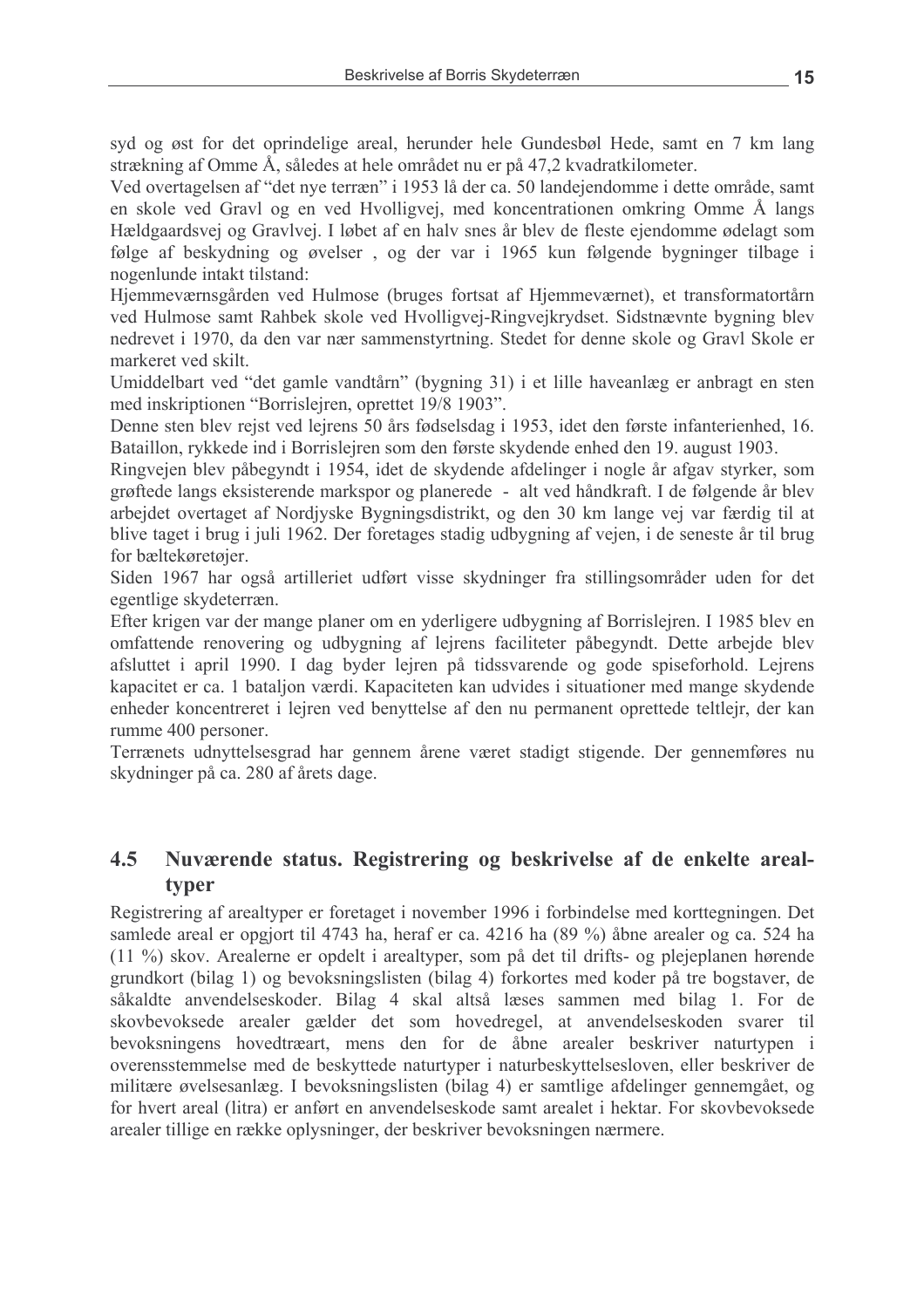I figur 4.1 er vist arealsammensætningen på hele Borris Skydeterræn, fordelt på en række arealtyper. Det fremgår, at hede og mose udgør langt den største andel, efterfulgt af skov, eng overdrev og brandlinier.



Figur 4.1. Arealsammensætning af Borris Skydeterræn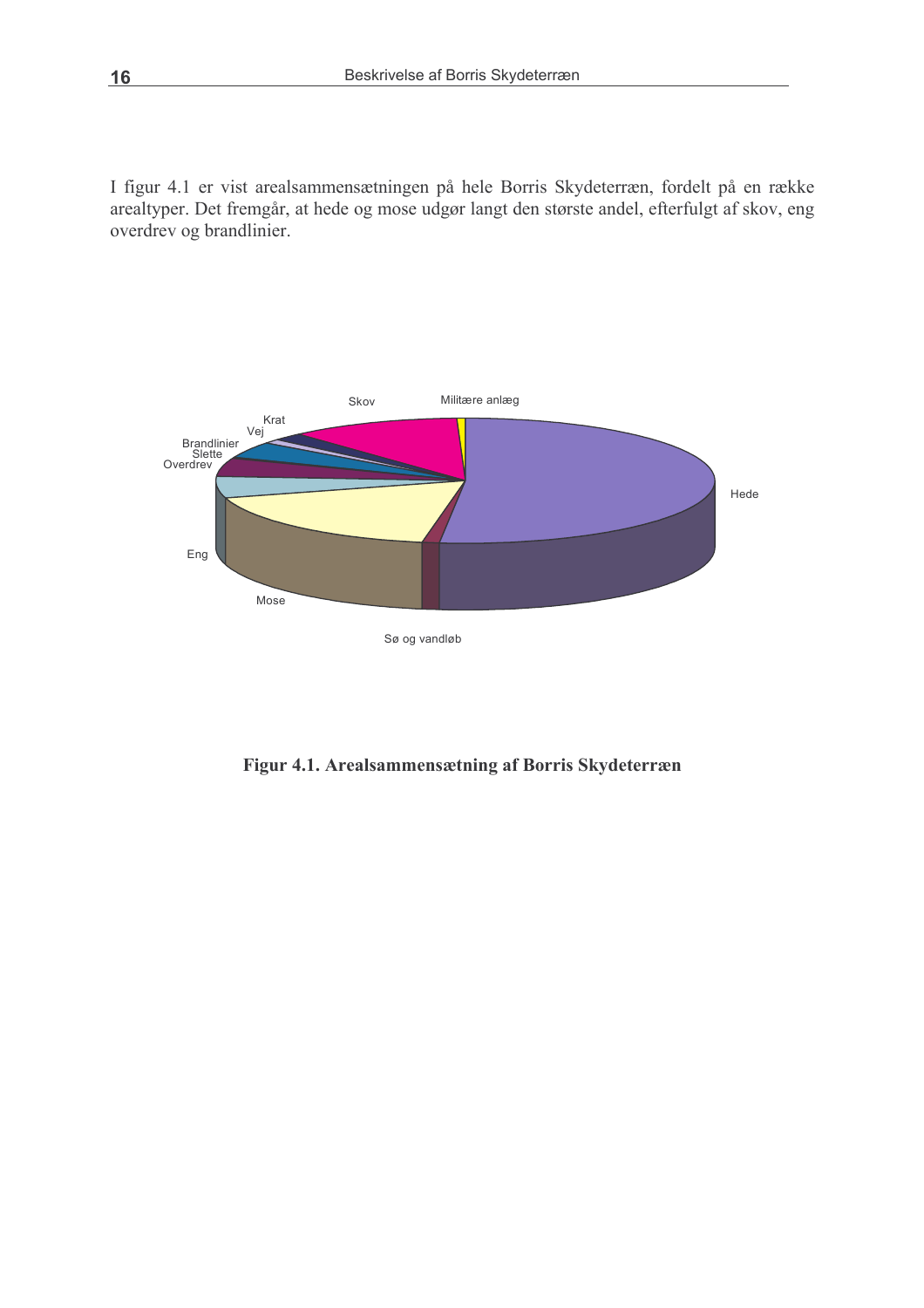## Åbne arealer

I tabel 1 er vist sammensætningen af de åbne arealer:

| Anvendelseskode    | Arealtyper          | Areal i ha |
|--------------------|---------------------|------------|
| på kort            |                     |            |
| <b>HED</b>         | hede                | 2456.5     |
| SØ                 | SØ                  | 27.9       |
| <b>VLB</b>         | vandløb             | 18.5       |
| <b>MOS</b>         | mose                | 846.8      |
| <b>ENG</b>         | eng                 | 260.4      |
| ORE                | Overdrey            | 222.5      |
| <b>SLE</b>         | Slette              | 12.3       |
| <b>BRL</b>         | brandlinie          | 196.2      |
| <b>B</b> <i>EL</i> | bæltekøretøjsspor   | 6.1        |
| <b>VEJ</b>         | Vej                 | 47.5       |
| <b>KLG</b>         | Kaserne/Lejr/Garage | 5.9        |
| <b>KRT</b>         | Krat                | 95.5       |
| <b>STO</b>         | stillingsområde     | 1.5        |
| AGE                | ager                | 1.9        |
| <b>BAN</b>         | bane                | 1.6        |
| LUØ                | lukket øvelsesbane  | 2.3        |
| <b>SKB</b>         | skydebane           | 11.1       |
| <b>AAN</b>         | Anden anvendelse    | 2.2        |
| <b>Total:</b>      |                     | 4216.7 ha  |

Nedenfor er beskrevet de enkelte arealtyper, som de er angivet på grundkortet (bilag 1), med forkortelseskoder. Der er desuden redegjort for definition og afgrænsning af de enkelte arealtyper, som de er angivet på grundkortet. Arealtyperne hede, mose, eng, overdrev, sø og vandløb er alle beskyttede naturtyper i henhold til naturbeskyttelseslovens § 3. Definitionen følger Skov- og Naturstyrelsens "Vejledning til registrering af beskyttede naturtyper" fra 1993, som desuden er fulgt i feltregistreringen.

Vådområder på terrænet har stor betydning som levesteder (habitater) for en række plante- og dyrearter. Der er derfor ved registreringen lagt vægt på, at vådområderne skal kunne udskilles. Der tænkes her især på hedemoserne på hedefladen, som danner en vanskeligt registrerbar mosaik med den tørre hedeflade. Hedemoserne har været udgrøftet og forsøgt bortdrænet under 2. verdenskrig. De ønskes nu genskabt i det omfang det er muligt.

Vådområderne på terrænet udgør ialt 1153 ha, hovedsageligt mose, men også eng, sø og vandløb.

Udover arealtyperne som er vist i tabel 1 er der på kortet desuden angivet sten- og jorddiger samt fredede fortidsminder

## **Hede**

Hede (HED) udgør 2456.5 ha, svarende til 51,8 % af det samlede skydeterræn. Det er dermed også langt den største naturtype på terrænet. Naturtypen hede er karakteriseret ved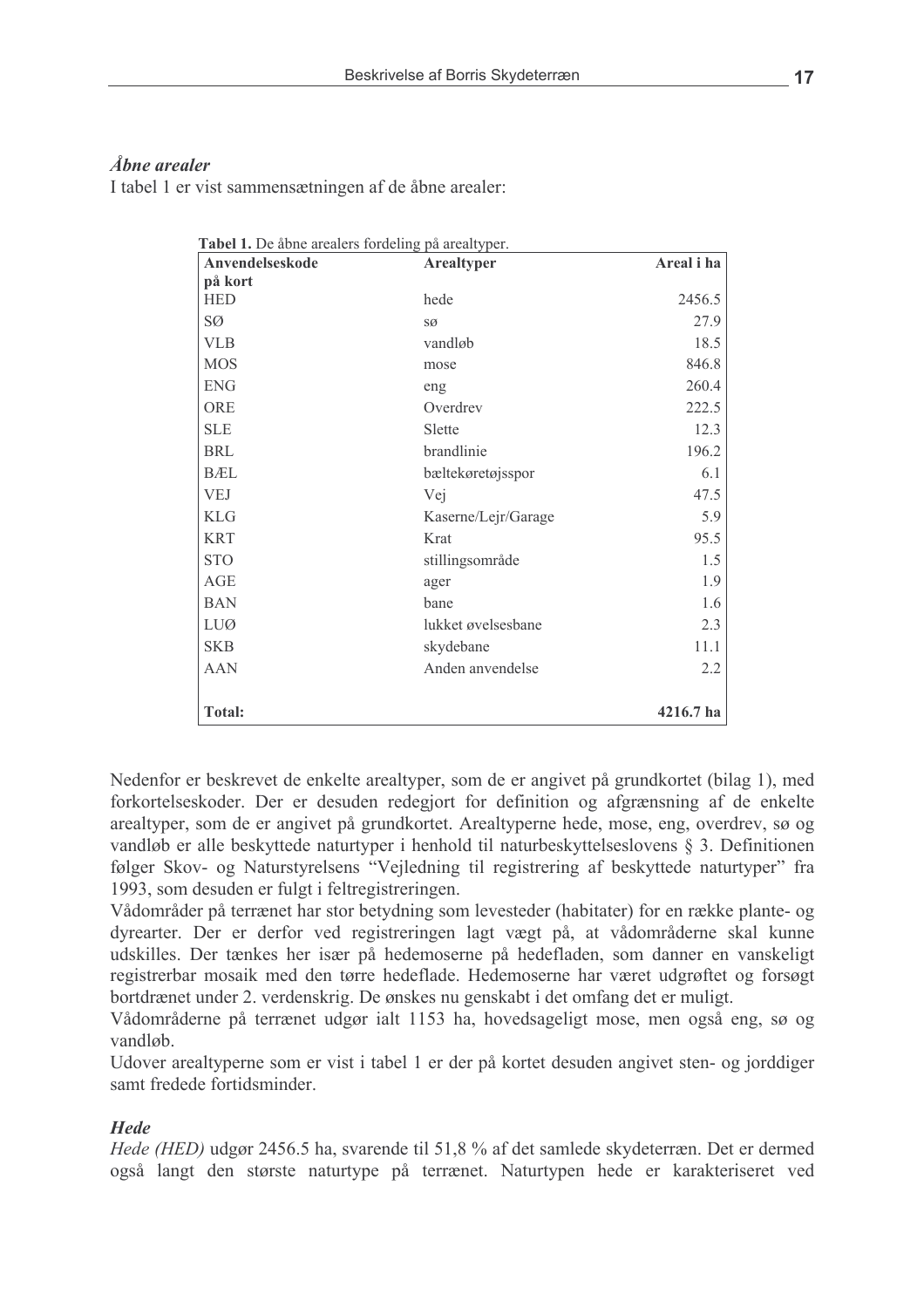hedevegetation med tydelig forekomst af karakteristiske dværgbuske, på Borris i form af Hedelyng, Revling, Hedemelbærris, Tyttebær og Krybende Pil.

Hede er den vigtigste naturtype på Borris Skydeterræn, da arealerne er meget store og velbevarede, og udgør det største sammenhængende stykke indlandshede i Danmark. Heden har ikke været udsat for gødskning, sprøjtning eller dyrkning i en meget lang periode, hvis overhovedet nogen sinde.

Det største hedeareal findes nord for Omme Å, det såkaldte Borris Sønderland. Syd for Omme Å ligger det mindre hedeareal Gundesbøl Hede, som er mere præget af tilgroning af selvsået bjergfyr m.v. I afsnit 4.6 og 4.7 er hedens plejetilstand og flora nærmere beskrevet.

#### **Moser**

Mose (MOS) udgør 846.8 ha, svarende til 17.8 % af det samlede areal. Mose er en fælles betegnelse for en række vådbundsområder med plantesamfund der har betegnelse efter vegetationens sammensætning, f.eks. rørsump, starsump, ellesump, birkekær m.fl., eller efter vandtilførslen kærmose, vældmose m.fl. Definitionen af mose sker primært ud fra botaniske kriterier og graden af fugtighed. Kærmose deles op i rigkær og fattigkær efter jordbundens naturlige surhedsgrad og næringsindhold. Hedemoser er f.eks. en type fattigkær med sur og mager bund.

På Borris Skydeterræn er hedemoserne den vigtigste mosetype. Ved korttegningen er skillelinien mellem den tørre hede og hedemoserne som regel trukket der hvor græsset blåtop overtager, da det med sin karakteristiske blågrønne farve markerer med en skarp linie hvor de fugtigere arealer ligger. De største hedemoser er Lindemose, Storemose, Tranedamsmose, Store Engmose, Lille Engmose, Kalvemose, Blæsbjerg Mose, Kvindly (=Gårdmosedam), Keldmose, Søndermose, Keldbæk Mose og Fuglemose. Keldbæk Mose er blevet genoprettet i 1995 af Borrislejren ved opstemning af bækken, hvorved der er opstået et større mose- og søområde. Vandstanden i Fuglemosen er sunket noget i de senere år på grund af regulering af bækken, der afvander området udenfor skel.

I Omme Ådal findes i modsætning til hedemoserne en mere rigkærspræget mosetype langs åen, som skyldes åens aflejringer af næringsrigt sediment igennem tiderne. Her vokser bl.a. den sjældne plante engblomme, som netop er knyttet til frodige enge og moser.

## **Enge**

Eng (ENG) udgør 260.4 ha, svarende til 5.5 % af det samlede areal. Engarealer er karakteriseret ved at være dækket af græs- og urtevegetation og er, i modsætning til overdrev, beliggende på relativt lavtliggende og oftest fugtige arealer. Typisk er de beliggende som mere fugtige lavninger i de tørre overdrevsområder, eller i tilknytning til vådområder som f.eks. moser. Afgrænsningen i forhold til overdrev kan være svær, men vurderes på forekomsten af mere fugtigbundskrævende plantearter, karakteristisk for ferskeng. Grænsen mellem eng og mose er endnu sværere, men trækkes tilsvarende efter forekomsten af deciderede moseplanter.

De vigtigste engarealer på Borris Skydeterræn findes langs Omme Å, især på sydsiden i den vestlige del, men også i Komoseområdet nord for åen. Endvidere er vestkanten af Lille Engmose i hjørnet ud mod Ørbækvej og Fillingsandvej klassificeret som eng. Engarealerne på Borris repræsenterer formentlig både tidligere marker og græsningsarealer fra de nedlagte bøndergårde langs Omme Å og er i dag overvejende græsdækkede arealer, som ikke er udpræget fugtige.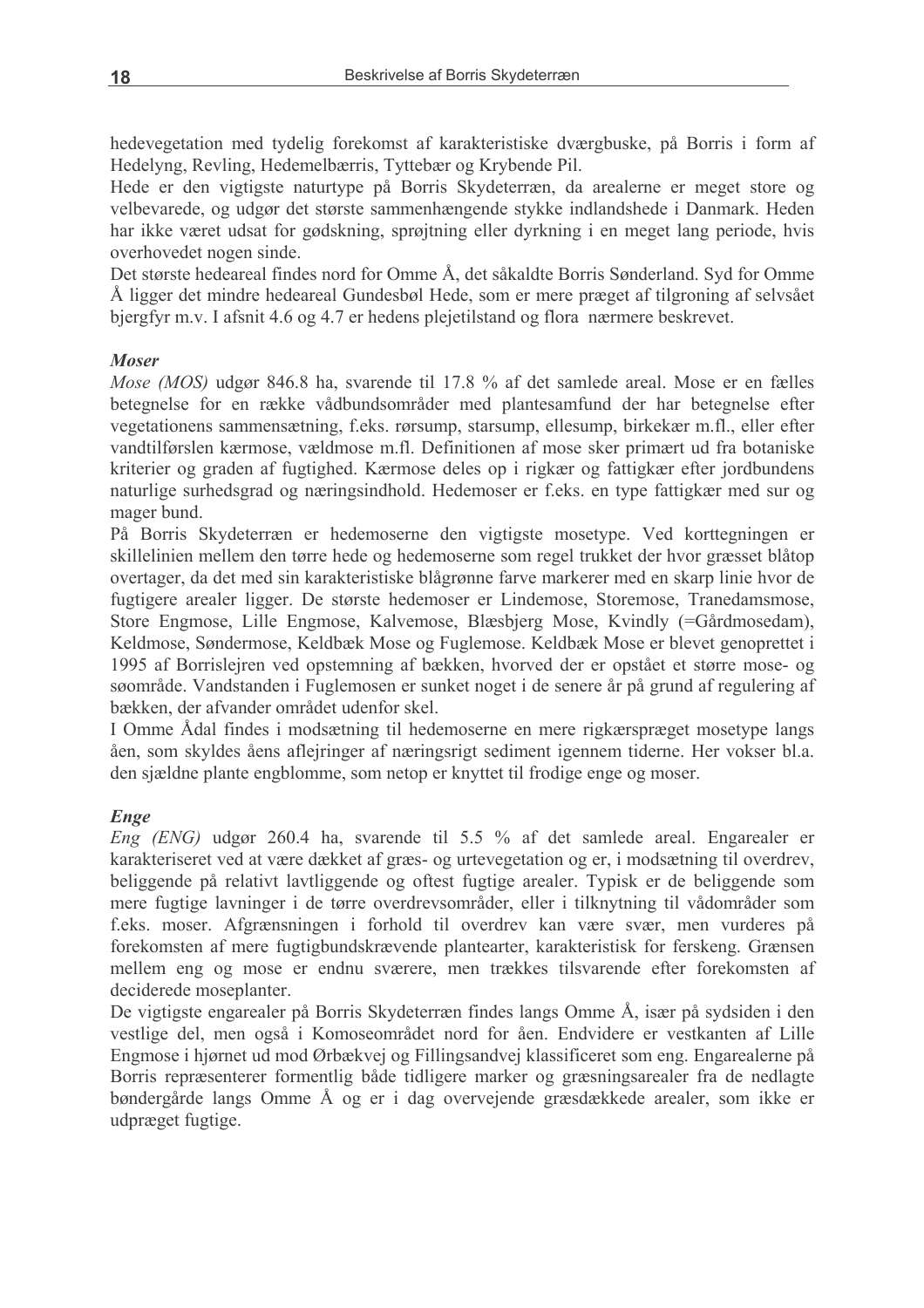#### **Overdrey**

Overdrev (ORE) udgør 222.5 ha, svarende til 4.7 % af det samlede skydeterræn. Naturtypen overdrev er karakteriseret som tørbundsarealer på mager, ofte sandet jord, med en lysåben, naturlig græs- og urteflora, som ikke har været gødsket, sprøjtet eller jordbehandlet igennem en længere årrække. Hvis dette alligevel sker eller er sket, bærer vegetationen præg deraf ved at være mindre varieret, men den vil gradvist atter vende tilbage til sin oprindelige tilstand hvis indgrebet ophører. En række bestemte plantearter er indikatorer for naturtypen overdrev. På Borris Skydeterræn findes de største overdrevsarealer langs Omme Ådal, både nord og syd herfor. Desuden den nordlige del af St. Engmose, op mod Blåbjergvej, samt arealet omkring kulissebeplantningerne nord for Kildebakker. Alle overdrevsarealerne repræsenterer formentligt tidligere agre fra de nedlagte bøndergårde. De næringsfattige sandmarker er hurtigt blevet udvasket, og overdrevsfloraen er indvandret.

## $\mathcal{S}\theta$

Søer (SØ) udgør ialt 27.9 ha, svarende til 0.6 % af det samlede areal. Betegnelsen SØ omfatter alle permanente, ferske søer og vandhuller med åbent vandspejl. Vandstanden kan svinge noget efter årstiden, og nogle vandhuller kan tørre ud i løbet af sommeren. Der findes ialt 25 søer og 96 vandhuller spredt rundt på terrænet, dog meget få på den tørre hede i den vestlige og nordlige del af Borris Sønderland.

De største søer er afsnørede dele af Omme Å ved Vestbroen og Østbroen samt søerne i hedemosen Gårdmosedam (også benævnt "Kvindly"). Sidtsnævnte hedesøer er opstået ved tørveskær og optagning af tørvesmuld til tørvebriketter. Området afvandes ikke (grøftesystemet er afbrudt).

Andre større søer er hedesøerne Langdam og Kildesø, samt de opstemmede søer Kovflod, St. Hvollig, Skidenkær, Keldbæk Mosesø og Torsbæksøen. Kildesø er sikkert en oprindelig alhedesø, men alen i bunden er (vistnok) sprængt væk af tyskerne under 2. verdenskrig. I de senere år er der dog gradvist kommet mere vand i søen igen.

#### **Vandløb**

Vandløb (VLB) udgør 18.5 ha, svarende til blot 0.4 % af det samlede areal. Der findes to store vandløb på terrænet. Det ene er naturligvis Omme Å, som har et samlet, ureguleret, slyngende forløb på ca. 21 km gennem skydeterrænet, og ca. 7 km i fugleflugtslinie. Det andet store vandløb er Skjern Å, som danner den nordvestlige grænse af terrænet på en strækning af ca. 2 km, heraf er den vestlige tredjedel reguleret og de østlige to tredjedele ureguleret. Med andre ord var det netop her at det store udretningsprojekt fra 1960'erne af den nedre del af Skjern Åen tog sit udspring. Af mindre vandløb findes Kærbækken langs den nordøstlige grænse af terrænet, Torsbækken, Keldbækken, Fuglemose Grøft og Galdbækken. Herudover findes et større grøftesystem. Vandløbene og deres tilstand er nærmere beskrevet i kapitel 8.4

## **Brandlinier**

*Brandlinier (BRL)* udgør 196.2 ha, svarende til 4.1 % af det samlede areal. Det er oppløjede ca. 20 meter brede sandbælter på kryds og tværs af hele terrænet, som deler det op i sektorer. Brandbælterne hindrer at eventuelle brande, som er opstået som følge af militær aktivitet eller lynnedslag, tager et uønsket omfang. Brandlinierne benyttes desuden som faste bæltespor for bæltekøretøjer. Herudover benyttes visse brandbælter som vildtagre, for at skåne de beskyttede naturtyper.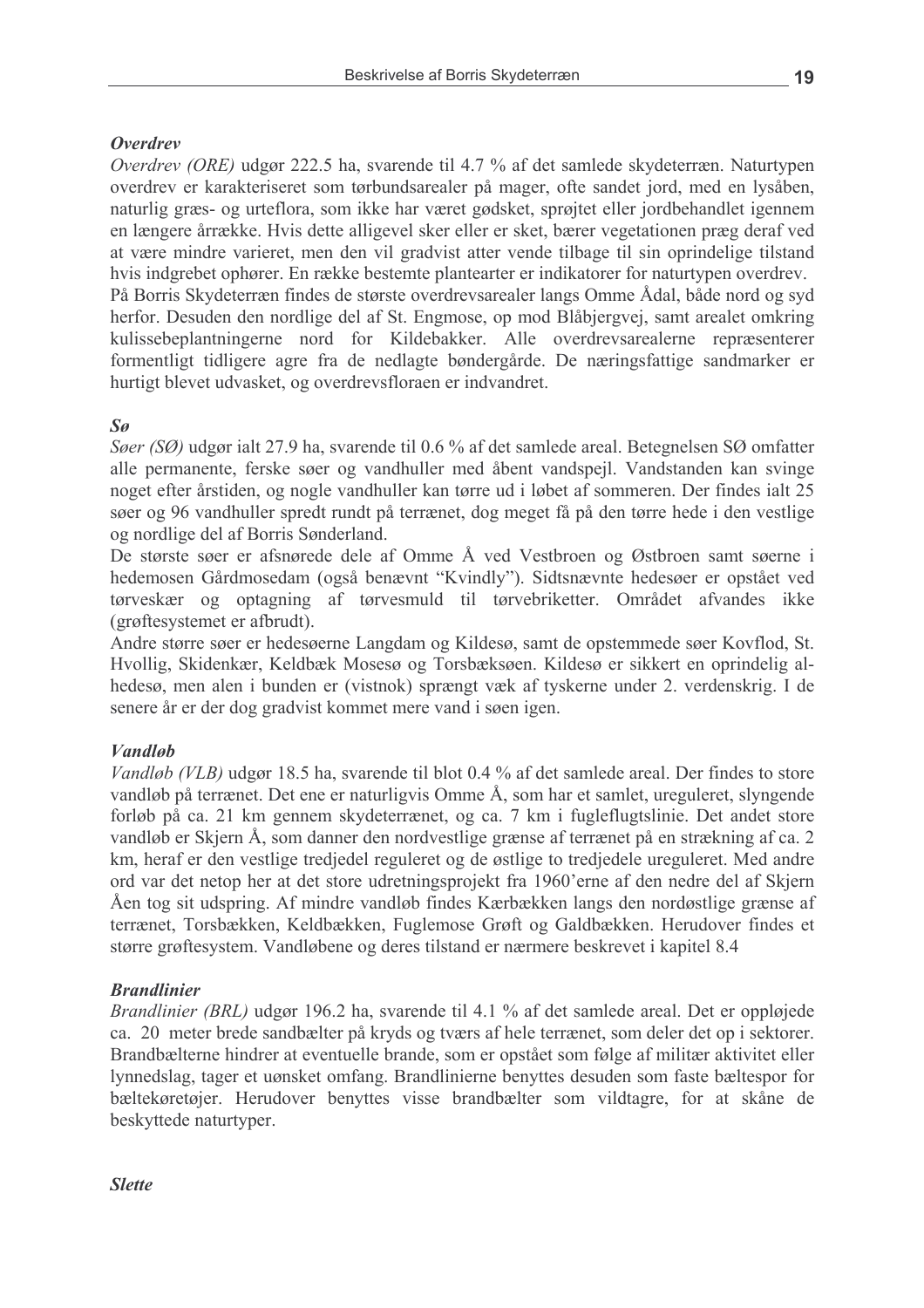Slette (SLE) udgør 12.3 ha. Arealkategorien repræsenterer kulturprægede græsarealer, som bliver slået. Teltpladsen nord for Borrisleiren er klassificeret som et sletteareal. Det samme er et areal ved Præstkærveile.

## Veie og spor

Veje (VEJ) udgør 47.5 ha, svarende til 1 % af det samlede terræn. Veje er anlagt i terrænet, såvel asfalterede som grus, som under normale forhold er passable for hjulkøretøjer, og kun må benyttes af sådanne, d.v.s. at de ikke må benyttes af bæltekøretøjer. Brovej, visse strækninger af Ringvejen samt en lille strækning af Hvolligvej må dog også benyttes af bæltekøretøjer. Næsten alle vejene har navne, som er angivet på kortene.

Bæltekøretøjsspor (BÆL) udgør samlet 6.1 ha. Bæltekøretøjsspor udgør egentlige, permanente spor til bæltekøretøjer. Bemærk at brandlinierne udgør hovedparten af færdselslinierne for bæltekøretøjer.

## Militære anlæg

Kaserne, lejr og garageområde (KLG). Omfatter Borrislejren, med omgivende gårdspladser og andre befæstede arealer samt have og parkanlæg. Udgør ialt 5.9 ha.

Lukket øvelsesplads (LUØ). Udgør 2.3 ha, og omfatter de to håndgranatbaner ved henholdsvis Østergård og sydvest for Præstkærvejle i terrænets nordlige del.

Ildstilling/stilling (STO). Udgør 1.5 ha, og omfatter et antal mindre artilleristillinger.

Skydebane (SKB). Udgør 11.1 ha, og omfatter SF-banen, TL-banen og skeetbanen ved Mosegård Plantage.

Bane (BAN). Udgør 1.6 ha, og omfatter minimorterbanen nord for Gult Hus.

## **Krat**

*Krat (KRT)* udgør ialt 95.5 ha, svarende til 2 % af terrænet.

Arealkategorien krat er løvbærende træ- og buskbevoksninger, ikke højstammede, typisk selvsåede og som oftest af naturlig oprindelse. En del sammenhængende løvtræbevoksninger af denne type, især pilekrat, har indfundet sig på terrænet, og er derfor blevet registreret og kategoriseret selvstændigt. Det drejer sig især om Omme Ådal og en del andre fugtige steder.

Derudover findes en del spredt løv- og nålekrat, bl.a. selvsået bjergfyr på heden, som er markeret på grundkortet ved udprikning, men ikke selvstændigt udlitreret, og derfor ikke med *i* arealopgørelsen.

Krattenes tilstedeværelse er i de fleste tilfælde eksempler på manglende pleje af ådalen og hedestrækninger, og de udgør som sådan en trussel mod disse naturtyper.

## Ager

*Ager (AGE)* udgør 1.9 ha, og omfatter et lille, dyrket areal i østlige del af Østergaard Plantage

## **Anden anvendelse**

Anden anvendelse (AAN) udgør 2.2 ha, og omfatter arealer som ikke falder ind under andre kategorier.

## Skovbevoksede arealer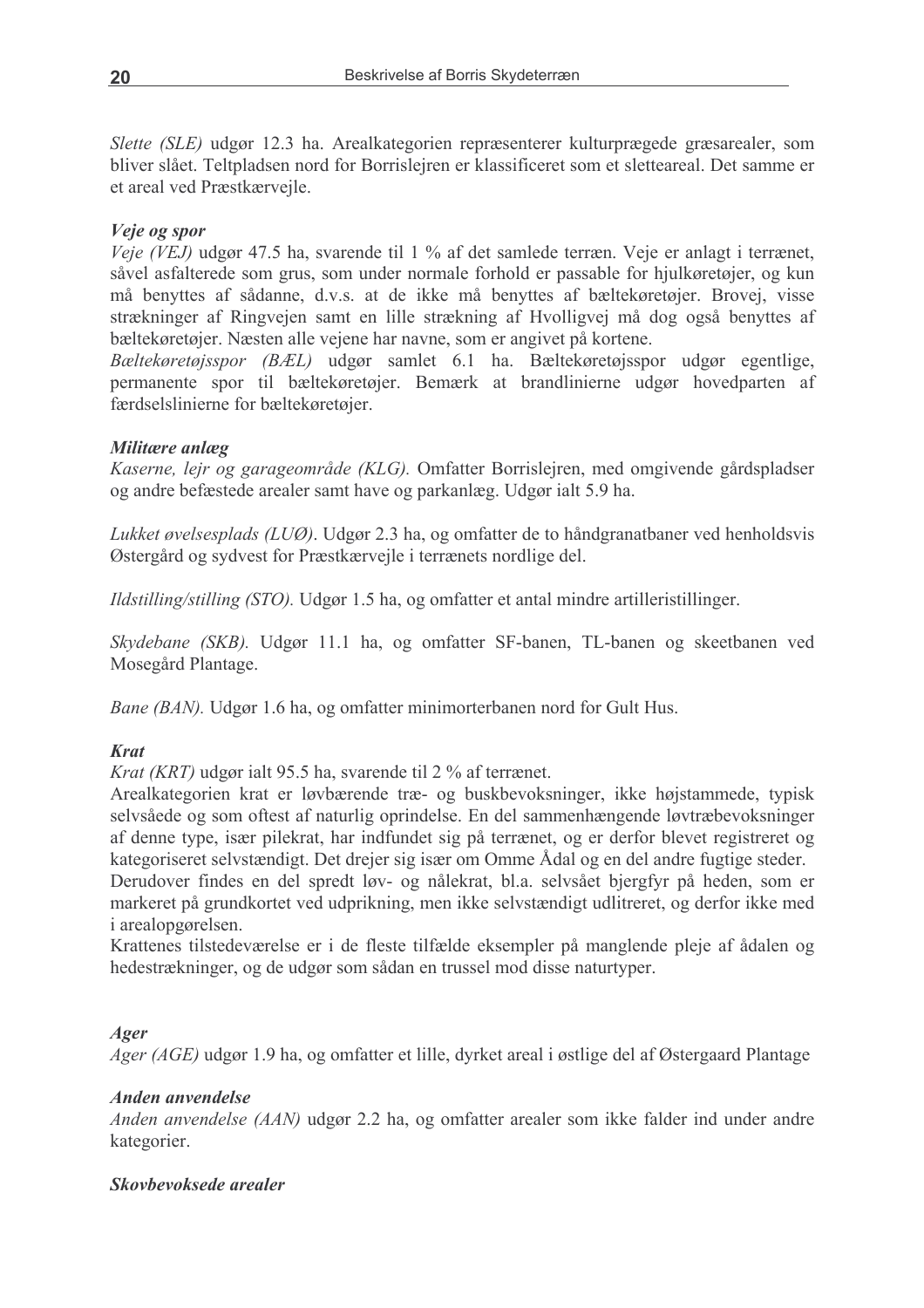11 % af det samlede areal er skovbevokset, ialt 524.6 ha. I tabel 2 er vist det skovbevoksede areals fordeling på træarter. Af det samlede skovareal er 96.7 % nåletræ (især rødgran og sitkagran) og blot 3.3 % løvtræ (især eg). Skovarealerne er nærmere beskrevet i afsnit 10.6.

| Anvendelseskode på kort  | <b>Træart</b>                     | Areal i ha |
|--------------------------|-----------------------------------|------------|
| <b>BØG</b>               | bøg                               | 0.3        |
| EG                       | eg                                | 12.4       |
| <b>BIR</b>               | birk                              | 0.5        |
| POP                      | poppel o.l.                       | 1.4        |
| <b>ALØ</b>               | diverse løvtræ(el, elm, kirsebær) | 2.2        |
| Løvtræ jalt              |                                   | 16.8 ha    |
| <b>RGR</b>               | rødgran                           | 164.1      |
| <b>SGR</b>               | sitkagran                         | 117.7      |
| <b>HGR</b>               | hvidgran                          | 27.0       |
| <b>OMO</b>               | omorikagran                       | 7.1        |
| <b>NOB</b>               | nobilisgran                       | 17.0       |
| ÆGR                      | ædelgran                          | 0.6        |
| <b>AGR</b>               | grandis                           | 0.4        |
| <b>BJF</b>               | bjergfyr                          | 9.3        |
| <b>SKF</b>               | skovfyr                           | 68.7       |
| LÆR                      | lærk                              | 7.8        |
| <b>COF</b>               | contortafyr                       | 76.3       |
| <b>CON</b>               | concolor                          | 7.0        |
| Nåletræ ialt             |                                   | 503 ha     |
| <b>UKU</b>               | midlertidigt afdrevet skov        | 5.8 ha     |
| <b>Ialt skovbevokset</b> |                                   | 519.8 ha   |

#### Levende hegn

Spredt i skydeterrænet, især omkring gamle marker langs Omme Ådal, findes levende hegn. De er angivet med "levende hegn"-signatur på kortene.

## **Jorddiger**

Jorddiger er beskrevet i kapitel 4.9 om fortidsminder og kulturhistoriske spor. De er angivet med jorddige-signatur på kortene.

## Fredede fortidsminder

Der findes 14 gravhøje og 5 fredede milestene på terrænet. De er beskrevet nærmere i kapitel 4.9 om kulturhistorie. Gravhøjene er angivet på kortene med stjernesignaturen for fortidsminder, og milestenene langs Ørbækvej er angivet med tekstmarkering.

#### Vegetationsudviklingen siden 1803

Sammenfattende kan vegetationsudviklingen illustreres oversigtligt med følgende statistik, hvoraf tallene fra 1803 er sat skønsvist ud fra Videnskabernes Selskabs kort. Tallene fra 1954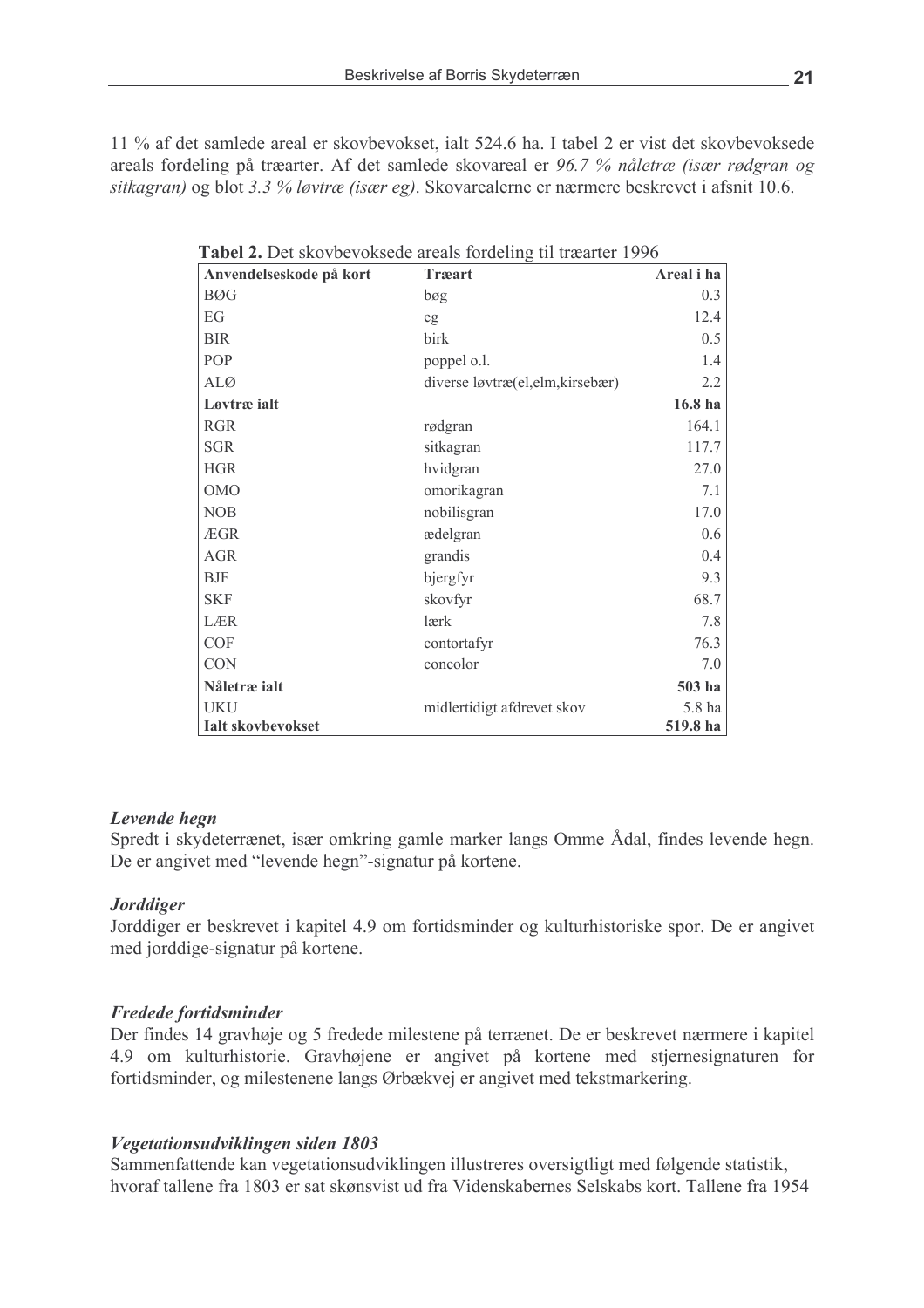og 1967 er fra det tidligere omtalte notat fra Vildtbiologisk Station og tallene fra 1983 og 1997 er baseret på Skov- og Naturstyrelsens opmålinger, foretaget henholdsvis af konsulent Povl Degener og Driftsplankontoret.

|                                        | 1803  | 1954  | 1967  | 1983  | 1997 |
|----------------------------------------|-------|-------|-------|-------|------|
|                                        | ha    | ha    | ha    | ha    | ha   |
| Hedeområder<br>(incl. hededmoser m.v.) | 4.300 | 2.350 | 2.400 | 2.670 | 2457 |
| Plantage                               |       | 15    | 570   | 700   | 520  |
| Andre landskabstyper                   | 420   | 2.220 | 1.750 | 1.350 | 1766 |

#### 4.6 **Plejetilstand**

Terrænet kan godt tåle at blive brugt til sit militære formål når det bliver brugt rigtigt. Den største risiko for ødelæggelser i terrænet stammer fra de tunge køretøjer.

Plejetilstanden af naturværdierne på Borris Skydeterrænet vurderes generelt som værende god. Dette skyldes især det helt overordnede forhold, at det er et skydeterræn og ikke et øvelsesterræn. Dette betyder, at terrænet generelt ikke må benyttes til kørsel med bæltekøretøjer, som det er tilfældet på det meste af Oksbøl Skyde- og Øvelsesterræn. Bæltekøretøjer på Borris Skydeterræn må således ikke forlade de faste bæltespor, bortset fra brandslukningskøretøjer i særlige brandslukningssituationer, og de varige skader på terrænet har derfor været undgået.

Hedeplejen vurderes som god på Borris Sønderland på grund af de hyppige brande, mens der er visse tilgroningsproblemer i yderkanterne, især i Tørvemosebanke-området, arealer øst for Ørbækvej omkring Hvidt bindingsværkshus samt Gundesbøl Hede. Især sidstnævnte skønnes at være plejekrævende på trods af, at der især på arealerne øst for Hvolligvej har været foretaget hedepleje i vintermånederne med slagleklipper i perioden 1975-1993.

Omme Ådal er langsomt ved at gro til i pilekrat, og en større plejeindsats her er påkrævet, hvis man ønsker at bevare ådalen som et åbent landskab.

Ringkjøbing amt vurderer i en udtalelse, at tilstanden af heden generelt er god, øget foryngelse af lyng er dog nogle steder ønskelig. I Omme Ådal er der problemer med tilgroning af pil. Tidligere landbrugsarealer på terrænet drives ikke, dele er dog slået af hensyn til vildtet. Der er ingen områder hvor vegetationen er bortslidt.

#### $4.7$ **Flora**

Floraen på Borris Hede er omtalt i "Oversigt over botaniske lokaliteter. Nr. 6. Ringkøbing Amt", udgivet af Skov- og Naturstyrelsen i 1993.

Oplysninger om plantearter og vegetation er desuden baseret på undersøgelser foretaget af biolog Mogens Ring Petersen (1998) "Botanisk analyse af vomprøver af rådyr (Capreolus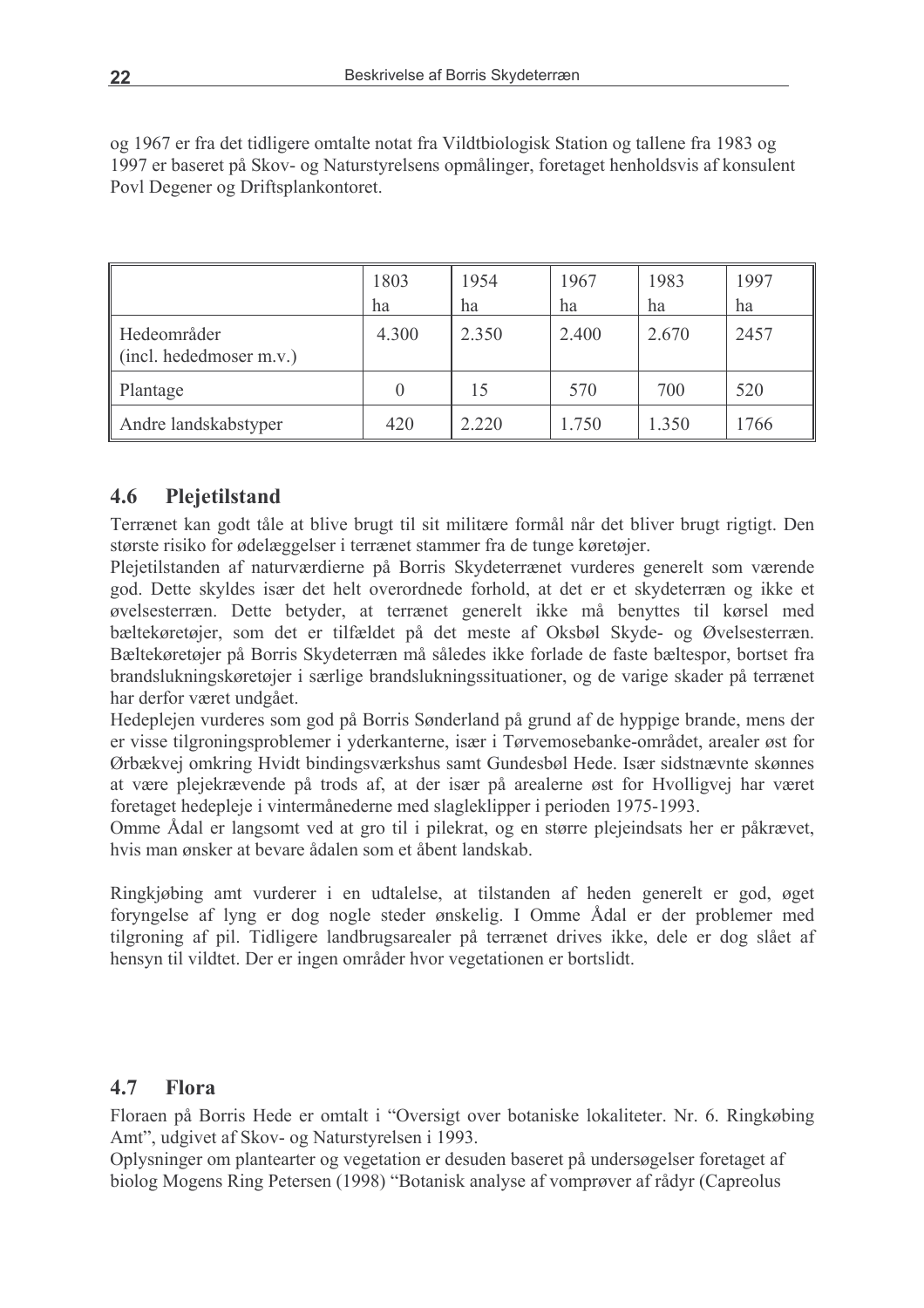capreolus) fortrinsvis fra Borris Hede. Specialerapport, Økologisk Afdeling, Københavns Universitet", samt på skriftlige meddelelser i 1999 fra biolog Torben Riis-Nielsen, Forskningscenter for Skov og Landskab.

Herudover har Skov- og Naturstyrelsen under feltregistrering i 1994 og 1995 gjort en del supplerende fund.

Der er i "Oversigt over botaniske lokaliteter. Nr. 6. Ringkøbing Amt" foretaget en evaluering af den botaniske værdi af Borris Hede som et samlet område, og af de vigtigste lokaliteter inden for Borris Hede. Lokaliteterne anbringes i en af følgende 3 kategorier: Kategori I = Lokalitet af største botaniske betydning. Kategori  $II =$  Lokalitet af stor botanisk betydning. Kategori III = Lokalitet af stor betydning. Kategoriseringen bygger på et kvantitativt og et kvalitativt kriterium. Det kvantitative er baseret på antallet af tilstedeværende sjældne, halvsjældne eller biotopstypiske arter. Det kvalitative er baseret på forekomsten af særligt bevaringsværdige biotoper eller forekomst af såkaldt "rødliste-arter", d.v.s. særligt truede eller sårbare danske plantearter.

Samlet er Borris Hede klassificeret som en kategori I lokalitet, d.v.s. en lokalitet af største botaniske betydning. Dette er baseret på forekomsten af 1 rødlisteart og mere end 20 biotopstypiske arter. Enkeltlokaliteter som Kildebakker, Røverstuer og Store Blæsbjerg er klassificeret som kategori II lokaliteter, det vil sige hedelokaliteter af stor botanisk betydning, med forekomst af 5-19 biotopstypiske arter.

## Floraen på tidligere dyrkede marker

De tidligere dyrkede marker på Borris Skydeterræn findes især langs ådalen og forskellige steder i udkanten af hedefladerne, eksempelvis det meste af området omkring Sortekro. Overdrevsfloraen er særlig rig på disse arealer. Enkelte af markerne er lyngdominerede, men hovedparten er domineret af græs og urter. Fra botaniske undersøgelser af lignende steder vides det, at det urterige stadium, som er ansvarlig for den rige flora på disse arealer, er et forholdsvis kort stadium (20-50 år), som efterhånden går mod en mere artsfattig græsvegetation eventuelt med indblanding af hedelyng.

I det følgende nævnes en række plantearter der er registreret på de tidligere dyrkede arealer på Borris Skydeterræn, både de fugtige og de mere tørre typer:

I kategorien "på landsplan sjældne planter" blev der i 1990 fundet Nikkende Tidsel, umiddelbart nordvest for vejkrydset Brovej/Gravlvej. Det var en ny art for plantedistrikt 17. Den er siden forsvundet fra det præcise fundsted som følge af vejudbedring.

Af kategorien "sjældnere planter" på de tidligere dyrkede arealer er der fundet Kattefod, Alm. Månerude (5 lokaliteter), Slangetunge og Plettet Gøgeurt, sidstnævnte to arter bl.a. ved Sorte Kro. Bestanden af Plettet Gøgeurt ved Sorte Kro blev i 1995 anslået til ca. 140 planter.

Af såkaldt "lokalt sjældne arter" er fundet Bakkenellike, især på tidligere sandmarker langs Kovflodvej.

Som "hede- og overdrevsindikatorart", som også træffes på tidligere dyrkede arealer, er fundet Guldblomme.

"Andre interessante eller biotopstypiske arter" registreret på de tidligere dyrkede arealer er Alm. Mælkeurt, Pimpinelle, Engelskgræs, Gederams, Alm. Røllike, Blåklokke, Almindelig Kongepen, Gul Snerre, Lyngsnerre, Tidlig Dværgbunke, Kornet Stenbræk, Fløjlsgræs, Prikbladet Perikon, Kantet Perikon, Håret Høgeurt, Smalbladet Høgeurt, Blåmunke, Mangeblomstret Frytle, Mark-Frytle, Almindelig Hvene, Vellugtende Gulaks, Fåresvingel, Rødknæ, Flipkrave, Sandskæg, Bitter Bakkestjerne, Harekløver, Alm. Kællingetand, Læge-Øjentrøst, Sølv-Potentil, Liden Skjaller, Stedmoderblomst, Blåhat, Muse-Vikke, Græsbladet Fladstjerne, Draphavre, Gul Kløver, Blæresmelde, Flerårig Knavel, Alm. Torskemund, Smalbladet Timian. Af lav-arter er fundet Cladonia furcata og Peltigera sp.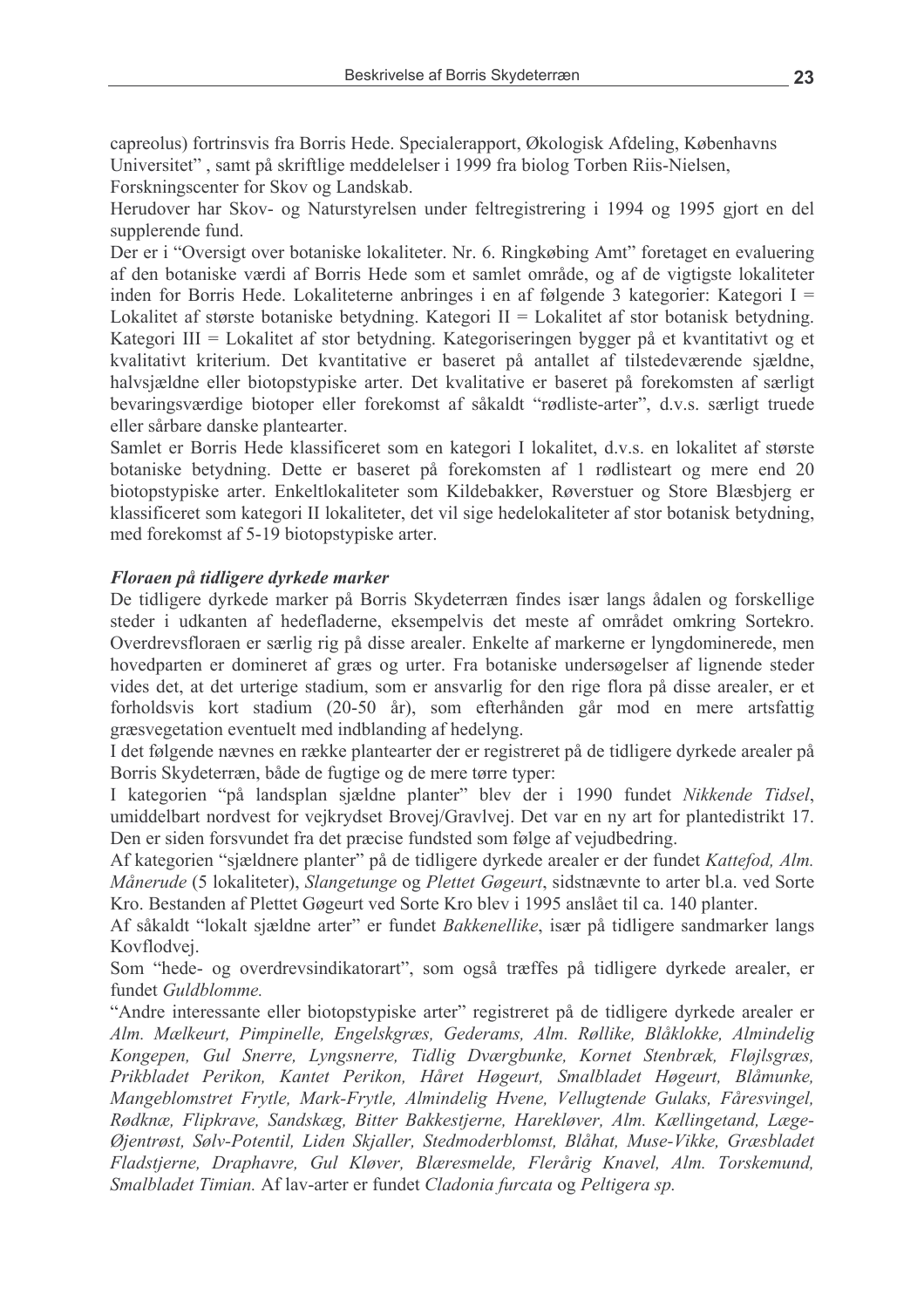På vildtagre er bl.a. fundet den lokalt sjældne planteart Forskelligfarvet Forglemmigej, samt den interessante Gyldenlak-Hjørneklap.

Floraen på overdrevsarealer

På skydeterrænet er der også tørre overdrevsarealer, som vurderes til altid at have været udyrkede. På disse arealer er fundet sjældne planter som Opret Kobjælde og Farvevisse, overdrevsindikatoren *Hjertegræs* (Omme Ådal), samt biotopstypiske planter som Nikkende Kobjælde, Alm. Ene og Alm. Gyldenris.

## **Hedens** flora

Heden danner en stor, jævn flade med mange moser og kær, dog forekommer også enkelte indlandsklitter. På den centrale del er hedelyngen høj og tør, medens den er en fugtigere og mere artsrig i randområderne. Revling, Tyttebær og Tranebær forekommer rigeligt og er af stor betydning for stedets rige fugleliv.

Den tørre hede er artsfattig og er domineret af to arter, Hedelyng og græsarten Bølget Bunke, som konkurrerer indbyrdes. De danner bevoksning sammen, med lyng i bunden og bølget bunke der stikker op over lyngen, med spredte strå. På afstand ser det ofte ud som et græstæppe, specielt når bølget bunke er i frø, men der er som oftest altid et lyngdække i bunden. Der ses kun sjældent partier, hvor græsset helt har udkonkurret lyngen. Efter afbrænding indfinder græsset sig ofte først, hvorefter lyngen kommer stærkt igen og dominerer.

På den tørre hede ses desuden typisk større partier med Revling og Krybende Pil. Hedearealet omkring højdepunktet Kildebakker domineres af ung Hedelyng og stedvis af Blåtop. Der er hyppige afbrændinger af arealet, og der forekommer åbne sandarealer uden vegetation. Lavvegetationen er sparsomt udviklet. Hedearealet omkring højdepunktet Røverstuer domineres enten af Bølget Bunke, Hedelyng eller Revling, med indslag af Sand-Star. Foruden Hedelyng og Revling forekommer dværgbuskene Krybende Pil, Klokkelyng, Hede-Melbærris, Mose-Bølle, Tyttebær og Engelsk Visse. Lavvegetationen er også her sparsomt udviklet. Der er fundet 14 lavarter i 1985. Fremhæves kan *Etage-Bægerlav* og Grågul Bægerlav. Endvidere kan nævnes laverne: Mild Rensdyrlav, Takket Bægerlav, Lakrød Bægerlav, Cladonia merochlorophaea, Spids Bægerlav, Grubet Tjørnelav og Tue-Tjørnelav. Hedearealet omkring Store Blæsbjerg domineres enten af Revling, Hedelyng eller Bølget Bunke. Halvgræsset Sand-Star, som bl.a. vidner om et tidligere indsande, er almindelig over hele arealet. Foruden Revling og Hedelyng forekommer dværgbuskene Krybende Pil, Hede-Melbærris, Tyttebær og Engelsk Visse. Lavvegetationen er generelt dårligt udviklet undtagen i de gamle granathuller, hvori der findes en række lav- og mossamfund.

Den *fugtige hede* er domineret af græsset Blåtop samt Klokkelyng. Ofte markerer blåtoppens karakteristiske blågrønne farve med en skarp farveovergang i vegetationen hvor de fugtigere arealer ligger.

På den fugtige og tørre hede på Borris er fundet en lang række plantearter.

Af hede- og overdrevsindikatorer for den tørre hede og klit kan nævnes Hede-Melbærris, Håret Visse samt Guldblomme, og af interessante og biotopstypiske arter for den tørre hede og klit kan nævnes Hedelyng, Revling og Tyttebær.

Lavfloraen på de tørre strækninger på Borris Hede er mange steder artsrig. Foruden de arter som er nævnt ovenfor fra lokaliteten Røverstuer, er der fundet følgende arter: Islandsk Mos, Hede-Rensdyrlav, Cladonia anomaea, Hjortetak-Bægerlav (underarten pulvinata), Bleggrøn Bægerlav, Slank Bægerlav, Indsvunden Bægerlav, Pigget Bægerlav, Almindelig Kvistlav, Forskelligfarvet Skivelav og Tørv-Skivelav.

Af interessante eller biotopstypiske plantearter for den fugtige hede kan nævnes Plettet Gøgeurt, Tuekæruld og Benbræk.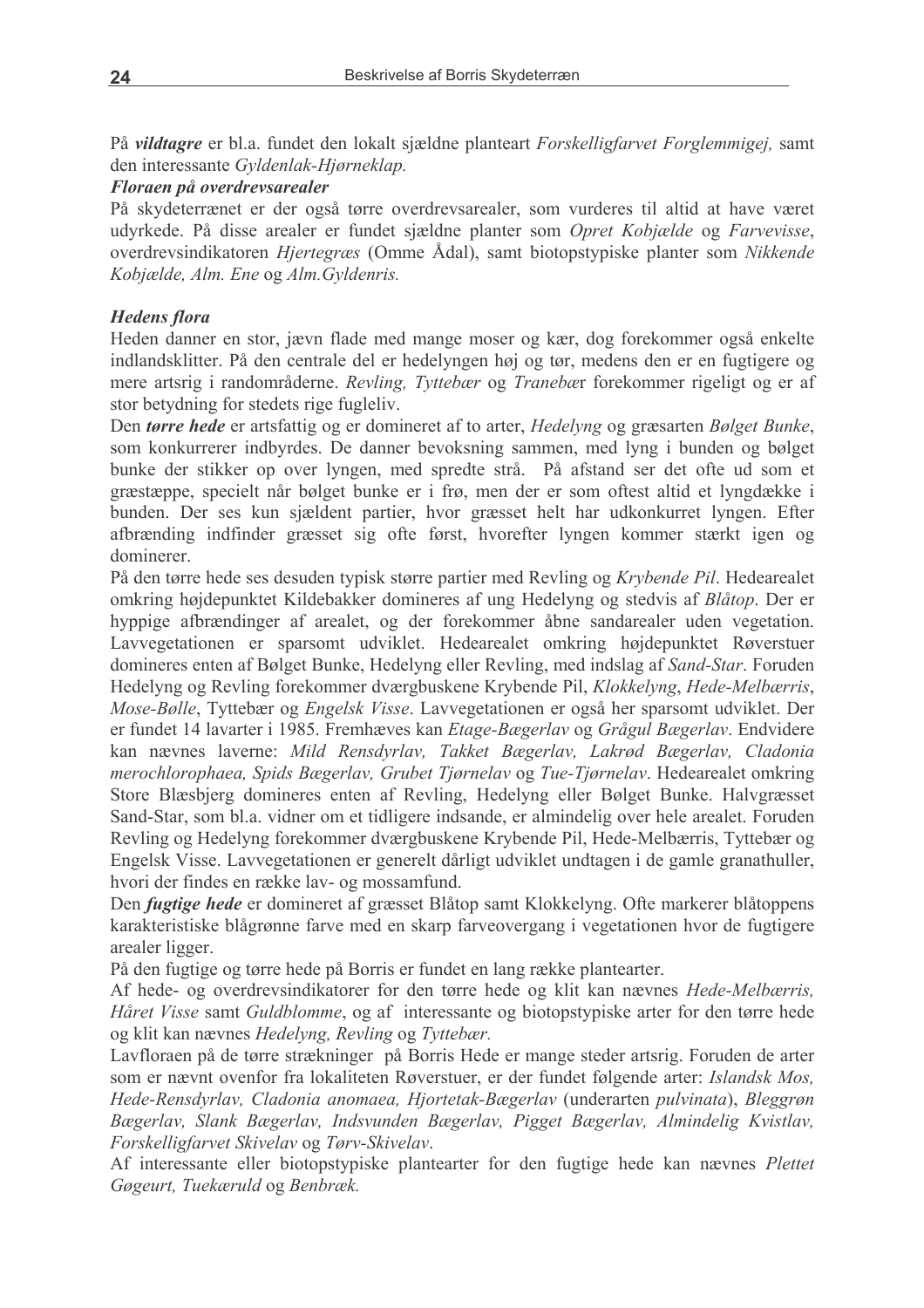#### Floraen i moser, søer og åer

Hedemoser og -søer på Borris Hede rummer en lang række interessante eller biotopstypiske plantearter, foruden flere lokalt sjældne eller sjældne arter, samt en enkelt rødlisteart. Sidstnævnte er den insektædende vandplante Kortsporet Blærerod, som er fundet i vandhullet i afd. 319 j, nord for Fuglemose Plantage, på nordsiden af Sønder Ringvej. Af mose- og vandplanter som er sjældne på landsplan er der fundet Stivtoppet Rørhvene i Store Engmose (ny for distrikt 17), og i TBU-arkivet foreligger der oplysninger om fund af det sjældne mos *Campylopus brevipilus*, som er knyttet til hedemoser. Af andre sjældne planter i hedemoser og -søer er fundet Mangestænglet Sumpstrå, Hvid Næbfrø, Brun Næbfrø, Liden Soldug, Liden Ulvefod (tørveskrællet flade øst for Kvindly), Rosmarinlyng, Butfinnet Mangeløy, Klokkeensian samt Hår-Tusindblad (i kanal ved Torsbækkens udmunding i Omme Å). Af interessante eller biotopstypiske hedemose og -søplanter kan nævnes Benbræk, Tranebær, Mosepors og Mosetroldurt.

På lokalitetsplan er der i Blæsbjerg Mose vest for Langdam tidligere fundet Rundbladet Soldug, Tormentil-Potentil, Børste-Siv, Vestlig Tue-Kogleaks og Klokkelyng. Her fandtes i 1994 desuden Benbræk og Svømmende Vandaks. I Nørremose og Søndermose i den vestlige del af Borris Hede er der tidligere fundet Klokkelyng, Tranebær, Rosmarinlyng, Benbræk, Rundbladet Soldug, Liden Soldug, Børste-Siv, Tue-Kæruld, Smalbladet Kæruld, Vestlig Tue-Kogelaks, Almindelig Star, Blåtop og Spaghnum-mos. I Kildesø er der i 1994 fundet Rosmarin-Lyng, og desuden er her fundet bl.a. Almindelig Sumpstrå, Næb-Star og Vandnavle, og i Langdam er der fundet Benbræk, Mangestænglet Sumpstrå, Manna-Sødgræs, Kær-Ranunkel, Lancetbladet Ærenspris, Liden Blærerod, Spaghnum-mos, Smalbladet Kæruld, Liden Siv og Bukkeblad.

I Keldmose blev der i 1994 af Skov- og Naturstyrelsen fundet Klokkelyng, store bestande af Benbræk, Smalbladet Kæruld, Pors, Svømmende Vandaks i kanalen, Hvid Næbfrø, Tormentil-Potentil, Frøbid og Stjerne-Star. I søerne ved Vistelhøj sås en stor bestand af Vandspir.. I Kvindly blev der bl.a. fundet Rundbladet Soldug, Mosetroldurt og Butfinnet Mangeløv. I Kovflod sås bl.a. Vandnavle og submers Spaghnum.

I de mere næringsrige vandløb og søer, som den gamle engvandingskanal og de opstemmede søer ved Torsbækkens udløb i Omme Å, registreredes af Skov- og Naturstyrelsen i 1995 Vejbred-Skeblad, Vandrøllike. Vand-Pileurt. Svømmende Vandaks. Gul Åkande. Vandranunkel og Engkabbeleje. Langs Torsbækken fandtes i 1994 Vandmynte, Vejbred-Skeblad, Kattehale, Kær-Ranunkel, Vandspir, Dyndpadderokke, Vandkarse, Kærsvovlrod, Trævlekrone, Sværtevæld, Alm. Fredløs, Kær-Galtetand, Gul Iris, Rødel, Sump-Forglemmigej, Svømmende Vandaks, Trådalger (grønalger), Gul Åkande (i en opstemmet sø ved Hjemmeværnsgården), Vejbred-Skeblad, Smalbladet Mærke, Bredbladet Dunhammer og Engkabbeleje. I selve Omme Å ved Vestbroen fandtes i 1994 Vandranunkel, Søkogleaks, Grenet Pindsvineknop, Bredbladet Dunhammer, Kalmus og Høj Sødgræs.

I Fuglemose, i det sydvestlige hjørne af skydeterrænet, blev der i de gamle tørvegrave bl.a. fundet en stor bestand af Kær-Mysse. Desuden Bredbladet Dunhammer, Svømmende Vandaks, Eng-Kabbeleje, Kogleaks sp., Mose-Pors, Kær-Svovlrod og store tæpper af Dynd-Padderokke. I tørvemosser fandtes en orangerød vokshat. I Skidenkær fandtes i 1995 også en stor bestand af Kær-Mysse, samt Sø-Kogleaks, Gul Åkande, Bredbladet Dunhammer og et tæppe af store mospuder af en ubestemt mosart.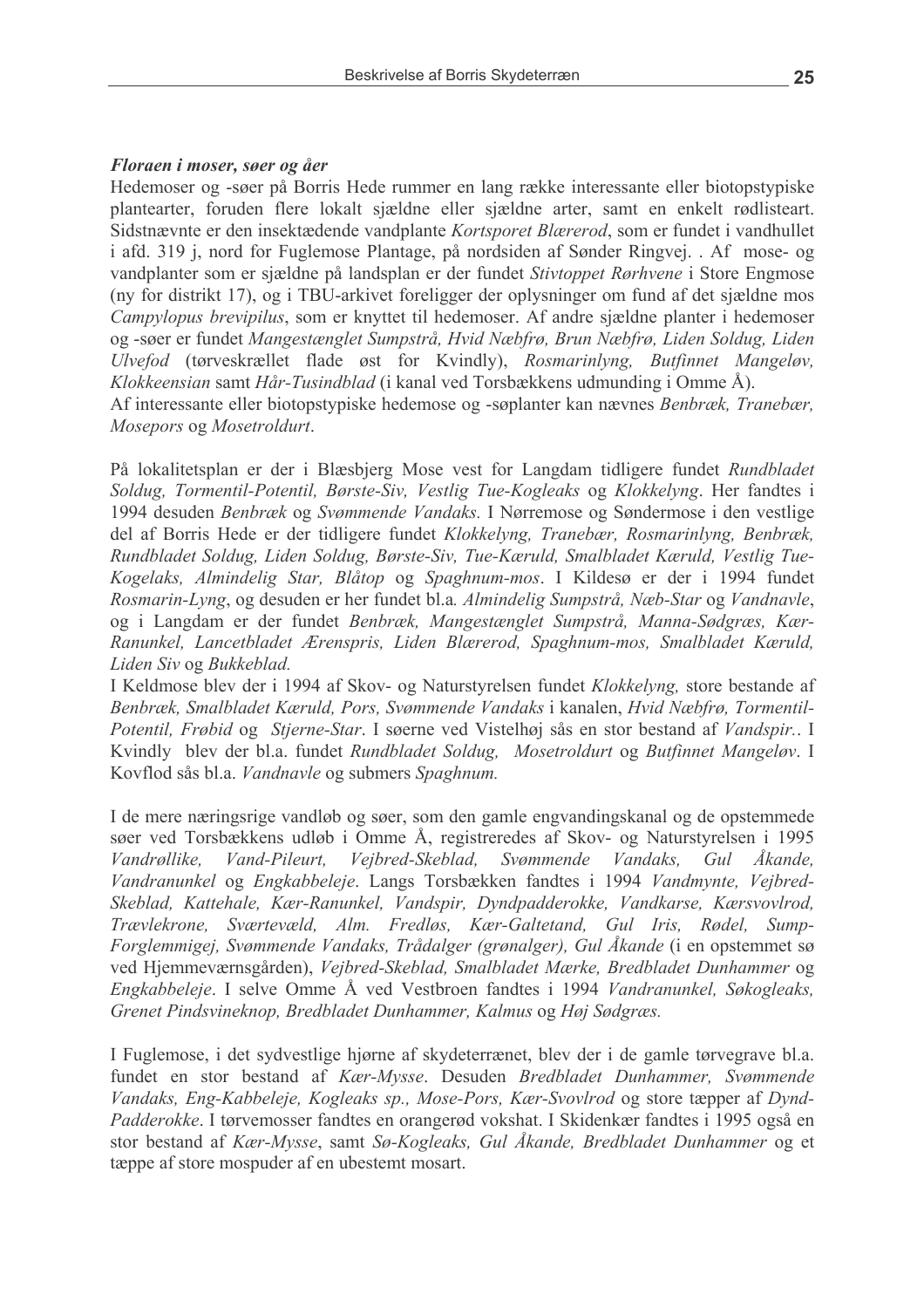Andre typiske vand- og moseplanter som er fundet på Borris Hede og i Omme Ådal er Strandbo, Krans-Tusindblad, Hår-Tusindblad, Vandstjerne, Aflangbladet Vandaks, Tagrør, Eng-Troldurt, Eng-Viol, Glanskapslet Siv, Knop-Siv, Lyse-Siv, Tråd-Siv, Tudse-Siv, Grå Star, Dværg-Star, Hirse-Star, Tråd-Star, Liden Andemad, Angelik, Hyldebladet Baldrian, Nikkende Brøndsel, Mose-Bunke, Lådden Dueurt, Alm. Skjolddrager, Engkarse, Kær-Guldkarse, Sump-Forglemmigej, Kær-Galtetand, Alm. Krybhvene, Kær-Høgeskæg, Kragefod, Sump-Kællingetand, Alm. Mjødurt, Eng-Nellikerod, Vand-Pileurt, Lav Ranunkel, Nedbøjet Ranunkel, Kær-Snerre, Kær-Tidsel, Kål-Tidsel og Kær-Trehage,

Den 13. juni 1998 registrerede Skov- og Naturstyrelsen følgende pilearter i Omme Ådal: Femhannet Pil, Gråpil, Grøn Pil (hybrid mellem Hvidpil og Skørpil), Øret Pil, Seljepil, Krybende Pil, Båndpil, Purpurpil, Pommersk Pil samt hybriden Salix rubens.

#### Flora på enge i Omme Ådal

På de naturligt næringsrige enge i Omme Ådal er fundet den på landsplan sjældne planteart Rank Vinterkarse (åbrinker ved Omme Å). Af sjældnere planter er fundet Vibefedt, og af lokalt sjældne arter er fundet Angelik, Krybende Læbeløs, Gul Iris, Nikkende Star og Trindstænglet Star. Som interessante eller biotopstypiske planter er registreret Plettet Gøgeurt (østlige del af Omme ådal), Benbræk, Djævelsbid, Trævlekrone og Engblomme.

#### Flora i skov, plantage og krat

Den botanisk set mest interessante skovbevoksning på Borris Hede er det gamle, velbevarede egekrat på skrænterne ved Torsbækkens udløb i Omme Å og ved søen på sydsiden af Sønder Ringvej øst for Østbro. Det består af gamle, krogede Stilkeg og Vintereg, som ikke har været drevet forstligt længe, om nogen sinde. Der er ikke foretaget indplantninger i skoven. Den henligger i urørt tilstand med enkelte døde og væltede træer, men en del dødt ved i skovbunden. Desværre ses næsten ikke noget selvforyngelse under træerne, måske på grund af et højt vildttryk.

I krattet ses desuden indslag af Alm. Røn, Engriflet Hvidtjørn, Vild Æble, Bævreasp, Rødel, Gråpil, Tørst, Kvalkved og Ene. Af særlig interesse er forekomsten af enkelte, gamle individer af Småbladet Lind, måske en oprindelig forekomst.

Skovbundsfloraen i egekrattet består bl.a. af en meget flot bestand af Liljekonval. Desuden ses Hvid Anemone, Majblomst, Storkonval, Kaprifolie, Alm. Kohvede, Engelsød, Håret Frytle, Tyttebær, Skovstjerne, Blåtop, Ørnebregne, Bølget Bunke og Stor Fladstjerne.

Langs Omme Å vest for egekrattet ses en del store, gamle træer af Bævreasp, og desuden en del små Stilkege-bevoksninger, eks. ved Gravl og Komose Plantager.

Skovene langs ringvejen er overvejende nåleplantager uden særlige florainteresser.

På de nedlagte landbrugsarealer langs Omme Å findes en del gamle løvkrat, løvbevoksninger og levende hegn, med en varieret skov- og kratflora, herunder en del ikke-hjemmehørende træ- og buskarter fra de tidligere haver.

Af skovflora igvrigt er fundet Ær, Ask, Dun-Birk, Vorte-Birk, Bjergfyr, Aks-Bærmispel, Bøg, Grå-El, Rød-El, Skov-Elm, Selje-Røn, Contorta-Fyr, Rødgran, Sitkagran, Skov-Hanekro, Havtorn, Alm. Hvidtjørn, Engriflet Hvidtjørn, Hvid Kornel, Lærk, Skarpfinnet Mangeløv, Mirabel, Grå-Poppel, Bidende Ranunkel, Lund-Rapgræs, Ribs, Alm. Snebær, Solbær, Burresnerre, Tørst, Hundeviol og Ædelgran.

#### Flora på specielle substrater

Der er registreret forskellige sjældne plantearter på specielle substrater på Borris skydeterræn. Den på landsplan sjældne plante Krybende Søpryd er fundet i grusgrave med fugtig bund. Det er kun andet fund i Danmark - arten er udskilt fra Alm. Søpryd for nyligt (Svensk Botanisk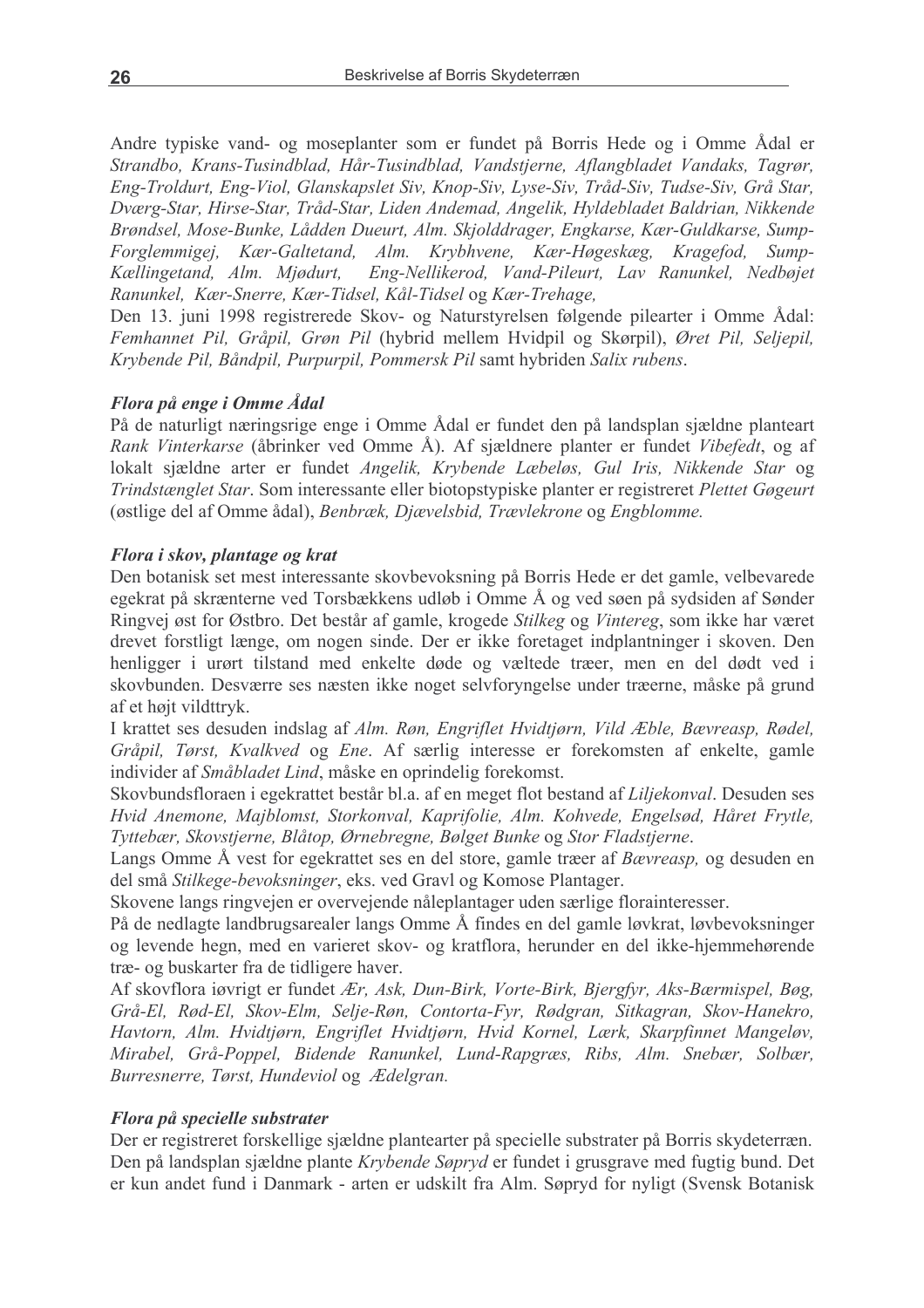Tidsskrift 84: 253-258). Den på landsplan sjældne mos Oligotricum hercynicum er fundet i en oprenset dræningsgrøft i Nørremose.

Den sjældne Liden Ulvefod er bl.a. fundet ved et afsnøret åløb ved Vestbroen, på mindre arealer i fugtige grusgrave og lignende i det tidligere beboede område nær ådalen samt på en tørveskrællet flade øst for Kvindly.

Den sjældne Almindelig Ulvefod er fundet på en vejskråning umiddelbart syd for Vestbroen.

Af interessante eller biotopstypiske arter er fundet Hovedfrytle ved et afsnøret åløb ved Vestbroen, Liden Museurt i et brandbælte samt Brun Næbfrø og Liden Soldug i det tørveskrællede felt øst for Kvindly.

## **Sammenfatning af flora**

**Rødlistearter:** Kortsporet Blærerod (i dam nær Fuglemose, afd. 319 j).

Rødlistekandidater: Den meget sjældne Krybende Søpryd (Baldellia repens) er for kun anden gang påvist i Danmark, men den kan være hyppigere, da arten først for nyligt er udskilt fra Alm. Søpryd (gul-listeart). Der findes endnu ikke nogen rødliste for mosser. To af de fundne mosarter burde muligvis på en rødliste for mosser: Campylopus brevipilus (er sjælden og har haft en kraftig tilbagegang i Danmark) og Oligotricum hercynicum, som er yderst sjælden, da den kun er fundet ganske få gange i dette århundrede (Bot. Mus.:1902, 1914, 1920). Den er blevet genfundet i 1987-89 i en grøft i Nørremose. Den er ikke specielt truet, da det er en meteorisk art - man kunne kalde den en tilfældig gæst i Danmark.

Gulliste-arter: Opret Kobjælde, Kattefod, Alm. Månerude (5 lokaliteter), Stivtoppet Rørhvene (Store Engmose), Vibefedt, Engblomme (Omme Ådal), Eng-Troldurt, Guldblomme og Hårtusindblad.

Man kan sammenfatte, at Borris Hede er en meget vigtig botanisk lokalitet. Den vigtigste naturtype på Borris Hede er hedemoserne med tilhørende småvandhuller og andre småbiotoper.

Rødlistearten, 2 af rødlistekandidaterne, en af gullistearterne og en række typiske arter findes her. Moseområderne omkring Kvindly er specielt rige på sjældne til halvsjældne hedearter: Liden Ulvefod, Liden Soldug, Brun Næbfrø, Hvid Næbfrø og Mangestænglet Sumpstrå. Specielt et tidligere skrællet område øst for Kvindly kan nævnes.

De næstvigtigste vegetationstyper er de tidligere dyrkede arealer med mange overdrevsarter samt engene, som ligeledes har en meget rig flora med mange biotopstypiske arter.

Heden er ikke specielt rig botanisk set, men indeholder dog store flader med Hede-Melbærris og en række typiske hede-laver, samt enkelte flader med Guldblomme og andre arter.

Borrisområdet er meget stort og kun sporadisk undersøgt. Det rummer derfor givet flere overraskelser.

#### 4.8 Fauna

## **Pattedyr**

Den militære overtagelse af området og navnlig udvidelsen i 1953, der har medført betydelige landskabsændringer - bl.a. plantning af læbælter - har gjort det muligt for rådyret at få fodfæste på denne egn, som endnu ved århundredeskiftet ikke kendte til råvildt. Området blev hjemsted for mange dyr. Således var rådyrbestanden steget fra ca. 15-20 dyr i 1953 frem til 1976, hvor bestanden nåede et maximum på ca. 1600 dyr. Herefter foretoges en beskydning med det formål at bringe bestanden ned til et bæredygtigt niveau, og samtidig indsamle forskningsmateriale. Således var bestanden i foråret 1977 bragt ned til ca. 1300 dyr. Frem til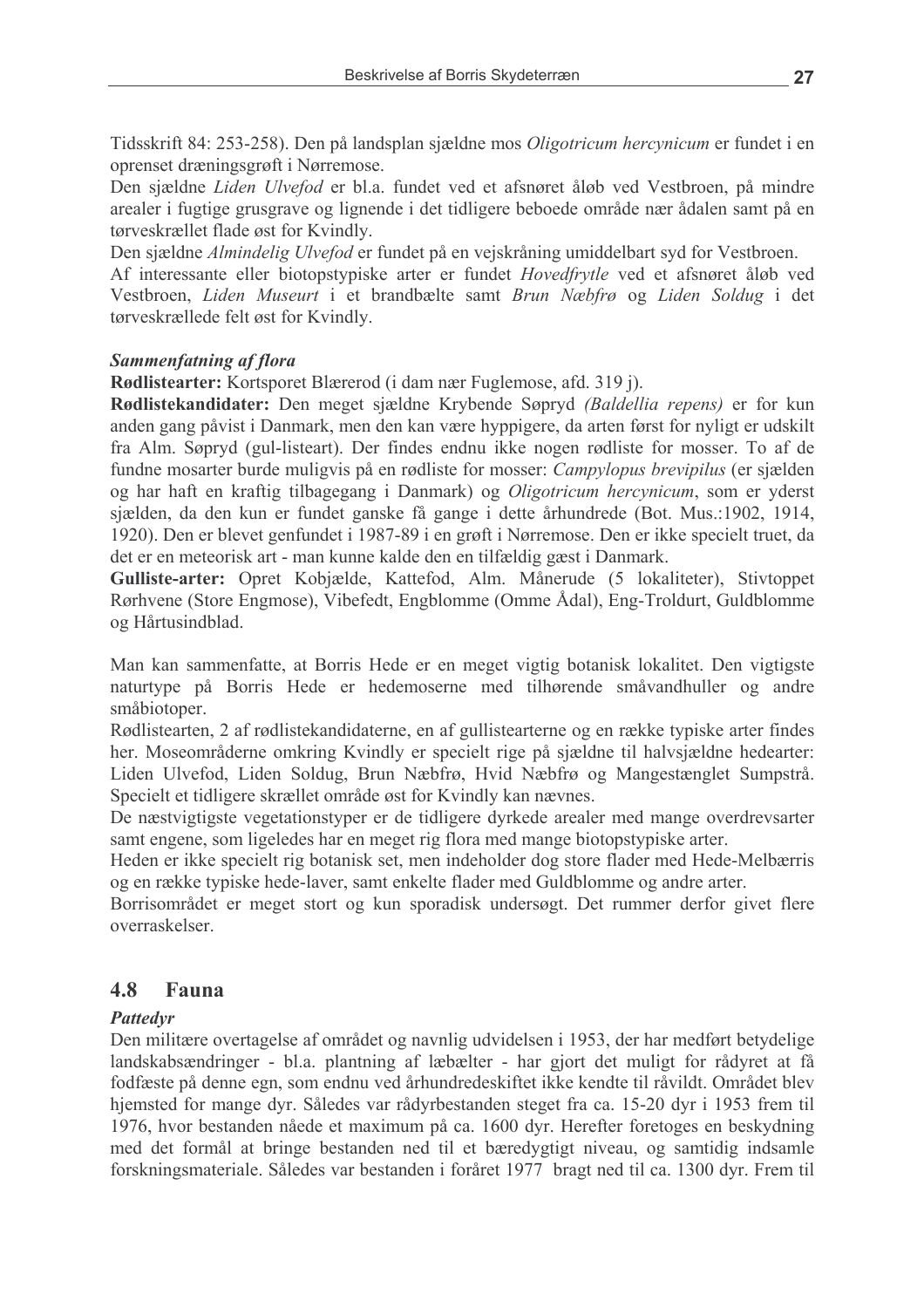slutningen af 1980'erne havde bestanden stabiliseret sig på omkring 800 dyr, men siden begyndelsen af 1990'erne er den faldet markant. I 1997 skønnes bestanden at være på ca. 600 styk.

Denne rådyrbestands udvikling, der er ganske bemærkelsesværdig, har nøje været fulgt af Vildtbiologisk Station på Kalø i forbindelse med stationens vildtundersøgelser. Det seneste års markante nedgang er der så vidt vides ikke nogen umiddelbar forklaring på. Men det kan konstateres, at de tilbageværende dyrs gennemsnitsvægt er steget.

Kronhjort er indvandret gradvist på terrænet, og menes at være en udløber af den store bestand i Oksbøl-området. Ifølge skovfoged J. Frydenlund var der i 1988 10 dyr, og den første kalv blev født. I 1989 blev der født 3 kalve. Fra midten af 1990'erne har kronvildtet nærmest haft en eksplosiv fremgang i antal, således at der ifølge kommandant S.S. Jacobsen i 1998 skønnes at være en faststående bestand på ca. 80-90 dyr det meste af året. Desuden skønnes der at være andre ca.100 som strejfer til terrænet. Bestanden hænger sammen med Skovbjerg-Sønder Omme bestanden, men der kommer strejfere helt fra klitten og Lønborg Plantage.

Kronhjortene har bl.a. en søleplads i Gravl Plantage.

Terrænet huser en pæn bestand af ræve. Der blev blandt andet fundet en del rævegrave midt på den åbne hedeflade ved den biologiske feltregistrering i 1994 og 1995. Der er jøvrigt anlagt ca. 45 kunstgrave.

Der er også en stor bestand af Grævling, med boer mange steder på terrænet.

Den 24. maj 1995 blev der af Skov- og Naturstyrelsen konstateret forekomst af odder i Omme Å, ved Østbroen. Odder var ellers regnet som uddød i hele Skjern Å-systemet, baseret på resultaterne af landsdækkende kortlægningsundersøgelser i både 1983-85 og 1991-92. Fundet blev senere bekræftet af Danmarks Miljøundersøgelser, som jøvrigt konstaterede spor af odder langs hele strækningen af Omme Å inden for det militære skydeterræn, hvor den formentlig har forekommet hele tiden med en lille bestand.

Ifølge Borrislejrens personel er der konstateret undslupne mink i ådalen. Endvidere er der set hermelin ved Borrislejren, hvor der også er fundet flere ihjelkørte på vejen. Husmår forekommer, og Skovmår er set.

Af andre pattedyrarter findes der en lille bestand af harer. Bestanden svinger fra år til år. I løbet af forårs- og sommermånderne ses en del, men de forsvinder i løbet af efteråret. Der ses egern spredt i plantagerne og i Borrislejren.

I maj 1994 sås vandflagermus fouragere om aftenen over Skjern Å ved Borrislejren.

## **Fugle**

Borris Hede regnes for Danmarks vigtigste hedefuglelokalitet.

klassificering baggrund Denne er sket på af Skov- $0<sup>q</sup>$ Naturstyrelsens ynglefugleundersøgelser i 1994 og 1995 i forbindelse med den biologiske registrering. Resultaterne er indgået i Dansk Ornitologisk Forenings landsdækkende registrering af fuglelokaliteter i årene 1993-95 som en del af "Projekt Fuglenes Danmark", finansieret af Aage V. Jensens Fonde og udgivet med støtte af Skov- og Naturstyrelsen. Optællingsresultaterne er desuden indgået i bogen "Sjældne ynglefugle - 25 år i Vestjylland" udgivet i 1997 som jubilæumsbog i anledning af 25-året for starten af lokalafdelingen af Dansk Ornitologisk Forening i Ringkjøbing amt.

Borris Hede er en såkaldt H1 ynglelokalitet, hvilket vil sige en "ekstraordinaær god hedefuglelokalitet". Dette er baseret såvel på forekomsten af ynglepar af rødlistearter af kategori "akut truet, sjælden eller sårbar", på forekomsten af "meget store bestande af særligt hensynskrævende rødlistearter" samt til forekomsten af "store bestande af ynglende krikand og stor regnspove", d.v.s. over 5 par af begge arter. Endvidere er Borris Hede klassificeret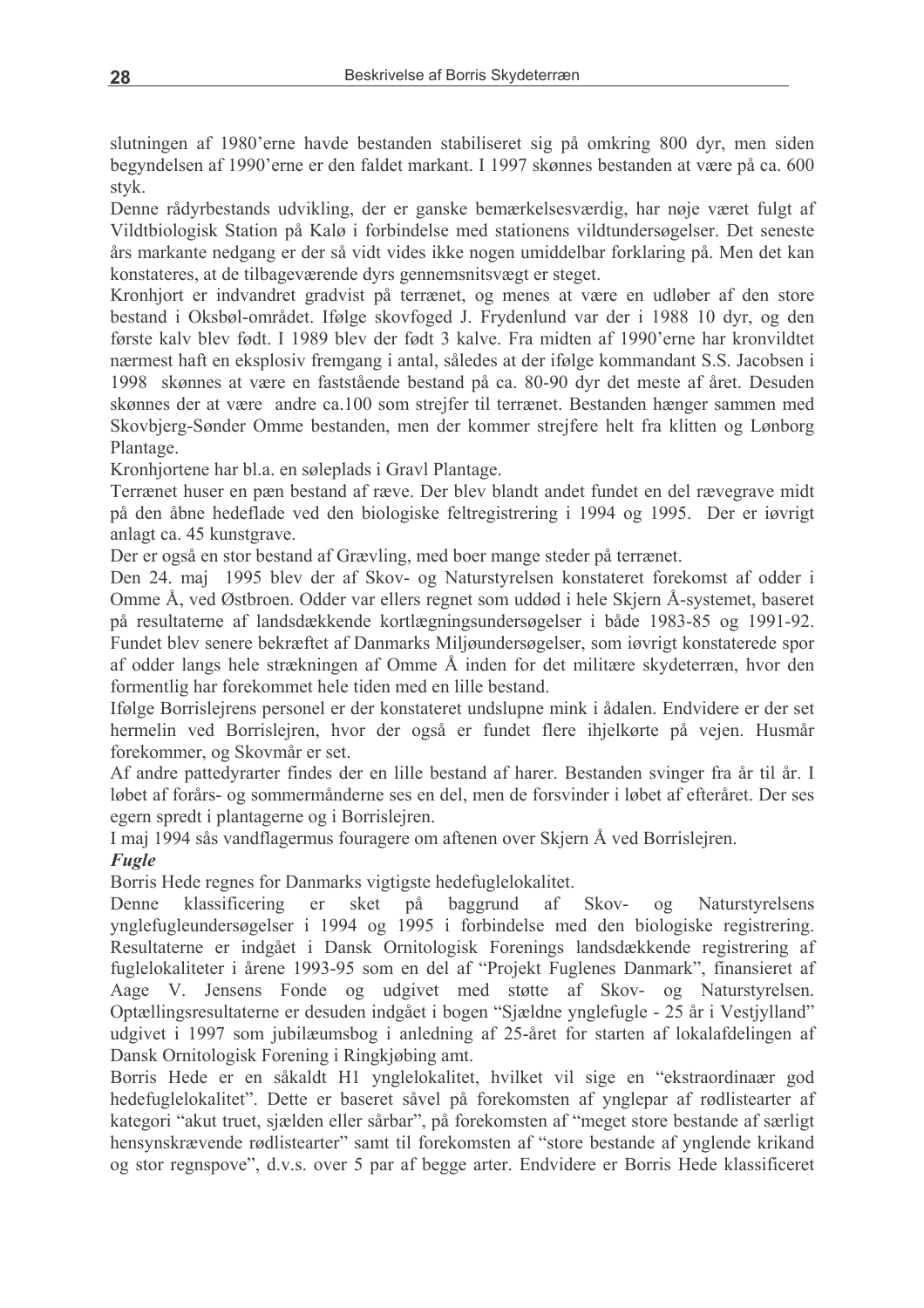som en "R2-lokalitet", d.v.s. en rastefuglelokalitet af betydning, baseret på regelmæssig forekomst af rastende havørn og sangsvane.

Herudover er Borris Hede udpeget som det danske EF-fuglebeskyttelsesområde nr. 37 i henhold til EF-fuglebeskyttelsesdirektivet af 2. april 1979. Borris Hede er udpeget, da området er yngleplads for fuglearterne *tinksmed, rørhøg* og *mosehornugle*, som alle er optaget på direktivets Liste I. Fuglebeskyttelsesdirektivets Liste I opregner de fuglearter, som man anser for så fåtallige indenfor EF-medlemslandene, at de kræver en særlig beskyttende indsats.

Borris Hede har således ikke blot national betydning som fuglelokalitet, men også international

I det følgende gennemgås fuglelivet på henholdsvis hederne, i vådområderne og i skov og krat. Oplysningerne er dels baseret på Skov- og Naturstyrelsens egne registreringer, dels publikationen fra 1988 " Fugle på Borristerrænet før og nu" af J. Hedegaard Christensen og dels oplysninger fra personel i Borrislejren.

### Fuglelivet på heden

Karakterfuglen på de store hedeflader er *Sanglærken*, som forekommer overalt. Det vurderes, at bestanden udgør over 200-300 ynglepar. En anden karakterfugl på heden er Engpiber. Det vurderes på baggrund af optællingen at bestanden af denne art udgør ialt 180-200 par. Engpiber er gået meget tilbage på landsplan på indlandslokaliteter, og Borris Hede rummer nok en af landets største indlandsbestande. Tornirisk er også knyttet til de åbne arealer, hvor den forekommer spredt.

*Tårnfalk* yngler med ca. 6 par. Den er knyttet til den åbne hedeflade, hvor den søger efter mus. Den yngler i ophængte kasser ved Gravlvej og Østerigevej, på transformatortårnet, kulissebygninger eller i gamle kragereder og lign. Bestanden er generelt gået tilbage. I 1969 var den på 15 par, i 1971 10 par, i 1978 10 par og i 1983 2-4 par, og i 1994 altså med 6 par.

Agerhøne forekommer sparsomt på terrænet. I 1994 blev der konstateret 4-5 par på hedefladen, men ingen med kyllinger. I 1995 sås ingen Agerhøns.

Borris Hede var et af de sidste større, danske hedearealer, bortset fra Vindområdet, med mange Urfugle. I 1968 var der op til 75 spillende kokke, i 1971 50 og herefter gik tilbagegangen meget stærkt de følgende 10 år. I 1974 var der 15 kokke, 1975 5-7, 1976 3, 1977 2 og 1978 3. I 1981 blev den sidste kok fundet død. Siden har der været sporadiske rapporter om urfugl på Borris Hede, bl.a. sås en kok den 23. april 1989, og senest i marts 1998, hvor en høne blev set i Borrislejren nær Skjern Åen af cafeteriabestyrer T. Nørgaard. Den er altså endnu ikke helt forsvundet, men må i 1998 betragtes som værende på randen af sin uddøen i Danmark.

Den meget voldsomme tilbagegang har ikke kunnet forklares med hedens tilstand, idet jævnlige brande gav heden et meget varieret præg.

De vigtigste spille- og opholdspladser for urfuglene på Borris Hede var Store Blæsbjerg, Galgen, Sortekro, området nordvest for Ishuset, Benzintanken, Rabæk Skole, området nord for Foldager, St. Engmose samt de østlige dele af terrænet.

I 1994 blev en af Danmarks sjældneste ynglefugle, Hjejle, genfundet på Borris Hede, hvorfra den havde været forsvundet siden 1954. Under Skov- og Naturstyrelsens registrering blev der påvist ét sikkert ynglepar med én unge, og det vurderedes, at der var yderligere 1-2 par. Hiejlerne blev fundet på hede med kort vegetation, hvor der havde været brand året tidligere. Higilerne favoriseres altså indirekte af de småbrande som opstår som følge af den militære skydeaktivitet.

I 1995 blev der registreret 4 ængstelige og stedfaste fugle, så det blev anslået, at der var tale om 4 par.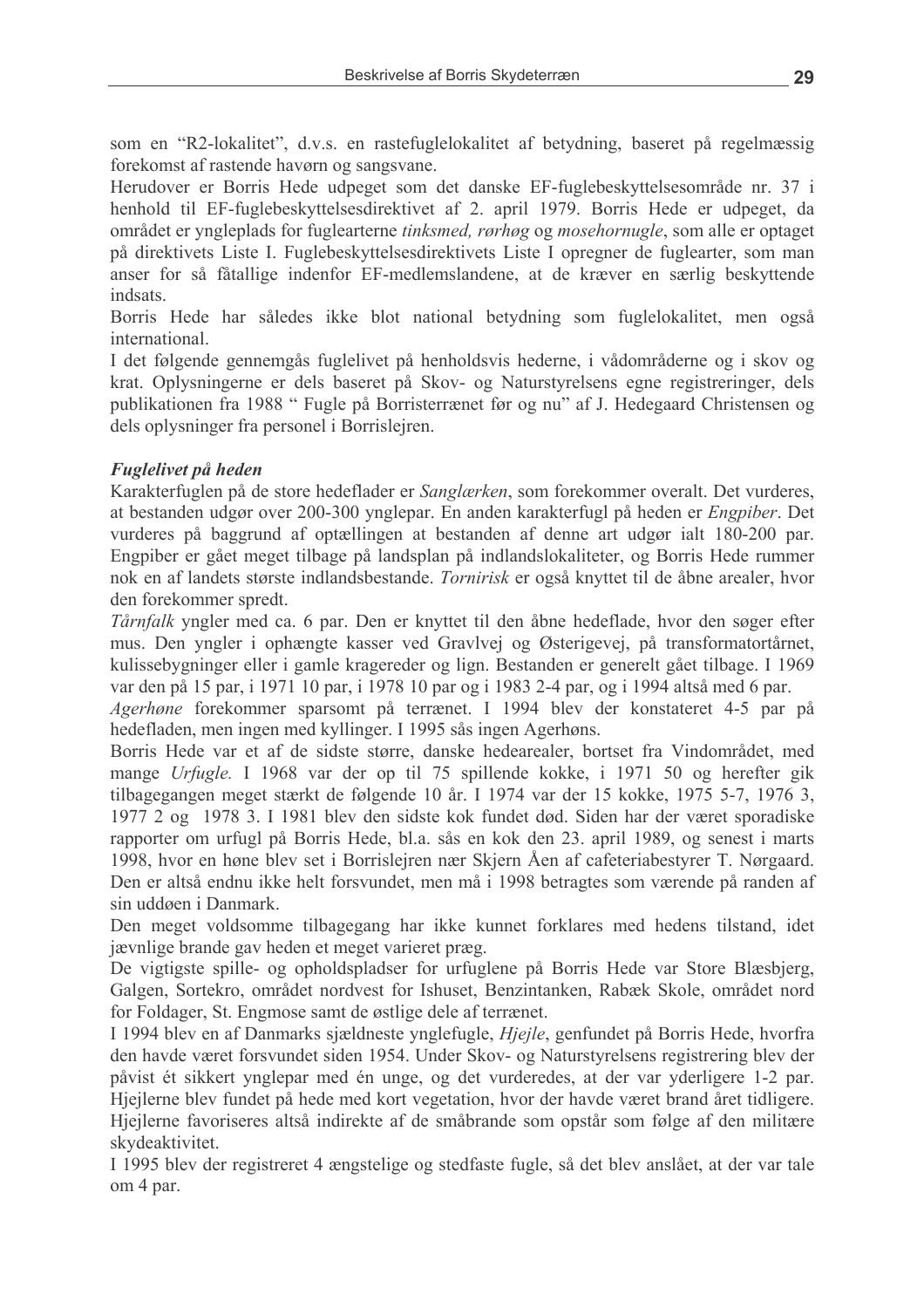Den samlede landsbestand er på blot 5-10 par.

På en afbrændt hedeflade vest for Hvolligvej ud for det gule bindingsværkshus sås i dagene 22., 23. og 24. maj 1995 4 rastende Pomeransfugle. Det er en sjælden trækfugl på vej mod ynglepladserne i nord, og den er ikke tidligere truffet på Borris Hede.

Fuglen i bomærket for Borrislejren, den *Store Regnspove*, er en typisk hedefugl, knyttet til de store hedeflader. I maj 1995 foretog Skov- og Naturstyrelsen en grundig optælling, og nåede frem til 14-18 par Store Regnspover. Yngleparrenes territorier er jævnt fordelt over hedefladen, med 4 par på Gundesbøl Hede og 10-14 par på Borris Sønderland. De fleste vnglepar er knyttet til fugtige hedepartier, men der forekommer også ynglepar på helt tør hede. De ynglende regnspover ses ofte søge føde på dyrkede marker lige uden for skydeterrænet. Tidligere var bestanden væsentlig højere. Ifølge tidligere skovfoged og jagtofficer Johannes Frydenlund var der tidligere op til 40 par, men efter 1979 faldt bestanden til 18 par.

Stor Tornskade er en af landets sjældneste ynglefugle, med en totalbestand på 25-30 par. Den er knyttet til store hedeflader med spredte nåletræer. Stor Tornskade blev af Skov- og Naturstyrelsen i 1994 fundet med 7-8 par på Borris Hede, som er den absolut vigtigste lokalitet for arten i Danmark. En enkelt af den sjældne Hedelærke blev den 15. august 1997 set ved Foldager af biolog Ib Krag Petersen, men det er uvist om det var en ynglefugl.

Hvid Vipstjert forekommer med spredte par på heden, og yngler ofte i kulissebygninger. Desuden yngler den i en redekasse under Gravl Bro, samt i Borrislejren.

Heden danner rasteplads for en række fuglearter i træktiden. Blandt andet kan der ofte ses Stenpikkere i maj måned. 22. maj 1995 sås ialt ca. 65 stenpikkere jævnt fordelt over hele hedefladen. Om vinteren er de store hedeflader rasteplads for bl.a. Fjeldvåge og Blå Kærhøg.

#### Fuglelivet i vådområderne

Kvindly og de fleste af de mindre hedesøer og -moser på hedefladen er ynglested for en del typiske hedemosefugle, herunder flere sjældne. Omme Ådal er et mere næringsrigt vådområde, hvor der findes en række andre arter af ynglende og rastende sump- og vandfugle. Lille Lappedykker blev fundet ynglende med 1 par i Kovflod i 1995, og den er også kendt som ynglefugl i Omme Å, bl.a. i søen ved Vestbroen. Om vinteren ses der jævnligt op til 15 i Omme Å. Den sjældne ynglefugl Sorthalset Lappedykker blev i 1994 fundet med 2 par og i 1995 med 4-5 par i Kvindly, hvor de nyder beskyttelse af hættemågekolonien. Arten blev fundet ynglende her med 1 par for første gang i 1984 af J. Hedegaard Christensen, så der er tale om en klar bestandsfremgang. Enkelte tilflyvende Skarver ses i Skidenkær, Hvollig Sø og Omme Ådal. Ifølge Kaptajn P. Vang, Borrislejren, gjorde et enkelt par yngleforsøg i nogle træer ved sprængningsområdet syd for åen i ca. 1996, dog uden held. Skovfoged Johannes Frydenlund oplyser desuden, at skarven har gjort yngleforsøg i de udgåede træer i St. Hvollig søen, også uden held. Fiskehejre yngler ikke på terrænet, men raster i Omme Ådal hele året rundt med op til 100 om vinteren og ca.50 om sommeren. Den sjældne Rørdrum blev hørt pauke i den vestlige del af Omme Ådal den 25. maj 1994. Knopsvane yngler med 2-3 par, heraf 1 par i Skidenkær, og 1-2 par i ådalen. Om vinteren er ådalen en kendt rasteplads for Sangsvaner. De kan ses i et imponerende antal på op til 100-200 fugle. Om vinteren ses også småflokke af rastende Stor og Lille Skallesluger samt Hvinænder i Omme Å. Enkelte Grågæs ses af og til i ådalen.

Gravand yngler med 8-10 par. Den typiske hedemosefugl Krikand blev i 1994 og 1995 registreret med 8-10 ynglepar, fordelt på lokaliteterne Kvindly, Langdam, Hvollig Frødam, søen i St. Engmose, ådalen ved Udkigget, Komosen og Skidenkær. Den sjældne Atlingand blev registreret i Kvindly i 1995. Gråand er den talrigste andefugl, med en anslået samlet bestand på 20-25 par. Den fåtallige ynglefugl Taffeland ynglede formentlig i Kovflod i 1995.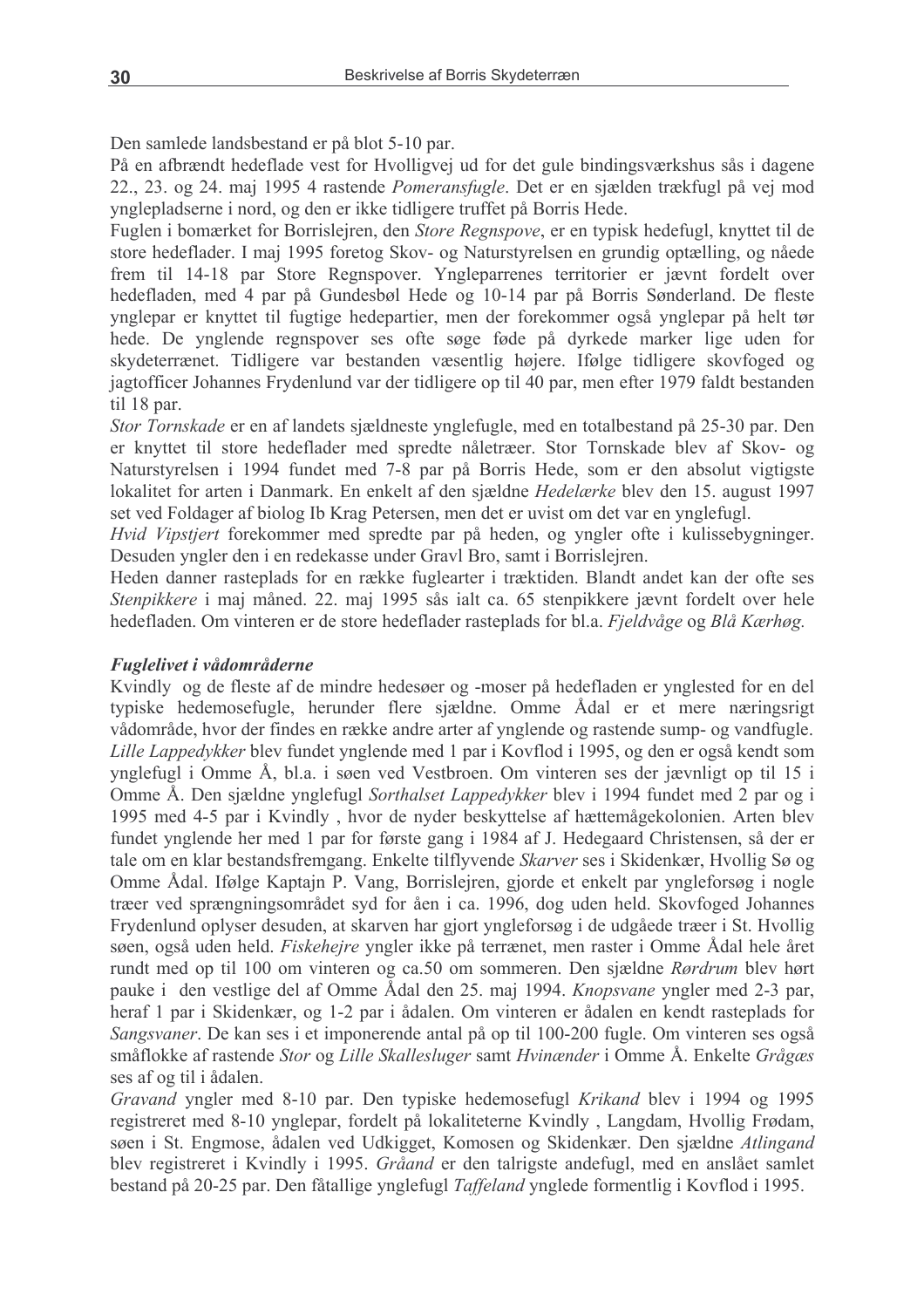Rørhøg vnglede i ådalen med 2 par, både i 1994 og 1995. Her fandtes også i begge år et ynglepar ved rede af den meget sjældne ynglefugl Blå Kærhøg. Landsbestanden af denne art er kun på 3-4 par. Interessant nok er den blå kærhøg tidligere truffet i sommerperioden på Borris Hede, bl.a. i juli 1979 af J. Hedegaard Christensen, så måske er der tale om en gammel vnglelokalitet? Hvert år oversomrer der *Fiskeørn* på skydeterrænet. Den fisker i ådalen, specielt er dambruget populært, og den ses ofte sidde på K1 masten ved Kovflodvej. Om vinteren raster der *Havørn* i Omme Ådal. I vinteren 1997/98 sås ikke mindre end 3 rastende havørne.

Grønbenet Rørhøne blev fundet med blot et enkelt par i 1994 i ådalen, mens Blishøne er mere udbredt i vådområderne. Bestanden blev anslået til ca. 12 par. Af og til får Borris Hede besøg af Traner. I 1980'erne opholdt der sig næsten årligt 2-3 fugle i en enkelt eller få dage på terrænet. I 1998 dukkede der atter traner op, idet der ifølge seniorsergent L. Storm Rasmussen, Borrislejren opholdt sig 3 fugle i ca. 14 dage i juli måned i hedemoser nord for St. Hyollig. Måske vil der være mulighed for at denne store fugl kan indvandre som ynglefugl på Borris Hede.

Af vadefugle blev der udover stor regnspove og hjejle registreret et formodet ynglepar af Lille Præstekrave i 1994 ved Kovflod, måske i tilknytning til mudderbanker eller et brandbælte. Vibe blev fundet med 10-12 ynglepar, bl.a. ved Langdam, Kvindly og især i ådalen. Dobbeltbekkasin er talrigste vadefugl, med en anslået ynglebestand på 18-20 par. Den er registreret i Fuglemose, Omme Ådal, Hvollig Frødam, Komose, Langdam, St. Engmose og Kvindly. Rødben ynglede med 1 par i Kvindly og 1 par i ådalen i 1995.

Hedemoserne på Borris Hede udgør en særlig vigtig ynglelokalitet for den rødlistede vadefugl Tinksmed. Landsbestanden skønnes til ca. 60 par. I 1994 registrerede Skov- og Naturstyrelsen 5-6 par og i 1995 7 par på skydeterrænet. De fandtes i følgende hedemoser: Hvollig Frødam, Langdam, Kvindly (2-3 par), mose mellem Østerigevej og Hvolligvej ved skydestilling, St. Engmose sø, Kildesø og Kovflod. I 1996 fandt den lokale ornitolog Egon Østergaard mindst 5 par.

Rastende vadefugle ses også under trækket på Borris Hede. En Odinshane blev set 15. august 1997 i den nyopstemmede Keldbæk Mose af biolog Ib Krag Petersen. Her sås også 5-6 Svaleklirer, og i ådalen ses ofte rastende Hvidklirer.

Kvindly huser en koloni af *Hættemåge* på ca. 150 par, og blandt disse yngler også 2 par Stormmåger. Ikke-ynglende Sølvmåger holder fast til ved dambruget ved Vestbroen, op til  $20-30$  fugle.

Gøg er almindeligt udbredt overalt på terrænet i hedemoser og i fugtige krat.

I 1996 fandt Kaptajn P. Vang, Borrislejren ikke mindre end 2 par ynglende Mosehornugler i to mosepartier på sydsiden af Omme Ådal, nærmere betegnet i et fugtigt hedeparti øst for svinget på Hvolligvej samt i den nyopstemmede Keldbæk Mose. Mosehornugle er en rødlistet ynglefugl i Danmark som fluktuerer meget i takt med gnaverbestanden, men landsbestanden overstiger næppe 30-50 par i gode år, og normalt kun 5-20 par. Isfugl ynglede muligvis med et enkelt par ved Torsbækken i 1994, ifølge Storm, Borrislejren, og ifølge Skovfoged J. Frydenlund har den ynglet regelmæssigt i skrænten i egekrattet ved Østbroen op mod dambruget. I mosepartier i vestenden af Omme Ådal, ved Kovflod og i Kvindly findes anslået 3 ynglepar af den fåtallige Gul Vipstjert. I fugtige eng- og moseområder ses Bynkefugl (9 par), Sivsanger (5 syngende i ådalen), Rørsanger (i rørskove langs Omme Å og Torsbækken) samt Rørspurv. I ådalen ved Udkigget kan der høres 2-3 syngende Nattergale. Landsvaler ses ofte fange insekter over terrænets vådområder. De yngler på tilgrænsende gårde og i Borrislejren. Også enkelte Digesvaler ses, men der findes ingen kolonier. Floke af udfløjne Stære raster i ådalen.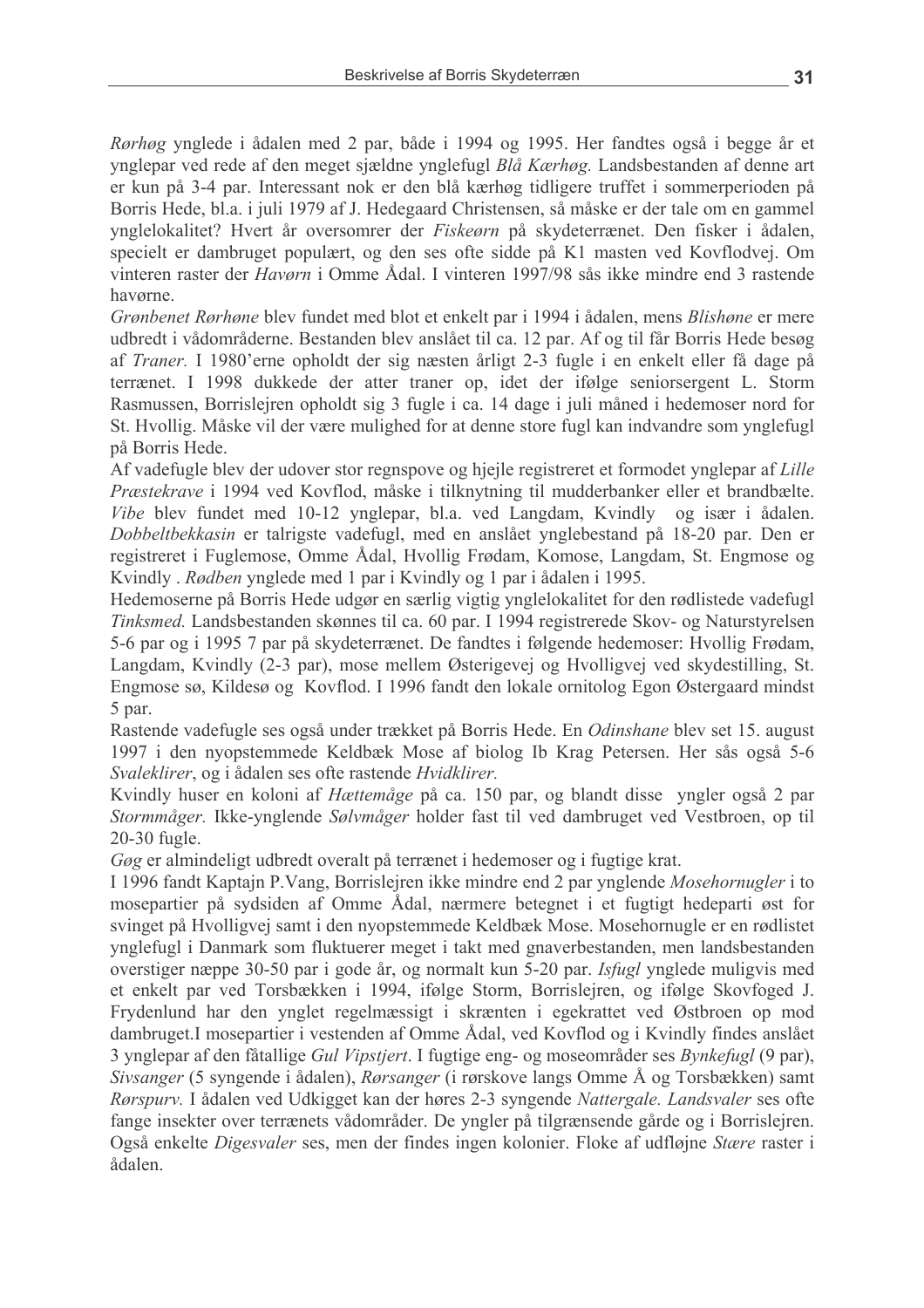### Fuglelivet i skov- og krat

Bestanden af Musvåge på skydeterrænet blev talt op i 1994 og 1995, og den blev anslået til 10-12 par, fordelt på territorier i plantagerne langs ringvejen. Musvågerne benytter de åbne flader som fødesøgningsområde i jagten på mus. I 1994 blev den sjældne Hvepsevåge registreret som mulig vnglefugl, idet et par sås i begyndelsen af juli flyve parringsflugt over Gravl plantage. Hvepsevågen er normalt ikke kendt som ynglefugl i Vestjylland.

Spurvehøg yngler med 5-8 par på Borris Hede, og Duehøg med 2-3 par, nærmere betegnet i Østerrige, Lovlund og Blåbjerg Plantager.

I 1994 fandtes 1 par med unger af Skovhornugle i Odderskær Plantage ved Nordre Ringvej. I 1980'erne blev bestanden opgjort til 10-20 par, afhængigt af om det var museår eller ej.

Den sjældne Vendehals dukkede op som ynglefugl i 1970 på Borris Hede i forbindelse med opsætning af 200 redekasser, foretaget af Jens Hedegaard Christensen. Bestanden voksede fra 1 par i redekasse i 1970 til 12 par i kasse i 1975, og Borris Hede har gennem hele perioden været amtet vigtigste ynglelokalitet for Vendehals. Bestanden på ca. 10-12 par holdt sig frem til 1987, hvorefter den faldt til gennemsnitligt 5 par årligt. Senest blev der i 1998 registreret 5 ynglepar i kasser.

Grønspætten fandtes tidligere på Borris Hede med 8-10 par. Ifølge skovfoged J. Frydenlund forsvandt den imidlertid totalt fra området, men dukkede atter op fra begyndelsen af 1980'erne. Der findes nu en lille bestand på ca. 3-4 par, som bl.a. ses ved Østerige Plantage, Store Hyollig Plantage, Egekrattet og i Borrislejren.

Den meget sjældne *Hærfugl* blev i sommeren 1996 set med udfløjne unger af oversergent L.K. Nielsen, Borrislejren, på de gamle marker ved Kildebakker. Muligvis har den ynglet et sted på skydeterrænet. Fundet blev bekræftet af tidligere skovfoged J. Frydenlund.

I 1970 fandt overlærer J. Hedegaard Christensen et par ynglende hærfugle i et hul i en stor, gammel poppel 1,5 km nordøst for terrængrænsen, hvilket var det første registrerede ynglefund i Danmark på denne side af år 1900.

Spætmejsen er yderst fåtalligt forekommende i Vestjylland. Interessant var det derfor, at der af Skov- og Naturstyrelsen i 1994 blev registreret en syngende Spætmejse i Egekrattet ved Torsbækken, muligvis en ynglefugl.

Træløber er en meget fåtallig ynglefugl. Den ynglede i Skovfoged Frydenlunds have på Engholm både i 1997 og 1998.

Af almindelige ynglefuglearter i krat og skov findes Fasan, Ringdue, Skovpiber, Løvsanger, Gransanger, Tornsanger, Munk, Havesanger, Solsort, Gærdesmutte, Jernspurv, Musvit, Blåmejse, Sortmejse, Stær, Gråkrage, Skovskade, Husskade, Gulspurv, Bogfinke og Gråsisken.

Hedegaard Christensens redekasseprojekt er fulgt op årligt i form af registrering af beboede kasser, senest i perioden 1995-1996 af seniorsergent L. Storm Rasmussen, Borrislejren. Resultaterne gennem årene viser, at der årligt yngler ca. 90-120 par musvitter, 15-25 par blåmejser, 10-27 par sortmejser, 2-7 par sumpmejser, 1-3 par topmejser, 10-20 par stære og som nævnt 5 par vendehalse. Desuden enkelte par Hvid Vipstiert, og i enkelte år Stor Flagspætte, Rødstjert, Rødhals, Grå Fluesnapper, Broget Fluesnapper, Allike og Skovspurv. Normalt er 3/4 af de ca. 190 kasser således besat.

Fra 1997 er optællingerne videreført af lokalafdelingen af Dansk Ornitologisk Forening i Ringkøbing amt. Foreningen vil fra 1999 forbedre redekasserne og øge antallet, med henblik på bl.a. at gavne den sjældne vendehals.

Af mere spredt forekommende arter i både løv- og nåleskov findes Stor Flagspætte (ca. 5 par), Sangdrossel (12 par), Misteldrossel (anslået 20-30 par), Rødstjert (3-4 par), Rødhals (4 par), Gærdesanger (3 par), Gulbug (1 par), Fuglekonge (5-10 par), Grå Fluesnapper (6 par),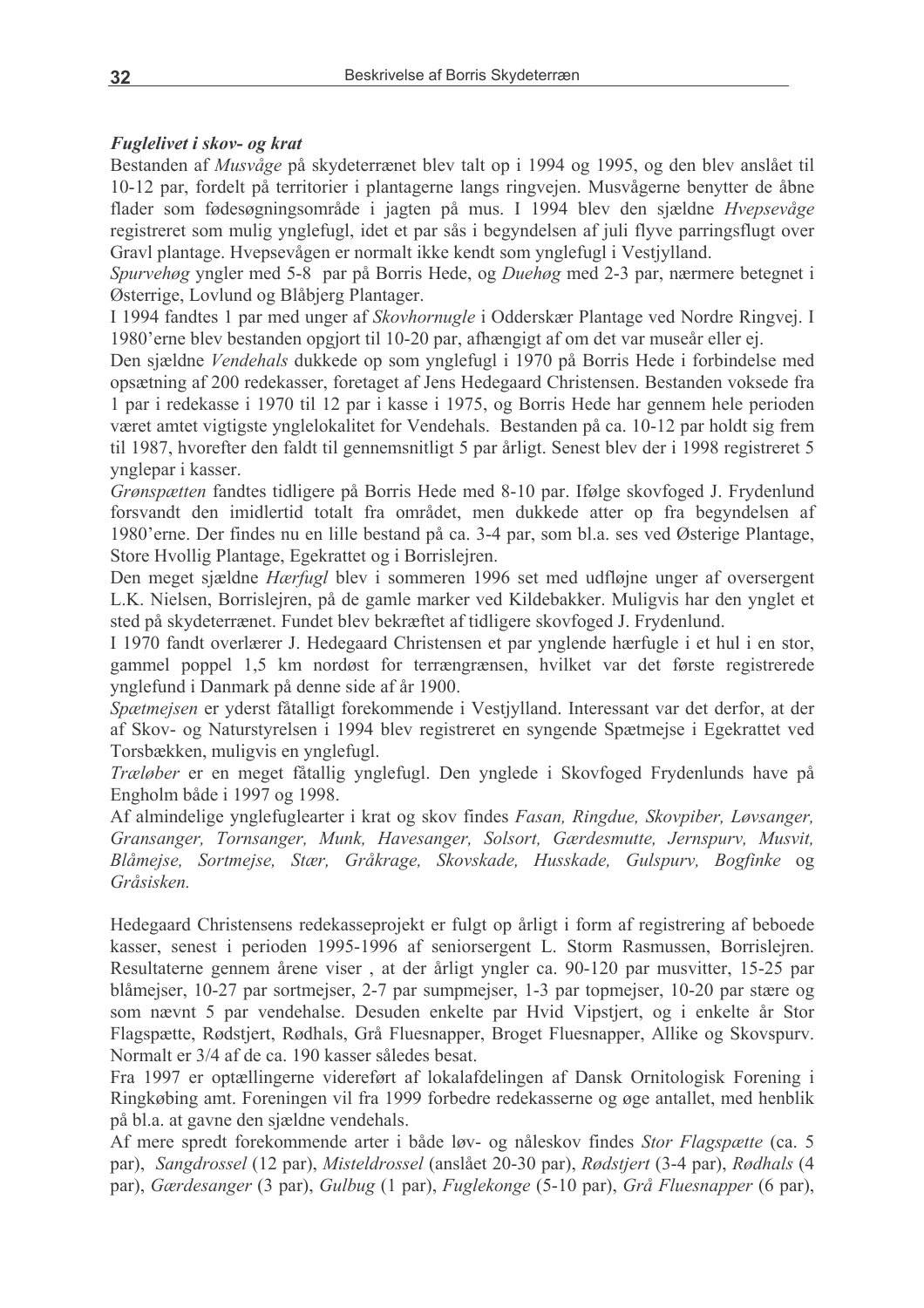Topmejse (6-7 par), Sumpmejse (5-7 par i Borrislejren, i ådalen og langs Torsbækken), Rødrygget Tornskade (21-23 par i 1994), Stillits (1 par i Borrislejren), Grønsisken (3 par), Grønirisk (1 par), Kærnebider (2 par), Dompap (4 par) og Lille Korsnæb (4-5 par).

### **Fuglelivet i Borrislejren**

Borrislejren er meget fuglerig. De mange gamle træer, løvkrat og bygninger giver læ, og lejren fungerer derfor nærmest som en lille oase for sangfugle, drosler, fluesnappere, mejser og finker, bl.a. Grå Fluesnapper, Rødstjert, Sumpmejse og Sangdrossel. En art som Stillits er kun truffet her, hvor den yngler. Det samme gælder fugle som er knyttet til menneskelig beboelse, så som Tyrkerdue, Allike, Gråspurv og Skovspurv.

# Padder og krybdyr

Følgende arter af padder og krybdyr er fundet på Borris Skydeterræn: Lille Vandsalamander (bl.a. i vandhul på Foldager Bakke), Skrubtudse, Butsnudet Frø (bl.a. i Torsbækken), Spidssnudet Frø, Markfirben, Almindeligt Firben, Stålorm, Snog og Hugorm.

### **Dagsommerfugle**

Forekomsten af Danmarks dagsommerfuglearter blev kortlagt i løbet af de første år af 1990'erne gennem et storstilet projekt, kaldet Atlasprojektet Danmarks Dagsommerfugle, som var finansieret af Skov- og Naturstyrelsen samt Forskerakademiet, med støtte fra Verdensnaturfonden og Tuborgfondet.

På Borris Skydeterræn blev der i forbindelse med kortlægningen registreret følgende arter:

Spættet Bredpande, Stregbredpande, Skråstregbredpande, Stor Bredpande, **Stor** Kålsommerfugl, Lille Kålsommerfugl, Grønåret Kålsommerfugl, Aurora, Citronsommerfugl, Sørgekåbe, Dagpåfugleøje, Admiral, Tidselsommerfugl, Nældens Takvinge, Storplettet Perlemorssommerfugl. **Brunlig** Perlemorssommerfugl. Sandrandøje, Græsrandøje, Engrandøie. *Okkergul* Randøje, Blåhale, Grøn Busksommerfugl, Lille Ildfugl, Dukatsommerfugl, Violetrandet Ildfugl, Dværgblåfugl, Skovblåfugl, Engblåfugl, Alm. Blåfugl, Isblåfugl og Foranderlig Blåfugl.

Borris Hede er tidligere kendt som en vigtig lokalitet for den sjældne art Hedepletvinge, en dagsommerfugl som er truet ikke blot på nationalt plan men også på europæisk plan. Måske findes Hedepletvingen endnu på Borris Hede.

### Andre insekter

Af andre insekter er bl.a. fundet den store *Pragtvandnymfe* langs det øvre løb af Torsbækken ved Rødebro, samt en række andre vandnymfe- og guldsmedearter.

#### 4.9 Fortidsminder og kulturhistoriske spor

I forbindelse med drifts- og plejeplanlægningen har Skov- og Naturstyrelsens Kulturhistoriske kontor besigtiget fortidsminderne og de kulturhistoriske spor. De er angivet på de tre kort i bilag 1, 2 og 3, samt beskrevet i et såkaldt katalog, udarbejdet af Skov- og Naturstyrelsens Kulturhistoriske kontor og vedlagt nærværende plan som bilag nr. 6. I kataloget er fortidsmindernes fysiske tilstand også beskrevet samt ønsker til pleje. Kataloget er ordnet efter afdelingsnumre og fredningsnumre.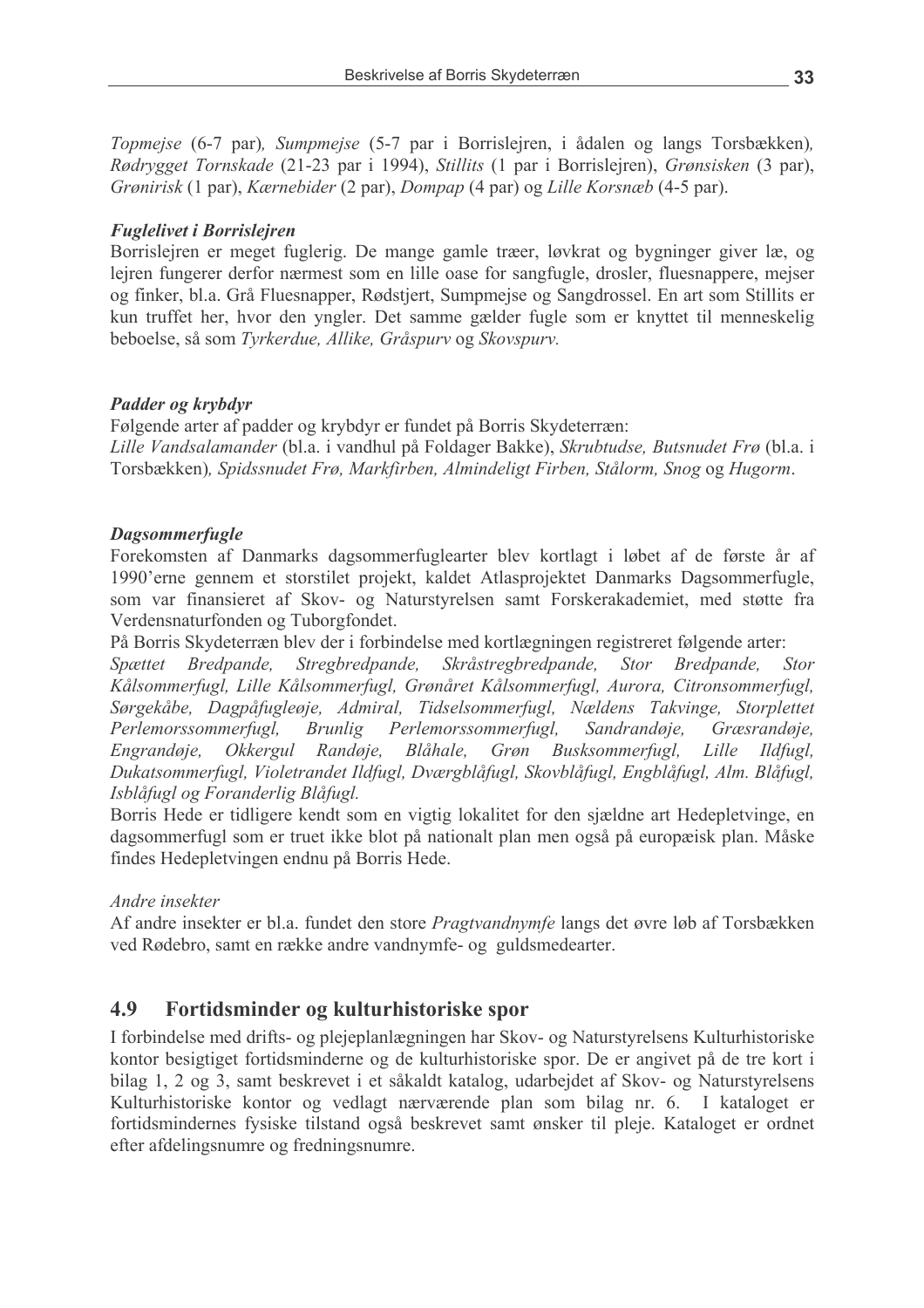Der er registreret følgende fortidsminder og kulturhistoriske spor:

### **Gravhoje**

Der er ialt 14 gravhøje. Gravhøjene er formentlig enkeltgravshøje fra perioden i slutningen af bondestenalderen år 2800 til 2400 f. Kr.

7 af gravhøjene ligger tæt sammen på et hedeareal nord for Hjemmeværnsgården. Herudover findes der gravhøjene Vagthøj, Vistelhøj, Nygårdshøj, Keldbækhøj, en høj i vestspidsen af terrænet samt 2 syd for Hjemmeværnsgården ved Peder Pedersens Plantage.

Desuden har der inden for selve Borrislejrens område ifølge Nationalmuseets optegnelser ligget 4 høje, som alle er blevet sløjfet i halvtredserne i forbindelse med udbygning af lejren.

### Ole Rømers milestene langs Ørbækvej

Den verdenskendte fysiker og astronom Ole Rømer (1644-1710) fik bl.a. til opgave at opmåle landets betydeligste veje, hvilket blev gjort i årene 1691 til 97. I Ringkjøbing amt findes en hel del af Ole Rømers milesten stadig tilbage, bl.a. denne intakte strækning med 5 sten hen over Borris Sønderland på den gamle vej mellem Skjern og Ørbæk. En 5-milesten ses i nordenden af Ørbækvej, herefter findes mod syd henholdsvis en 1/4-milesten, en 1/2milesten, en 3/4-milesten og endelig en 6-milesten ved Rødebro. Milestenene på Borris Hede står på hver sin lille høj eller tue, og stenene falder helt sammen med det omgivende lyngterræn. Afstandene er udmålt fra Ringkøbing.

#### Det store jorddige rundt om Borris Sønderland

Rundt om den centrale del af Borris Sønderland findes der et jorddige, som stadig er stort set intakt. Diget er anlagt rundt om et stort fællesareal, hvor egnens bønder førhen græssede deres får og kreaturer.

### Engvandingskanaler langs Omme Å

På ådalsskrænterne af begge sider af Omme Å blev der i midten af 1800-tallet anlagt såkaldte engvandingskanaler. Åen blev delvist stemmet op opstrøms og vandet ledt bag diger i kanaler ned langs siden af åen. Herved kunne man med et engvandingssystem på passende tidspunkter i vækstsæsonen lukke vand gennem huller i digerne ud over ådalsengene, hvorved man sikrede bedre græsningsforhold og et bedre høslet.

Digerne og kanalerne er velbevarede. Særligt ved Udkigget øst for Hvollig Bro er anlægget seværdigt.

Digerne og kanalerne bør betragtes som fredede, og de bør holdes synlige og ikke beskadiges.

#### 4.10 Sammenfatning af de natur- og kulturhistoriske værdier

Sammenfattende kan det konkluderes, at Borris Skydeterræn udgør et naturområde af såvel national som international betydning.

Det omfatter Danmarks største hedestrækning på ialt 25 kvadratkilometer, som del af det ialt 47 kvadratkilometer store naturområde, som gennemstrømmes af et 21 km langt, ureguleret, mæandrerende og uforstyrret forløb af den store Omme Å. Samlet er der tale om et unikt landskab i Danmark, og et geologisk set meget velbevaret eksempel på en smeltevandsslette fra istiden, beliggende vest for israndslinien i Jylland. Geologisk set udgør heden en del af den såkaldte Grindsted Hedeslette.

Faunamæssigt har Borris Hede national betydning, både hyad angår pattedyr og fugle.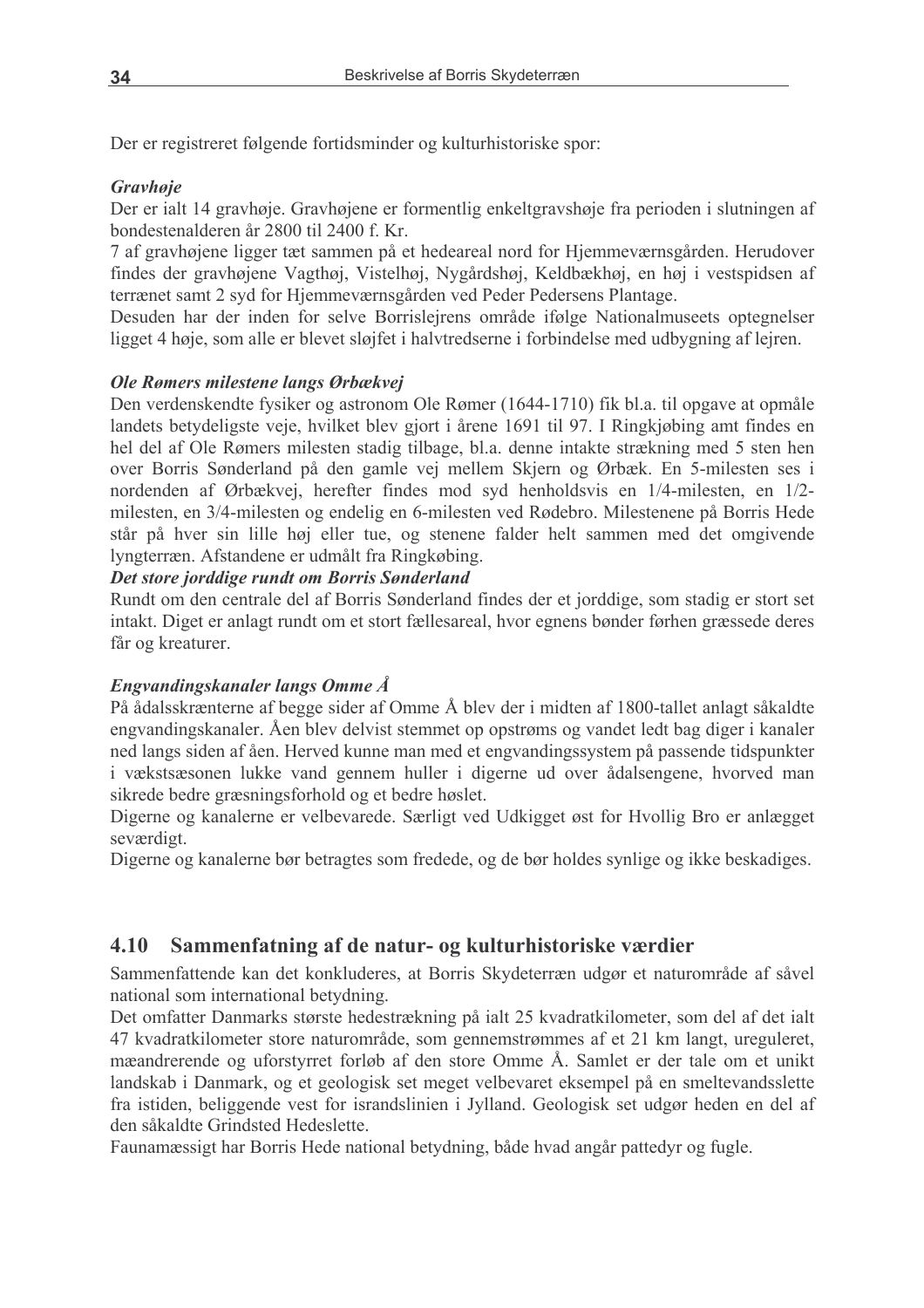Terrænet rummer Danmarks måske største bestand af råvildt på op til 500 dyr. Hertil findes der nu også en livskraftig bestand af kronvildt på 100-200 dyr. Danmarks sjældneste pattedyr, den rødlistede odder, findes på skydeterrænet langs Omme Å. Her har den overlevet, selv om blev den konstateret uddød på hele det ovrige Skiern-Å system ved kortlægningsundersøgelser både i 1980'erne og 90'erne.

Fuglemæssigt udgør Borris Hede Danmarks vigtigste hedefuglelokalitet. Her yngler nogle af landets allersjældneste ynglefuglearter. Det drejer sig om rødlistearterne hielle, stor tornskade, blå kærhøg, tinksmed, mosehornugle, sorthalset lappedykker og rørdrum. Borrisbestanden udgør tilmed en stor del af den samlede landsbestand for de fire første af disse arter. Hertil kommer store yngletal af de fåtallige hede- og mosefuglearter vendehals, stor regnspove, krikand og dobbeltbekkasin. Borris Hede udgør desuden det vestligste yngleområde i Danmark for hvepsevåge og spætmejse, og der yngler fåtallige arter som isfugl, grønspætte, rørhøg, atlingand, taffeland, lille præstekrave, gul vipstjert, duehøg, misteldrossel, lille korsnæb samt en meget stor bestand af rødrygget tornskade. Fiskeørn oversomrer, og trane optræder sporadisk. Om vinteren er Omme Ådal rasteplads for op til 200 sangsvaner og 1-3 havørne.

Borris Hede er udpeget som et fuglebeskyttelsesområde af international betydning i henhold til EF-fuglebeskyttelsesdirektivet af 2. april 1979. Borris Hede er udpeget, da området er yngleplads for fuglearterne tinksmed, rørhøg og mosehornugle, som alle er optaget på direktivets Liste L

Floramæssigt er Borris Hede klassificeret som en lokalitet af største botaniske betydning, en såkaldt "kategori I lokalitet", i henhold til Skov- og Naturstyrelsens landsdækkende registrering af botaniske lokaliteter. Dette er baseret på forekomsten af særligt bevaringsværdige biotoper, forekomst af en rødlisteart og mere end 20 biotopstypiske arter. Rødlistearten kortsporet blærerod findes i klarvandede hedesøer. Af sjældnere planter er fundet rosmarin-lyng, farve-visse, liden ulvefod, almindelig ulvefod, almindelig månerude, butfinnet mangeløv, liden soldug, kattefod, klokke-ensian, opret kobjælde, slangetunge, vibefedt, nikkende tidsel, forskelligbladet tidsel, mangestænglet sumpstrå, hvid næbfrø og brun næbfrø. Desuden foreligger oplysninger om fund af det sjældne mos Campylopus brevipilus.

Af lokalt sjældnere planter er fundet krybende læbeløs, bakke-nellike, forskelligfarvet forglemmigej, gul iris, nikkende star og trindstænglet star. Af øvrige hede- og overdrevsindikatorer er fundet hjertegræs, håret visse, hede-melbærris og guldblomme. De botaniske interesser i området knytter sig især til den fugtige del af heden og omkring kærene og hedemoserne.

Borris Hede er af Skov- og Naturstyrelsen i 1998 foreslået udpeget som det danske habitatområde nr. 60, i henhold til EF's habitatdirektiv. Udpegningsgrundlaget er forekomst af odder, som er et truet dyr i hele Europa, samt et særligt godt eksempel på forekomst af 4 på europæisk plan truede naturtyper: "Klithede med Calluna og Genista", "Nordatlantisk våde heder med Erica tetralix", "Europæiske tørre heder" samt "Juniperus communis vegetation på heder"

Kulturhistorisk set rummer Borris Skydeterræn en del gode og velbevarede, fredede fortidsminder. Der findes 14 gravhøje, som formentlig er enkeltgravshøje fra perioden i slutningen af bondestenalderen år 2800 til 2400 f.kr.

Af særlig interesse er den fine række på 5 af Ole Rømers milestene langs Ørbækvej. De er fra perioden 1691-97. På landsplan findes der kun ca. 55 styk tilbage, heraf ca. 40 i Ringkøbing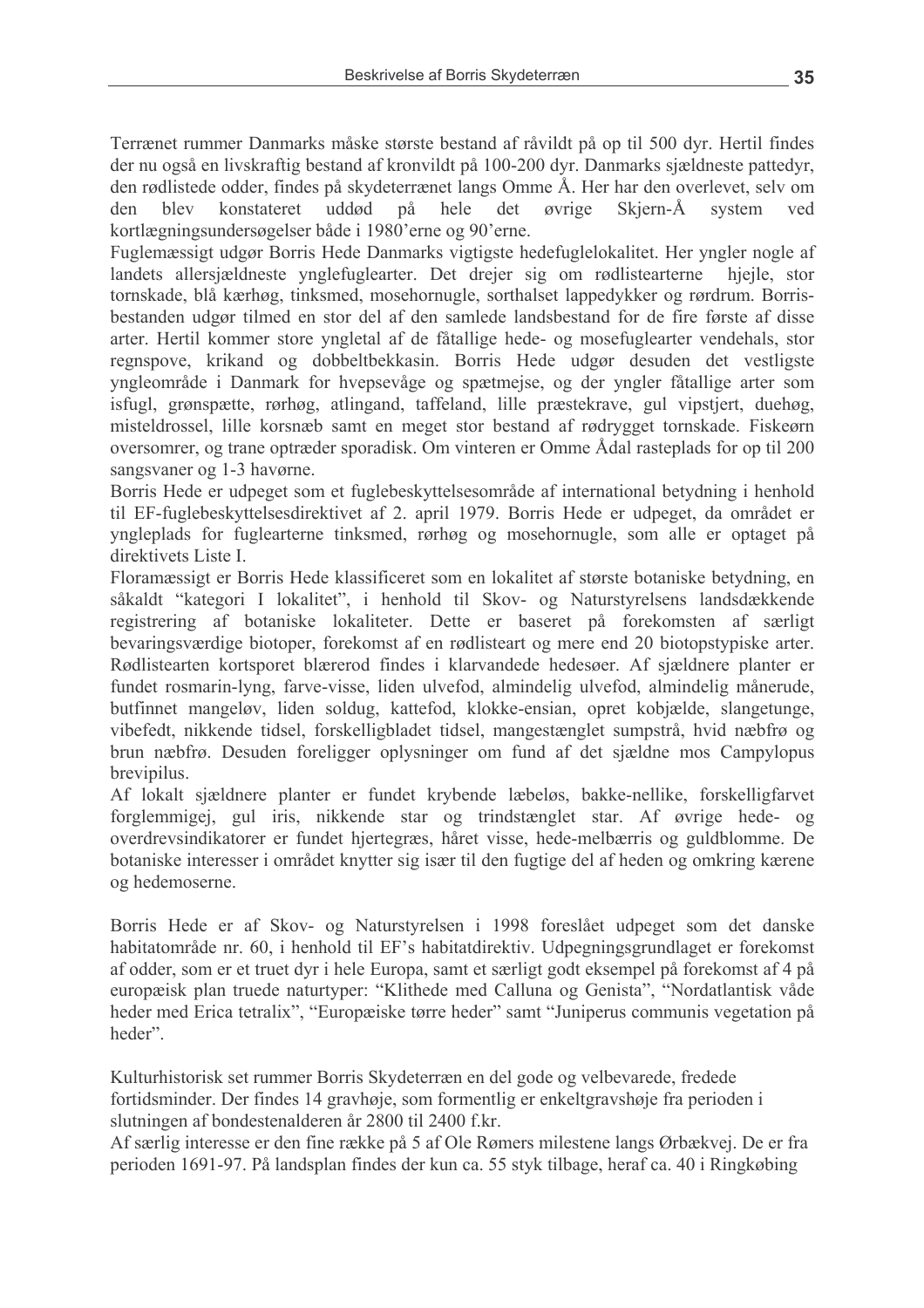amt og ca. 15 i Nordsjælland, hvoraf sidstnævnte næsten alle er blevet omhugget og genanvendt.

På Borris Sønderland findes et stort, fredningsværdigt jorddige rundt om heden som afgrænsning af det tidligere fælles græsningsareal. Langs Omme Å ses bevaringsværdige engvandingskanaler fra midten af 1800-tallet.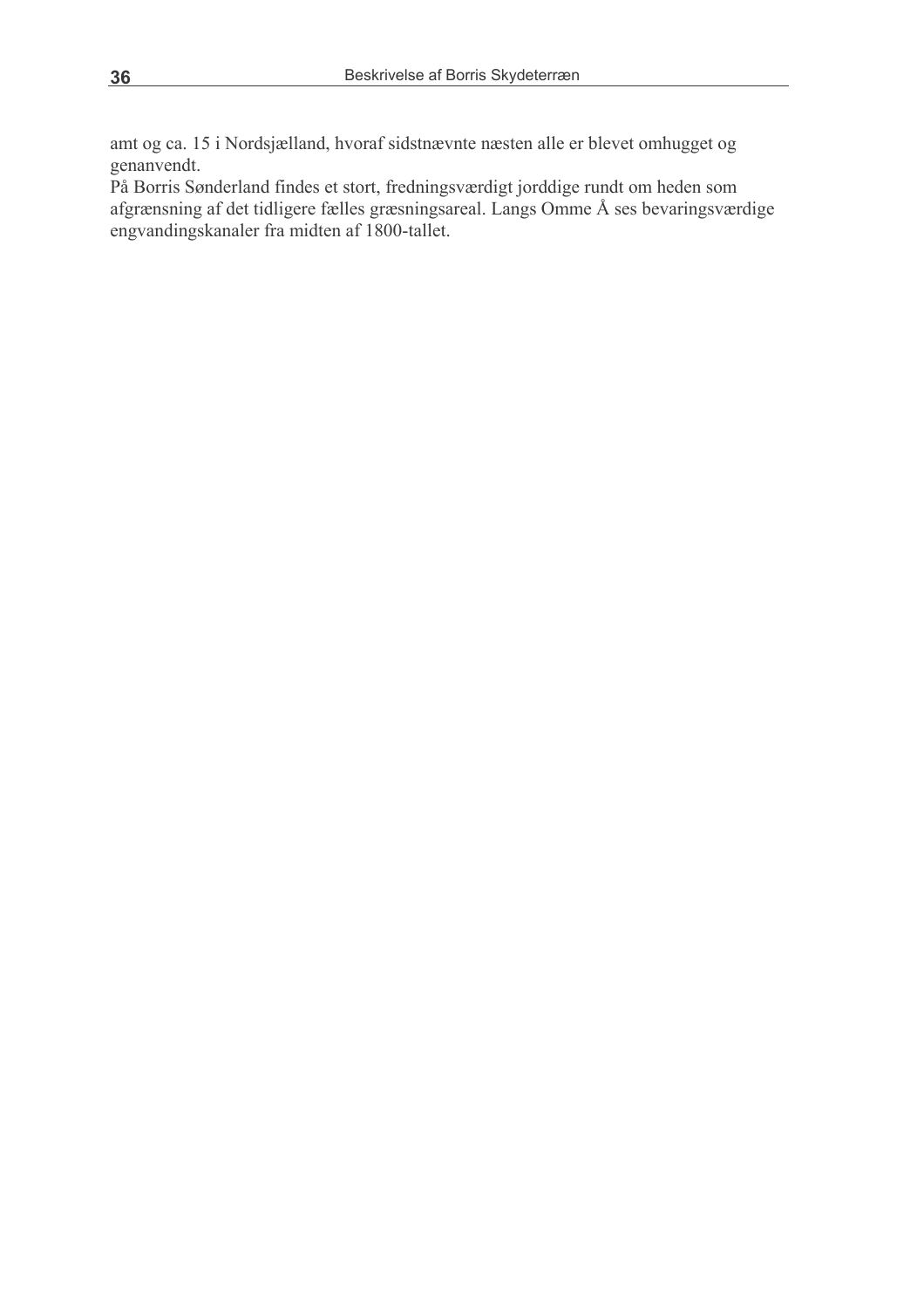#### $5.1$ Overordnede principper

Generelt set er der for landet som helhed et stigende behov for anvendelse af skyde- og øvelsesterræner, fordi forsvarets tekniske udvikling gør det stadigt mere uacceptabelt at gennemføre uddannelse i civilt terræn. Der har derfor været et øget pres på de store skyde- og øvelsesterræner i Oksbøl, Borris og Jægerspris. Dette er en udvikling, der forstærkes af at der under skydeuddannelsen i dag lægges stærkere vægt på feltmæssige skydninger, mens skydninger på garnisonernes skydebaner træder mere i baggrunden.

Ud fra denne målsætning er terrænet indrettet, således at det rummer muligheder for gennemførelse af instruktionsskydninger med de fleste af kamptroppernes våben på et antal faste skydebaneanlæg. Der er herudover forberedt et antal enhedsskydninger for gruppe, sektion og deling med organisatoriske våben, herunder relevante støttevåben, samt nødvendige anlæg. Enhedsskydningerne klargøres i princippet ved Borrislejrens foranstaltning forud for enhedernes ankomst. Visse installationer betjenes af Borrislejren, andre af de skydende enheder selv, eventuelt med støtte fra Borrislejren.

Borris Skydeterræn er af stor betydning for uddannelsen af en lang række enheder, især hærens, men også flyvevåbnets og hjemmeværnets.

Der foretages skydninger ca. 270-280 dage om året. Ca. 60 af disse skydedage er lørdage, søndage eller helligdage.

I civilt terræn i tilknytning til terrænet findes der en række ydre artilleristillingsområder, som forsvaret har lejet. Der er fastlagt særlige begrænsninger i "Blivende Bestemmelser for Borris" (BB/Borris) for anvendelsen af disse med hensyn til skydetid og færdsel (kun indenfor perioden 0800-1800, og konkret anmeldte skydetid overfor lodsejere kan normalt ikke *ændres/udvides*).

Borrislejren rummer de tilhørende nødvendige indkvarterings-, forplejnings- $0g$ vedligeholdelsesfaciliteter.

Kun i meget ringe udstrækning anvendes området til øvelsesvirksomhed. Denne skal normalt henlægges til områder udenfor ringvejen, og under alle omstændigheder har skarpskydning fortrinsret. Øvelsesvirksomhed og områder herfor, herunder feltmæssig underbringelse, skal i hvert enkelt tilfælde være godkendt af Borrislejren. Lokale hjemmeværnsøvelser er dog undtaget herfor.

I skydeterrænet kan gennemføres alle former for skydning med forsvarets våben fra håndvåben til tungeste artilleri. Eneste undtagelse er kampvognskanoner, hvis udstrækning af fareområde ikke kan holdes indenfor terrænets afgrænsninger.

Den mere eller mindre runde form af skydeterrænet muliggør, at der på samme tid kan gennemføres et stort antal forskellige skydninger, idet alle standpladser er etableret indenfor ringvejen og med fareområderne orienteret mod midten af terrænet. Udover at området i hovedsagen anvendes af det danske forsvar, inklusiv Hjemmeværnet, benyttes det også af gæstende udenlandske enheder. Også civile organisationer som skytteforeninger og jægerforbund anvender terrænet.

Ovennævnte militære aktiviteter består i hovedtræk af færdsel i terrænet med køretøjer og til fods, maskin- og håndgravning, sprængning samt skydning.

For at kunne gennemføre aktiviteterne er en række faste og midlertidige anlæg og aktivitetsplaceringer nødvendige: Skydebaner, artilleristillinger, leirområde incl depotområde, indkvarterings- og opholdsfaciliteter samt kulisser og nedslagsområde.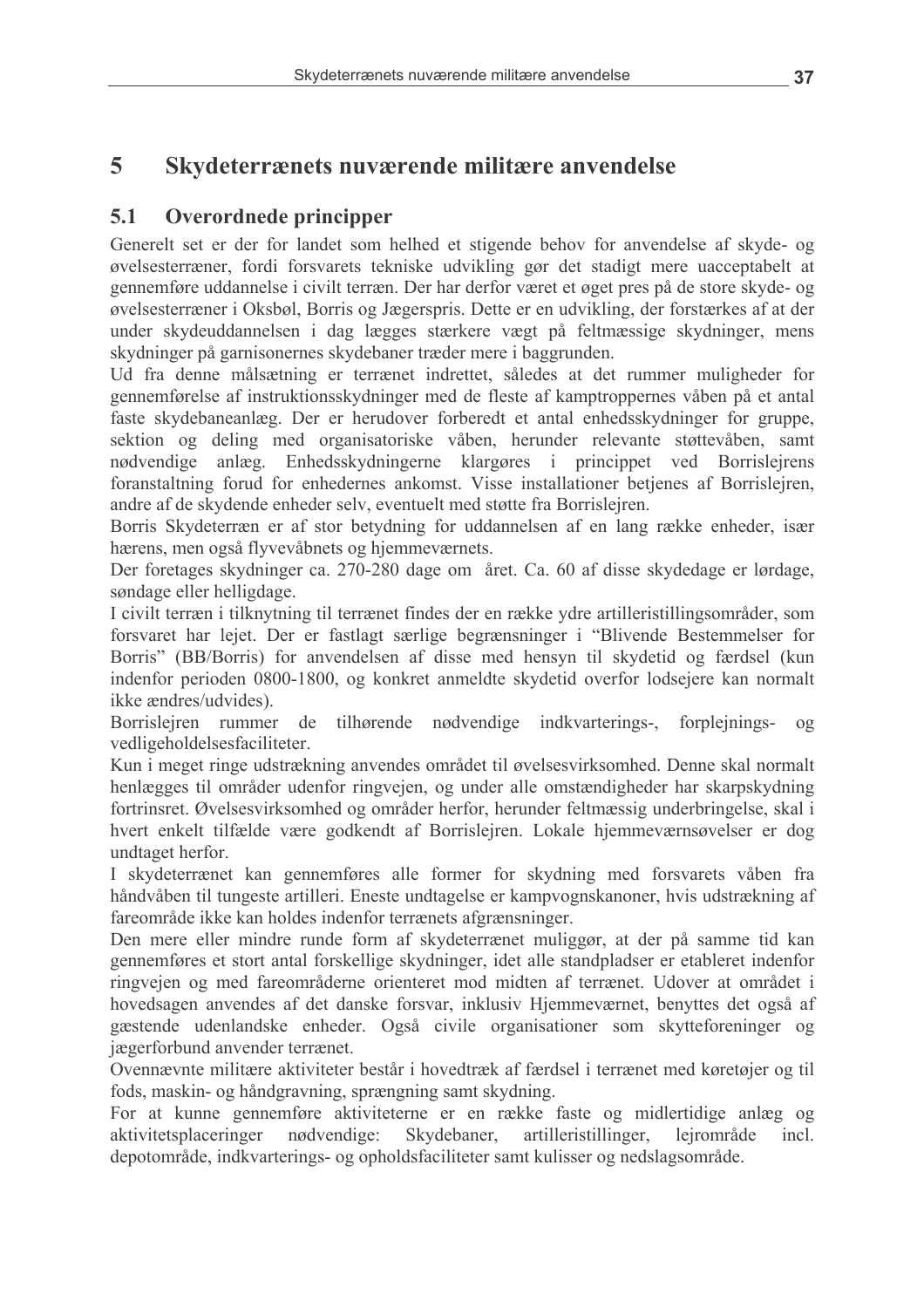Aktiviteterne medfører et ikke-ubetydeligt slid på terrænet, hvorfor der gennemføres en intensiv terrænpleje, mens skovarealerne er genstand for egentlig skovdrift. I tilslutning hertil gennemføres vildtpleje, bl.a. ved etablering af vildtagre i de tidligere landbrugsområder.

Skydeterrænet omfatter som tidligere beskrevet deklarationsfredede arealer og fortidsminder. Kørsel er på hele terrænet kun tilladt ad bestemte veje og spor. Endvidere er såvel maskinsom håndgravning forbudt i det deklarationsfredede område. Hele terrænet er åbent for aktivitet til fods. Nærmere bestemmelser og restriktioner for brug af samt for færdsel og ophold i terrænet fremgår af afsnit 5.3.

#### $5.2$ Principper for enhedsskydningernes opbygning

Hovedelementerne i enheders kamp udgøres af begrebet "ild og bevægelse". En enhed, der udfører en bevægelse, sikres af en anden enhed i en stilling, hvorfra den kan åbne ild. Terrænet vil med dette som grundlag generelt kunne opdeles i ildterræn og bevægeterræn.

Ildterrænet er et fladt og åbent terræn, der giver gode muligheder for observation og beskydning men ringe muligheder for at finde skjul og dækning. Ildterrænet udgøres af de åbne og relativt flade arealer, f.eks. hede.

Bevægeterrænet er et bakket eller skovbevokset terræn, der giver gode muligheder for skjult og dækket fremrykning/tilbagegang, men ringe observationsmuligheder.

Overgangen fra den ene terrænform til den anden er oftest meget flydende.

I de fleste kampsituationer vil fjenden være vanskelig at opdage, og de mål som skal beskydes, vil være små og utydelige og vil ofte kun være synlige i korte tidsrum. Det er derfor en væsentlig disciplin i uddannelsen at lære soldaten entydigt og kortfattet at foretage udpegning af mål i forhold til karakteristiske terrængenstande.

Der bør i øvelsesterrænet indgå karakteristiske terrængenstande som i et normalt dansk terræn (huse, transformatorer, enligtstående træer og buske m.v.). I et vist omfang kan disse udgøres af kulisser

#### $5.3$ Generelle bestemmelser og restriktioner for færdsel og ophold i terrænet

De generelle bestemmelser og restriktioner for færdsel og ophold i terrænet er fastlagt i de såkaldte "Blivende Bestemmelser" (BB/Borris), senest revideret i august 1997, og er desuden meget kortfattet opridset i "Kortfolder Borris". De væsentligste bestemmelser af relevans for drifts- og plejeplanen er gengivet i det nedenstående.

# **Generelle restriktioner**

Under ophold i terrænet skal alle rette sig efter følgende bestemmelser:

- Rygning på heden og i plantager er forbudt i tiden 1. marts til 31. oktober. Brandfaren er stor
- Renholdelse af skydeterrænet påhviler brugerne.
- Henkastning eller nedgravning af affald i skydeterrænet er ikke tilladt. Affald anbringes i de opstillede affaldsposer (opstillet ved de enkelte skydeanlæg) eller medtages og anbringes i lejrens affaldscontainere.
- Ammunition og dele af ammunition der findes i terrænet må ikke opsamles eller berøres. Det kan dreje sig om farlige genstande, og kun sagkyndige kan afgøre om tingene er uskadelige eller livsfarlige.

# **Regler for færdsel**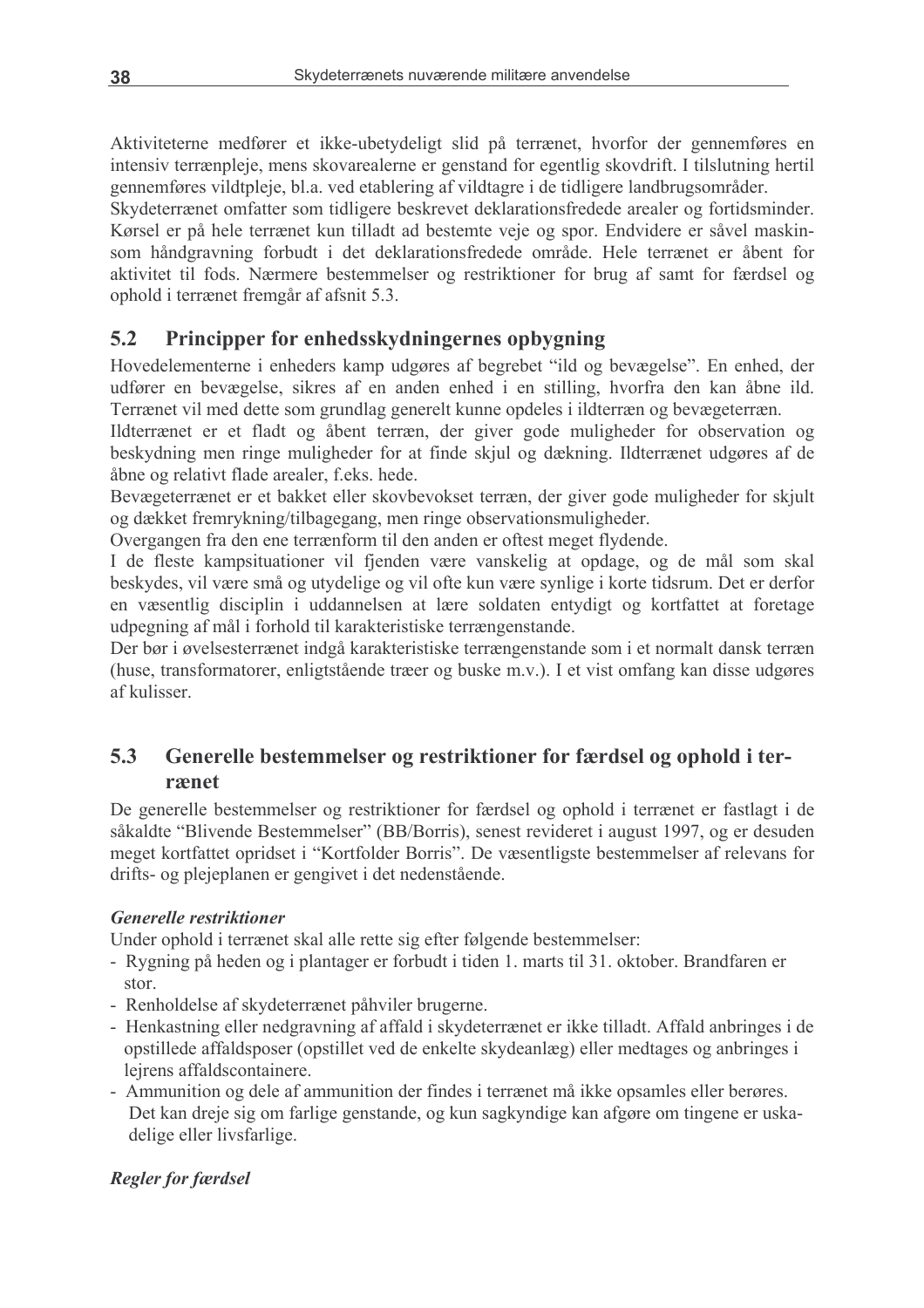Færdsel i terrænet foregår med hjul- og bæltekøretøjer samt til fods.

# Hjulkøretøjer

Kørsel med hjulkøretøjer skal i størst mulig udstrækning ske på de i terrænet eksisterende veje. Kørsel i områder med faste anlæg er ikke tilladt. Beskadigelser i skydeterrænet (veje, grøfter, rør m.v.) skal straks udbedres.

# Bæltekøretøjer

- Kørsel med bæltekøretøjer uden for de i terrænet afmærkede bæltespor samt brandlinier og de i BB/Borris' bæltesporplan nærmere angivne vejstrækninger er normalt ikke tilladt. Kørsel med bæltekøretøjer udenfor disse spor og brandlinier er kun tilladt for brand-
- PMV og kun i forbindelse med brandslukning. Kørsel med brand-PMV skal også ske med rimelig hensyntagen til terrænet, bl.a. bør vrid undgås.

De faste bæltespor fremgår af kortet med "Bæltesporplan" i BB/Borris (denne faste bæltesporplan er gengivet på terrænkortet, bilag 2, vedlagt nærværende plan). Ikke-markerede bæltespor på bæltesporplanen må kun benyttes efter aftale med uddannelsessektionen. Bæltekøretøjers anvendelse af ringvejen fremgår af skiltning langs vejen.

- Ved kørsel i terrænet i forbindelse med de af Borrislejren tilrettelagte skydninger skal de for den enkelte skydning fastlagte bevægelsesveje nøje følges.
- Ved øvrige skydninger, hvor stillingsindtagelse uden for bæltespor eller brandbælter er nødvendig, skal 1) stillingsområdet være godkendt af Borrislejren, og 2) kørsel til og fra ildstillingen ske på en sådan måde. at "vridskader" undgås.
- Passage af grøfter og krydsning af veje uden for de anlagte overkørsler er forbudt. Vejskader skal udbedres straks.
- Ringvejen og vejene i terrænet er ikke egnet til kørsel med høje hastigheder. Sådan kørsel på de smalle og ofte snoede veje har forårsaget alvorlige ulykker.
- Som hovedregel skal kørsel med bæltekøretøjer foregå mindst muligt på de offentlige veje (sikkerhed, slid) og ved passage af offentlige veje og vandløb skal eksisterende spor og overkørsler anvendes. Visse veje i terrænet må kun befærdes med hjulkøretøjer. Sådanne steder er der opsat en forbudstavle vedrørende bæltekøretøjer.
- Også terrænets beskaffenhed begrænser kørslen. På forsvarets passabilitetskort er således angivet områder, hvor pansret mandskabsvogn vanskeligt eller slet ikke kan passere. Impas-

sabelt terræn kan ikke passeres uden hjælpemidler, mens muligheden for kørsel i betinget passabelt terræn oftest afhænger af fugtighedsforholdene. Der køres normalt ikke i disse områder

# **Gravning og dozning**

Håndgravning har hidtil i princippet kunnet finde sted overalt indenfor terrænet, dog ikke indenfor de faste baner og ikke nærmere offentlig vej end 3 meter.

Maskingravning og dozning kræver særlig tilladelse fra Borrislejren. Beskadigelse af beplantning og grøfter skal undgås.

# **Skydning**

Området kan anvendes til skydning med kamptroppernes og artilleriets våben og dertil hørende ammunition, som er godkendt til skydning i fredstid.

Skydning med direkte skydende våben ("fladbanevåben", hvor målet ses fra kampstillingen) finder sted fra kampstillinger med faste målopstillinger og på faste baner. Midlertidige opstillinger kan i princippet etableres overalt indenfor ringvejen.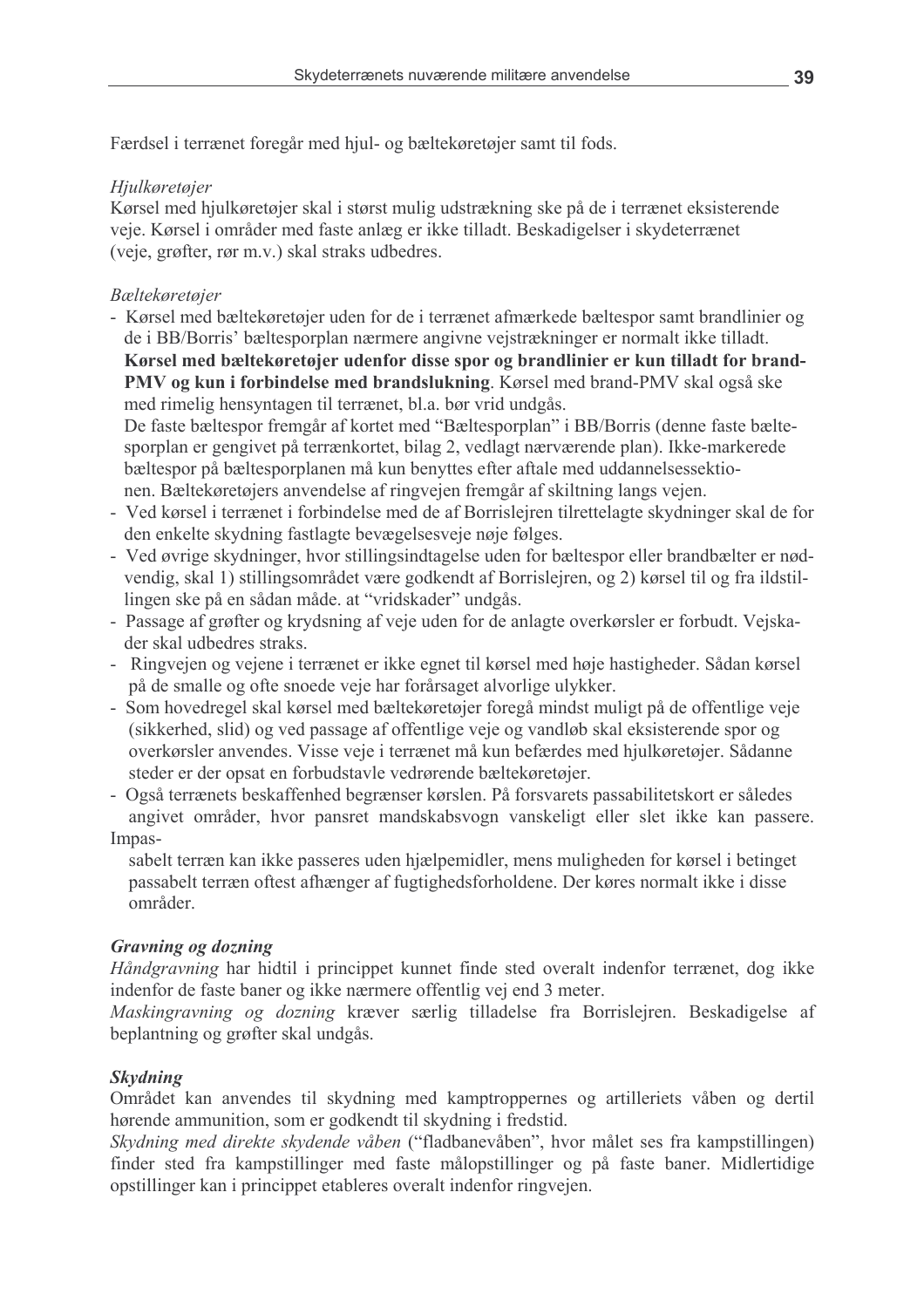Skydning med indirekte skydende våben ("krumbanevåben", hvor målet ikke ses fra kampstillingen) f.eks. artilleri og morterer, kan i princippet finde sted overalt i terrænet, blot granaterne rammer i nedslagsområdet (se nedenfor).

Normal skydetid er fra kl 0800-2200.

Maksimal skydetid er 0600 til 2359.

Skydning med tung morter, artilleri såvel som sprængning med ladningsstørrelser over 200 gram må ikke gennemføres i tidsrummet 0001-0600.

Henset til annoncering i dagspressen og kontraktlige forpligtelser over for lodsejere kan den med 1. melding anmeldte skydetid og anvendelse af lejede stilingsområder normalt ikke ændres/udvides

#### **Sprængning**

Bortset fra håndgranatkast og artillerimarkering i forbindelse med enhedsskydninger kan sprængning kun gennemføres i det af Borrislejren autoriserede sprængningsområde, p.t. på sydsiden af Omme Å mellem Østerrigevej og åen ved Mælkevejen. Efter endt sprængning retableres området.

**Flyvning** 

Flyvning med helikoptere og mindre, fastvingede fly sker i forbindelse med besøg. Flyvning med kampfly kan finde sted som overflyvning af hele terrænet i lav højde. En del af Nordre Ringvej er udpeget som nødlandeplads.

#### $5.4$ Områder med reguleret anvendelse

På terrænet findes en række områder, hvis anvendelse er reguleret. Dette skyldes, at flytning af den pågældende anvendelse enten ikke er mulig eller vil kræve etablering af et tilsvarende anlæg andetsteds på terrænet. Områder med reguleret anvendelse omfatter en række større permanente anlæg samt et nedslagsområde for fosforgranater.

Anlæggene består typisk af selve anlægget samt et antal faste tilkørselsveje. Ved anvendelse af faste anlæg opnås en række fordele i forhold til midlertidige anlæg: Der kan benyttes faste tilkørselsveje, hvorved andre dele af terrænet skånes for færdsel. Terrænet skånes for unødigt gravearbejde og uddannelsestiden udnyttes optimalt. Ved anlæggelsen er der taget vidtgående sikkerheds- og miljøhensyn.

De arealbundne aktiviteter er indtegnet på terrænkortet, bilag 2.

Områder med bunden anvendelse er følgende:

### **Faste skydebaneanlæg**

Samtlige anlæg er på terrænkortet vist med tilhørende fareområde. En beskrivelse af hvert anlæg fremgår af det efterfølgende afsnit 5.5

### Nedslagsområde

Nedslagsområde er et område, hvor sprængladte granater eksploderer efter affyring i forbindelse med skydning med kamptroppernes våben og artilleriets skyts.

Faren for at granaterne ikke eksploderer i nedslagsområdet - altså forsager - er altid til stede. I almindelighed lykkes det at spore og bortsprænge sådanne forsagere. Flere forhold kan imidlertid afstedkomme, at en forsager borer sig så dybt ned i jorden, at den ikke bliver fundet umiddelbart, og først måneder eller år senere bliver afdækket af f.eks. vinderosion.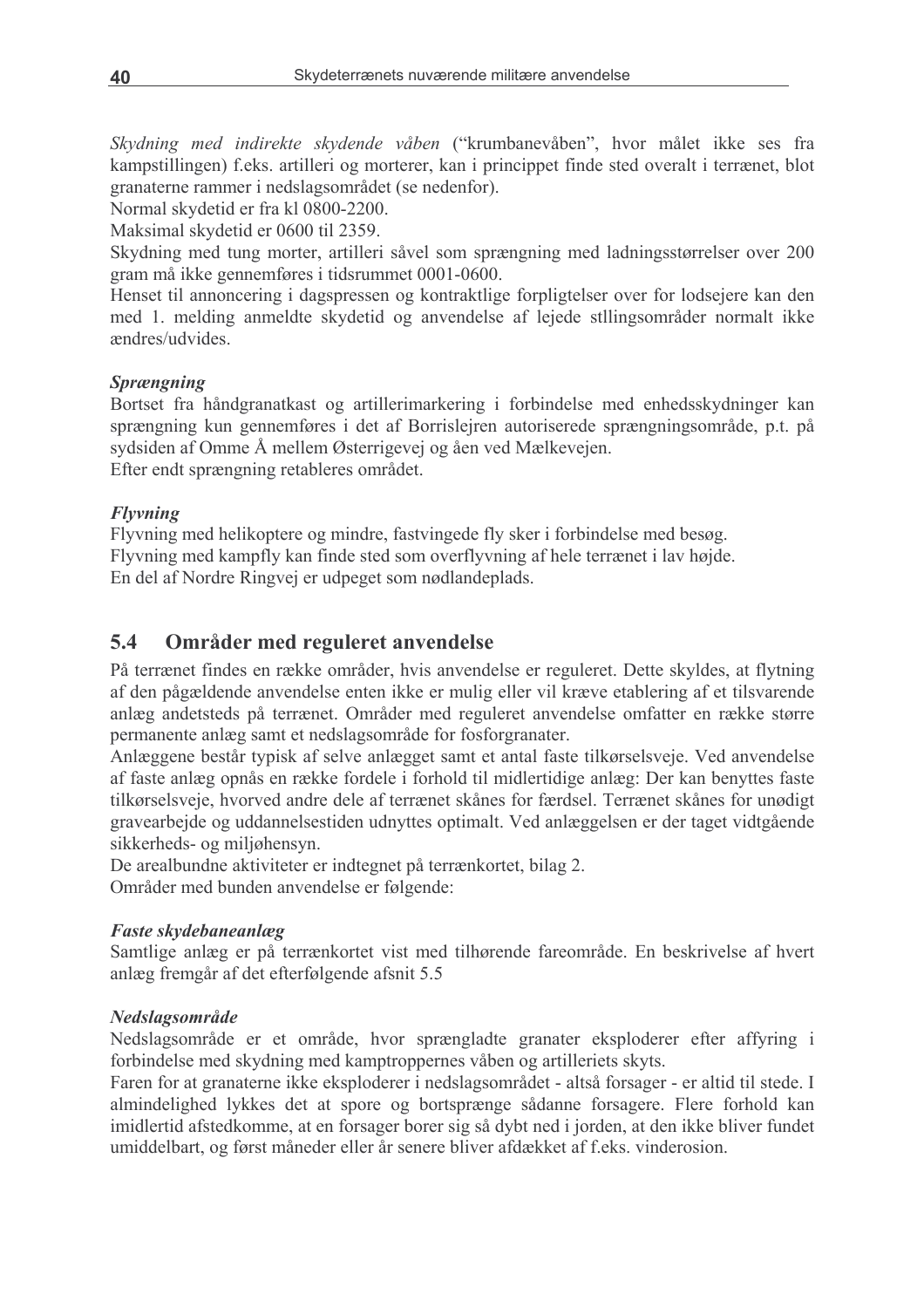Borris Sønderland har været anvendt som nedslagsområde siden 1903. Området vil derfor i mange årtier fremover være overordentligt risikabelt at færdes i for personer, der ikke er omhyggeligt instrueret i de særlige sikkerhedsregler herfor. Områdets anvendelse begrænses som følge heraf til militært brug - også i forbindelse hermed jagttages der særlig forsigtighed ved gravning og anden brug af terrænet.

Der er udlagt fast nedslagsområde for artilleri i terrænets centrale del, og nedslagsområde for mortér på samme areal samt en mindre strækning øst for Ørbækvej og et område på Gundesbøl Hede i terrænets sydvestlige del. Nedslagsområderne fremgår af terrænkortet, bilag 2.

Der må i forbindelse med disse nedslagsområder ikke opstilles mål eller anvendes nedslagsområde for morter og artilleri nærmere end 100 meter fra 1) faste veje (Ørbækvej, Hvolligvej, Blæsbjergvej, Fillingsandvej og Foldagervej), 2) opbyggede kulisser der består af mere end en stage, 3) plantager og levende hegn, 4) faste anlæg, og 5) nærmere end 800 meter fra Omme Å.

Ved skydning med fosforammunition må der kun ske nedslag indenfor det særligt udpegede "fosforområde" i den centrale del af heden, afgrænset af Blæsbjergvej, Ørbækvej, det tværgående brandbælte ved ishuset mellem Hvolligvej og Ørbækvej. Hvolligvej samt det tværgående brandbælte fra bezintanken til Lillemose. Efter skydning med lys-/eller fosforammunition skal nedslagsområdet holdes under observation mindst en time efter endt skydning, på grund af den særlige brandfare der er forbundet med disse typer ammunition.

# **Bygninger**

Generelt findes der kun rester af soklerne fra de eksproprierede bygninger. I det sydøstlige hjørne er der dog bevaret en enkelt, der anvendes af Hjemmeværnet, heraf navnet Hjemmeværnsgården. Udenfor Borrislejren findes et tankanlæg og et ammunitionsdepot.

# **Kulisser**

Kulisser er lette trækonstruktioner som varierer i størrelse fra relativt små genstande op til husstørrelse. De fremtræder ret markant i terrænet.

Kulisserne kan anvendes som udgangspunkter og til udpegning og fastlæggelse af målområder m v De anvendes altså ikke direkte som mål

# *Observationsstader*

Observationsstader omfatter høje og tårne og anvendes under skarpskydning med indirekte skydende våben. Herfra sender observatøren sine korrektioner til skytsstillinger. På grund af det flade landskab må der kunstigt skabes tilstrækkeligt højde over terrænet til at granatnedslag kan observeres. Brugen af faste observationsstader modvirker benyttelse af vilkårlige steder i området.

Observationstårne er høje og meget markante.

Højene er 5-6 meter høje jordbunker, der fremtræder meget markant, ikke mindst på grund af slid i terrænet omkring dem.

Observationsstader findes fortrinsvis i tilslutning til ringvejen.

#### $5.5$ Beskrivelse af uddannelses- og øvelsesfaciliteter

Borris Skydeterræn rummer følgende faste skydebaneanlæg og sprængningsområder:

# 1) Selvmarkerende feltskydebane (SF-bane)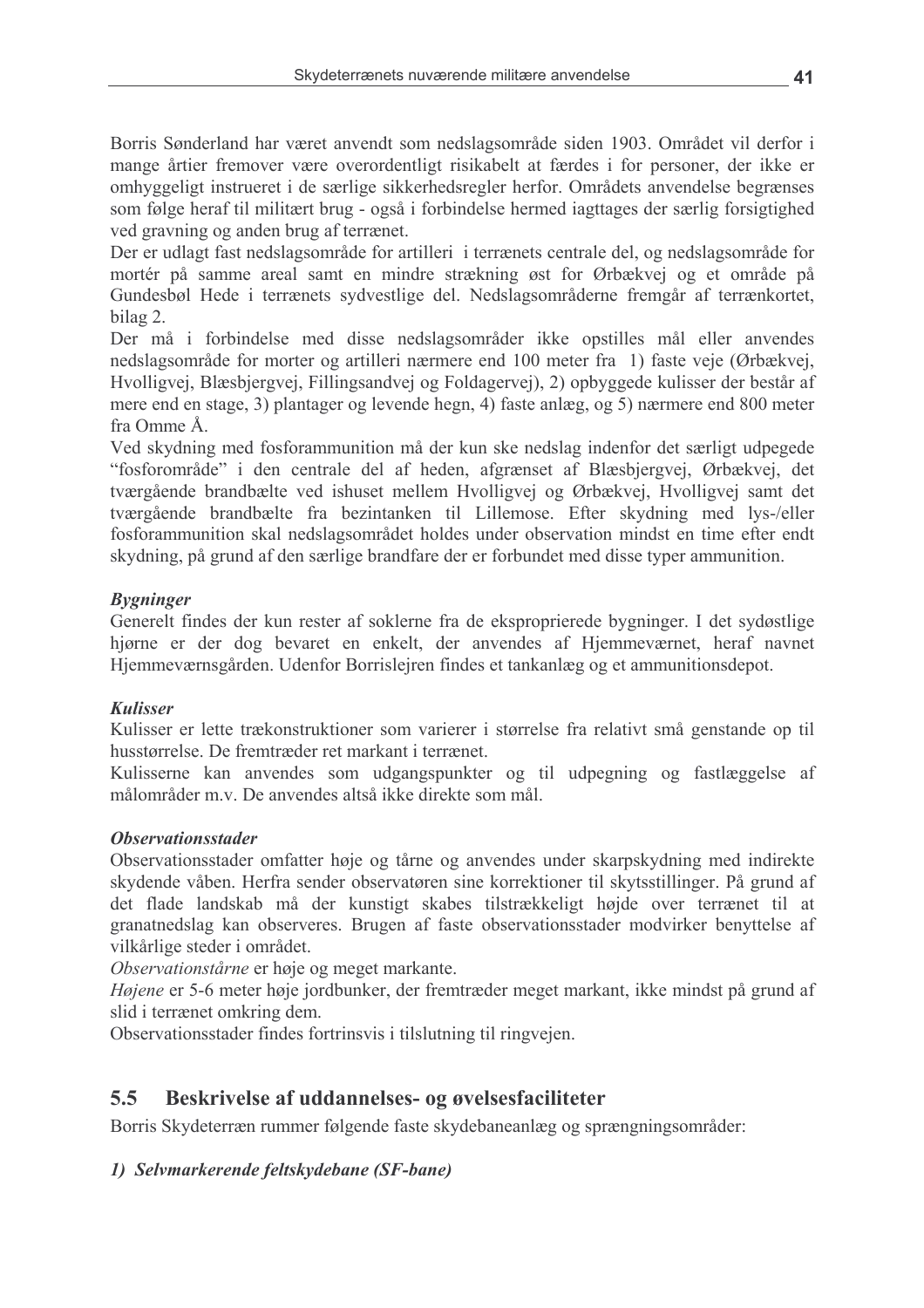Skydebaneanlægget er beliggende i skydeterrænets vestlige del ved Mosegård Plantage. Banen består af 8 baneafsnit med hver 3 standpladslinier og 9 skiveopstillingsmuligheder på afstande fra 50-480 meter. Desuden af 1 styrings- og registreringsvogn med M /88 system. Banen kan anvendes til gennemførelse af uddannelses- og kontrolskydning med følgende våben, såvel i dagslys som i mørke: Gevær, maskingevær og maskinpistol.

### 2) Traditionelt langdistanceskydebaneanlæg (600 m) (TL-bane)

Skydebaneanlægget er beliggende i skydeterrænets vestlige del ved Mosegårds Plantage. Banen består af 6 standpladslinier i afstandene 100-200-300-400-500 og 600 m fra målopstillingen. Hver standpladslinie indeholder 12 standpladser. Banen kan anvendes til instruktionsskydning med udvalgte våben til og med 9 mm, i dagslys og i mørke, samt til forsøgsskydning.

# 3) Instruktionsskydebaneanlæg - 12,7 mm TMG M/50 (TMG-bane)

Skydebanen for tung morter-granat (TMG) er beliggende i skydeterrænets nordvestlige del nord for Langkær Dal. Banen består af en standpladslinie med opbygget banket til 3 køretøjer og foran denne en standpladslinie med 4 skyttehuller. Et målbugserspil er opstillet 300 meter syd for standpladslinierne. Banen kan anvendes til instruktionsskydning med lette og tunge maskingeværer mod fast mål på afstande af 85, 300, 400 og 700 meter samt mod sidekørende mål på afstand af 300 meter under anvendelse af det opstillede målbugserspil. Skydning kan gennemføres i dagslys og i mørke.

### 4) Instruktionsskydebaneanlæg - 7,62 MG M/62 i trefod (feltaffutage) (LMG/TF-bane)

Instruktionsskydebaneanlægget for let maskingevær er beliggende i skydeterrænets sydvestlige del nord for Vestbro. Banen består af en standplads med 5 skyttehuller. Mellem hullerne er afsat plads til ildstillinger på jorden. Desuden er der en målopstilling, markeret med hvide pæle, hvorpå også afstanden fra standpladsen er anført.

#### 5) Instruktionsskydebaneanlæg - 7,62 mm instruktionsgevær M/79 ("Carl Gustav" dysekanon) og  $M/85$ , 9 mm instruktionsvåben  $M/71$ , 21 mm øvelsesvåben  $M/72$  - S og 200 mm øvelsesvåben M/69 (PV-7,62/9/21/20 mm)

Skydebaneanlægget er beliggende i skydeterrænets vestlige del nordøst for Mosegårds Plantage. Banen består af 4 standpladser til hver max. 5 skytter i afstandene 100, 150, 200 og 350 meter fra målopstillingen. Banen kan anvendes i såvel dagslys som mørke til instruktionsskydning mod både fast og bevægeligt mål.

### 6) Instruktionsskydebaneanlæg - 7,62 mm instruktionsgevær M/79 og M/85 og 20 mm øvelsesvåben M/69 og 84 mm øvelsesgranatpatron M/85

Skydebaneanlægget er beliggende i skydeterrænets vestlige del nordøst for Muldsande. Banen består af tre standpladslinier til skudafstande på 200, 400 og 600 meter mod faste og sidekørende mål, en standpladslinie til skydning mod ind- og udadkørende mål samt en standpladslinie til skydning mod skråtkørende mål. Faste mål kan etableres som opdukkende mål. Skydestandpladserne er afmærket med hvide pæle med rød skrift. Banen kan såvel i dagslys som i mørke benyttes til skydning med 7,62 mm øvelseslyssporpatron i instruktionsgevær og 20 mm øvelsespatron M/64 med lysspor i 20 mm øvelsesvåben og 84 mm øvelsesgranatpatron M/85 med motor.

### 7) Instruktionsskydebaneanlæg - 66 mm panserværnsraket M/72 og 84 mm dysekanon M/65, M/79 og M/85 (Panserværn-66/84 mm), samt panserværnsraket M/95, AT-4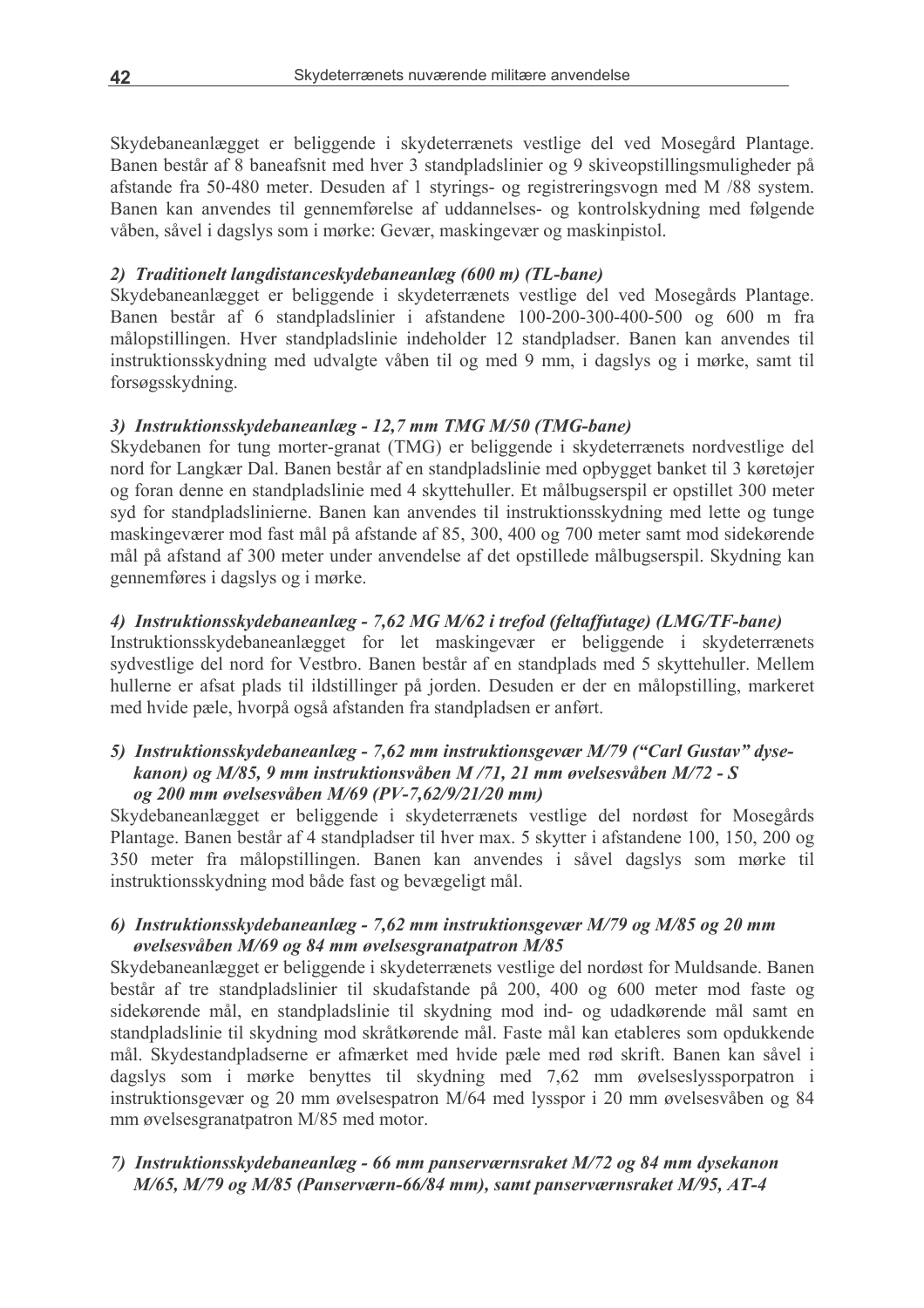Skydebaneanlægget er beliggende i skydeterrænets vestlige del, ca. 400 meter syd for Muldsande. Skydebanen består af to skydestandpladser, hver med to skytteskærme. Den ene skydestandplads har skudafstand til mål på henholdsvis 200 og 550 meter, den anden har skydeafstand til 400 og 600 meter.

Banen kan anvendes såvel i dagslys som i mørke til instruktionsskydning, både liggende og knælende, på de nævnte afstande med 66 mm panserværnsraket og 84 mm dysekanon, samt  $AT-4$ 

### 8) Instruktionsskydebaneanlæg - 147 mm raketudstyr M/74 (TOW-Nord)

Skydebaneanlægget er beliggende i skydeterrænets østlige del nord for Foldager Bakke.

Anlægget består af en standplads og et observationsstade, samt målopstilling. Det kan anvendes i dagslys og i mørke til udførelse af instruktionsskydning med 147 mm raketudstyr M/74 mod fast mål. Som mål anvendes panserpladen på østsiden af Store Blæsbjerg. Brandslukningsmateriel skal være tilstede under skydning. Efterfølgende skal de tynde styrewirer af kobbertråd fjernes fra heden da de kan være til fare for fugle og dyr, og der skal foretages almindelig oprydning. Kørsel med bæltekøretøjer er kun tilladt fra bæltespor øst for anlægget ad afmærket rute til standplads og omvendt.

### 9) Instruktionsskydebaneanlæg - 147 mm raketudstyr M/74 (TOW-Syd)

Beliggende i skydeterrænets østlige del nord for Foldager Bakke. Anlægget svarer til ovenstående. Mål er panserpladen sydøst for St. Blæsbjerg.

### 10) Skarpkastningsbane (HGR-bane)

Skarpkastningsbanen for håndgranat er beliggende i skydeterrænets nordlige del ved Østergård. Banen består af en kasteskærm, venteskærm, skyttehul, jordvold og målområde. Banen kan i dagslys benyttes til instruktionsmæssig kast fra skærm og feltmæssige kast fra skyttehul og jordvold med håndgranat M/54 og øvelseshåndgranat M/54. Der må højst være 8 personer bag venteskærmen.

### 11) Røghåndgranatbane (RHGR-bane)

Røghåndgranatbanen er beliggende i den nordlige del af terrænet sydvest for Præstkærvejle. Banen består af et harvet kasteområde med en radius på 60 meter. Den kan i dagslys benyttes til instruktionsmæssigt kast med røghåndgranat M /53 og M /57 (fosfor) samt røghåndbombe M/77 (hexit). Kastestandpladsen vælges under hensyntagen til aktuel vindretning.

# 12) Instruktionsskydebaneanlæg - 81 mm mortér miniatureskydning (MT-bane/MINI)

En minibane for mortér er beliggende i terrænets nordlige del syd for vejkrydset Ørbækvej-Ndr. Ringvej. Banen består af en skydestandplads samt 10 opstillede målområder i form af minikulisser (kirke, vandtårn, benzinstation, kro, kæmpehøj m.v.). Banen anvendes til instruktionsskydning i dagslys og i mørke med 81 mm øvelsesgranat M /60, ladning 0 (krumbane).

### 13) Sprængningsområde (SPR-bane)

Et sprængningsområde er anlagt i skydeterrænets sydvestlige del ved Østerigevej. Området er begrænset af hvide pæle. I området er opstillet afstandsskilte til Ringvejen for 800, 900 og 1000 meter, og en dækning til 2 personer placeret umiddelbart vest for 800 meter afstandsskiltet. Området kan i dagslys anvendes til sprængning på/i jord, sprængning på træ, metal og sten samt til sprængning af personel- og pansermine. Størst tilladte ladning er 10 kg, og største tilladte sikkerhedsafstand er 1000 meter. Bilvrag og lignende affald må ikke anvendes som sprængningsmål.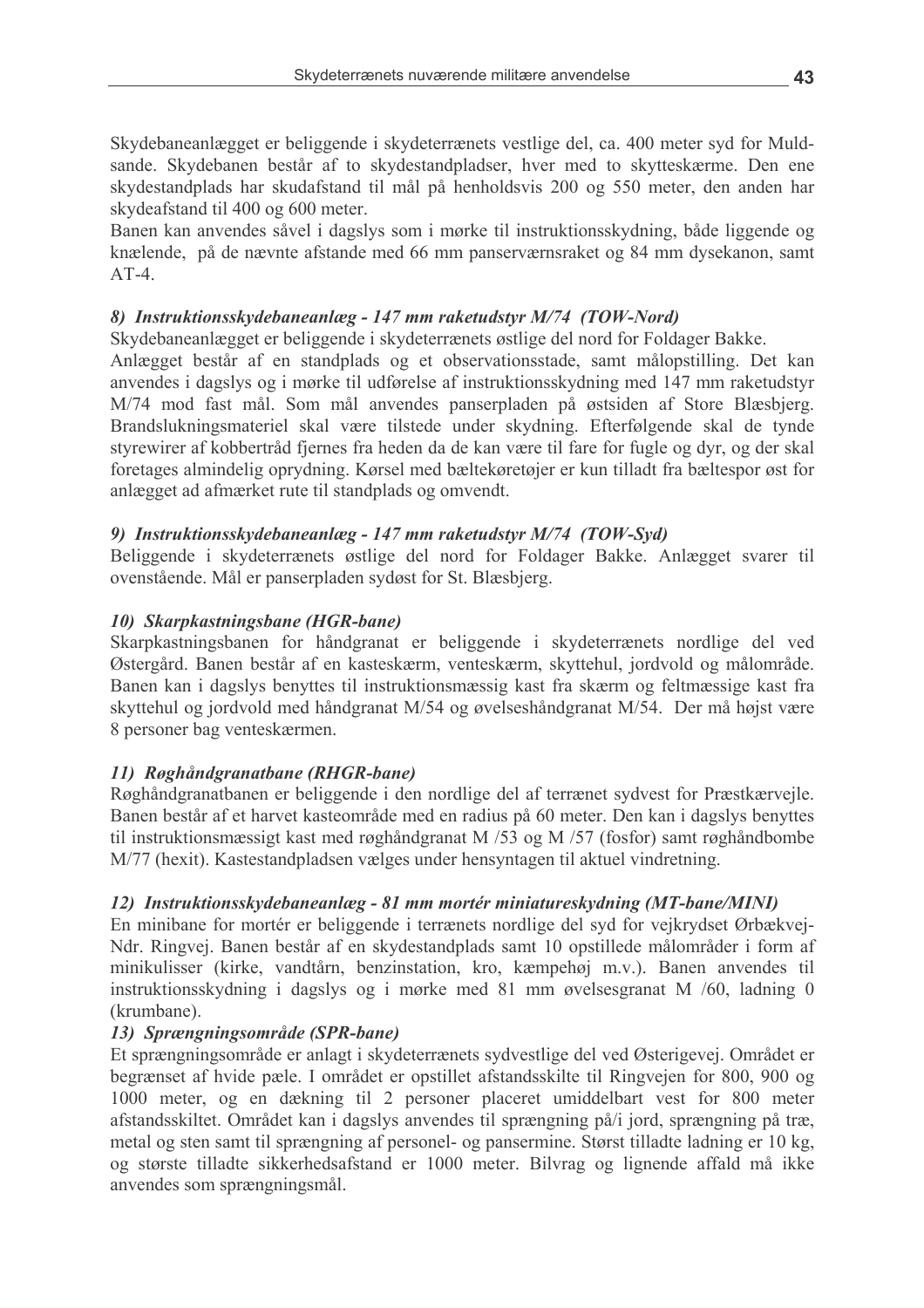# 14) Handlebaner (HABA 1,2 og 3)

Tre handlebaner er beliggende i terrænets sydlige del ved Søndre Ringvej vest for Gundesbøl Plantage. Banerne kan anvendes til gennemførelse af reaktions- og handlebaner for enkeltmand under anvendelse af gevær, maskinpistol, let maskingevær samt pistol, i dagslys. Banerne har målopstillinger, der giver mulighed for skudafstande fra 10 meter til 65 meter. Målene er markeret som ven/fjende ved, at figurskivernes hjelm og ansigt er bemalet med henholdsvis blå/rød farve. Alle baner indeholder mindst ét mål, der er markeret som "ven", og som derfor ikke må beskydes. Banerne er opstillet med selvmarkerende skivemateriel. Handlebane 1 indeholder mulighed for feltmæssig kast med skarp håndgranat. Alle baner kan gennemføres samtidigt.

# **Enhedsskydninger**

Der er etableret anlæg til enhedsskydninger beregnet for gruppe, sektion og deling til anvendelse såvel i dagslys som i mørke. Anlæggene er primært beregnet til indøvelse af taktiske skydninger for infanterienheder. De fleste kan dog - eventuelt ved en simplificering af målarrangementet anvendes af andre enheder af samme størrelse. Anlæggene etableres med traditionelt skivemateriel og/eller selvmarkerende skivemateriel. Under enhedsskydninger må kørsel med bæltekøretøjer kun ske ad de anførte spor, som beskrevet under den enkelte skydning i BB/Borris. Kørsel med bæltekøretøjer i lyngarealerne er kun tilladt i forbindelse med brandslukning (med "brand-PMV"). I særligt fugtige perioder kan Borrislejren indføre begrænsninger i anvendelsen af bæltekøretøjer ved de enkelte anlæg.

# 15) Gruppeskydning I. Gruppes kamp fra en stilling

Enhedsskydning for en gruppe på max. 10 mand. Øvelsesområdet er ca. 700 meter syd for Odderskær. Formålet er at øve gruppekamp fra en stilling i forbindelse med nærforsvar.

# 16) Gruppeskydning II. Gruppe som forpatrulje

Øvelsesstyrken er en infanterigruppe eller spejdergruppe. Området er umiddelbart sydvest for vejknækket Nordre Ringvej - Østre Ringvej. Formålet er at øve gruppe som forpatrulje (marchsikringsled).

# 17) Gruppeskydning IV. Ildåbning og stillingsskifte

Øvelsesstyrken er en gruppe. Terrænet er Kærhus. Formålet er at øve stillingsindtagelse, ildåbning og stillingsskifte.

### 18) Gruppeskydning ved Torsbæk (Bane 25). Gruppens stillingsindtagelse, ildåbning og stillingsskifte.

Øvelsesstyrken er en gruppe. Stedet er Torsbækken i sydøstlige del af terrænet. Formålet med øvelsen er at øve den afsiddede infanterigruppes stillingsindtagelse, ildåbning og stillingsskifte som skarpskydning. Kravet er, at øvelsesgruppen skal kunne anvende korrekte afsiddede formationer og fremrykkerveje gennem vekslende terræn. Gennemføre stillingsindtagelse med den afsiddede gruppe i forskelligt terræn og ildåbning med hele eller dele af gruppen. Gennemføre stillingsskifte fremad samt gennemføre kampen under overholdelse af krigens love. Øvelsen gennemføres i dagslys, idet gruppen forud for skydningens gennemførelse indøver fremrykkevej, stillingsindtagelse og stillingsskifter. Såvel formål som forventet handling i forbindelse med de enkelte momenter gennemgås i terrænet forud for skydningens gennemførelse. Øvelsen er tilrettelagt således, at denne kan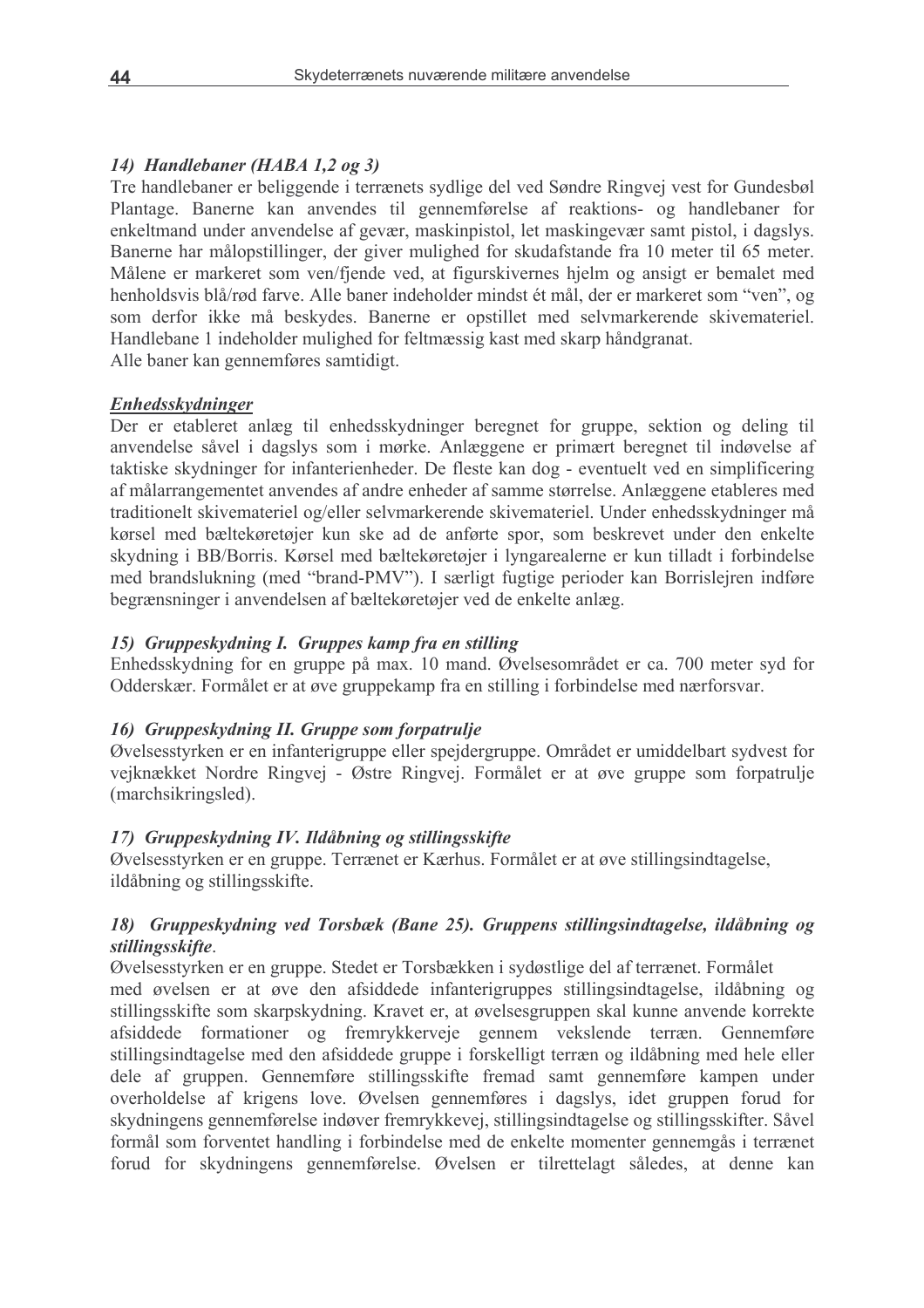gennemføres som førstegangslektion. Skydningen gennemføres uden pansret mandskabsvogn, men med organisatorisk udrustning og personel.

# 19) Gruppeskydning X. Gruppens kamp fra stilling

Øvelsesstyrken er en infanterigruppe på maksimalt 10 mand. Terrænet er med neutralt område ved Præstkærvejle. Formålet med øvelsen er at øve gruppens kamp fra stilling i dagslys og mørke

# 20) Gruppeskydning XI. Gruppe som postering i mørke (gruppekamp fra stilling i mørke)

Øvelsesstyrken er en gruppe. Terrænet er neutralt område ved Rabæk Skole. Skydningens formål er at øve gruppens selvstændige kamp fra en stilling i mørke, hvor gruppen er udstillet som postering i forbindelse med sikring af en indfaldsvej til bataljonens eller kompagniets beredskabsområde

#### Sektionsskydning I. Overvågningssektion eller spejdersektion - forhold under  $21)$ fremrykning

Øvelsesstyrken er en overvågnings- eller spejdersektion. Terrænet er Blåbjerg Plantage -Østre Ringvej - Gravlvej indtil ca. 300 meter øst for Hundmose Banke. Formålet er at øve vejopklaring, idet sektionen ved sammenstød med mindre fjendestyrker har til opgave at rydde marchvejen.

# 22) Delingsskydning I. Infanterideling i angreb

Øvelsesstyrken er en infanterideling, en middeltung mortersektion og ved mønstrede enheder evt. en kommandosektion. Uddannelsen er en træningsskydning og vedligeholdelsesskydning ved ild og bevægelse. Terrænet er Kildebakker.

### 23) Delinggskydning IV. Delingens kamp fra en stilling i mørke.

Øvelsesstyrken er en infanterideling og en middeltung mortersektion. Terrænet er Kagebakker. Formålet er at øve delingens kamp fra stilling i mørke.

# 24) Bane 52. Delingen som forspids, herunder angreb. Del II (Gravlvej)

En ny, stor enhedsskydning, placeret delvist ud til kanten af Omme Å, syd for Komose.

Øvelsesstyrken er en infanterideling. Øvelsen er en fremrykning, støttet af bæltekøretøjer. Formålet med øvelsen er at øve infanteridelingen som opsiddet forspids, herunder reaktion på fjendens beskydning samt gennemførelse af angreb fra bevægelse evt støttet af middeltung mortersektion og maskinkanonsektion. Terrænet er Gravlvej.

#### Bane26. Gruppe VI (Østerigevej): Gruppens kamp fra en stilling, frigørelse og  $25)$ tilbagegang.

Formålet med øvelsen er at øve gruppens kamp fra en stilling, frigørelse og tilbagegang til en ny kampstilling i dagslys. Terrænet er et "vej-T" syd for Østerrige Plantage.

# 26) Bane 53. Delingens kamp fra stilling

Øvelsesstyrken er en infanterideling på maksimalt 33 mand udrustet med organisatoriske våben. Pansermortersektion på 9 mand og/eller middeltung morter/morter. Formålet med øvelsen er at øve infanteriafdelingens kamp fra stilling evt. støttet af mortérsektion og /eller maskinkanonsektion. Øvelsen gennemføres i terrænet i dagslys og mørke.

# 27) Bane 22. Gruppe som forpatrulje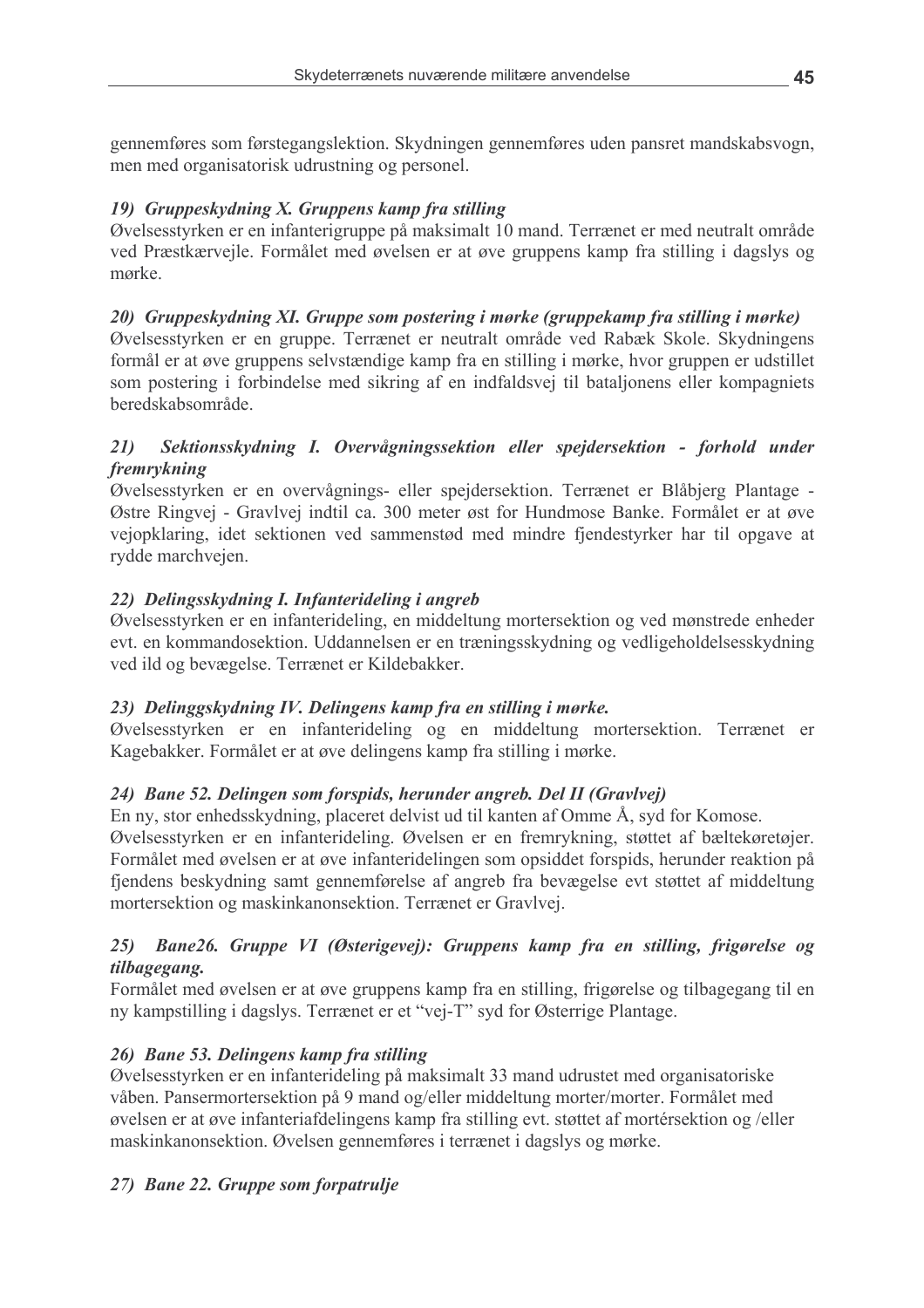Øvelsesstyrken er en gruppe. Formålet med skydningen er at indøve gruppens standardfremgangsmåder som forpatrulje med særlig vægt på gruppeførerenssupplerende befaling, klar til kamp, sammenstød med fjenden, stillingsskifte, ildåbning og fastholdelse af terræn.

#### 28) Standpladser til morterbaner.

Morterer kan i princippet stilles op overalt langs ringvejen, og skyde ind over nedslagsområdet. Det samme gælder for artilleri.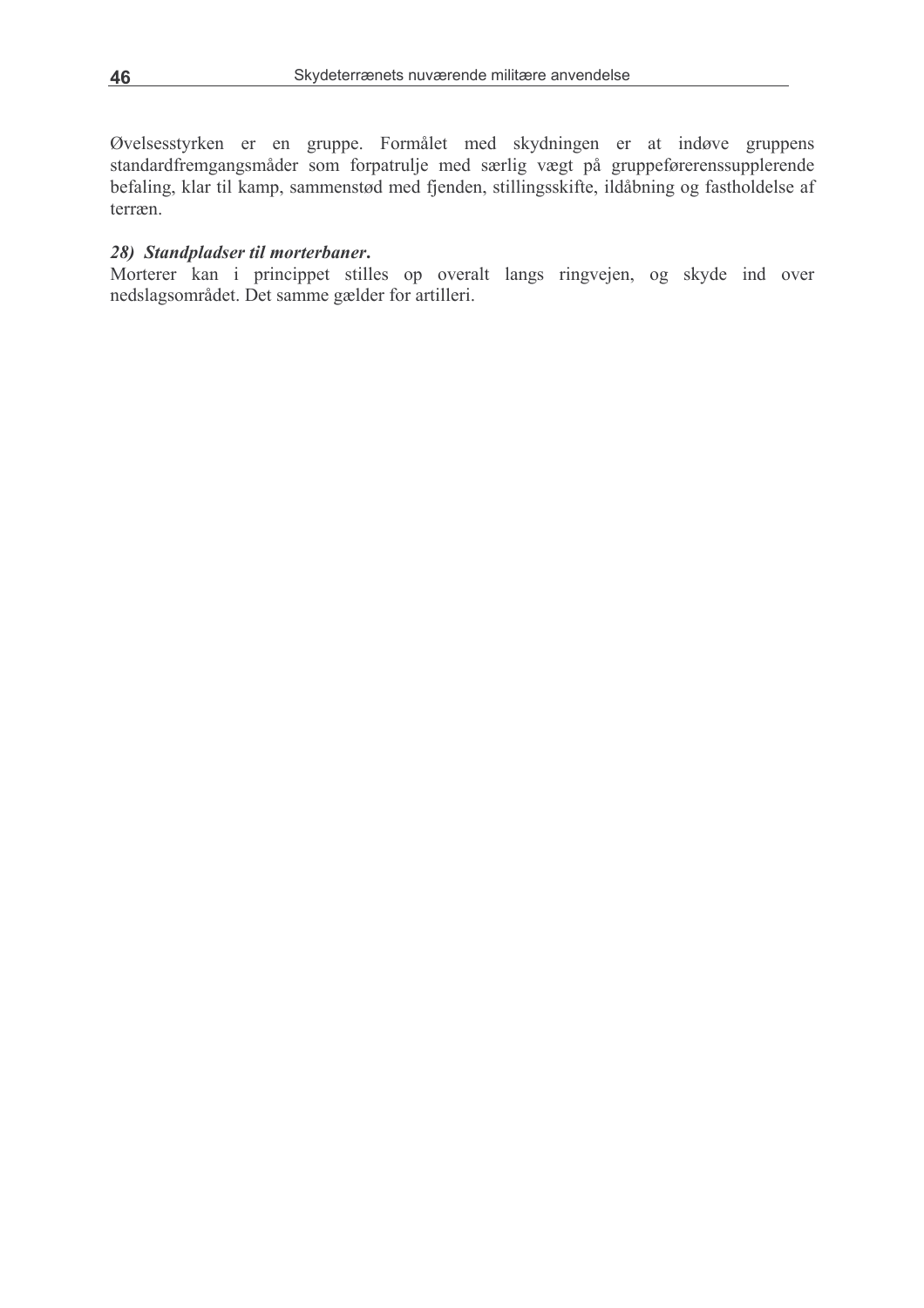#### 6 Forsvarets drift og pleje af skydeterrænet

Der er behov for et afvekslende terræn for at skydeøvelserne kan fungere optimalt. Derfor sørger Borrislejren løbende for at vedligeholde og forbedre terrænet gennem naturpleje og genopretning.

# Pleje af lynghede

Brande forårsaget af nedslag under skydning har her været den væsentligste biotopfornyende faktor. Brandene er hovedsageligt begrænset til nedslagsområdet i den centrale del af Borris Sønderland, men også store områder vest for Hvolligvej omkring Søndermose ned mod Kovflodvej har været omfattet af brand.

I 1956 blev Borris Sønderland udsat for en meget omfattende hedebrand, og i 1975 brændte hele morlaget i et større område vest for Blæsbjergvej, inden for nedslagsområdet. Over større dele af det centrale nedslagsområde var brandintensiteten sidst i 1980'erne løseligt vurderet til at foregå hvert fjerde år.

På de øvrige hedearealer er der med vekslende held gennemført følgende tiltag:

- Manuel fjernelse af uønskede træ- og buskarter.  $\mathbf{1}$
- $2<sub>1</sub>$ Afbrænding af områder med ældre eller stærkt skadedyrsangrebet lyng.
- $3<sub>1</sub>$ Slåning med slagleklipper uden opsamling hvor dette kan gennemføres ud fra hensynet til mulige forsagere (specielt udført i den sydøstlige del).
- $\overline{4}$ Slåning og let harvning i områder, hvor militær brug har ændret vegetationsdækket.

Som anført i afsnit 4.6 har der i perioden ca. 1975-93 været foretaget slåning med slagleklipper om vinteren på Gundesbøl Hede øst for Hvolligvej. Herudover har der i perioden 1970-93 i 8-10 dage årligt været foretaget en tilsvarende slåning af hele hedestykket syd for Fillingsandvej ned til brandbæltet nord for Torsbækken.

Bemærkninger: Virkningerne af de anvendte metoder har vist sig svingende fra område til område. Afbrænding under gunstige forhold, det vil sige stor jordfugtighed, let vind og lav temperatur har givet de bedste resultater.

I områder, der har været anvendt til "flyvende fodermarker" (2-3 år) med ringe eller ingen gødskning, har lyngen selvsået og bredt sig.

### Pleje af græsheder

Følgende metoder anvendes:

- $\mathbf{1}$ Manuel fjernelse af uønskede træ- og buskarter.
- $2.$ Slåning uden opsamling
- Slåning og let harvning.  $\mathcal{E}$
- $\overline{4}$ Afbrænding.

Bemærkninger: I områder domineret af tuegræs har der været foretaget slåning og let harvning (grenknuser og tallerkenharve). Resultatet har været, at andre planter har vist sig, men da forsøget kun er på andet år er det for tidligt at udtale sig om virkningen på tuegræsset, men klokkelyngen har bredt sig. En anden metode er anvendelse af en fræser fra Hedeselskabet, som tager bjergfyr, lyng, græs og det øverste organiske lag. Overfladen efterlades imidlertid sammenhængende, således at det ikke tørrer så hurtigt ud. Efter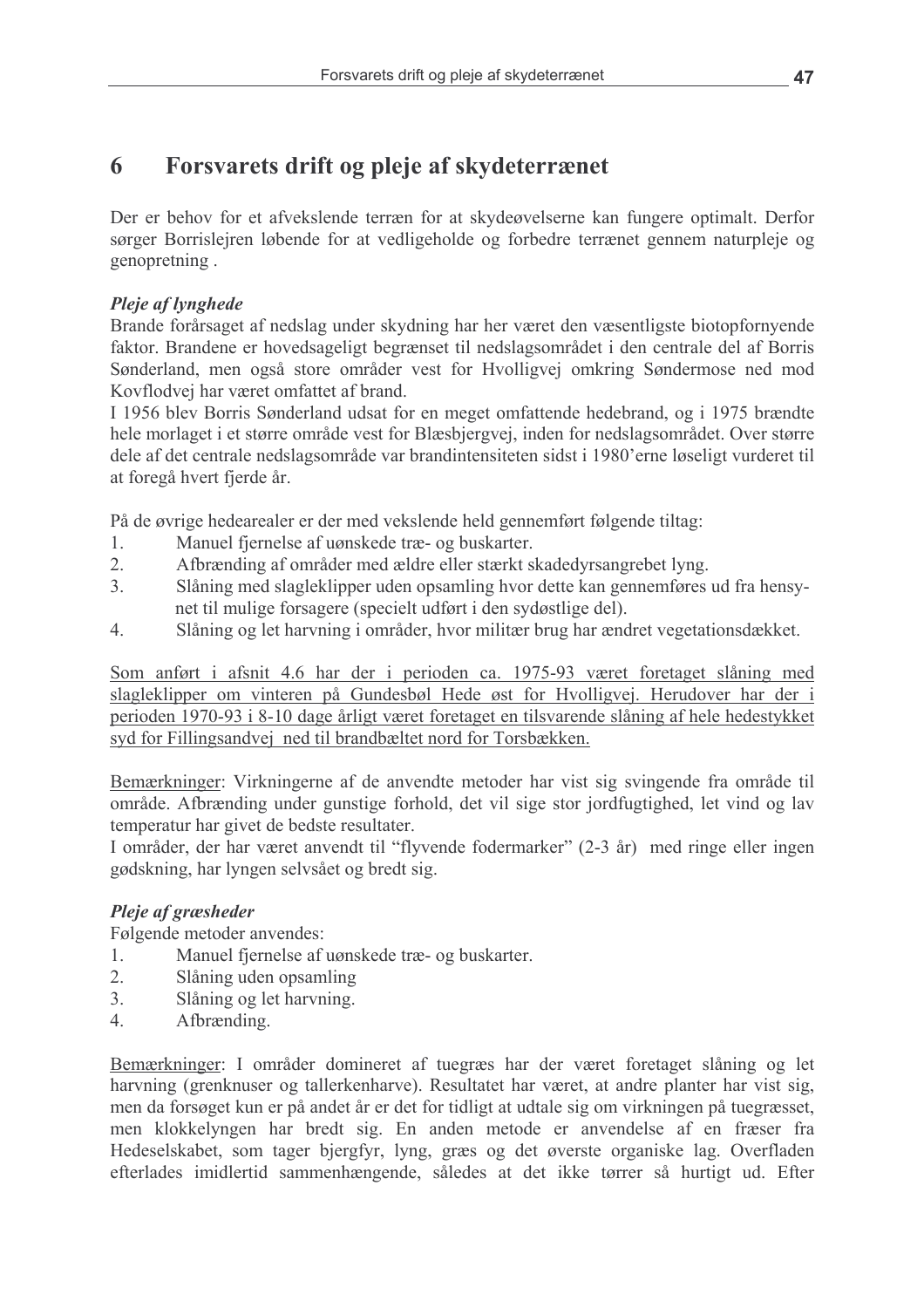afskrælningen er der skabt et godt spiringsbed for frøplanter. Samtidig er der sket en fjernelse af næringsstofpuljen, til gavn for hede- og overdrevsfloraen.

Afbrænding giver mulighed for anden vegetation. Ikke mindst tyttebær udvikler sig godt i disse områder

### Pleje af overdrev

Følgende metoder anvendes:

- Manuel fjernelse af træ- og buskarter.  $1:$
- $\overline{2}$ Slåning uden opsamling

Bemærkninger: Slåning foretages punktvis og flyttes år for år. Det vil være en fordel at kunne fjerne det afslåede materiale, men Borrislejren råder ikke over det nødvendige materiel.

### Pleje af enge, kær og hedemoser

Følgende metoder anvendes:

- Manuel fjernelse af træ- og buskarter.  $\mathbb{1}$ .
- $2.$ Slåning.

Bemærkninger: Manuel fjernelse af træ- og buskarter har vist sig at være den eneste anvendelige metode, hvis man vil undgå eller begrænse tilgroning af områderne.

### Genskabelse af vådområder

Et storstilet genopretningsprojekt af et vådområde blev afsluttet i 1996. Det drejede sig om genskabelse af Keldbæk Mose, som er et større, fugtigt moseparti i tilknytning til vandløbet Keldbækken, som er et tilløb til Omme Å syd for åen mellem Gundesbøl og Keldbæk Plantage. Genopretningen blev gennemført i form af en opstemning af bækken ved etablering af en større dæmning på tværs, umiddelbart syd for Hældgårdsvej. Bækken blev herefter ledt uden om dæmningen i form af et stryg. Herved blev hele Keldbæk Mose sat under vand, ialt 3-5 ha, alt efter årstiden. Efterfølgende har mosen fungeret som et yndet tilholdssted for vandfugle, ligesom området opsøges som drikkeplads for kronvildtet.

I 1998 er et andet vådområde blevet genskabt af Borrislejren i 1998, Sukkenes Dal, beliggende mellem Borrislejren og Skjern Å umiddelbart syd for højdedraget Sandet, hvor cafeteriet ligger. Moseområdet er ryddet og slået, og der er opstået blankvand på arealet.

### Pleje af vandløb

Pleje af vandløb foregår i tæt samarbejde med Ringkøbing Amts vandløbskontor og efter dettes anvisninger.

### Jagt og vildtpleje

På skydeterrænet findes et stort antal af de jagtbare dyrearter i Danmark:

- kronvildt
- råvildt
- harer
- ræve
- fasaner
- agerhøns
- ænder
- duer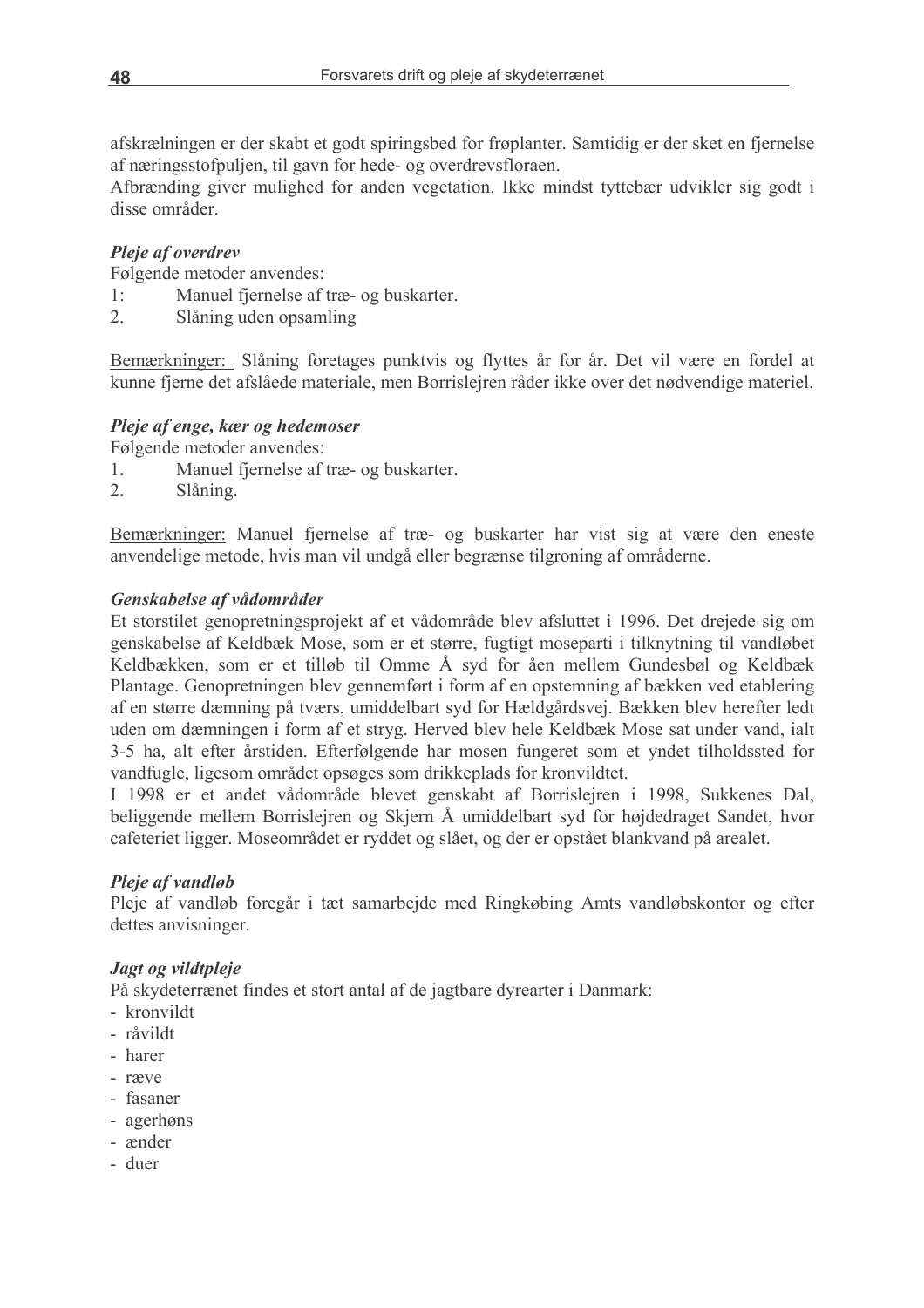Det er en erklæret politik for området, at der skal være sådanne forhold for vildtet, at der sker en udvandring til naboarealerne, som en kompensation for de gener de militære aktiviteter påfører naboerne, ligesom det skal være muligt at invitere på rimeligt attraktive jagter indenfor terrænets grænser.

Dette opnås dels gennem arealpleje og dels ved anlæggelse af fodermarker og opsættelse af sliksten. Egentlig fodring sker kun af fasaner ved hjælp af et mindre antal foderautomater. På sigt vurderes arealplejen, slåning af lyng og gammelt græs samt nyplantning af hegn m.v. at have den største værdi.

Der er etableret ca. 60 vildtagre, fortrinsvis omkring ådalen, samt uden for ringvejen. Vildtagrene er først og fremmest etableret af hensyn til kronvildtet. Vildtagrene ligger derfor i kronvildtterræn. Et formål med placeringen er også at trække kronvildtet væk fra nedslagsområderne. De fleste (ca. 80 %) af vildtagrene er etableret i perioden 1992-1997.

Fra foråret 1998 vil der forsøgsvis blive tilsået et antal brandbælter med græs- og kløverblanding som erstatning for vildtagrene, som ofte er placeret på naturarealer.

Jagten udøves som en del af leirens/forsvarets kontaktvirksomhed. Der gennemføres pr. år ca.:

- 1 andejagt i henholdsvis september, oktober, november og december.
- 4 nabojagter med haglbøsse.
- 1 repræsentationsjagt for CH/HOK's gæster, ligeledes med haglbøsse.
- 2-3 jagter med riffel i november og december.
- forårspürsch på råbukke.

Det medfører, at der årligt passerer 450-500 jægere gennem lejren. Med få undtagelser betyder dette milde jagttryk, at hver lokalitet afdrives normalt een og højst to gange årligt. Der jages ikke inden for det gamle dige.

Der drives ikke fuglejagt på Borris Skydeterræn før 16. september.

### **Vartning af terrænet**

I juli holdes om muligt en skydefri periode på 3 uger med henblik på vartning af terrænet, herunder bortsprængning af forsagere samt oprydning og rensning af terræn for diverse affald fra skydeøvelser m.v.

### **Skovdrift**

Driften af skovbevoksningerne på Borris Skydeterræn forestås af Hedeselskabet for Forsvarets Bygningstjeneste. Borrislejren er ikke inddraget i skovdriften. Lejrens behov er alene tilgodeset ved skovenes værdi som afskærmende lydkulisse. Forsvaret har samlet et underskud ved skovdriften for området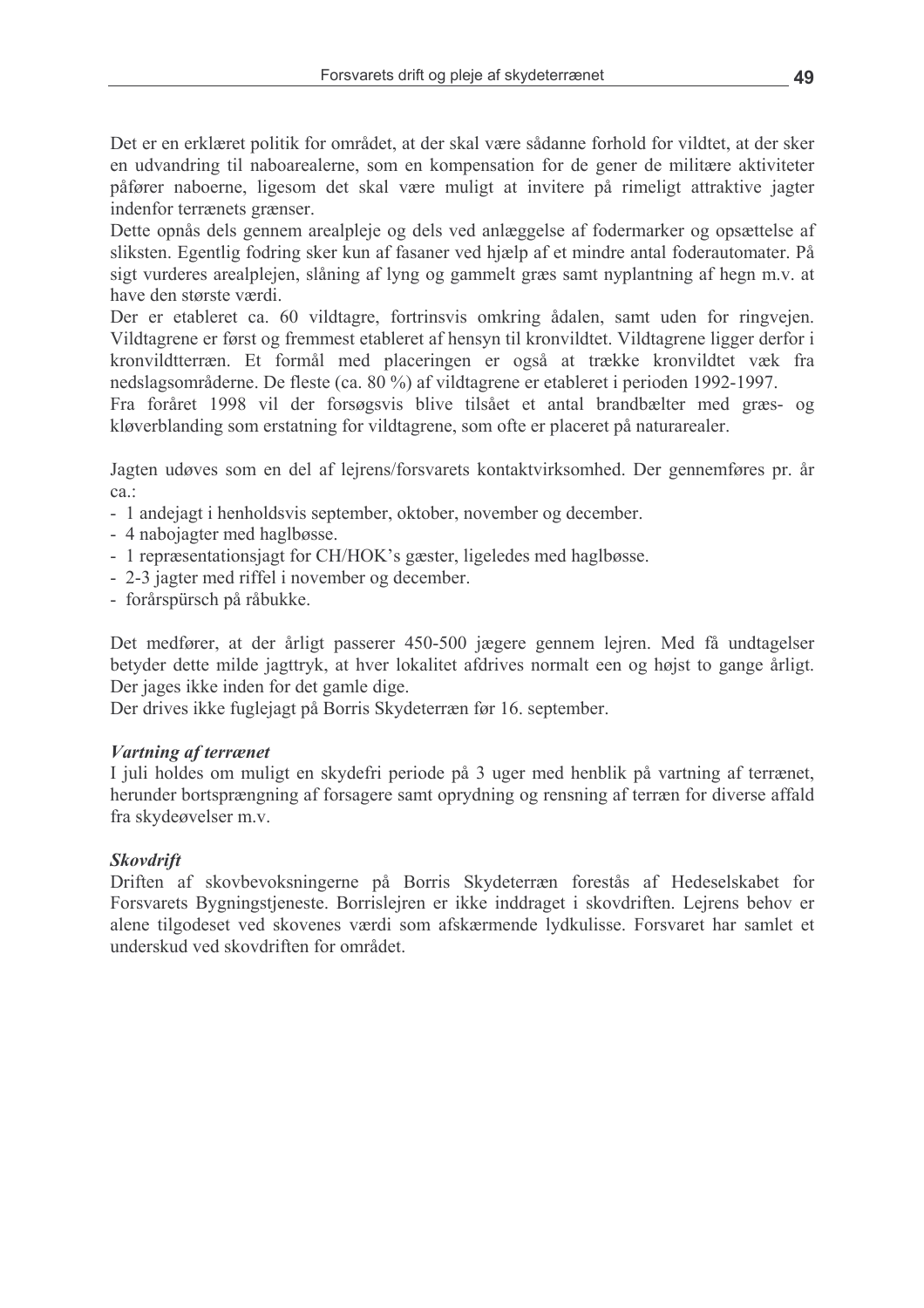#### $\overline{7}$ **Offentlighedens adgang**

Indtil 1962 blev skydning i terrænet markeret ved hejsning af særlige tegn ved adgangsvejene, ved lukning af bomme og ved udsætning af poster. Siden da har terrænet været afspærret med bomme og skiltning ved skydning, men offentligheden har adgang til terrænets veje i skydefri perioder ved indhentning af en terræntilladelse i Borrislejren.

Skydningerne har i de seneste år fundet sted ca. 280-290 dage om året normalt i tidsrummet fra kl. 0800 til 2200, senest 2400, om aftenen. I juli holdes om muligt en skydefri periode på 3 uger med henblik på oprydning og rensning (vartning) af terrænet. Resterende skydefri dage er hyppigst ved højtiderne og i weekends. I forbindelse med flere sammenhængende, skydefri dage annonceres dette i dagspressen.

For ikke-tjenstlig adgang - herunder for civile - kræves skriftlig tilladelse, der udstedes af lejrens vagthavende. Tilladelse kan kun gives, når der ikke foregår skydning. Adgang gives i form af en "terræntilladelse".

Ligeledes på skydefri dage i perioden 15. april - 15. september kan såvel civile som personel fra udlagte enheder købe skriftlig fisketilladelse (dagskort), der giver tilladelse til at fiske i Omme Å i et begrænset område. Der udstedes maksimalt fisketilladelse til 20 lystfiskere samme dag. Fisketilladelse udstedes kun til danske statsborgere.

På terræn- og fisketilladelser er påtrykt følgende advarsler og anvisninger: Al færdsel i terrænet skal ske under jagttagelse af de særlige sikkerhedsregler, der er knyttet til et skydeterræn, hvor forsaget ammunition kan forekomme. Forsagere og andre ammunitionsgenstande må ikke opsamles eller berøres. Tobaksrygning og brug af åben ild må kun finde sted i lukket køretøj. Der skal tages hensyn til dyre- og plantelivet. Personer med terræn- eller fisketilladelser må kun færdes ad de med vejskilt afmærkede veje

Udover udstedelse af terræn- og fisketilladelser gennemfører Borrislejren efter anmodning årligt i størrelsesordenen 25-28 ekskursioner med skoler, foreninger m.v. Dansk Ornitologisk Forening og andre foreninger med interesse for flora og fauna er blandt de velkendte gæster i terrænet. Inden for rammen af ovennævnte regler besøges terrænet hvert år af flere tusinde personer, enten alene eller som deltagere i et arrangeret besøg.

I kanten af terrænet er der etableret 4 flugtskydebaner til brug for private skytteforeninger.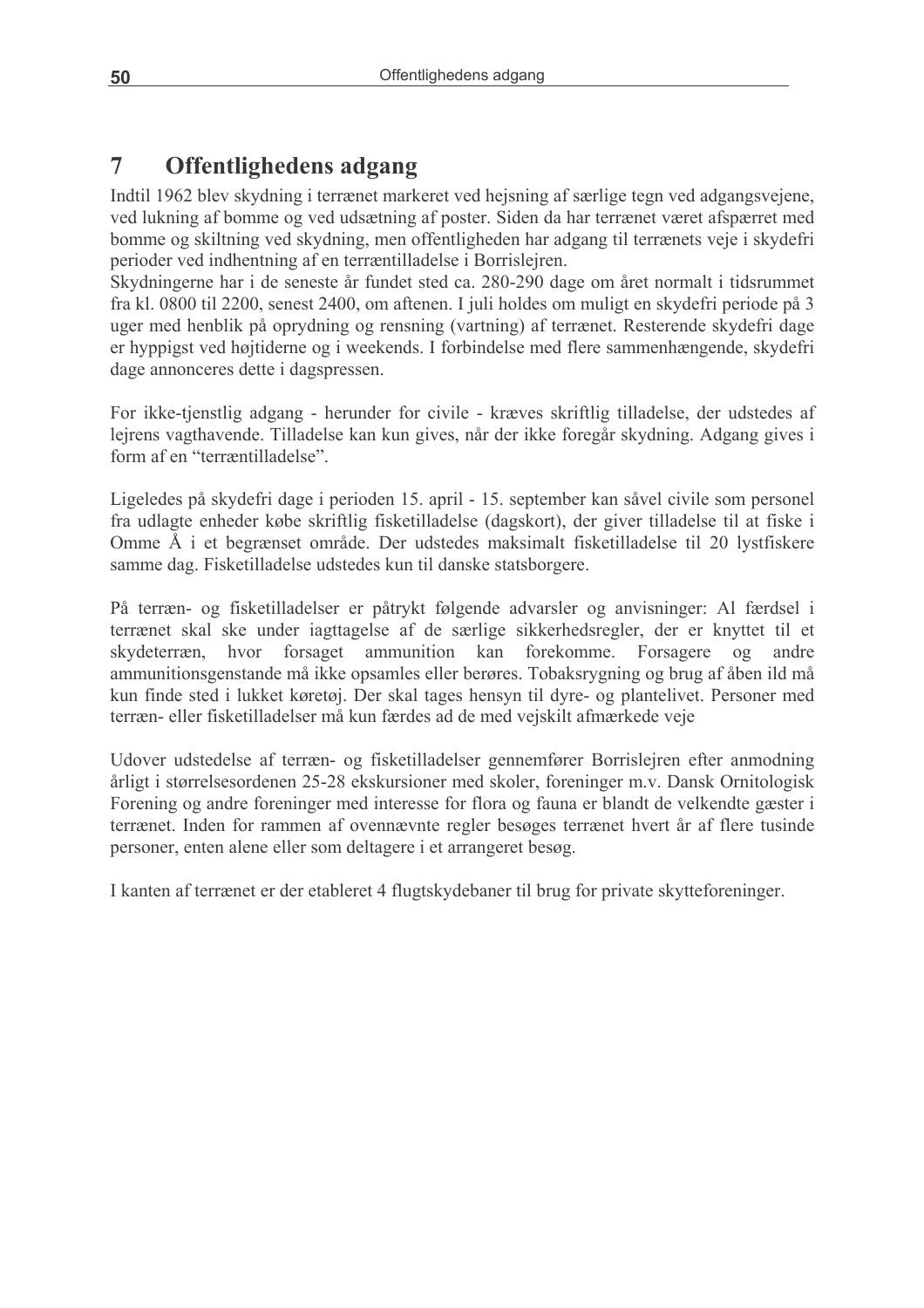#### $\mathbf{R}$ Lovmæssige brugsbegrænsninger eller bindinger

#### 8.1 **Generel lovpraksis for forsvarets arealer**

I princippet gælder de samme regler for benyttelse af forsvarets arealer som for alle andre arealer. Ved at området er udlagt som skydeterræn for forsvaret ligger der imidlertid en accept af forsvarets brug af arealet, og dermed af, at forsvaret skal have den fornødne frihed til gennemførelse af den nødvendige uddannelse af det danske forsvar.

Afvejningen  $\mathbf{i}$ nærværende plejeplan mellem den militære benyttelse  $0<sup>q</sup>$ naturbeskyttelseshensynene på terrænet forventes derfor at foregå i et samarbejde mellem de statslige myndigheder (forsvaret og Skov- og Naturstyrelsen) og de administrerende myndigheder ved amt og kommune, således at administrationen af relevant lovgivning sker ud fra en samlet vurdering.

I det følgende er gennemgået de lovgivningsmæssige brugsbegrænsninger eller bindinger, som har særlig relevans for Borris Skydeterræn. Udover de nævnte findes der et antal andre love eller bekendtgørelser som regulerer forhold i det åbne land, f.eks. bekendtgørelsen vedrørende anvendelse af slam, spildevand og kompost til jordbrugsformål.

#### 8.2 **Naturbeskyttelsesloven**

Naturbeskyttelseslovens generelle beskyttelsesbestemmelser omfatter bl.a. en række naturtyper (§§3-4), beskyttelseslinier for nogle markante landskabselementer (§§ 15-19), samt offentlighedens adgang  $(\S$ § 22-27).

# **Beskyttede naturtyper**

Naturbeskyttelseslovens §§ 3-4 indeholder bestemmelser om en generel beskyttelsesordning for naturtyperne sø, mose, eng, overdrev, hede, strandenge og strandsumpe over en vis mindstestørrelse, samt for sten- og jorddiger.

Amtsrådet kan dispensere fra bestemmelserne vedrørende beskyttede naturtyper.

I medfør af lovens 88 5-6 er der udstedt bekendtgørelse nr. 572 af 26. juni 1992 om beskyttede naturtyper og sten- og jorddiger m.v. (naturtypebekendtgørelsen), der fastlægger den nærmere afgrænsning af de beskyttede naturtyper samt fastsætter de nærmere regler for amtsrådenes administration af ordningen.

Ringkjøbing Amtskommune Landskabsafdeling har i november 1994 udgivet et sæt 1:25.000 kortblade over arealer i amtet, som er omfattet af § 3 i lov om Naturbeskyttelse. Af disse kort fremgår det, at det meste af Borris Skydeterræn er omfattet, bortset fra Borrislejren, veje og spor, skovene samt enkelte tidligere marker, især langs Omme Å.

I det følgende gives en kort beskrivelse af, hvilke restriktioner der gælder for de forskellige beskyttede naturtyper der forefindes på Borris Skydeterræn. Der henvises i øvrigt til siderne 20-53 i Skov- og Naturstyrelsens "Vejledning om registrering af beskyttede naturtyper", fra 1993.

Søer og vandløb. Der må ikke foretages ændring i tilstanden af naturlige søer, hvis areal er på over 100 m<sup>2</sup>, eller af vandløb eller dele af vandløb som er udpeget som beskyttede efter loven. Dette gælder dog ikke for sædvanlige vedligeholdelsesarbejder i vandløb. På Borris Skydeterræn er følgende vandløb beskyttet efter naturbeskyttelseslovens § 3: Strækningerne af de to amtsvandløb Skjern Å og Omme Å, kommunevandløbene Kærbækken, Fuglemose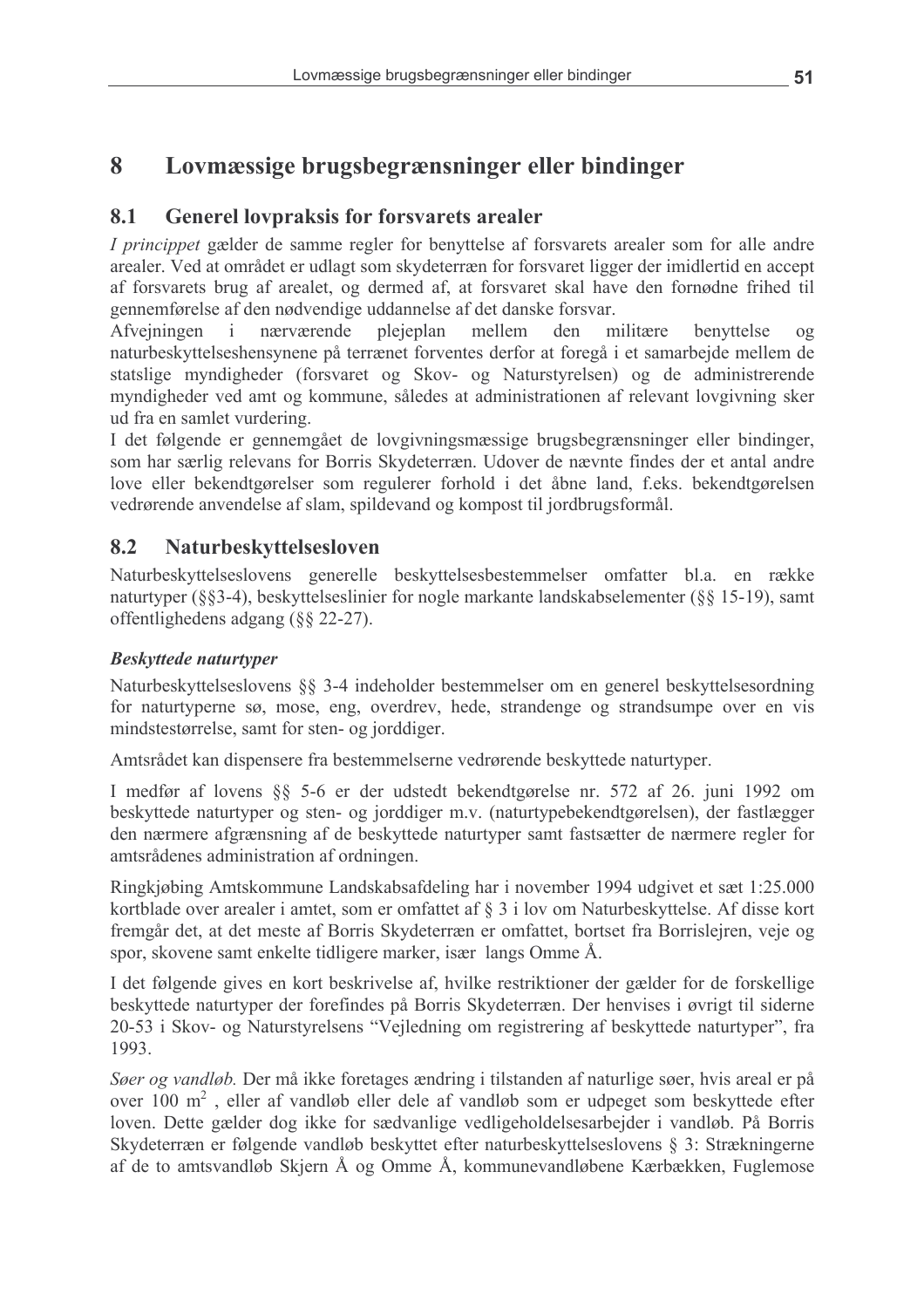Grøft, Torsbækken og Keldbækken samt de private vandløb Gjaldbæk (nordlige gren til Nørremose), Lillemose Banke Kanal (med udløb til Hvollig Kanal og Omme Å) samt Engmose Bæk (med udløb i Skidenkær og Omme Å).

Søer, der mindre end 100 m<sup>2</sup>, er beskyttede, når de ligger i en af de beskyttede naturtyper, hvis det samlede område er på 2500 m<sup>2</sup> og derover. Søen vil her være beskyttet som en integreret del af området. Derudover er søer under 100 m<sup>2</sup> beskyttede, når de indgår som en del af et beskyttet vandløb.

Moser o.lign., ferske enge og overdrev. Der må ikke foretages ændringer i tilstanden af moser og lignende samt ferske enge og overdrev, når sådanne naturtyper enkeltvis, tilsammen eller i forbindelse med søer er større end  $2500 \text{ m}^2$  i sammenhængende areal.

Små biotoper, der er mindre end 2500 m<sup>2</sup> er i øvrigt omfattet af beskyttelsesordningen, hvis de støder op til eller indgår i arealer med andre beskyttede naturtyper, og det samlede areal er 2500 m<sup>2</sup> eller derover.

Sten- og jorddiger. Der må ikke foretages ændringer i tilstanden af sten- og jorddiger og lignende.

Beskyttelsen omfatter kun sten- og jorddiger, der i Kort- og Matrikelstyrelsens kortværk Danmark (1:25.000) er optegnet på kortbladet for det pågældende område i den senest reviderede udgave forud for den 1. juli 1992.

### Naturbeskyttelseslovens bestemmelser om beskyttede naturtyper i relation til forsvarets arealer

Skov- og Naturstyrelsen har udarbejdet nogle generelle retningslinier for administrationen af beskyttelsesbestemmelserne i naturbeskyttelseslovens §§ 3-4, set i forhold til forsvarets anvendelse af øvelsespladser og skyde- og øvelsesterræner. Retningslinierne er gengivet i bi $lag 7.$ 

### Naturbeskyttelseslovens bestemmelser om fortidsminder og deres beskyttelseslinier

Synlige eller tinglyste fortidsminder er fredet i medfør af naturbeskyttelseslovens § 12. Det betyder, at der ikke må foretages ændringer i tilstanden af fortidsminderne.

På Borris Skydeterræn er der som omtalt i kapitel 4.9 ialt 19 fredede fortidsminder: 14 gravhøje og 5 milesten, som er omfattet.

Ifølge lovens § 13 må der på fortidsminder og inden for en afstand af 2 meter fra disse ikke foretages jordbehandling, gødes eller plantes. Der må heller ikke anvendes metaldetektor.

Man bør man især være opmærksom på denne paragraf i forbindelse med udlagt graveområde nord for hjemmeværnsgården, som rummer 7 gravhøje, samt pløjning af brandbæltet syd for høj 2804:25 (se kataloget, bilag 6).

I lovens § 18 står der herudover, at der ikke må foretages ændring i tilstanden af arealet inden for 100 meter fra fortidsminder, der er beskyttet efter bestemmelserne i §12. Der ikke må ikke etableres hegn, placeres campingvogne og lignende. Forbudet gælder dog ikke for 1) landbrugsmæssig drift bortset fra tilplantning, 2) gentilplantning af skovarealer, der ligger uden for 2-meterzonen, 3) beplantning i eksisterende haver samt 4) sædvanlig hegning på jordbrugsejendomme.

Lovens § 18 administreres af amtet, hos hvem der skal søges og opnås dispensation, hvis man ønsker terrænændringer i 100 meter zonen.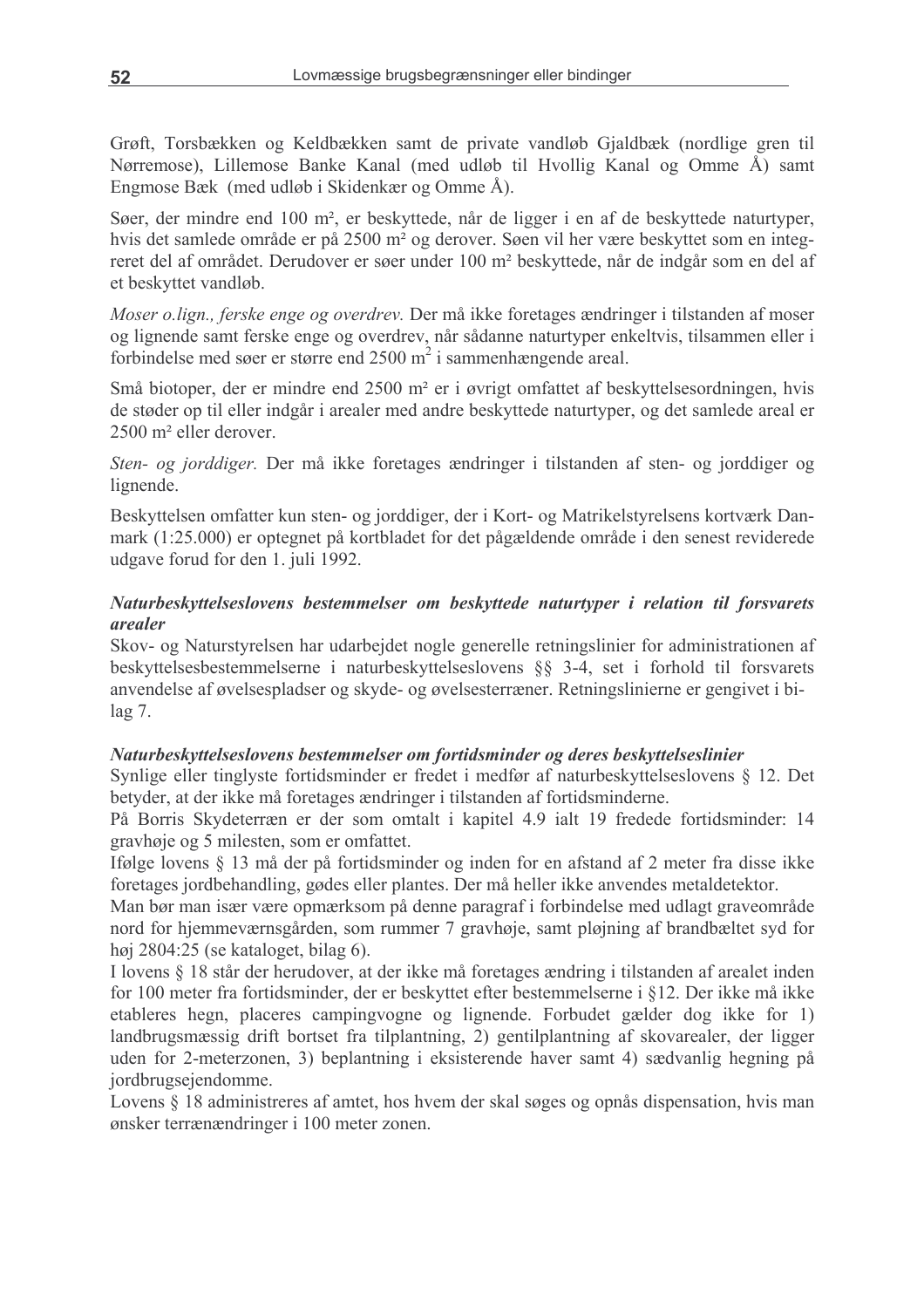Den generelle beskyttelse af sten- og jorddiger efter § 4 er omtalt ovenfor, men de kan "forfremmes" til fredede fortidsminder. En sådan forfremmelse er under udarbejdelse for det store jorddige på Borris Sønderland, som kulturhistorisk set er særdeles interessant.

Milesten, samt sten- og jorddiger som er udpegede som fredede fortidsminder, er i henhold til kapitel 1 og 3 i bilag til lov om naturbeskyttelse *ikke* omfattet af en 100 meter beskyttelseszone.

Engvandingskanalerne langs Omme Å er tilsvarende under udpegning som fredede fortidsminder, og vil herefter endvidere være omfattet af kapitel 2 i bilag til loven, som fastsætter en 100 meter beskyttelseszone i henhold til lovens § 18.

### Bygge- og beskyttelseslinier

For en række markante landskabselementer fastsætter lovens §§ 15-19 bygge- og beskyttelseslinier. Det gælder strande, søer, åer, skove, fortidsminder og kirker.

Dispensation fra bygge- og beskyttelseslinierne på terrænet gives af amtet, som har udarbejdet et oversigtskort over registrerede bygge- og beskyttelseslinier.

Sø- og åbeskyttelseslinien. Indenfor en afstand af 150 m fra søer med en vandflade på mindst 3 ha og for vandløb, der er registreret med en beskyttelseslinie i henhold til tidligere lovgivning, er der forbud mod at placere bebyggelse (bygninger, skure, campingvogne, master m.v.), foretage ændringer i terrænet, beplantning o.lign. Midlertidige terrænændringer som nedgravning af ledninger kræver ikke dispensation, såfremt terrænet straks retableres til det oprindelige udseende. Vandløb med beskyttelseslinier er vandløb, der 1/9 1983 var offentlige og havde en bundbredde på mindst 2 m.

*Skovbyggelinien*. Indenfor en afstand af 300 m fra skove er der normalt forbud mod at placere bebyggelse. Denne bestemmelse gælder dog ikke for nye anlæg til egentlige forsvarsformål der placeres indenfor de naturlige rammer af bestående forsvarsanlæg, d.v.s. indenfor *e*velsesterrænet

### Offentlighedens adgang til naturen

Skove er åbne for færdsel til fods og på cykel samt for ophold. Det gælder dog ikke for skovarealer, der er afmærket som militære anlæg. Adgang sker på eget ansvar. Hunde skal føres i snor. I private skove er adgangsmulighederne indskrænket, således at færdsel til fods kun må ske ad stier og anlagte veje og færdsel på cykel kun ad befæstede stier og anlagte veje, og der er kun adgang fra kl. 7 til solnedgang.

*Udyrkede* arealer er åbne for færdsel til fods og ophold. Hunde skal føres i snor. Til private, udyrkede arealer er der kun adgang fra kl. 7 til solnedgang, og den generelle adgangsbestemmelse gælder ikke for de private arealer, som i deres helhed er forsvarligt hegnede.

I forbindelse med spørgsmålet om offentlighedens adgang til naturen skal der henvises til beretning fra 1974 om forsvarets arealer, udarbejdet af Forsvarsministeriet og Ministeriet for kulturelle anliggender. Heraf fremgår bl.a., at det er et almindeligt gældende princip, at der som udgangspunkt er forbud mod civil færdsel på militære skydeterræner og øvelsespladser, og at en åbning af forsvarets arealer i hvert enkelt tilfælde må overvejes nøje.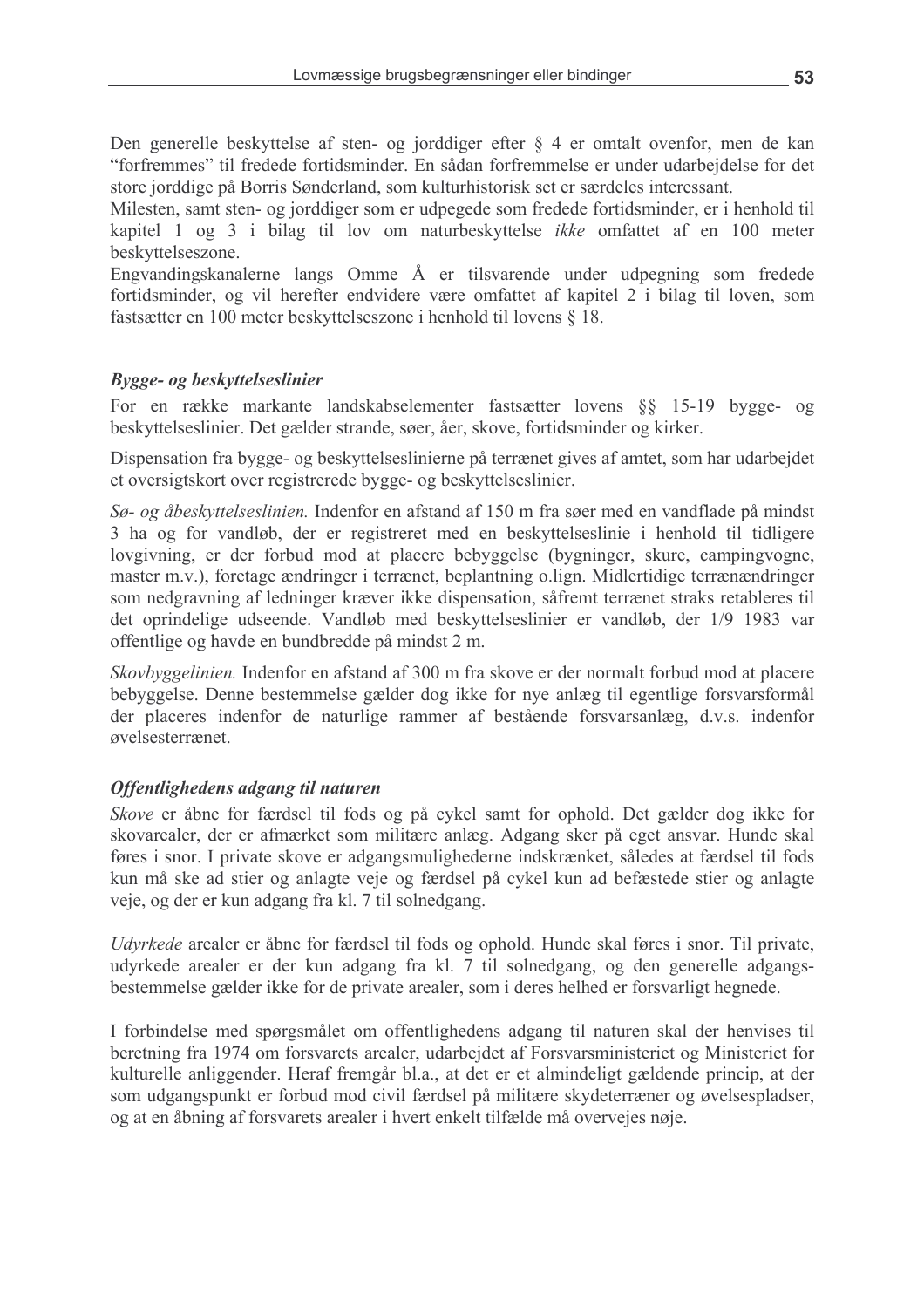#### 8.3 **Museumsloven**

Arkæologiske anlæg (i Museumsloven benævnt jordfaste fortidsminder), herunder grave, gravpladser, bopladser, ruiner m.v., som ikke er fredet efter naturbeskyttelsesloven, er beskyttet af museumslovens § 26. Loven omfatter også eventuelle fortidsminder, der endnu ikke er registreret, men som f.eks. kommer til syne ved jordarbejder. Loven administreres af Rigsantikvaren ved Rigsantikvarens Arkæologiske Sekretariat.

Findes der under jordarbejder fortidsminder, som er beskyttet efter museumsloven, skal arbejdet straks standses og fundet anmeldes til Rigsantikvaren. Denne beslutter snarest, om arbeidet kan fortsætte, eller om det eventuelt skal indstilles, indtil der er foretaget en undersøgelse. De kendte fortidsminder er registreret i Nationalmuseets sogneregister med et sognebeskrivelsesnummer ("Sb.nr."). Numrene er fortløbende indenfor de enkelte sogne. De enkelte registrerede lokaliteters nøjagtige udstrækning og beliggenhed er ikke altid kendt. Varetagelse af de arkæologiske interesser sker i et samarbejde mellem Borrisleiren og Rigsantikvarens Arkæologiske Sekretariat, eller lokalmuseerne Skjern-Egvad Museum i Skjern (i den del af terrænet der ligger Skjern eller Egyad kommune) og Herning Museum (dele af terrænet der ligger i Aaskov kommune).

#### 8.4 **Vandløbsloven**

Vandløbsloven omfatter alle vandløb, grøfter, kanaler, rørledninger og dræn samt søer, damme og andre lignende indvande.

Loven regulerer en række forhold vedrørende vandløb, heriblandt vandløbenes almindelige benyttelse, vedligeholdelse, restaurering og regulering samt anlæg af nye vandløb og etablering af udpumpningsanlæg, broer, opstemmingsanlæg m.m.

Vandløb inddeles administrativt i offentlige og private vandløb. De offentlige vandløb er endvidere inddelt i amtsvandløb og kommunevandløb. Amtet er vandløbsmyndighed for amtsvandløb mens kommunen er vandløbsmyndighed for kommune- og private vandløb.

For offentlige vandløb udarbejder vandløbsmyndigheden et regulativ, som indeholder bestemmelser om vandløbets skikkelse eller vandføringsevne, vedligeholdelse og restaureringsforanstaltninger samt øvrige forhold ved vandløbet.

For private vandløb kan der fastsættes bestemmelser om vandløbets vedligeholdelse.

Langs naturlige eller i regionplanen højt målsatte vandløb (såvel offentlige som private) og søer er der i medfør af et tillæg til vandløbslovens §69 udlagt beskyttelsesbræmmer i 2m's bredde. Indenfor bræmmen er der forbud mod dyrkning, jordbehandling m.v.

Herudover gælder en række generelle bestemmelser for alle vandløb, uanset om de er offentlige eller private. Udover bestemmelser vedrørende vedligeholdelse, sejlads m.v. gælder således bl.a. at vandløbsmyndigheden skal godkende følgende: Regulering af vandløbets skikkelse, herunder forløb, bredde, bundkote og skråningsanlæg; sænkning af vandstanden i eller tørlægning af søer; anlæg af nye vandløb; anlæg af broer, overkørsler eller lignende; anlæg eller ændring af opstemningsanlæg eller andre anlæg, der kan hindre vandets frie løb eller i øvrigt kan være til skade for vandløbet.

Vandløbsloven angiver en godkendelsesprocedure for ovennævnte ændringer.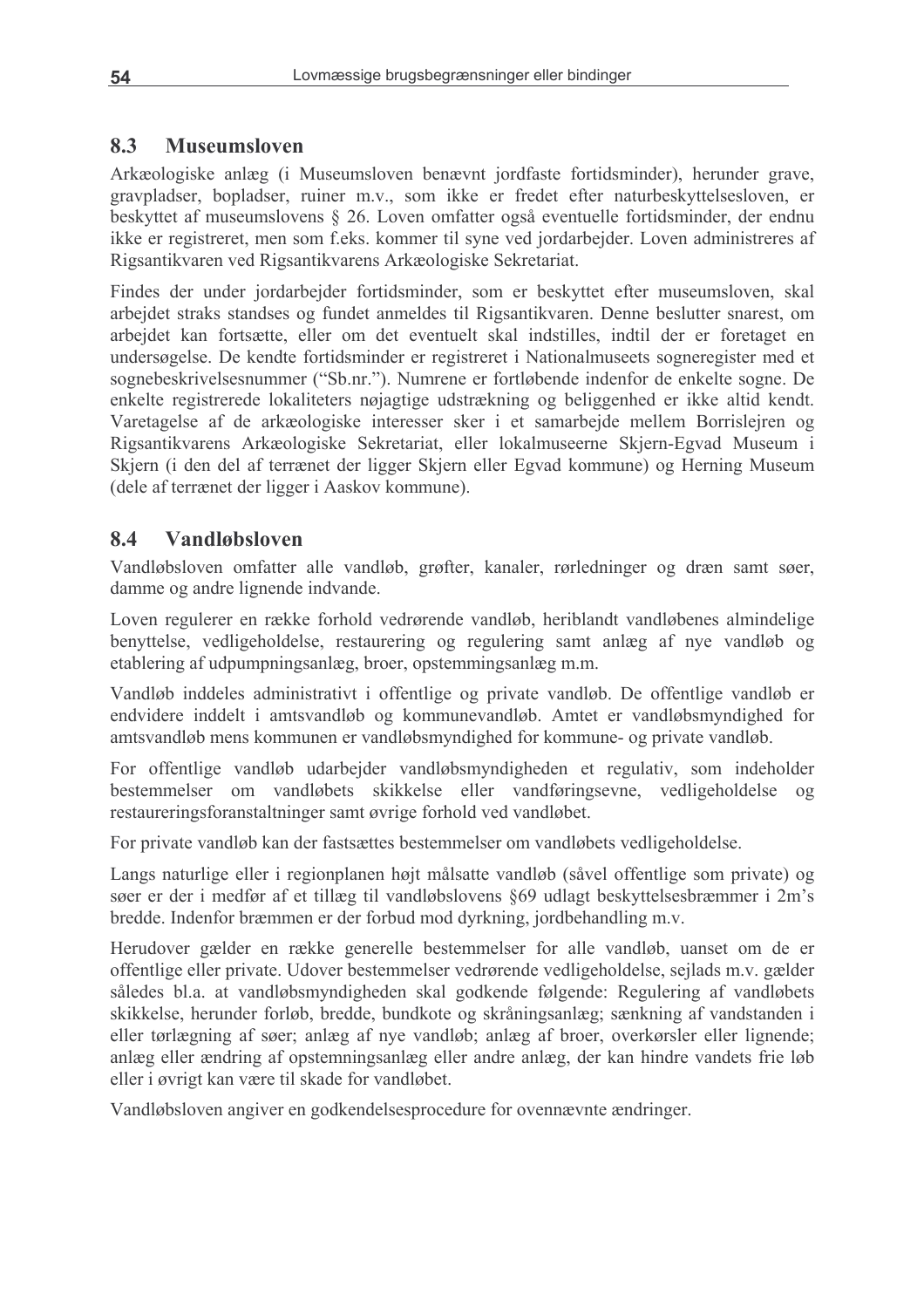#### 8.5 **Planloven**

#### Spørgsmålet om lokalplanpligt

Ifølge Planlovens § 13, stk. 2 skal der udarbejdes en lokalplan, før der gennemføres større udstykninger eller større bygge- og anlægsarbejder, herunder nedrivninger af bebyggelse, og i øvrigt når det er nødvendigt for at sikre kommuneplanens virkeliggørelse.

Afgørelsen af om der foreligger lokalplanpligt i den konkrete situation træffes af kommunalbestyrelsen ud fra en samlet vurdering. I tvivlstilfælde bør kommunalbestyrelsen vælge at tilvejebringe en lokalplan.

Opførelse af en nærkampsby på et militært terræn i landzone er et eksempel på et anlæg, som normalt vil kræve udarbejdelse af en lokalplan.

#### **Landzonetilladelse**

Borris Skydeterræn er, inklusiv Borrislejren, beliggende i landzone.

I henhold til planlovens § 35 må der i landzone ikke uden tilladelse fra landzonemyndigheden (Ringkjøbing Amt) foretages udstykning, opføres ny bebyggelse eller ske ændring i anvendelsen af bestående bebyggelse og ubebyggede arealer.

Afgørelsen af om zonetilladelse er påkrævet træffes af amtet. På forsvarets arealer vil etablering eller flytning af permanente, militære anlæg og opstilling af faste terrænpunkter normalt kræve zonelovstilladelse fra amtet. Det er amtet, der træffer afgørelse om hvorvidt der kræves zonelovstilladelse.

Som et konkret eksempel på en sag af denne karakter er to påbegyndte skydebaneanlæg på Borris Skydeterræn, bane nr. 52 og 53. Den 7. juli 1998 afholdtes møde i Borrislejren mellem forsvaret og Ringkøbing Amt, med henblik på en afklaring af om de to baneanlæg krævede landzonetilladelse. Efter besigtigelsen meddelte amtet, at der ikke skulle søges landzonetilladelse, da der ikke var tale om egentligt byggeri, men kun om udgravning og opstemning af jordvolde. Det aftaltes derfor, at Borrislejren kunne færdiggøre skydebaneanlæggene. Derimod skulle der søges om dispensation for naturbeskyttelseslovens § 3 for anlæg af løbegrav hvad angår skydebaneanlæg nr. 53.

Anlæg m.v., som etableres midlertidigt, men som ikke er fjernet inden 1 måned fra etablering, regnes som permanente.

Ved midlertidige (temporære) anlæg og terrænpunkter forstås anlæg og terrænpunkter, der er fjernet inden 1 måned fra etablering/opstilling. Sådanne kan frit etableres indenfor terrænet, forudsat at etableringen ikke indebærer en benyttelse af arealet eller de omgivende arealer, der er i strid med anden lovgivning (eks. fredede fortidsminder), eller med drifts- og plejeplanens overordnede retningslinier for det pågældende delområde.

### Regionplanen

Borris Skydeterræn klassificeret som Naturområde

Borris Skydeterræn er i Regionplan 1997 for Ringkjøbing Amt udover at være militært øvelsesområde klassificeret som et såkaldt Naturområde og EF-Fuglebeskyttelsesområde, hvorom gælder følgende:

Det skal ifølge regionplanens bestemmelser fremgå af kommuneplanerne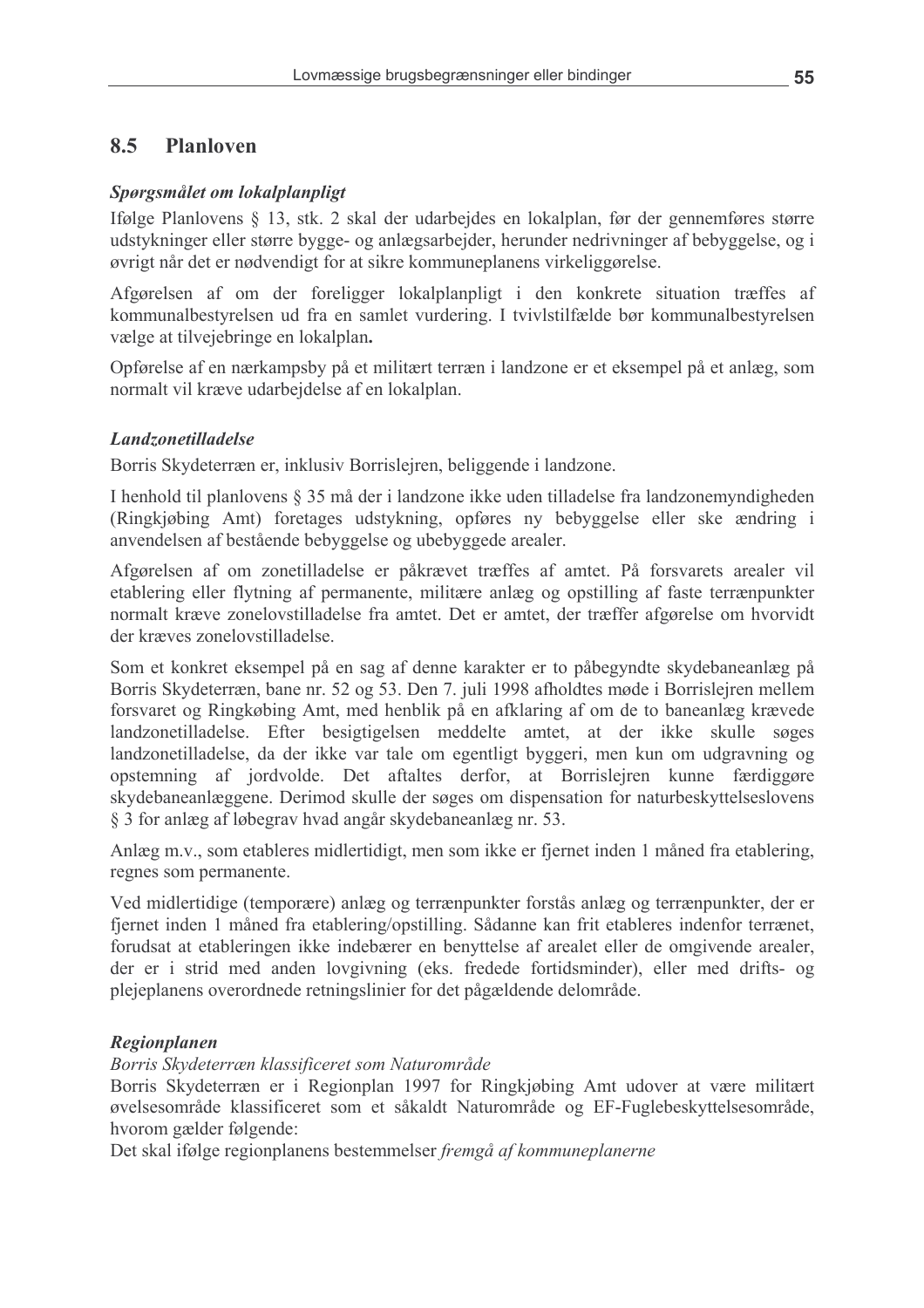at naturområder på land ikke kan udlægges til anden anvendelse end jordbrug og naturbeskyttelse.

at områder, der er beskyttet i medfør af § 3 i Lov om naturbeskyttelse, såsom heder, overdrev, moser, strandenge og ferske enge og klitter, vandhuller, egekrat og lignende ikke må udlægges til anden anvendelse.

- at almenhedens færdsel i naturområder kan begrænses, eventuelt forbydes,

- at EF-fuglebeskyttelsesområder kun må anvendes i overensstemmelse med bestemmelserne i Bekendtgørelse nr. 408 af 25. maj 1994 om afgrænsning og administration af EFfuglebeskyttelsesområder,

at der skal fremmes en udvikling, der søger at bevare og forbedre de beskyttede naturtyper og småbiotoper på en sådan måde, at de økologiske sammenhænge tilgodeses.

Ifølge regionplanen vil Amtsrådet for naturområderne på land gennem sin administration af blandt andet naturbeskyttelsesloven og planloven samt ved gennemførelse af naturpleje og forvaltningsprojekter bl.a. medvirke til,

- at det som hovedregel undgås, at vandhuller fyldes op, og at heder, overdrey, moser, enge, klitter og strande opdyrkes, tilplantes eller udlægges til bolig- og erhvervsformål,

- at der ikke graves råstoffer i de udpegede naturområder,

- at anlæggelse af kunstige damme ikke sker på steder med et bevaringsværdigt plante- eller dyreliv, eller på steder hvor anlæggelsen vil være landskabeligt skæmmende,

- at udtørring af værdifulde enge, moser og søer som følge af vandindvinding undgås,

at sjældne og/eller specielt vestjyske dyr og planter overvåges og begunstiges gennem  $\sim$ naturpleie og tiltag.

- at den generelle tendens til tilgroning af heder, overdrev, moser og enge imødegås ved hugst, slåning og afgræsning,

- at egekrat plejes gennem hugst og udtynding, samt i særlige tilfælde gennem fredning,

at landskabets spredningskorridorer for dyr og planter, herunder udyrkede arealer langs vandløbene, diger, vandhuller, levende hegn og grøftekanter, bevares og udbygges,

- at værdifuld natur registreres og beskrives, og at der udgives rapporter med vejledning om, hvorledes beskyttelse og drift bedst kan udføres, så naturværdierne ikke går tabt,

- at forsvundne naturværdier søges genskabt ved naturgenopretning, når dette kan ske uden at væsentlige erhvervsinteresser skades,

at der i tilfælde, hvor generelle bestemmelser ikke er tilstrækkelige, indgås aftaler eller gennemføres fredning af særligt værdifulde heder, overdrev, moser, enge, hav- og indlandsklitter og andre udyrkede arealer, som ligger indenfor de udpegede naturområder,

- at der opnås aftaler om beskyttelse, drift og offentlig færdsel på heder, overdrev, moser, enge, klitter og andre udyrkede arealer, som ejes af offentlige myndigheder, koncessionerede selskaber, Hedeselskabet og lignende,

at det tilstræbes, at der i samarbejde med lodsejere skabes en sammenhængende natur i ådalene, for herved dels at øge mulighederne for kvælstoftilbageholdelse i enge og vådområder, og dels at øge dyrs og planters spredningsmuligheder, og

- at arealer, som er åbne for offentligheden kun undtagelsesvis lukkes for færdsel.

I regionplanen opfordres staten til i de udpegede naturområder bl.a.

- at erhverve særligt værdifulde, udyrkede arealer med henblik på naturpleje og -genopretning, hvis der kan opnås købsaftaler med ejeren,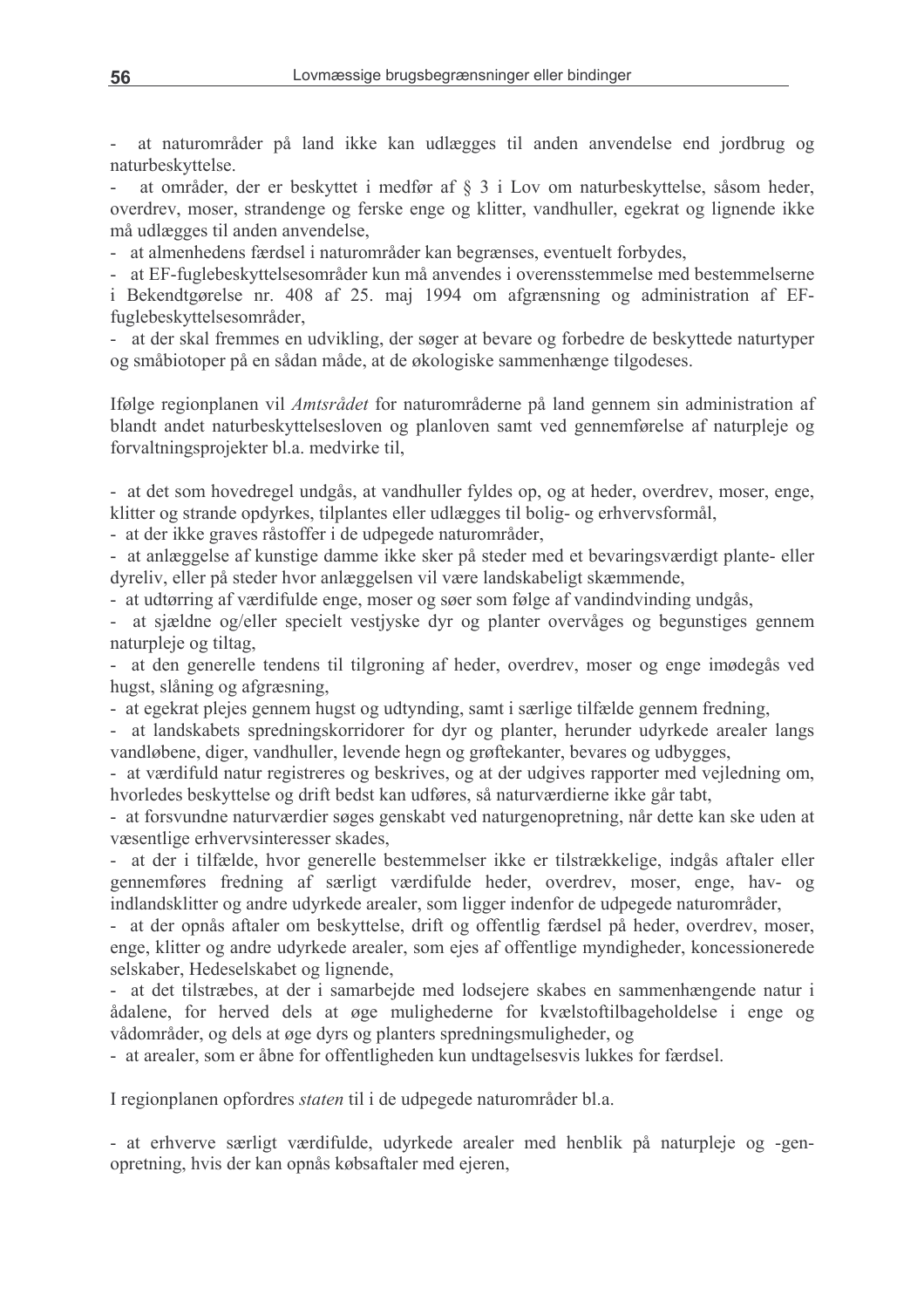at skovarealer drives skovbrugsmæssigt under hensyntagen til værdifulde plante- og dyresamfund, og

at skovarealer kan ryddes, hvis trævæksten forventes at blive lille, eller hvis naturbeskyttelsesinteresser taler herfor.

#### Særlige undtagelsesbestemmelser i regionplanen for de militære øvelsesområder

For de militære øvelsesområder er der undtagelser fra ovenstående bestemmelserfor Naturområder, gældende for kommuner, amt og stat. Hvad angår Borris Skydeterræn fastslår regionplanen, at

- der i kommuneplanerne skal udlægges konsekvensområder på 3 km omkring terrænet. Indenfor konsekvensområdet må der ikke udlægges areal til støjfølsom anvendelse, før det ved undersøgelserer godtgjort, at der ikke er miljømæssige problemer forbundet hermed. Konsekvensområderne kan i planperioden ændres i overensstemmelse med en eventuel ny veiledning herom fra Miljø- og Energiministeriet. (Det skal hertil bemærkes, at Forsvarets Forskningstjeneste i 1998 har udarbejdet rapport over ekstern støjbelastning fra Borris Skydeterræn i henhold til Miljøstyrelsens veiledning nr. 8 af 1997, der beregner samt illustrerer de nugældende støjkonsekvenszoner).

- Borris Skydeterræn skal sammen med de øvrige af Forsvarsministeriets øvelsesarealer m.v. fortsat kunne anvendes til militære øvelsesformål. Skydeterrænet anvendes udover skydning med håndvåben til feltskydning mod jordmål med bl.a. sprængladt ammunition til artilleri og morter. Artilleriskydningerne sker ofte fra stillinger udenfor det egentlige skydeterræn. Terrænet er endvidere indrettet til sprængningsøvelser.

Amtsrådet vil administrere blandt andet planloven og naturbeskyttelsesloven således

- at ny bebyggelse ikke placeres så den påføres utilfredsstillende støjgener, og

at der efter aftale med Forsvarsministeriet sikres, at de store biologiske værdier på skydeterrænet bevares.

Forsvarsministeriet kan som hidtil fastlægge bestemmelser om begrænsning af almenhedens færdsel på skydeterrænet.

#### Regionplanens bestemmelser om søer og vandløb

I regionplanen er alle amtets vandløb klassificeret efter deres vandløbsmæssige kvalitet, og der er opstillet en målsætning for de enkelte vandløb. Denne målsætning er i visse tilfælde allerede opfyldt, mens den i andre af forskellige årsager endnu ikke er opfyldt.

Såkaldte A-vandløb med "skærpet målsætning", som er de bedste, og som er klassificerede "særligt naturvidenskabeligt interesseområde" er ikke registreret på Borris Skydeterræn.

Vandløb med "basismålsætning" er repræsenteret med følgende kategorier på skydeterrænet:

B1: Gyde- og/eller yngelopvækstområde for laksefisk. Vandløb der skal kunne tjene til gydning og/eller yngelopvækstområde for laksefisk som ørred, laks, stalling, helt og smelt (herunder anvendelse til yngeldambrug). Omfatter nederste strækning af kommunevandløbet Torsbækken mellem opstemningen ved Gravlvej og udløbet i Omme Å.

B2: Laksefiskevand. Vandløb, der skal kunne anvendes som opvækst- og opholdsområde for laksefisk som ørred, laks og stalling (herunder anvendelse til ørredopdræt på dambrug). Denne kategori omfatter strækningerne af amtsvandløbene Omme Å og Skjern Å.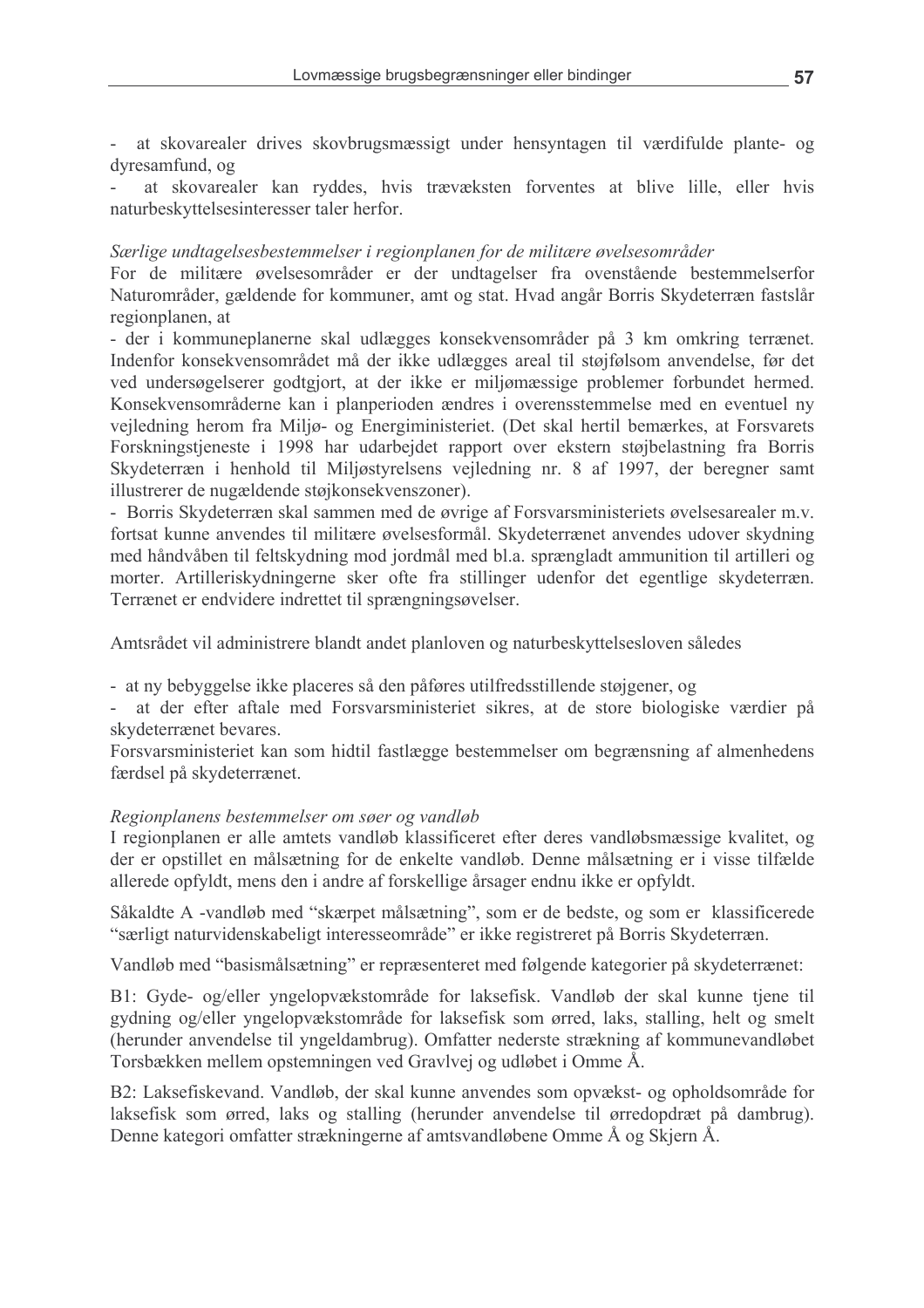B3: Karpefiskevand. Vandløb, der skal kunne anvendes som opholds- og opvækstområde for ål, aborre, gedde og karpefisk. Omfatter kommunevandløbet Kærbækken samt det private vandløb Galdbækken (den nordlige gren fra Nørremose), som strømmer til Sønder parallelkanal.

B3 (F): Karpefiskevand (påvirket af okker). Vandløb hvor de fysiske forhold berettiger til en B3-målsætning, men hvor den aktuelle okkerpåvirkning bevirker, at fiskevandsmålsætningen ikke umiddelbart kan opfyldes. Omfatter kommunevandløbet Torsbækken på strækningen opstrøms Gravlvej samt kommunevandløbet Keldbækken.

Vandløb med "lempet målsætning" er repræsenteret med følgende kategori på skydeterrænet:

C: Vandløb der primært benyttes til afledning af vand. Vandløb hvortil der ikke er knyttet andre interesser. Omfatter kommunevandløbet Fuglemose Grøft.

Det skal ifølge regionplanen fremgå af kommuneplanerne

- at B-målsatte vandløb kun må være svagt påvirket af næringssalte, organiske stoffer, okker m.v. og af vandindvinding.

- at fiskevandsmålsatte vandløb kan anvendes til lystfiskeri,

at vedligeholdelsen af B-målsatte vandløb gennemføres så lempeligt, at den ikke er til  $\mathcal{L}_{\mathcal{A}}$ hindring for opfyldelse af målsætningen, dog således at en tilfredsstillende vandføringsevne sikres.

- Vandløb med lempet målsætning er C vandløb, der primært skal benyttes til afledning af vand

Alle vandløb målsat i kategorien B betragtes som højt målsatte vandløb, og er derfor omfattet af bestemmelsen om 2 meters beskyttelsesbræmmer.

Amtsrådet vil arbejde for at reducere okkerbelastningen i højt målsatte vandløb og søer ved marginalisering af vandløbsnære arealer og ved egentlige naturgenopretningsprojekter, hvor tidligere vådbundsområder søges genoprettet.

Målsætningen for vandløbene i Ringkjøbing Amt er kun opfyldt for ca. 1/4 af de målsatte vandløbsstrækninger. I regionplanen er der derfor opstillet en handlingsplan for opfyldelsen. Heri er det besluttet at indsatsen skal prioriteres ved de A, B0 og B1 målsatte vandløb, hvor målsætningen idag ikke er opfyldt. På Borris Skydeterræn betyder det, at det er Torsbækken på strækningen mellem opstemningen ved Gravlvej og Omme Å som skal prioriteres. Grunden til at målsætningen ikke er opfyldt på denne strækning angives som okker og andre årsager (eks. dårlige passageforhold).

Målsætningen for Skjern Å, Kærbækken og Fuglemose Grøft er opfyldt, mens Kjeldbækken ikke er vurderet. Målsætningen for Omme Å er delvist opfyldt, men den er ikke opfyldt for Gjaldbækkens vedkommende, begge dele af ukendte årsager ifølge regionplanen.

### Regionplanens bestemmelser om sejladsområder

Af regionplanen fremgår det bl.a., at sejlads på Omme Å, der står i forbindelse med Skjern Å, ikke må finde sted gennem Borris Skydeterræn uden tilladelse fra forsvaret.

### Vindmøllezoner

Borris Skydeterræn er i regionplanen udpeget som et område, hvor der ikke må etableres enkeltmøller eller vindmøllegrupper.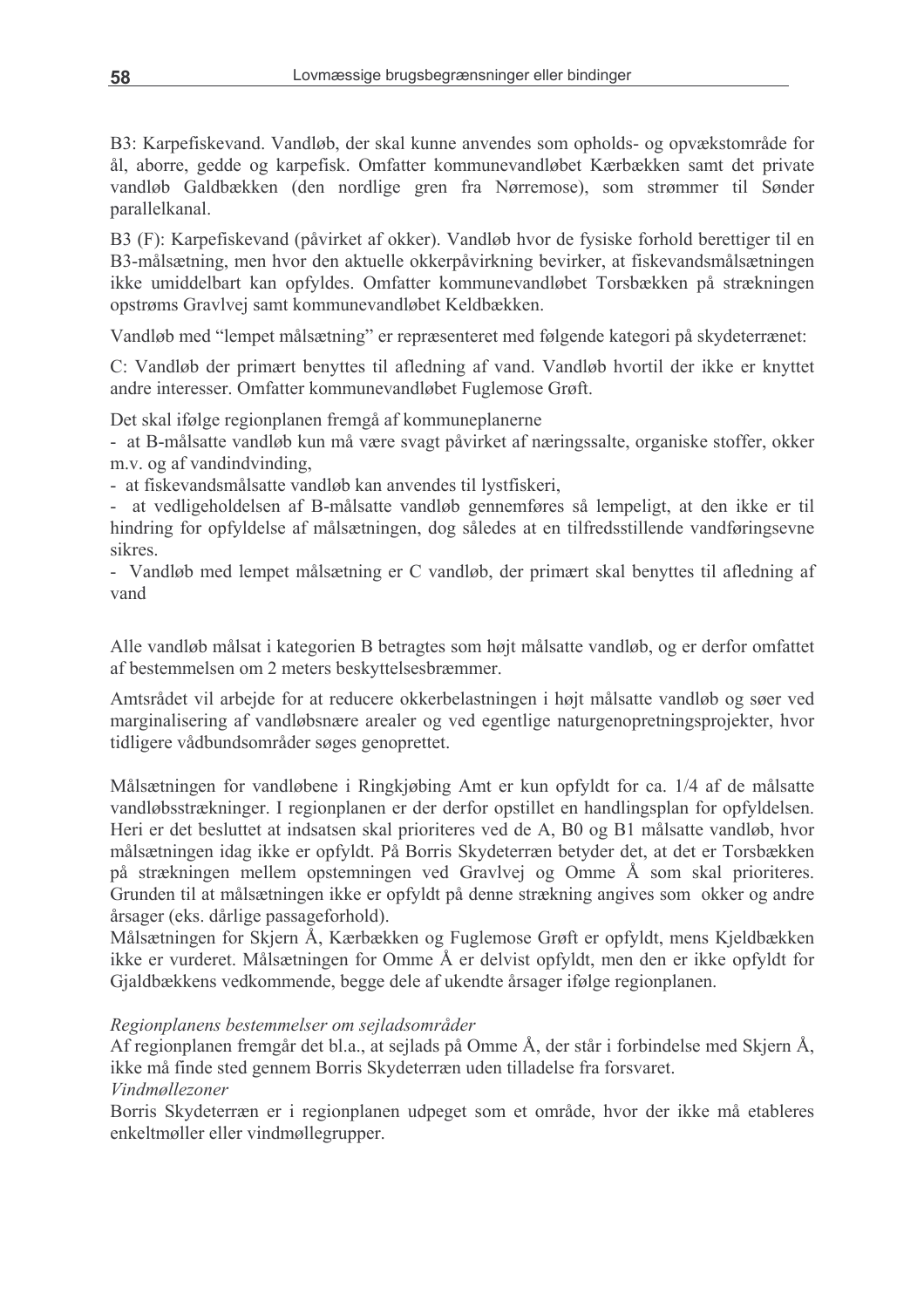#### Skovrejsning

Borris Skydeterræn er i regionplanen udpeget som et område, hvor skovrejsning er uønsket. Dette betyder, at der ikke må plantes skov i området uden amtsrådets tilladelse. En sådan vil kun kunne forventes givet, hvis tilplantningen ikke er i strid med de interesser, der har ligget til grund for områdets udpegning. Der er endvidere forbud mod at plante skov på landbrugspligtige jorder, jfr. bekendtgørelse nr. 567 af den 24. juli 1991.

#### Områder med særlige drikkevandsinteresser (OSD-områder)

Borris Skydeterræn er nord for Omme Å udpeget som et "område med særlige drikkevandsinteresser". Syd for åen er skydeterrænet klassificeret som et "område med drikkevandsinteresser".

Regionplanen fastslår, at udpegningen skal optages i kommuneplanerne.

Generelt gælder der for "områder med særlige drikkevandsinteresser", at arealanvendelsen normalt ikke må ændres til en mere grundvandstruende art og at aktiviteter, der øger beskyttelsen af grundvandet, skal fremmes. Formålet med udpegningen er at sikre en tilstrækkelig, uforurenet og velbeskyttet vandressource til dækning af det fremtidige behov for vand af drikkevandskvalitet.

#### Flugtskydebaner

Ifølge regionplanen er der registreret 3 eksisterende flugtskydebaner på Borris Skydeterræn. Regionplanen fastlægger,

- at der i kommuneplanerne kan udlægges arealer til skydebaner efter nærmere aftale med amtsrådet.

- udlæg af areal til skydebaner skal ske således, at banerne fortrinsvis placeres i tilknytning til allerede eksisterende anlæg, hvor dette er miljømæssigt acceptabelt,

- at helt nye baner ikke placeres i naturområder.

#### Kommuneplaner

Hele 3 kommunegrænser mødes på Borris Skydeterræn. Langt det meste af terrænet hører under Skjern kommune. Størstedelen af arealet syd for Omme Å hører under Egyad kommune. I terrænets østende er der et lille hjørne der hører under Aaskov kommune.

#### Kommuneplan for Skjern Kommune

I Skjern Kommunes kommuneplan 1993-2004, statusdelen, er Borris Skydeterræn klassificeret som et militært øvelsesområde i overensstemmelse med regionplanens beskrivelse.

Herudover er området ikke omtalt i kommuneplanen.

#### Kommuneplan for Egvad Kommune

I Egyad Kommunes kommuneplan 1997-2008 er Borris Skydeterræn klassificeret som naturområde og militært øvelsesområde. Desuden er regionplanens bestemmelser om støjkonsekvensområde refereret. Herudover er området ikke omtalt i kommuneplanen.

#### Kommuneplan for Aaskov kommune

I Aaskov kommunes kommuneplan 1996-2008 er den del af skydeterrænet der ligger i Aaskov kommune klassificeret som "skove og udyrkede arealer"  $0<sup>q</sup>$ "større" sammenhængende områder med naturbeskyttelsesinteresser". Kommuneplanen refererer iøvrigt til regionplanens bestemmelser for området.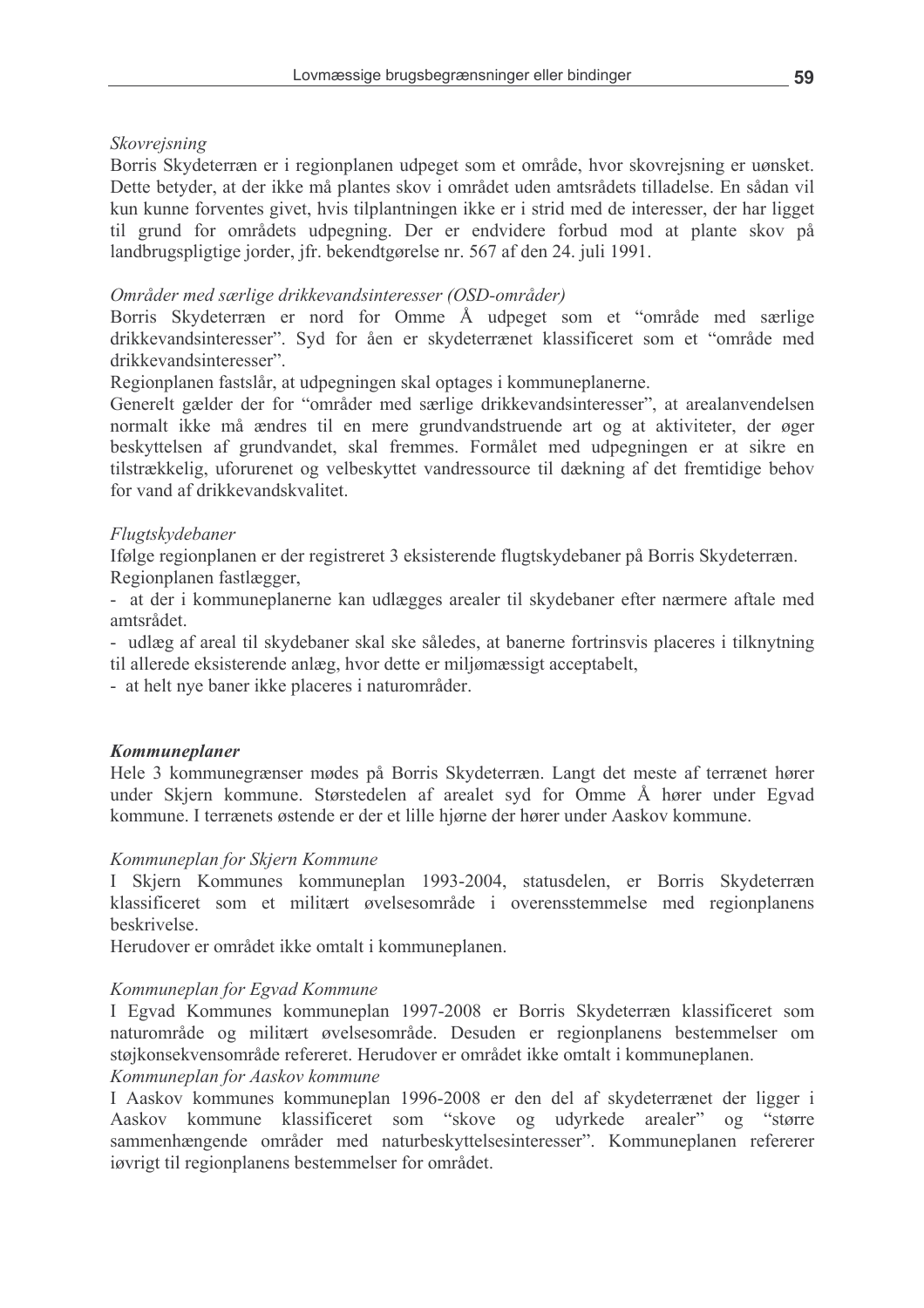#### 8.6 **Skovloven**

Ifølge skovloven skal alle fredskovspligtige arealer bruges til skovdrift. Det betyder, at arealerne som hovedregel skal være bevokset med træer, som udgør eller kan blive til sluttet skov af højstammede træer.

Alle skovene er underlagt fredsskovspligt i henhold til Skovlovens § 4 og egekrattene er vderligere beskyttet i lovens § 16 Stk. 8.

Fredskov skal dyrkes efter principperne for god og flersidig skovdrift. Det vil bl.a. sige, at der skal plantes, selvforvnges eller sås, at kulturerne skal plejes, bevoksningerne skal gennemhugges og at bevoksninger ikke må afdrives før hugstmodenhed. God og flersidig skovdrift betyder også, at skovene skal dyrkes med henblik på både at forøge og forbedre træproduktionen  $0<sup>g</sup>$ varetage landskabelige, kulturhistoriske. naturhistoriske  $0<sub>q</sub>$ miljøbeskyttende hensyn samt hensyn til friluftslivet. Det fremgår endvidere af skovloven, at ydre skovbryn af løvtræer og buske skal bevares, og at søer, vandløb, moser, heder, strandenge eller strandsumpe, ferske enge og overdrev, der hører til fredskov, og som ikke er omfattet af naturbeskyttelseslovens bestemmelser fordi de er mindre end de deri fastsatte størrelsesgrænser, ikke må dyrkes, afvandes, tilplantes eller på anden måde ændres. Marker, enge og klitter, der hører til fredskov, er ikke omfattet af reglerne om skovdrift, så længe anvendelsen ikke ændres

På fredskovspligtigt areal må der ikke opføres bygninger, etableres anlæg eller gennemføres terrænændringer, medmindre det er nødvendigt for skovdriften. Evt. ansøgning herom indgives til det lokale statsskovdistrikt, d.v.s. Oxbøl Statsskovdistrikt. Varig udnyttelse af et fredskovspligtigt areal til andet end skovbrug kræver ophævelse af fredskovspligten.

I skovlovens formålskapitel er fremhævet, at der i offentligt ejede skove skal lægges særlig vægt på landskabelige, naturhistoriske, kulturhistoriske og miljøbeskyttende hensyn, samt hensyn til friluftslivet. Skovloven administreres for Borris Skydeterræn af Oxbøl Statsskovdistrikt, og vil blive administreret under hensyntagen til, at skovområderne anvendes til militære øvelsesformål.

#### 8.7 **Bekendtgørelsesfredninger**

Der er en bekendtgørelsesfredning fra 1903 på Borris Sønderland, d.v.s. den store hedeflade nord for Omme Å. Bekendtgørelsen er beskrevet i kapitel 4.3

#### 8.8 Udpegning som EF-fuglebeskyttelsesområde og EF-habitatområde

Som omtalt under kapitel 4.8 er Borris Skydeterræn udpeget som det danske EF-fuglebeskyttelsesområde nr. 37 i henhold til EF-fuglebeskyttelsesdirektivet af 2. april 1979. Borris Hede er udpeget, da området er yngleplads for fuglearterne tinksmed, rørhøg og mosehornugle, som alle er optaget på direktivets Liste I. Fuglebeskyttelsesdirektivets Liste I opregner de fuglearter, som man anser for så fåtallige indenfor EF-medlemslandene, at de kræver en særlig beskyttende indsats.

Borris Hede har således ikke blot national betydning som fuglelokalitet, men også international

Borris Hede er endvidere af Skov- og Naturstyrelsen i 1998 foreslået udpeget som det danske EF-habitatområde nr. 60, i henhold til EU's habitatdirektiv. Udpegningsgrundlaget er forekomst af odder, som er et truet dyr i hele Europa, samt et særligt godt eksempel på forekomst af 4 på europæisk plan truede naturtyper: "Klithede med Calluna og Genista",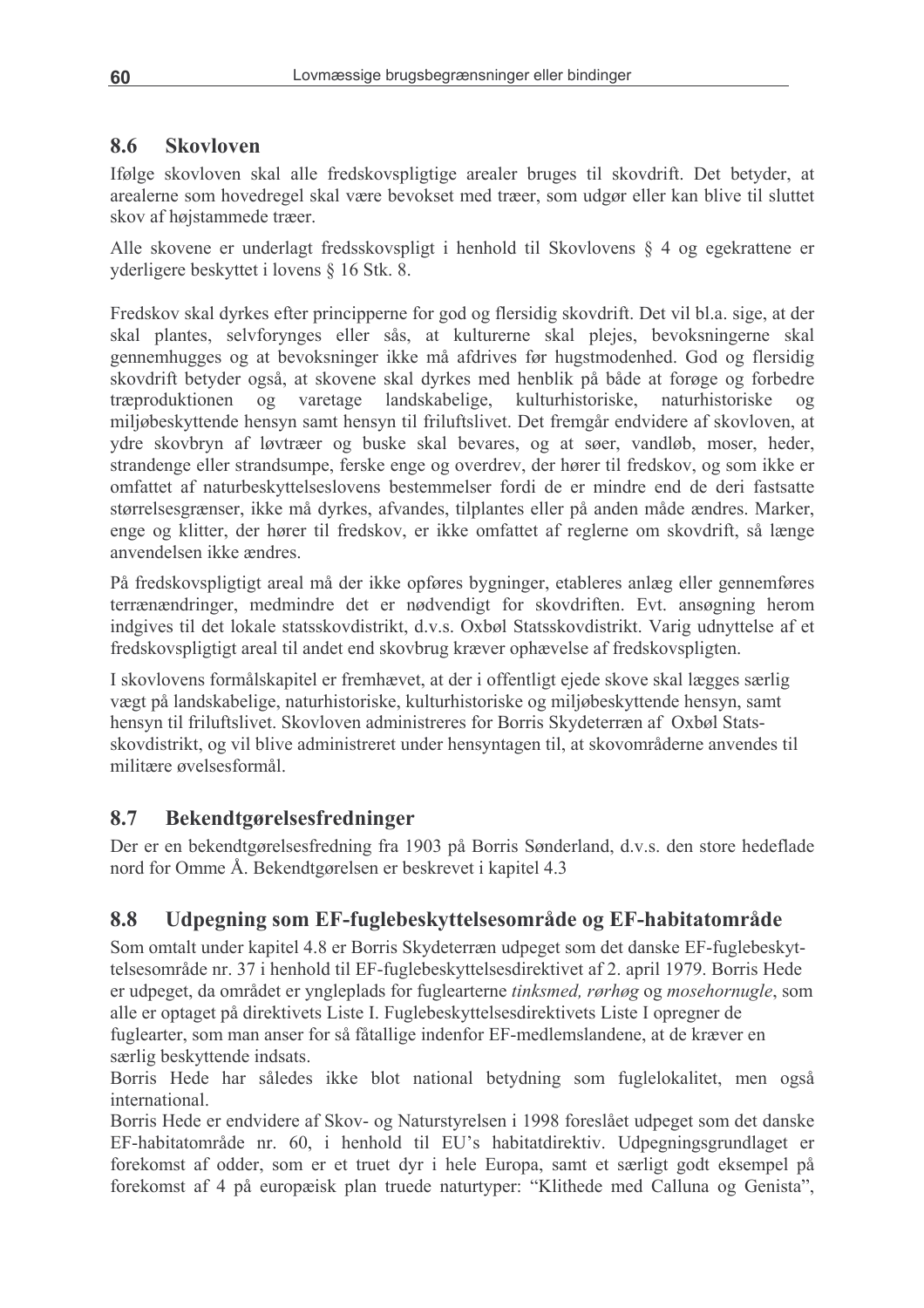"Nordatlantisk våde heder med Erica tetralix", "Europæiske tørre heder" samt "Juniperus communis vegetation på heder".

EF-fuglebeskyttelsesområderne og Habitatområderne må kun anvendes i overensstemmelse med bestemmelserne i "Bekendtgørelse nr. 782 af 1. november 1998 om afgrænsning og administration af internationale naturbeskyttelsesområder (EF-Fuglebeskyttelsesområder, EF-Habitatområder og Ramsarområder)".

Der er ikke en særlig lovgivning for disse områder. De er alene reguleret af de allerede gældende love, og kun forhold, som hidtil har været omfattet af den almindelige lovgivning, berøres. Udpegning af EF-habitatområder berører f.eks. ikke hidtidig arealanvendelse, eksisterende lovlig anvendelse eller udnyttelse af ejendomme, hidtidig landbrugsdrift, færdsel eller jagt. Derimod berører de f.eks. amters eller kommuners planlægning samt aktiviteter eller indgreb, som kræver tilladelse eller lignende efter den eksisterende lovgivning.

Amter og kommuner skal ved behandling af ansøgninger om tilladelser og dispensationer efter naturbeskyttelsesloven, planloven, råstofloven, miljøbeskyttelsesloven, vandløbsloven, vandforsyningsloven eller okkerloven sikre, at en tilladelse ikke forringer de naturtyper, som er baggrunden for udpegningen eller forringer levevilkårene for de plante- og dyrearter, som områderne er udpeget for. Der må heller ikke gennemføres foranstaltninger, der medfører betydelig forstyrrelse af de nævnte arter. Alle nævnte loves øvrige interesser skal selvfølgelig fortsat varetages.

Indenfor EF-habitatområderne er der skærpede krav til, hvornår der skal foretages en særlig vurdering af virkningerne på miljøet (VVM). Dette har betydning i forbindelse med nyanlæg eller væsentlige ændringer af anlæg knyttet til det åbne land som f.eks. mejerier, slagterier eller skrot-oplagringspladser.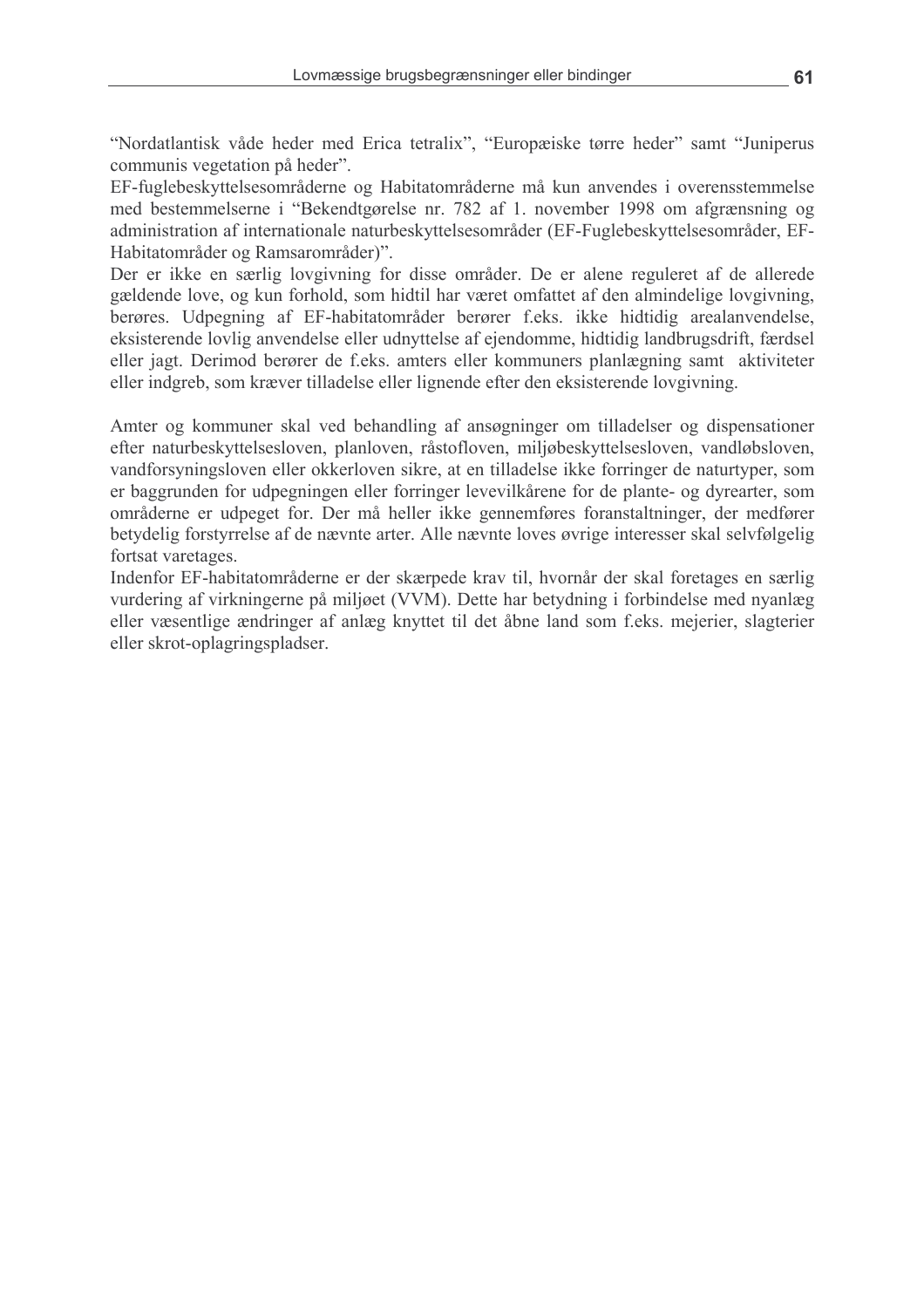# **FREMTIDIGE BEHOV OG ØNSKER**

#### $\boldsymbol{9}$ Fremtidig militær anvendelse af terrænet

Indenfor planens tidshorisont - 15 år - forventes ingen epokegørende ændring indenfor det danske forsvars bevæbning. Det kan dog forventes, at enkelte ældre våbensystemer, som f.eks. 120 mm morter, erstattes af et nyt våbensystem. Dette kunne være en fler-rørs morter med længere rækkevidde. Disse og lignende udskiftninger vurderes ikke at medføre yderligere belastning af terrænet.

Det nuværende aktivitetsniveau forventes fastholdt.

Tilpasning af enhedsskydningerne til fremtidens taktik vurderes næppe at medføre en forøget kørsel udenfor nu etablerede brandbælter og spor. Skaderne herfra vil desuden være minimale og kan ikke sammenlignes med tilsvarende belastninger i et egentligt øvelsesområde alene af den grund, at belastningen vil foregå med en langt lavere frekvens og af færre køretøjer. Endvidere vil der i forbindelse med faste enhedsskydninger være midlertidigt faste spor af bl.a. sikkerhedshensyn, som skal følges.

Økonomiske hensyn vil medføre, at krigsammuniton i stigende grad vil blive afløst af øvelses-

ammunition med markeringsladninger, og deraf følgende mindre miljøbelastning, hvorfor den p.t. målelige belastning vil være aftagende - især i periodens sidste del.

#### 9.1 Nuværende og fremtidige brugere

Ingen ændringer forventes.

#### $9.2$ Fremtidig brug af eksisterende uddannelses- og øvelsesfaciliteter

Borrislejren forventer, at det fremtidige behov for og brug af terrænet til militære formål vil ligge på samme niveau som nu, muligvis vil der endda blive et færre antal skydedage i fremtiden. En større civil interesse for at bruge terrænet til skydeterræn m.v. må forventes efter tidligere hændelser og den løbende debat om sikkerheden i andre midlertidige skydeområder.

Bæltekørsel skal også fremover foregå i tvangsspor. Dette gælder også kampvogn.

Det må forventes, at der indføres 20 mm maskinkanon-indstikning på leopardkampvogn.

#### 9.3 Behov for nye anlæg og øvelsesfaciliteter

Der er ikke ved drifts- og plejeplanens tilblivelse fremsat ønsker om nye militære anlæg og øvelsesfaciliteter i planperioden.

Renovering af eksisterende anlæg vil kunne komme på tale, bl.a. vil dette ske med bevægelige målbane om Muldsande (ref. kap. 5, pkt 5.5.6 instruktionsskydebaneanlæg).

Dog kan nye behov ikke udelukkes taget planperiodens længde i betragtning.

#### $9.4$ Renovering og naturpleje

Borrisleiren anbefaler, at den gamle fredningsdeklaration for Borris Sønderland ophæves i forbindelse med drifts- og plejeplanens ikrafttrædelse, da deklarationen ifølge Borrislejren umuliggør en rationel naturpleje af den centrale del af terrænet.

For de tidligere landbrugsarealers vedkommende er det Borrislejrens anbefaling, på baggrund af mere end 40 års braklægning, at disse arealer efter slåning og let harvning omlægges hvert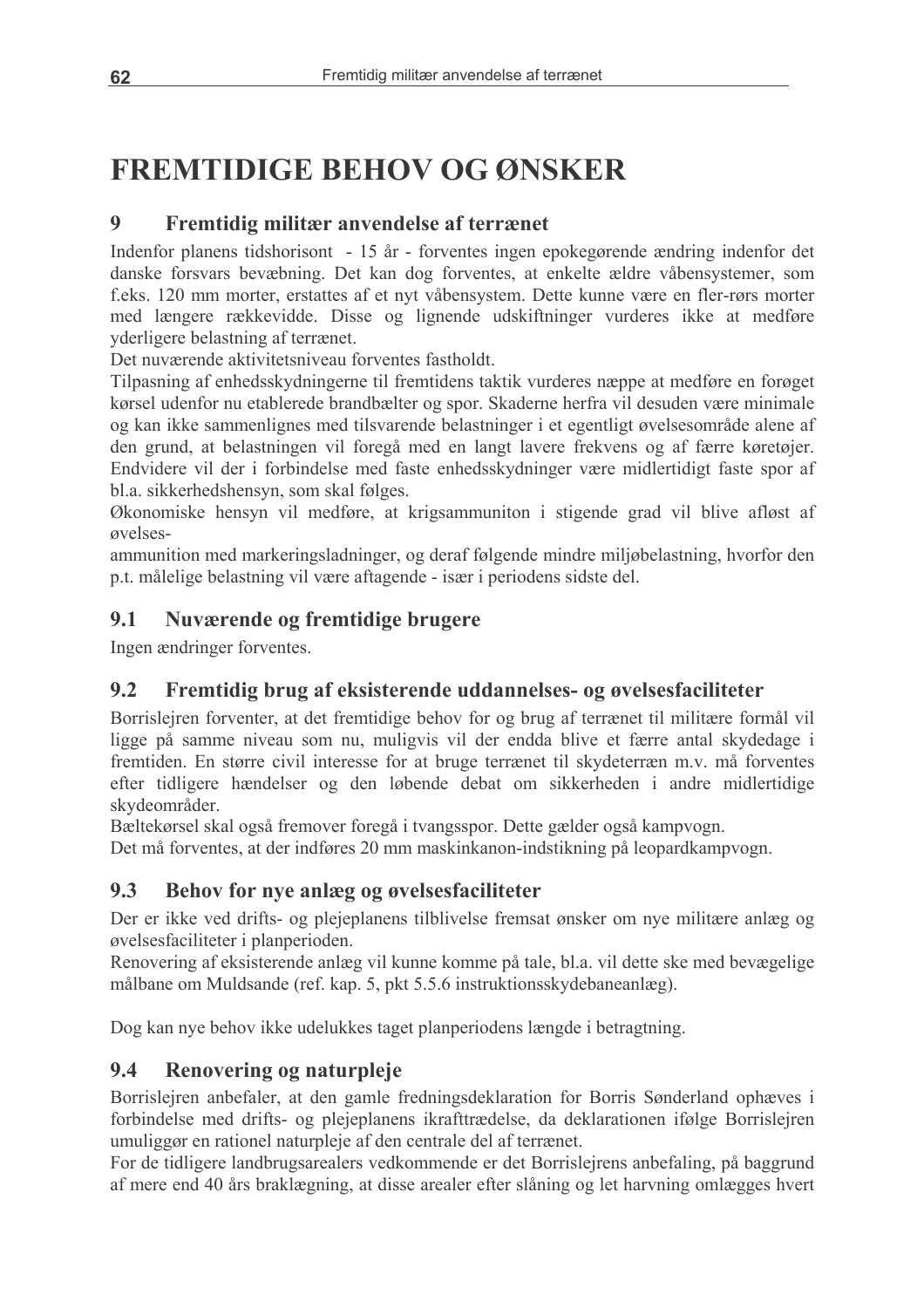4-5 år med en græsafgrøde eller lignende. Årsagerne hertil er belyst i kapitel 6 om forsvarets drift og pleje af skydeterrænet, under "græsheder".

Omme Ådal er ved at vokse til i pil og bævreasp. En retablering til noget mere oprindeligt er muligt, men skal vedligeholdes med mellemrum. Lejren bruger kun ådalen som del af fareområde i princippet til overskydning, hvorfor pleje heller ikke har nogen indflydelse på skydningerne.

#### 9.5 Vildtpleje

Borrislejren foreslår, at de 59 vildtagre der er anlagt på terrænet, fortrinsvis omkring ådalen og udenfor ringvejen, bliver nedlagt og flyttet til udvalgte brandbælter. Samtidig skæres der i et vist omfang ned på antallet.

Baggrunden herfor er, at de fleste af de nuværende vildtagre ligger på naturarealer, hvor en naturlig flora ønskes prioriteret og fremmet.

#### $9.6$ Driften af skov og levende hegn

Vedrørende skovdriften på Borris skydeterræn finder Borrislejren det overvejelse værd at undersøge fordele og ulemper ved overgang til naturskov. Lejrens behov er alene tilgodeset ved skovenes værdi som afskærmende lydkulisse. Forsvaret har underskud på skovdriften i området

Herudover finder Borrislejren det hensigtsmæssigt med en indramning af skydeterrænet med skovbevoksning i størst mulig dybde hele vejen rundt. Samtidig vil det som et minimum være ønskeligt at hæve fredskovpligten for Gravl Plantage.

Supplerende til skovrejsning foreslås det, at der undlades hedepleje i et samlt bælte langs sydsiden af Sønder Ringvej fra Blokhusvej til Fuglemose. Herved vil der med tiden opstå et naturligt kratbælte på denne strækning, som kan skærme terrænet. Det samme foreslås på en mindre strækning ved flugtskydningsbanen uden for Østre Ringvej nord for Blåbjerg.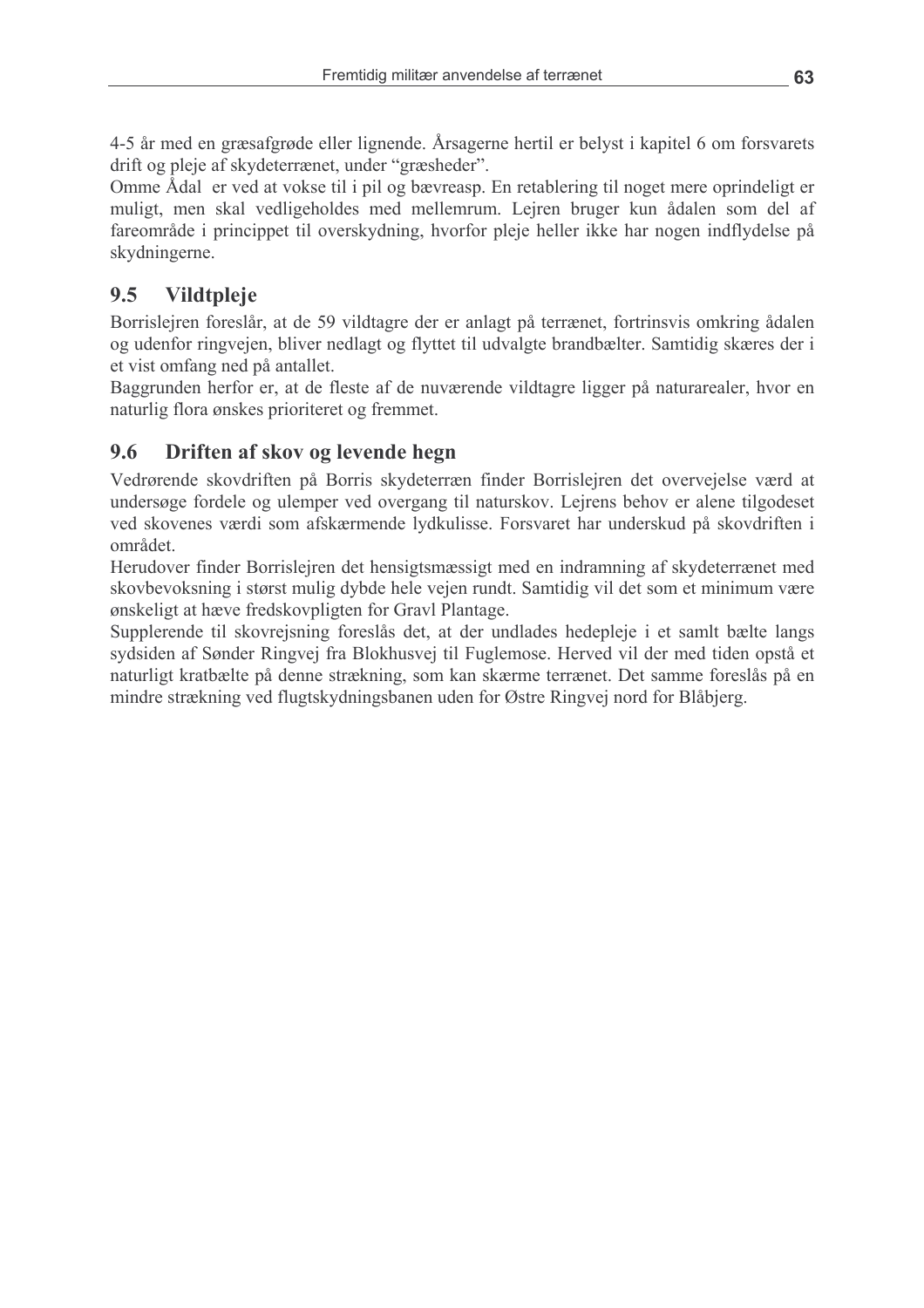#### 10 Skov- og Naturstyrelsens forslag til beskyttelse og forbedring af naturværdier

# 10.1 Forslag til målsætning for den fremtidige pleje og naturtilstand

På baggrund af den biologiske registrering kan det fastslås, at skydeterrænet er et område af meget høj naturmæssig værdi. Især som hedefuglelokalitet er området meget værdifuldt. Skov- og Naturstyrelsen har derfor følgende forslag til målsætning for beskyttelse og forbedring af terrænets naturværdier:

- At fastholde og forbedre Borris Skydeterræns status som en af Danmarks bedst bevarede og naturmæssigt set mest værdifulde hedestrækninger.
- At leve op til Danmarks internationale forpligtelser ved udpegningen af Borris Hede som EF-fuglebeskyttelsesområde i sin egenskab af Danmarks vigtigste hedefuglelokalitet, i.h.t. EF-fuglebeskytteslesdirektivet, og som EF-habitatområde i henhold til EU's habitatdirektiv.
- At sikre, at drifts- og plejeplanen giver området en mindst lige så god beskyttelse som den aftalte, men ikke gennemførte fredningsbekendtgørelse.
- At sikre terrænets fortidsminder mod enhver skade i forbindelse med militær øvelsesaktivitet.

Målsætningen skal opfyldes gennem drifts- og plejeplanen, som med konkrete anvisninger skal fastlægge naturplejen, naturgenopretning samt retningslinier for den militære anvendelse.

# 10.2 Forslag til konkrete plejetiltag på de åbne arealer

### Pleje af hede og overdrev

- Der fastlægges en vegetationsplejeplan for alle arealer, som er angivet som hede eller overdrev på grundkortet. På de dele af hederne og overdrevene, der ikke tid efter anden afbrændes på grund af den øvelsesmæssige brug, bør lyngheden regelmæssigt forynges turnusmæssigt gennem kontrolleret, pletvis afbrænding eller stribeforynges ved klipning og opsamling. Der bør også gennemføres tørveskrælning på udvalgte steder i en slags langsigtet turnus.

Hede- og overdrevsområderne bør i vrigt generelt holdes fri for selvsået opvækst, specielt bjergfyr. Problemet er størst i randområderne.

Alle hede- og overdrevsarealer bør mindst plejes to gange indenfor den 15-årige planperiode, således at der sikres en ret kort cyklus, til sikring af en optimal lyngvegetation. Der bør foretages en prioritering af plejeindsatsen, således at de mest tilgroede områder

plejes først. Det drejer sig om Gundesbøl Hede, Tørvemosebankeområdet mellem Fillingsandvej, Ørbækvej og Gravlvej, sydøstlige hjørne af St. Engmose samt strækningen langs østsiden af Ørbækvej fra lille Engmose nordpå til Røverstuer. I de revlingdominerede randområder af heden i smalle zoner langs plantagerne bør slåning af hedevegetationen foregå mere ekstensivt. Som nævnt bør der dog også her foretages en hyppig rydning af eventuel træopvækst.

På de af de gamle agerlandsområder som er klassificeret som overdrev, hvor en mere eller mindre tæt græspels hindrer lyngen i at etablere sig, bør foretages slåning og fjernelse af materialet med henblik på at fremme lyngspiringen.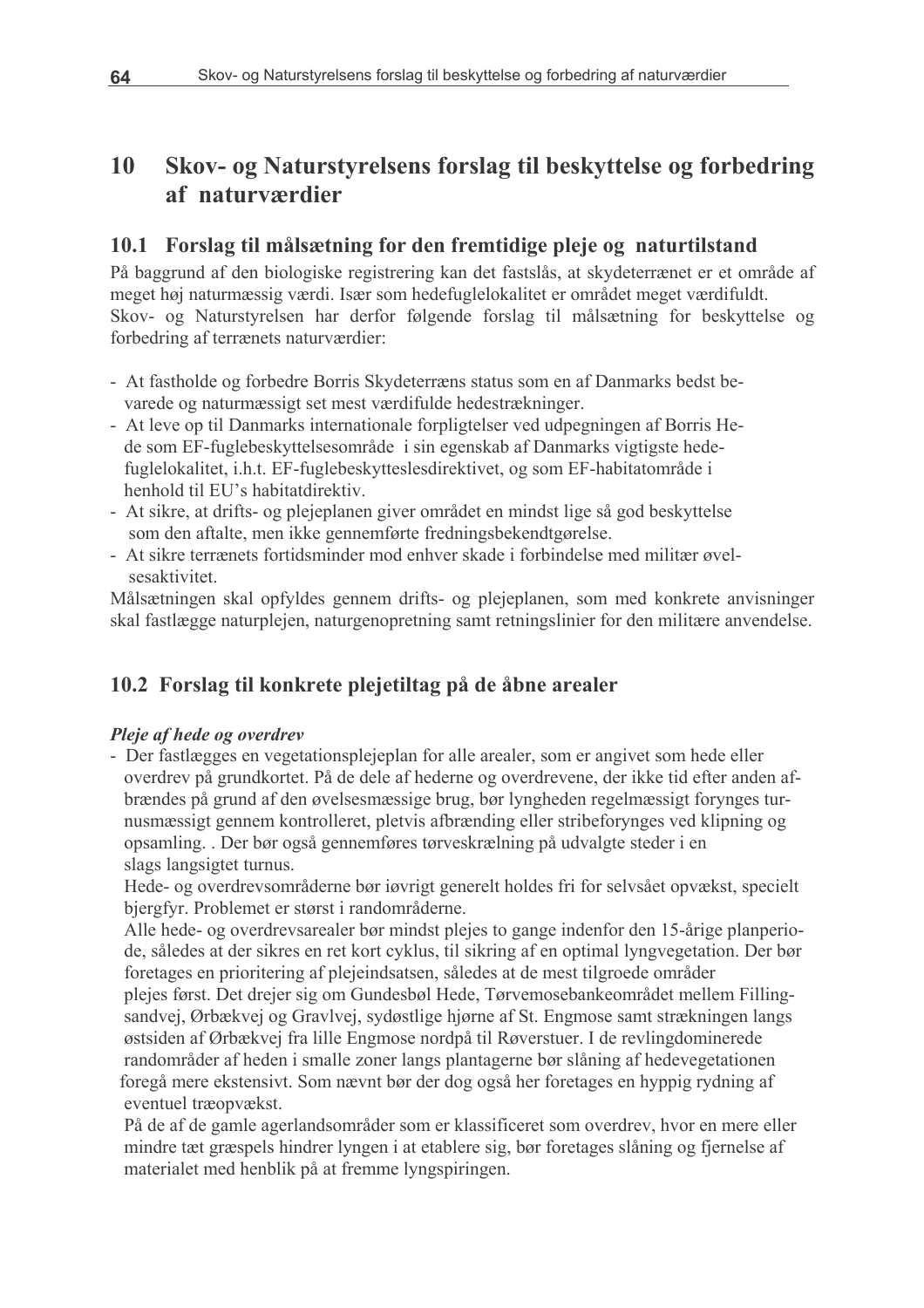#### **Beskyttelse af indsande**

- Indsande er en meget værdifuld naturtype, hvor der lever helt specielle dyr og planter. De er afhængige af, at der bibeholdes åbne sandflader. Mange steder i landskabet sker der en tilgroning af sådanne sander. Det er derfor vigtigt at bevare indsanderne på Borris Hede intakte. Dæmpning af sandflugt med rispålægning og lignende bør således kun anvendes i helt specielle tilfælde, og slet ikke ved begyndende sandflugt. Indsandene og deres omgivelser bør dog skånes mod alt for kraftig slidpåvirkning.

Der er fire markante indsande-områder på den gamle hede: Rævegrav Bakker, Søbjerge, Røverstuer og Store Blæsbjerg. Det foreslås, at indsandene skånes ved så vidt muligt at undgå al kørsel, såvel med hjul- som bæltekøretøjer.

### Genskabelse og pleje af vådområder

- For at opretholde og genskabe områdets naturlige vandstand og udseende foreslås det, at alle grøfter i videst muligt omfang tilkastes og nye grøfter ikke etableres. Herved tilgodeses hedemosernes flora og fauna. Samtidig vil den generelt højere vandstand hindre lyngtørven i

at brænde under opstået brand, og den vil sinke eventuel tilgroning i pilekrat. Vandstandshævning foretages ikke de steder, hvor det vil medføre skader på veje eller faste anlæg.

Det skønnes ikke, at der er væsentlige tilgroningsproblemer i hedemoserne udenfor Omme Ådal, hvorfor der ikke vurderes at være særlige plejebehov i disse.

- Ressourcemæssigt skønnes det, at pleje i form af rydning af al pileopvækst i Omme Ådal er en uoverkommelig opgave. Det foreslås derfor, at kræfterne sættes ind på at friholde særligt værdifulde strækninger, både ud fra en landskabelig og naturmæssig begrundelse. Der foreslås følgende to strækninger friholdt for opvækst gennem vinterhugst: Midterstrækningen fra Hvollig Bro til Gravl Bro og den vestligste del op til Vestbroen.

Resten kan og bør holdes åbent, såfremt der bliver ressourcer til det.

Alternativt overgår det til naturlig succession.

Det er foreslået overfor forsvaret af Skov- og Naturstyrelsen, at strækningen af Omme Ådal på Borris Skydeterræn udpeges som en af de tre lokaliteter for udsætning af bæver i Danmark, da området skønnes særligt velegnet som levested. Da bæveren lever af især piletræer vil den bidrage til "naturpleje" af ådalen.

### Drift og pleje af ådalslandskabet omkring de tidligere landbrugsarealer

- Det foreslås, at de tidligere marker, gyvelkrat, enge og overdrevsarealer langs ådalen slås regelmæssigt, d.v.s. 2-3 gange i løbet af den 15-årige planperiode, og det afslåede materiale fjernes. Dette vil hindre tilgroning samt sikre at den høje diversitet af overdrevsplanter bibeholdes i så lang tid som muligt.

Det vil endvidere tilgodese vildtet, samtgavne anden fauna og flo-

ra. Der foretages desuden en regelmæssig plukhugst af de nuværende krat, således at området bevarer et spredt bevokset, åbent præg, stedvist med eng- og overdrevskarakter, stedvist med mere tætte, små kratholme.

De mange levende hegn og gamle bevoksninger i gårdhaver bør få lov at stå så længe de kan, men bør ikke forynges. Såfremt den øvelsesmæssige brug nødvendiggør fornyelse af de

levende hegn, bør dette fortrinsvis ske med eg og birk.

Det bør overvejes, om ikke slåningsplejen burde udvides med et forsøg over hvad en jordbehandling og efterfølgende braklægning af et tidligere dyrket areal betyder for plantelivet i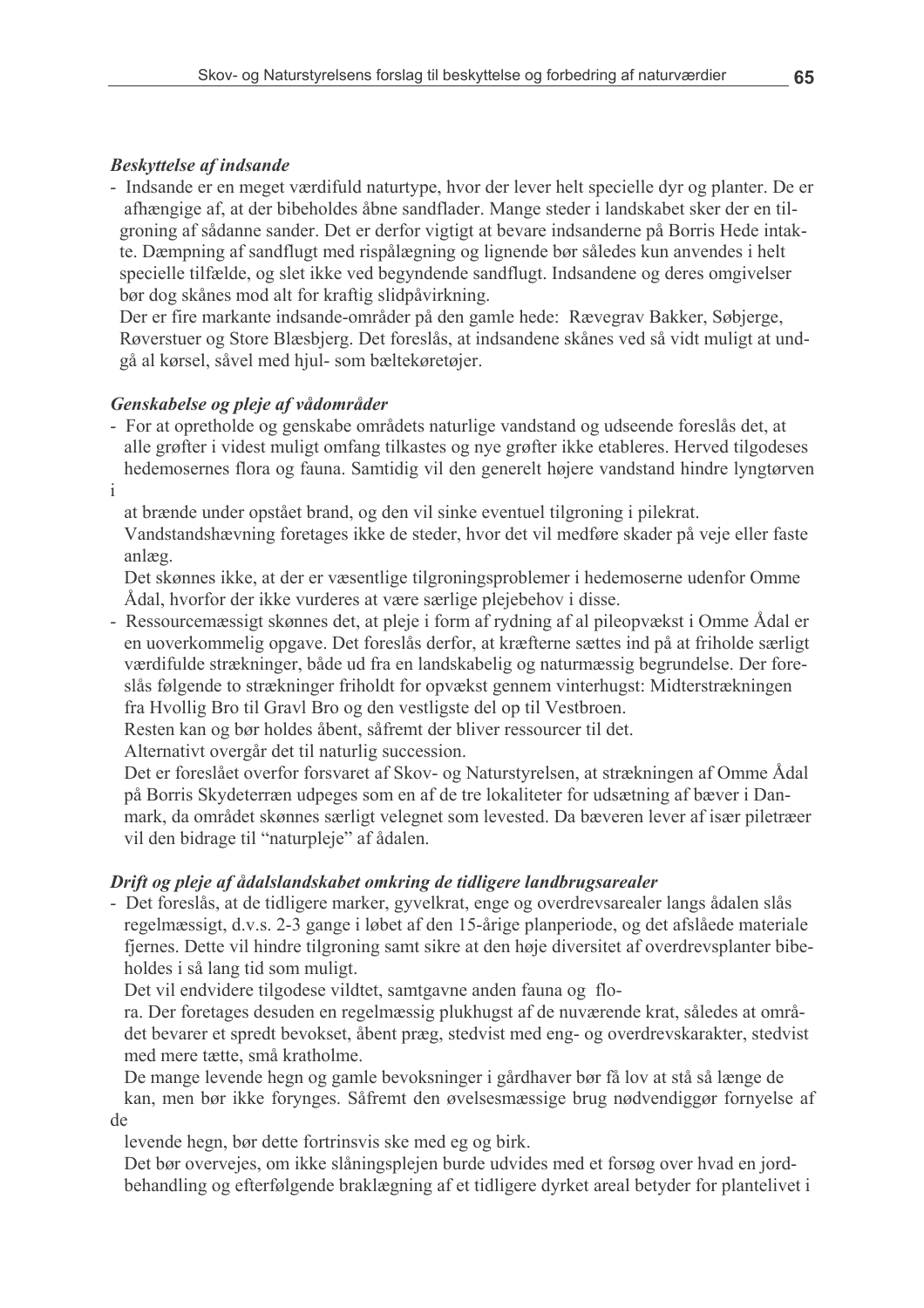området. Det bør ligge brak i mindst 30-50 år, idet en kort 4-5 årig rotation helt ville ødelægge vegetationen. På Borris Hede er der så store arealer som tidligere har været dyrket, at man uden at ødelægge naturværdier kan prøve metoden af.

På de særdeles interessante lyngdækkede tidligere dyrkede arealer nord for Nygårds Høj, antages en jævnlig slåning (hvert 4-5 år) at kunne vedligeholde den artsrige vegetation (bl.a. med store bevoksninger af Kattefod) i det omfang området ikke sættes i brand af militære aktiviteter

Der er gode muligheder for en opfølgning /overvågning af resultaterne af plejen, da der foreligger kvantitative floraregistreringer fra flere interessante overdrevs-, hede- og englokaliteter på Borris Hede 1987-89 (Mogens Ring Petersen, 1998). Disse eksisterende registreringer kan give en overvågning det tidsperspektiv, som ofte savnes.

#### Undladelse af gødskning og sprøjtning

- Det foreslås, at der fremover ikke anvendes pesticider eller gødskes på terrænet udenfor skovene. Dette skal ses som led i et overordnet mål om at gøre miljøet på forsvarets arealer så rent som muligt, bl.a. for at bidrage til opfyldelsen af regeringens pesticidpolitik for offentlige arealer og til opfyldelsen af Vandmiljøplan II samt til forbedring og sikring af fremtidige drikkevandsressourcer. Forsvarets arealer er som regel friholdt for pesticider og normalt også for gødskning. Ved nykulturanlæg i skovene er det dog fortsat nødvendigt at sprøjte forberedende samt tjære mod museskader.

# 10.3 Forslag til fastlæggelse af kronvildtforvaltningsplan

Det foreslås, at der som led i drifts- og plejeplanen fastlægges en kronvildtforvaltningsplan for Borris Skydeterræn, herunder en målsætning, med inddragelse af lokale jagtforeninger, landbrugsforeninger m.v.

Kronvildtforvaltningsplanen bør være baseret på følgende hjørnestene:

- Forsvarsministeriets generelle jagtpolitik
- Vildtpleje

Naturpleje af heder, overdrev og enge, genopretning af vådområder, vildtagre i brandbælter, sliksten, forøgelse af løvtræandelen og mere naturnær skovdrift i form af selvforyngelse af skov, spredt aldersfordeling af træer i bevoksningerne, vildtvenlige træ- og buskarter.

- Defineret driftsformål med kronvildtbestanden

Forslag: En stor og sund bestand, harmonisk alders- og kønsfordeling, naturlig adfærd hos dyrene, ingen genetisk forurening, respekt for det biologiske grundlag (eks. ikke flere dyr end arealet kan bære), skydeterrænet som reservoirfunktion.

- Administration af forvaltningsplanen Forslag: Bestandsopgørelse, årligt beskydningsmøde, beskydning, begrænsning af forstyrrelser, biotop- og vildtpleje, information og åbenhed.

Et godt grundlag for en fremtidig stor, sund bestand af kronvildt på Borris Skydeterræn vil bl.a. være, at der findes - en formuleret, overordnet målsætning, - en klar placering af ansvar og kompetence, - store, sammenhængende naturarealer, - en begrænset mængde forstyrrelser, - et godt biotop- og naturgrundlag, - en kontinuerlig og faglig forvaltning, - en afskydningsplanlægning.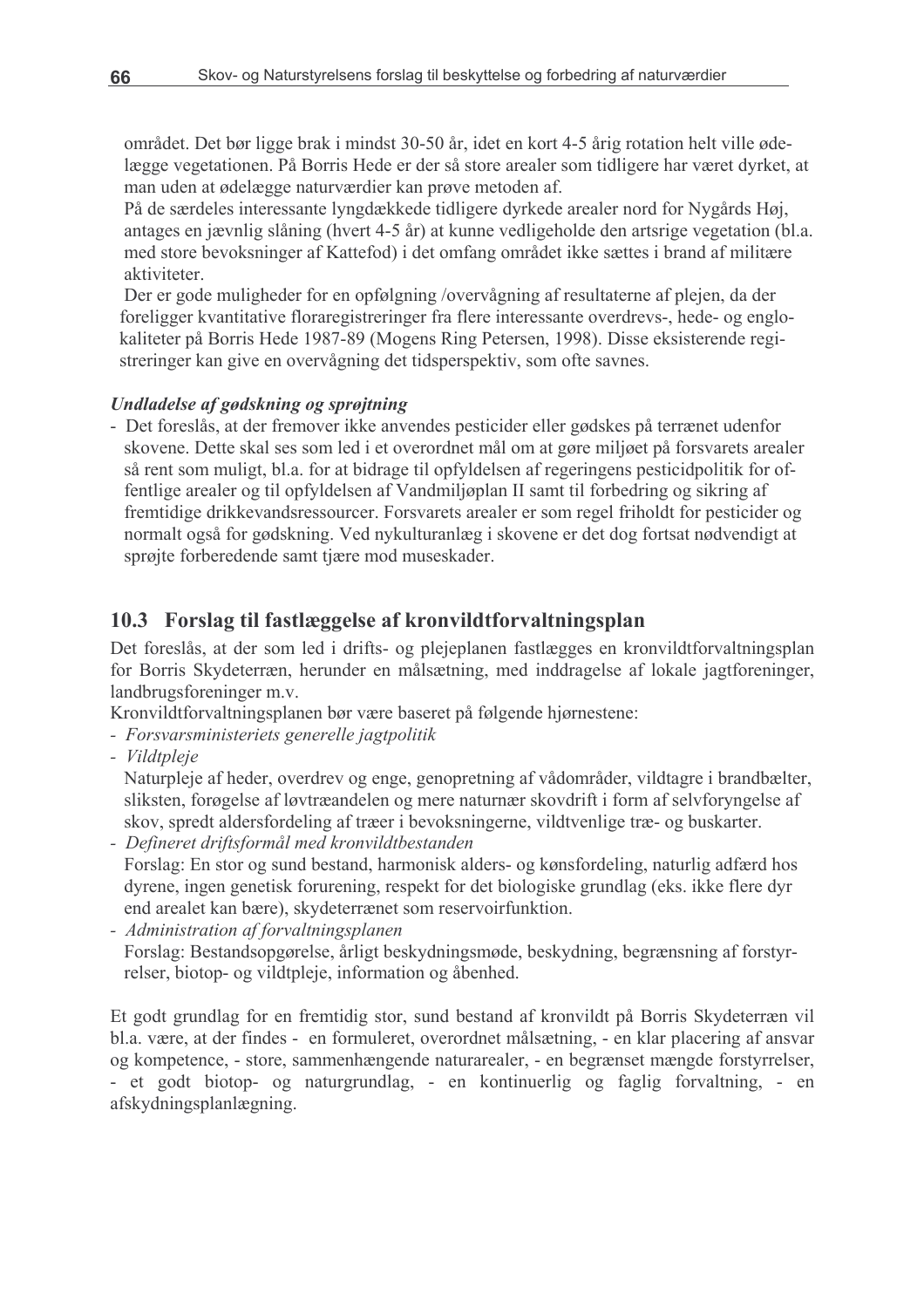# 10.4 Forslag til friholdelse af arealer for militær aktivitet

- Det foreslås, at der udlægges et større, uforstyrret hjørne af heden, hvor den tidligere udstrakte hedemose genskabes. Formålet er at skabe mulighed for indvandring af den sky trane

som ynglefugl. Der peges på Store Engmose, beliggende i skydeterrænets sydøstlige hjørne, nærmere betegnet arealet mellem Foldagervej, Blåbjergvej, Østre Ringvej og Ørbækvej. Det foreslås, at arealet helt friholdes for skyde- og øvelsesaktiviteter. Herudover foreslås det, at det friholdes for overskydning fra ringvejen i perioden 1. april til 31. august. Området

ligger i forvejen udenfor nedslagsområdet, ligesom der ikke foregår enhedsskydninger i dette område.

- Endvidere foreslås det, at Omme Ådal som hidtil friholdes for skydeøvelser og nedslag.
- De hidtidige nedslagsområder for morter og artilleri i det centrale hedeområde på Borris Sønderland og på Gundesbøl Hede vest for Hyolligvej foreslås fastholdt. Dermed fastslås det også, at der ikke må forekomme nedslag fra morter og artilleri udenfor disse områder.
- Gravning herunder manuel og maskinel gravning af skyttehuller, stillinger, dozning, m.v. bør ophøre af hensyn til terrænet. Eventuelt kan Hjemmeværnets håndgravning af skyttehuller fortsætte indenfor nogle enkelte, mindre, konkret udpegede områder. Hidtil har gravning i princippet kunnet foregå overalt i terrænet udenfor det deklarationsfredede område.

# 10.5 Forslag til bestemmelser vedrørende terrænets benyttelse

- Skov- og Naturstyrelsen finder, at BB/Borris' bestemmelser vedrørende terrænets militære benyttelse er meget vigtige at fastholde, for at sikre terrænets gode tilstand fremover. Det gælder således ikke mindst reglerne for kørsel med hjul- og bæltekøretøjer, herunder overholdelse af den faste bæltesporplan, som er helt afgørende i drifts- og plejeplansammenhæng. Faste bæltespor i forbindelse med den nye bane 52 bør fastlægges.

Borris Skydeterræn skal fortsat kun være et skydeterræn, og ikke et øvelsesterræn. Et princip, som Skov- og Naturstyrelsen finder afgørende for terrænets fremtidige udvikling, i lyset af dets nationale naturværdier.

Det er også vigtigt at holde fast i de gældende regler for nedslagsområder, brandbekæmpelse, beredskabsområder (kun udenfor ringvejen), samt regler for sprængning og skydetider. Afgrænsning af graveområder og friholdelse af visse områder for skydning og øvelser (se ovenfor), foreslås dog indført i reviderede BB/Borris i forbindelse med udsendelsen af nærværende drifts- og plejeplan.

#### 10.6 Forslag til målsætning og driftsplan for skovene

### Kort beskrivelse af plantagerne.

Skovene på Borris Skydeterræn udgør i alt ca. 520 ha og stammer hovedsageligt fra en række større plantninger i 50'erne og 60'erne. Langt den overvejende del udgøres således af 1. generationsskov på hedejord. Eneste undtagelser er egekrattene langs Torsbækken i terrænets sydlige ende. Alle skovene er underlagt fredsskovspligt i henhold til Skovlovens § 4 og egekrattene er yderligere beskyttet i lovens § 16 Stk. 8.

Hovedparten af plantagerne ligger som en bræmme om det store hedeområde og Omme ådalen i terrænets centrale del. Plantagerne udgøres af Muldsande, Mosegård, Odderskær,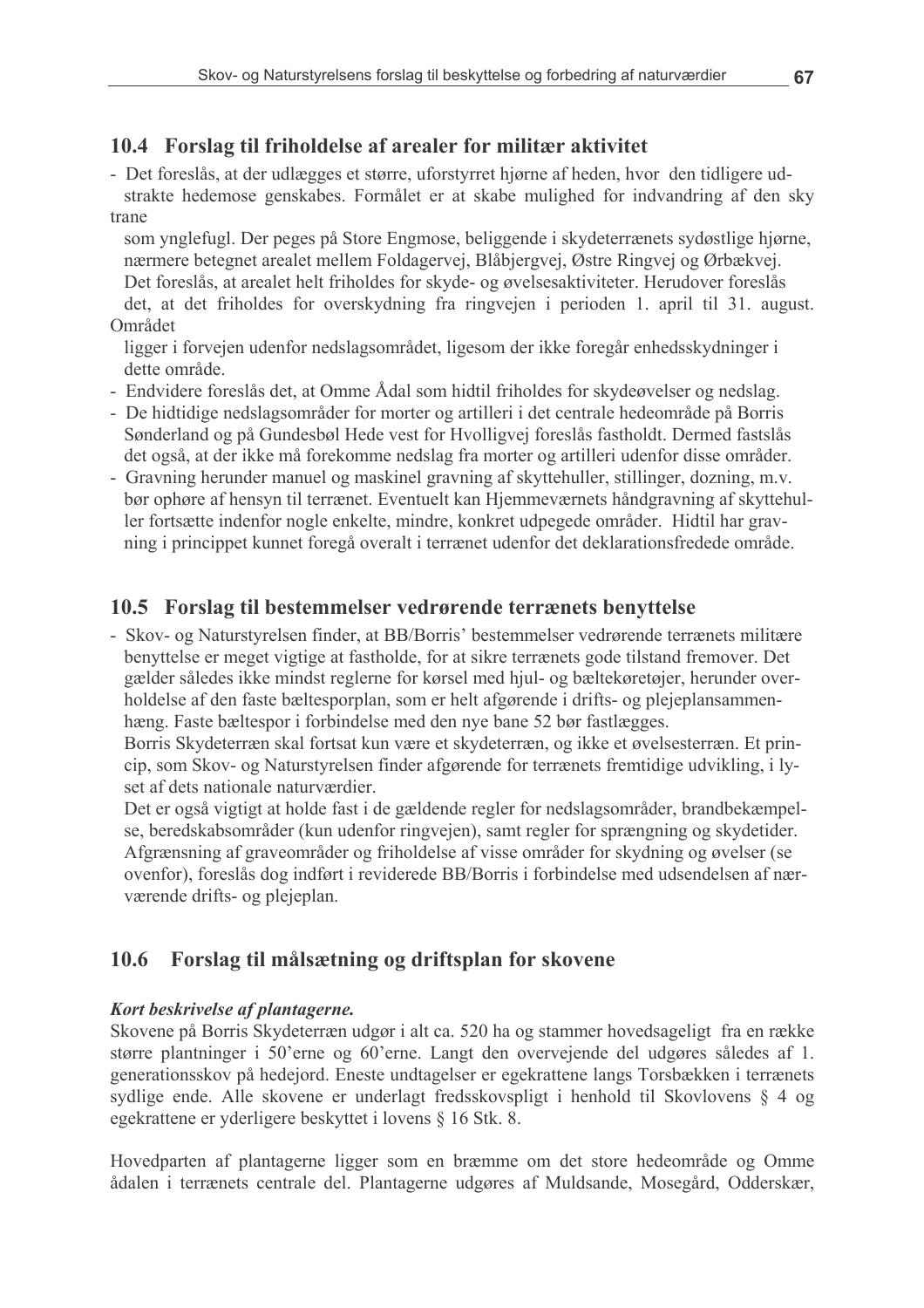Østergård, Sortekær, Kærhus, Foldager, Lovlund, Peder Pedersens, Kældbæk, Gundelsbøl, Fuglemose og Østerrige Plantager. Disse arealer drives uden særlig påvirkning af de militære aktiviteter, idet deres primære militære funktion er at afskærme skydeterrænet herunder at virke lyddæmpende i forhold til de omgivende arealer.

I terrænets centrale del ligger Kovflod, Hvollig og Gravl plantager, samt et større antal kulisseplantninger (små usammenhængende nåletræsbevoksninger anlagt af forsvaret til øvelsesmæssig brug). Disse arealer drives ikke forstligt, men passes af den terrænansvarlige i Borrislejren. De ligger for hovedpartens vedkommende i det store hedeområde midt i skydeterrænet, som udgør fareområdet for hovedparten af de skydninger, der finder sted. Mange af bevoksningerne bærer her tydeligt præg af de militære aktiviteter.

#### Dyrkningsgrundlaget.

Terrænet på og omkring Borris skydeterræn ligger på smeltevandsaflejringer fra sidste istid, hvorfor jordbunden hovedsagelig udgøres af sand og grus. Nærringsstofniveauet er gennemgående lavt, og jordens ringe vandholdende evne udgør en begrænsende vækstfaktor i tørre somre.

Området udviser nogen lokal variation, idet områderne omkring Gundesbøl og til dels Østerrige Plantage tydeligt præges af dårligere vækstbetingelser end resten af skovarealet. Her har sandflugt i fortiden skabt et område med særdeles lavt nærringsstofniveau og en dårlig vandkapacitet. Endvidere er især Østerrige Plantage meget påvirket af den stadige vestenvind. Plantagerne i den østlige del af terrænet byder derimod på lidt bedre vækstbetingelser med et frodigere skovklima.

Sitka etableres uden større problemer efter renafdrift, hvorfor lokaliteten ikke synes væsentlig plaget af forårsnattefrost. Saltnedslag fra Vesterhavet er sandsynligvis årsagen til at træarter som rødgran og omorika kun opnår en begrænset levealder. Den stigende kronvildtbestand påvirker ligeledes skovdyrkningen, idet der mange steder kan observeres skrælleskader især i rødgran.

#### Militære målsætninger.

Driftsplanen skal medvirke til at sikre en bæredygtig udnyttelse af skovene på Borris Skydeterræn, således at den langsigtede mulighed for at opfylde såvel forsvarets som omverdenens ønsker om flersidige ydelser øges.

Forsvarets helt centrale formål med skovene er varig opnåelse af beskyttelse, læ og afskærmning - idet skovene ikke direkte anvendes i øvelsesmæssig sammenhæng. Dette altoverskyggende formål peger mod, at opbygning af en skovstruktur med varigt skovdække selvforyngende blandingsskov i særlig grad vil kunne opfylde kravet om varighed.

Den nuværende skovdyrkning - baseret på nåletræsplantager - overvejende i renbestand med hovedvægt på sitkagran, rødgran og omorika hviler på et skovdriftssystem med ensaldrende monokulturer som forynges ved renafdrift.

Under de gældende jordbundsforhold, klima m.v. må et skovdriftssystem med vedvarende skovdække og selvforyngelse bygge på fleretageret naturnær drift med især anvendelse af hovedtræarterne eg, skovfyr og birk, men også med mulighed for indblanding af andre løv- og nåletræsarter som bøg, rødgran og ædelgran.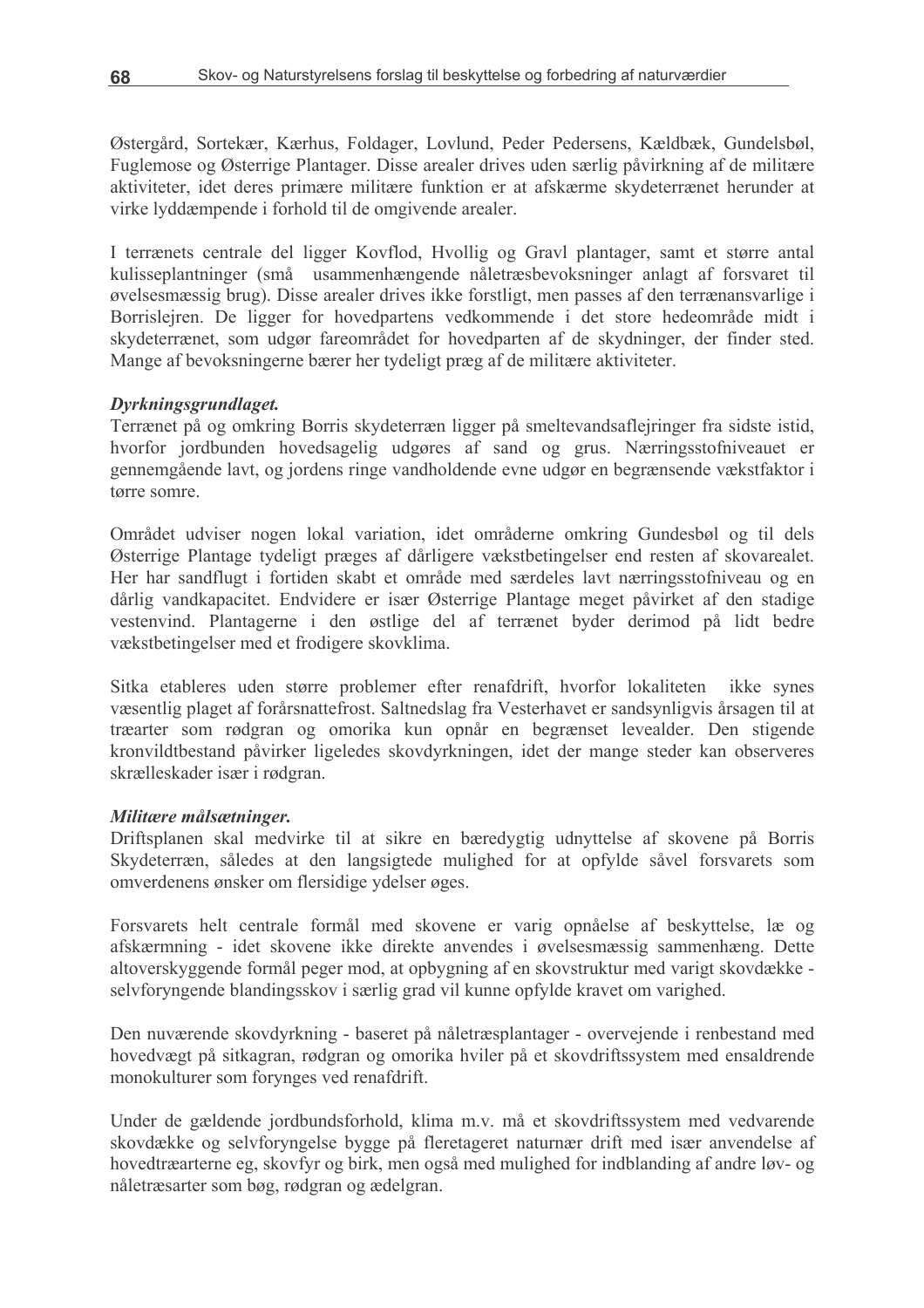Omlægning fra den nuværende plantagedrift til en kontinuerlig skovdrift med vedvarende skovdække vil tage lang tid - over 100 år - og kræve en konsekvent planlægning og opfølgning. Alt efter hvilke hovedtræarter der satses på, vil det - særligt i starten formentlig kræve investering ud over hvad den nuværende skovdrift kræver, når der alene ses på kulturomkostninger. På længere sigt kan der derimod ventes en økonomisk gevinst, idet man vil mindske udgifterne til plantning.

#### Produktionsmæssige målsætninger.

Skovene er en ressource, der foruden at opfylde de militært betingede behov også skal producere træ.

Forudsætningen for en langsigtet økonomisk stabil produktion er økologisk stabilitet. De produktionsmæssige og økonomiske interesser taler således også for en ændring af det nuværende skovdyrkningssystem. Ud fra disse hensyn søger driftsplanen at sikre risikospredning ved øget anvendelse af længelevende og selvforyngende træarter og dyrkningssystemer.

Vækstbetingelserne på Borris Skydeterræn varierer. Dette lægger op til, at de produktionsmæssige målsætninger skal tilpasses de enkelte skove. I en stor del af plantagerne, primært de nordlige og østlige, viser de nuværende bevoksninger, at der er et godt grundlag for skovdrift. I disse områder skal skovdyrkningen fastholdes og vedproduktion stå som en fremtidig målsætning. Det drejer sig konkret om skovområderne Muldsande-, Mosegård-, Odderskær-, Østergård-, Sortekjær-, Kærhus-, Foldager-, Lovlund-, Peder Pedersens- og Keldbæk Plantage. Hvad angår specielt Foldager Plantage har den som de øvrige et godt produktionsgrundlag, men med sin placering inde på hedefladen bør de landskabelige hensyn dog her veje tungt i forhold til de produktionsmæssige.

I områder hvor skovdriften ikke på lang sigt kan forventes at være lønsom, eller hvor den er vanskelig at forene med de militære øvelsesfomål, bør der ikke stræbes efter produktion af gavntræ. Der tænkes her på de uproduktive arealer i Gundesbøl-, Fuglemose- og Østerrige Plantage, samt på skovarealerne i terrænets centrale dele (Store Hvollig-, Kovflod-, Lille Gundesbøl-, Gravl-, Komose- og Nygårds Plantage), hvor skovdyrkningen påvirkes af militære aktiviteter

I den enkelte bevoksning kan skovdyrkningen ligeledes ud fra både økonomiske og økologiske hensyn i en række tilfælde ekstensiveres. F.eks. bør frosthuller og mindre vådbundsarealer ikke tilplantes. I en række tilfælde kan efterbedring af mindre områder undlades.

#### Stabilitetsmæssige målsætninger.

Det må konstateres, at stabiliteten af en række nuværende bevoksninger i plantagerne ikke er tilfredsstillende. For at forbedre stabiliteten bør det fremover gennem planlægningen sikres, at der anvendes træarter og provenienser, der er tilpasset den enkelte lokalitet. Dette vil bl.a. betyde en større anvendelse af stabile, længelevende træarter, herunder hjemmehørende træarter. Den dårlige stabilitet kan ofte henføres til en uhensigtsmæssig opbygning af skovene og et dårligt skovklima, først og fremmest dårlige læforhold. Driftsplanen skal sikre en mere stabil opbygning af skovene. Dette vil indebære øget anvendelse af stormfaste og stabile træarter både i renbestand og som indblanding.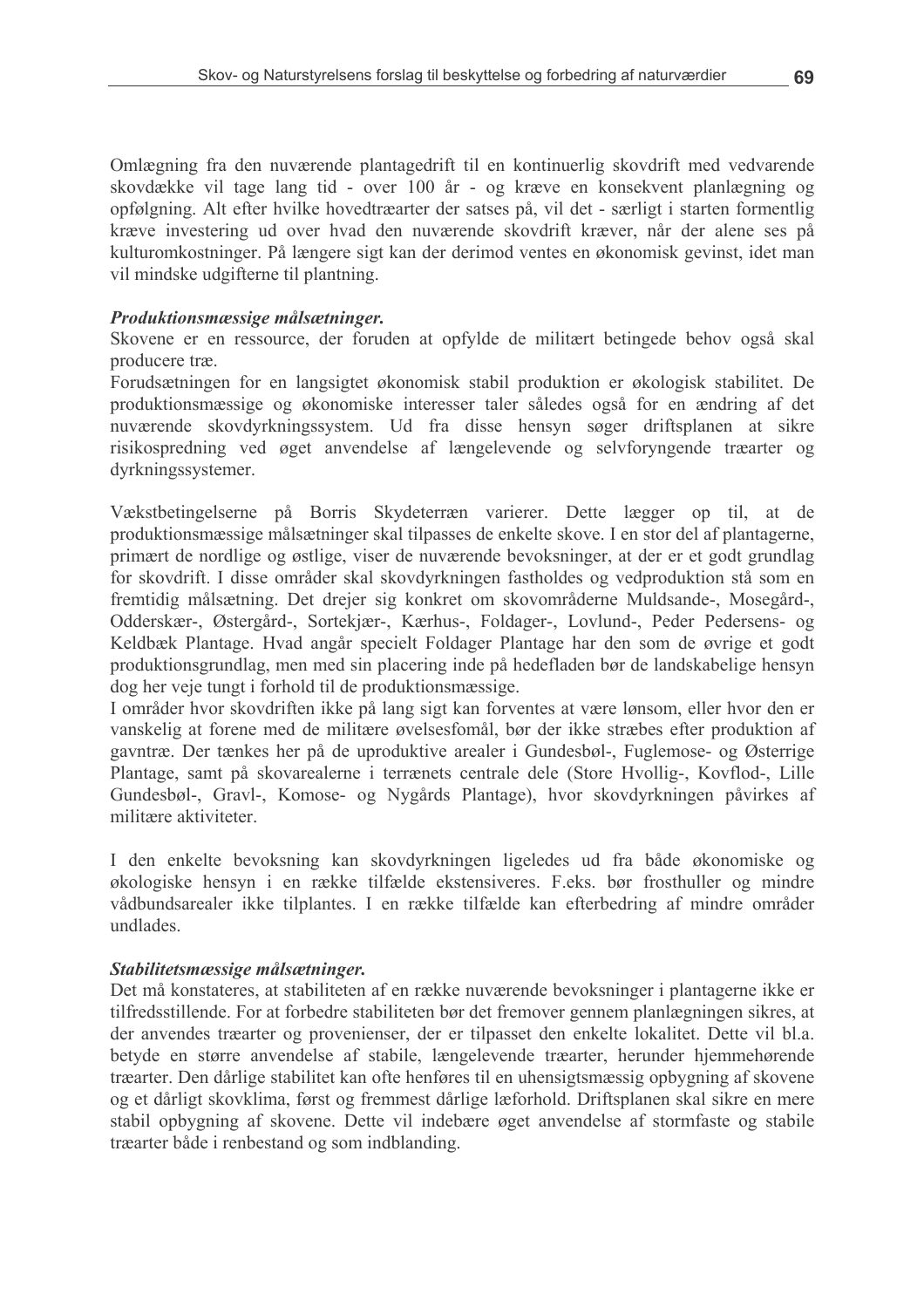Arealet med permanent skovdække skal øges. Dyrkningssystemer, der bygger på variation i bevoksningsstruktur og på selvforvngelse, kan medføre en forbedret stabilitet og større risikospredning i den enkelte bevoksning. Etablering af stabile og naturnære dyrkningssystemer er en meget langsigtet proces, der vil tage flere trægenerationer. I første omgang skal driftsplanen sikre en øget anvendelse af træarter, der kan indgå i sådanne systemer, og som kan forvnge sig naturligt. Dette vil sikre en fremtidig fleksibilitet.

For at skabe øget stabilitet i plantagerne skal det fremover tilstræbes, at i særdeleshed skovbrvnene kommer til at bestå af længelevende og stormfaste træarter som f.eks. eg og skovfyr.

For en stor del af de nuværende bevoksninger vil forvngelse også i lang tid fremover skulle foregå ved renafdrift. Det skal sikres, at omfanget af de enkelte afdrifter mindskes, således at skovklimaet ikke forringes unødigt.

#### Flersidige målsætninger.

Ud fra hensynet til flora og fauna skal driftsplanen fremme anvendelse af hjemmehørende løvtræarter og driftsformer som muliggør opbygning af varierede bevoksninger med varigt skovdække. Nåleskov kan dog også indeholde væsentlige værdier for plante- og dyrelivet. Skove med god variation mellem løv og nål giver således gode muligheder for et artsrigt plante- og dvreliv.

En øget anvendelse af løvtræ skal også sikre, at der anlægges stabile og varierede ydre skovbryn og indre bryn mod vandløb, søer og andre naturområder, og at spredningsmulighederne for planter og dyr forbedres.

Skovenes placering i et bælte omkring den store hedeflade virker beskyttende på hedevegetationen, idet trækronerne filtrerer kvælstof fra luften og forhindrer næringsstoftilførsel ved jordfygning. Denne skovstruktur bør fastholdes fremover.

En enkelt skovlokalitet på terrænet har så store naturmæssige værdier tilknyttet, at dens nuværende tilstand skal bevares. Det skal ske ved, at arealerne i fremtiden skal udlægges som urørt skov. Det drejer sig om egekrattene mellem Torsbækken og Omme Å på skrænterne af højdedraget mellem de to vandløb. Arealerne er markeret på drifts- og plejekortet i bilag 3. I den fremtidige forvaltning af egekrattene skal der sikres mulighed for, at selvsåede eksotiske træarter kan fjernes. Der skal indhentes en tilladelse til udlæg af urørt skov fra det lokale statsskovdistrikt (Oxbøl Statsskovdistrikt). Aftalen vil blive tinglyst jvf. Skovlovens § 18. Det skal endvidere bemærkes, at egekrat er beskyttet af Skovlovens § 16 stk. 8.

#### Nuværende træartsfordeling.

Da plantagerne næsten udelukkende består af 1. generationsskov dominerer kultursikre træarter som rødgran, sitkagran, contortafyr og skovfyr skovbilledet. Enkelte steder bl.a. I Kærhus og Lovlund Plantager ses et indslag af forskellige løvtræer dels i form af gamle lunde omkring gårdtomter fra før plantagernes tid, dels som indblanding i nåletræsbevoksninger.

Flere steder kan den dårlige stabilitet i plantagerne henføres til en uhensigtsmæssig opbygning af skovene og et dårligt skovklima, først og fremmest dårlige læforhold. Det langsigtede mål for skovdriften på Borris Skydeteræn er en mere stabil opbygning af plantagerne og et mere varieret skovbillede med sikring af varig afskærmning af arealet i den kommende periode. Dette skal sikres ved etablering af løvtræbryn med eg som hovedtræart, anvendelse af små dyrkningsenheder, indblanding af stabile træarter med en høj omdriftsalder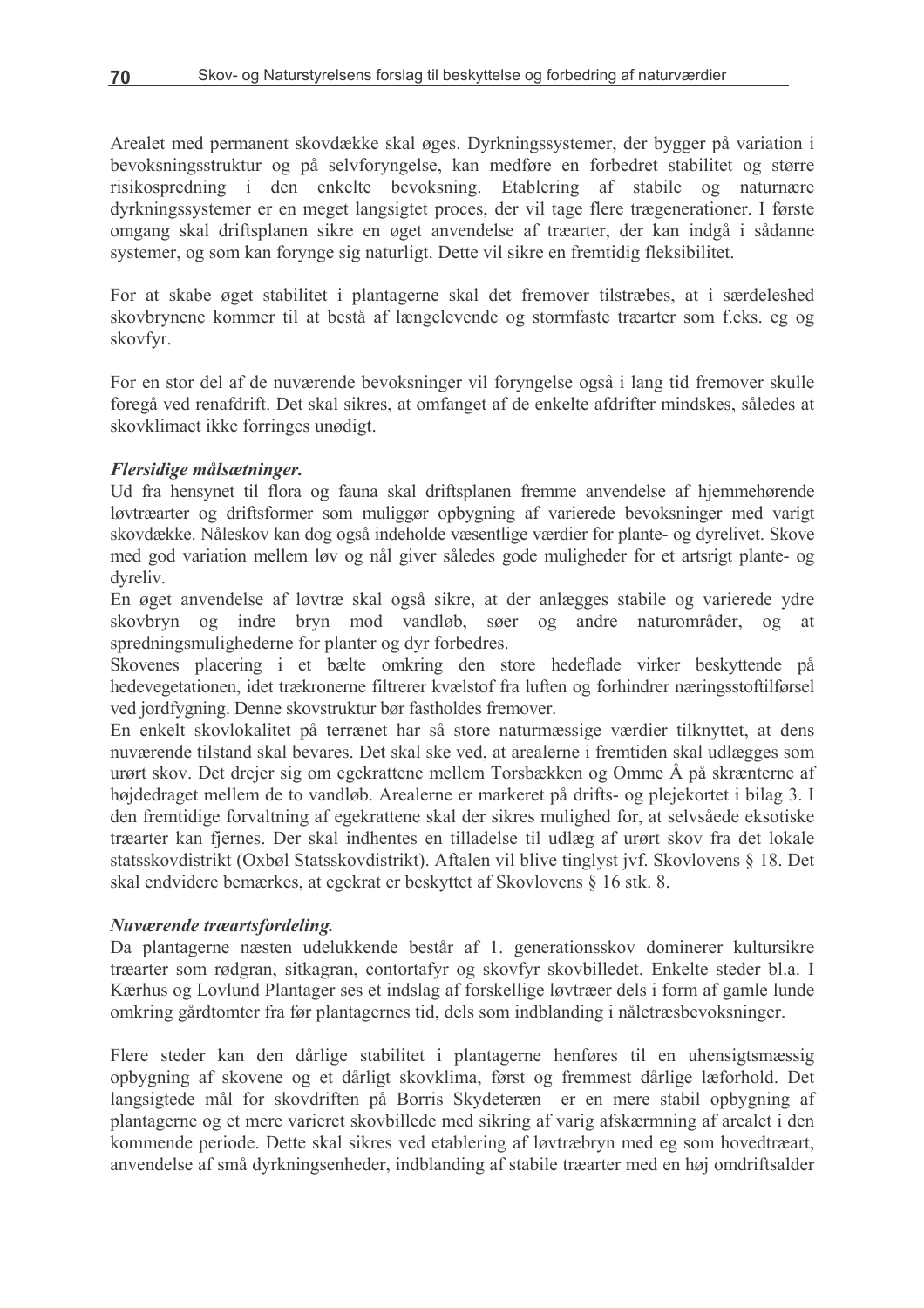og en generelt øget anvendelse af blandingskulturer med mulighed for selvforyngelse på lang sigt. Skovdriften skal

sigte mod og skabe grundlag for anvendelse af nye kulturmetoder (skærmforyngelser), der er nødvendige for indførelse af en række frostfølsomme træarter.



Figur 10.1: Viser den nuværende træartsfordeling på Borris skydeterræn.

#### Fremtidigt træartsvalg.

Produktion af råtræ kan også fremover være et mål med skovdriften. Rødgran, sitkagran og tildels omorika har hidtil spillet en væsentlig rolle i denne sammenhæng. Med baggrund i den dårlige sundhedstilstand i plantagernes rødgran- og omorikabevoksninger, primært forårsaget af dårlig salttålsomhed, bør monokulturer af disse træarter udfases/neddrosles.

Af stabilitetsmæssige- og flersidige hensyn skal andelen af løytræ øges. En stor del af de nye løvtræarealer vil udgøres af eg. Der vil især blive tale om stabiliserende vdre- og indre skovbryn og mindre egentlige bevoksninger. Der bør anvendes eg af lokale provenienser.

Andelen af skovfyr skal øges i planperioden, og træarten skal primært anvendes som stabilitetsskabende moment på mindre produktive arealer, samt i yderkanten af plantagerne. Træarten udmærker sig ved god stabilitet, billigt kulturanlæg og evnen til at kunne forynge sig selv. Den er desuden velegnet til underplantning. Skovfyr bør indblandes med passende løvtræer f.eks. eg eller birk. Skærm af skovfyr er et godt udgangspunkt for indbringning af andre træarter.

Andelen af birk på Borris Skydeterræn bør øges. Træarten er særlig velegnet, hvor der skal etableres løvskov på fugtige arealer og hvor forholdene i øvrigt taler for en ekstensivering af skovdriften, den er billig at anlægge og har gode evner for selvforyngelse. Skærm af birk er et godt udgangspunkt for indbringning af andre træarter.

Birk er dog også en meget invasiv art på heder, og den bør derfor ikke etableres ud mod de åbne hedeflader

På arealer med god vindbevægelse skal østrigsk fyr introduceres ligeledes i blanding med egnede løvtræer.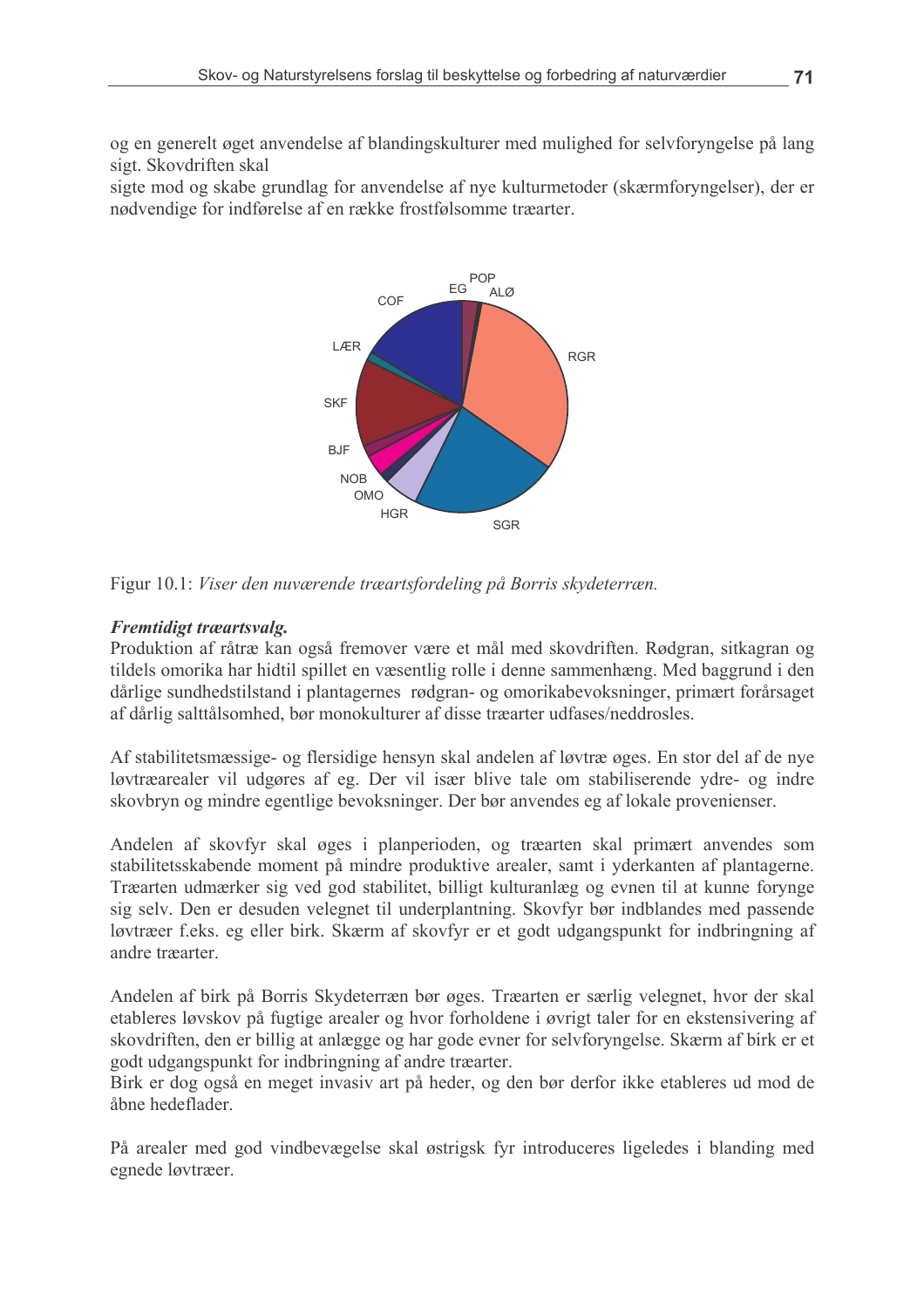Sitkagran udviser salttålsomhed, og god stabilitet både i rande og på bevoksningsniveau. Træarten er samtidig den bedst egnede vedproducent på Borris Skydeterræn, hvorfor den bør fastholdes som element i det fremtidige skovbillede. Det skal dog understreges, at man fremover bør benytte sig mere af indblanding, især på frostudsatte lokaliteter. Lærk synes især velegnet. Dens tilstedeværelse giver på sigt større handlefrihed, samtidig vil den reducere ekstraomkostninger til efterbedring i frosthuller.

Det bør forsøges, hvorvidt vedproduktionen kan suppleres af andre stabile nåletræarter. Douglasgran virker som en oplagt mulighed. Den er velproducerende og stabiliteten på lang sigt er god. Lokale dyrkningserfaringer peger på, at den vil kunne etableres med succes. Indblanding af lærk vil stabilisere bevoksningen i ungdommen. Det skal understreges, at douglasgran hører hiemme på terrænets mere beskyttede lokaliteter.

Ædelgran findes som indslag i enkelte rødgranbevoksninger. Der bør her gøres en indsats for at videreføre de ofte undertrykte men livskraftige individer til næste bevoksning. I næste planperiode, når egnede bevoksninger er forberedt til skærmstilling kan træarten introduceres evt. i blanding med løvtræ.

Andelen af rødgran på Borris Skydeterræn skal bringes ned. Baggrunden er rødgranbevoksningernes meget dårlige sundhedstilstand. Træarten bør ikke fremover anlægges i renbestand, men kan med fordel indgå i blanding med eksempelvis skovfyr og birk.

Contortafyr har tidligere været plantet meget på terrænet. Erfaringerne med denne træart er generelt dårlige. Stabiliteten er ringe og bevoksningerne går ofte i opløsning i en ung alder. På denne baggrund kan det ikke anbefales at plante contortafyr på skydeterrænet fremover.

#### Kulturplan.

Med udgangspunkt i de ovenstående afsnit har Skov- og Naturstyrelsen december 1997 foretaget en gennemgang af Borris Skydeterræns skove med det formål at udfærdige en langsigtet plan for foryngelse af arealerne. I forløbet har Oxbøl Statskovdistrikt og Hedeselskabet ved skovfoged N.C.R. Moses bidraget med gode idéer og lokal dyrkningserfaring. Selve planen fremstår som en forskrift for hvilke bevoksninger, der skal afvikles i planperioden (1998-2013) og hvilke træarter, der skal etableres efterfølgende. I planen indgår en del arealer, der ikke skal gentilplantes men afvikles primært af landskabs- og naturmæssige årsager. Disse arealer vil herefter udvikle sig imod hede- eller mosetilstand.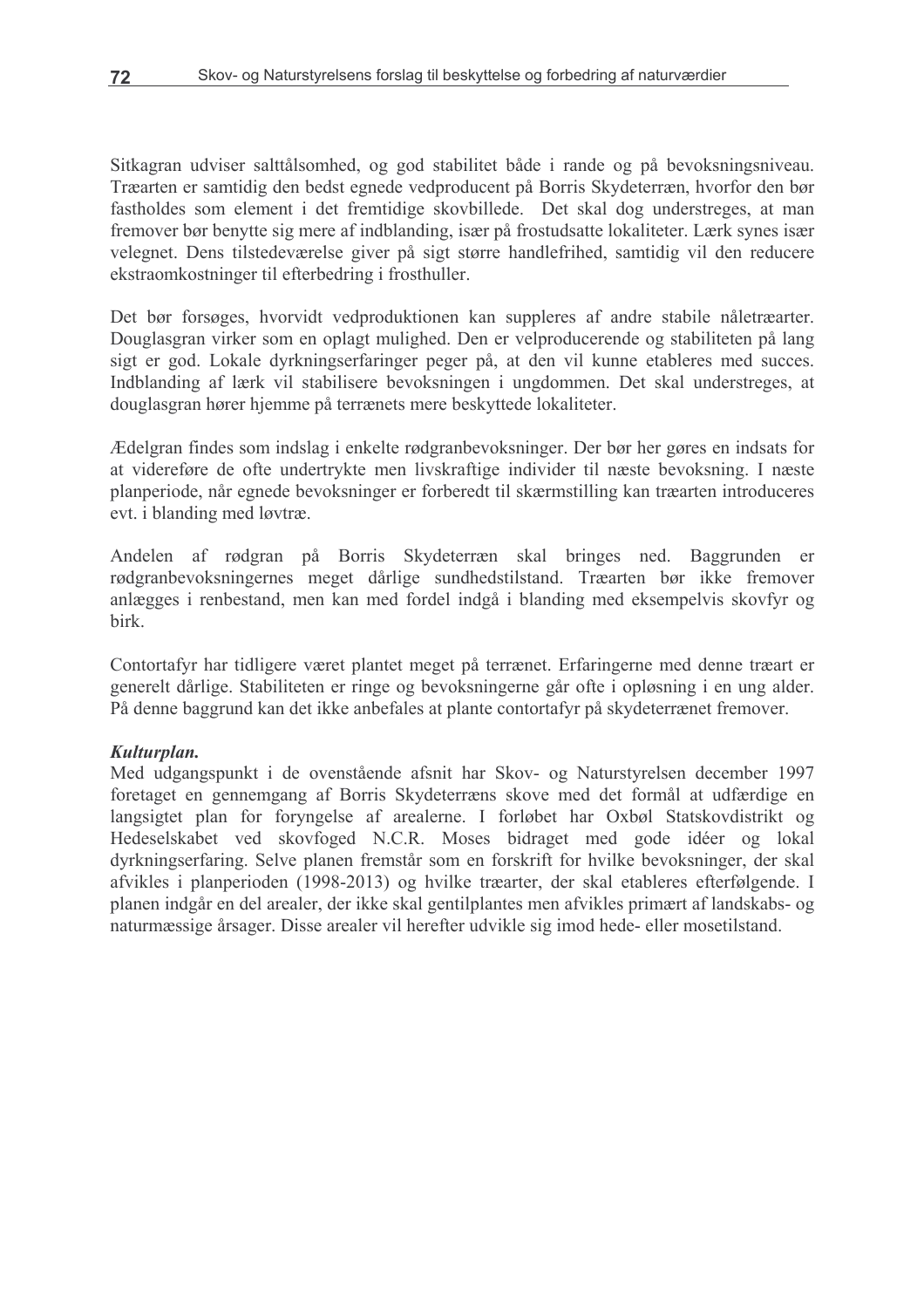

Figur 10.2: Viser træartssammensætningen på Borris Skydeterræn år 2013, efter at kulturplanen er ført ud i praksis. Til sammenligning henvises til figur 10.1, den nuværende træartssammensætning.

I nedenstående skema ses en oversigt over de enkelte arealer. Der er angivet arealbetegnelse i hht. den administrative inddeling, nuværende træart, alder, foryngelsestræart og areal. Desuden er der givet en anbefaling til foryngelsesmetoden på det pågældende areal. Endelig er der, på baggrund af erfaringstal fra kulturetablering på Skov- og Naturstyrelsens egne arealer, skønsmæssigt angivet kulturens samlede omkostninger. Grundlaget for de økonomiske overslag ses i bilag 5 (kulturmodeller for de enkelte træarter). Skemaets indhold ses endvidere præsenteret på drifts- og plejekortet i bilag 3.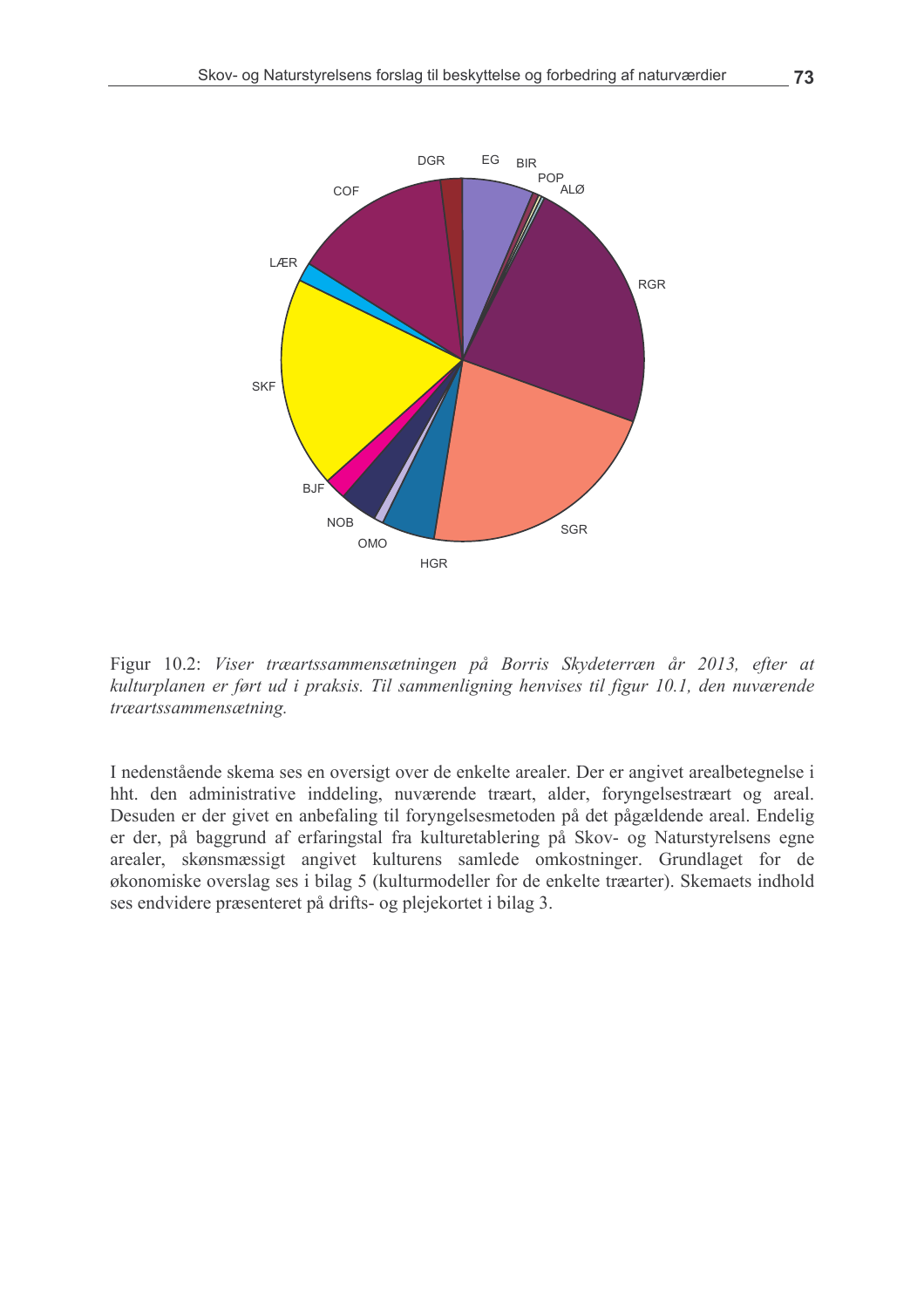|                                 | <b>Kulturplan Borris Skydeterræn</b><br>Periode 1998 - 2013 |            |         |                |                |                     |                |                                                        |
|---------------------------------|-------------------------------------------------------------|------------|---------|----------------|----------------|---------------------|----------------|--------------------------------------------------------|
| Afd.                            | Litra                                                       | Træart     | Argang  | Areal          | Forynges med   | Foryngelsesmetode   | Ca. omkostning | Bemærkninger.                                          |
| 101                             | f                                                           | COF        | 1971    | 1,9            | EG             | Renafdrift, hegning | 116.613        | Der indblandes birk og løvbuske                        |
| 104                             | a                                                           | Græs       |         | 0,7            | EG             | Hegning             |                | 42.963 Der indblandes birk og løvbuske.                |
| 104                             | b                                                           | <b>RGR</b> | 1968    | 3,8            | EG             | Renafdrift, hegning |                | 233.225 Der indblandes birk og løvbuske.               |
| 104                             | d                                                           | <b>OMO</b> | 1984    | 1,1            | EG             | Skærm af OMO        |                | 67.513 Der indblandes birk og løvbuske.                |
| 104                             | e                                                           | <b>HGR</b> | 1968    | 0,5            | EG             | Vækstrør            | 30.688         | Der indblandes birk, skovfyr og løvbuske.              |
| 104                             | g                                                           | <b>RGR</b> | 1970    | 0,5            | EG             | Vækstrør            |                | 30.688 Der indblandes birk, skovfyr og løvbuske.       |
| 110                             | a                                                           | <b>RGR</b> | 1952    | 4,4            | <b>DGR/HYL</b> | Randforyngelse      | 113.533        |                                                        |
| 112                             | a                                                           | <b>SGR</b> | 1992    | 0,8            | EG             | Hegning             |                | 49.100 Der indblandes skf, birk og løvbuske I egene.   |
| 112                             | b                                                           | COF        | 1963    | 0,5            | <b>SKF</b>     | Renafdrift          |                | 8.970 Kun den ustabile bræmme i sydlige ende forynges. |
| 117                             | n                                                           | AGE        |         | 1,9            | <b>BIR</b>     | Rillepløjning       | 27.951         |                                                        |
| 402                             | C                                                           | <b>BRL</b> |         | 2,9            | EG             | Hegning             |                | 177.988 Der indblandes løvbuske                        |
| 202                             | C                                                           | <b>RGR</b> | 1965    | 1              | <b>BØG</b>     | Særm, hegning       |                | 61.375 ÆGR indslag bevares i fremtidig bevoksning.     |
| 202                             | C                                                           | <b>RGR</b> | 1965    | 1,6            | EG             | Skærm, hegning      | 98.200         |                                                        |
| 204                             | a                                                           | <b>SGR</b> | 1964    | 1              | EG             | Renafdrift, hegning |                | 61.375 Der indblandes birk og løvbuske                 |
| 204                             | h                                                           | <b>SGR</b> | 1970    | 0,3            | EG             | Renafdrift, hegning |                | 18.413 Der indblandes birk og løvbuske                 |
| 205                             | a                                                           | <b>SGR</b> | 1964    | 1              | EG             | Renafdrift, hegning |                | 61.375 Der indblandes birk og løvbuske                 |
| 205                             | a                                                           | <b>SGR</b> | 1964    | 5,5            | <b>DGR/LÆR</b> | Renafdrift          | 141.917        |                                                        |
| 208                             | a                                                           | <b>RGR</b> | 1966    | 0,3            | EG             | Renafdrift, hegning |                | 18.413 Der indblandes løybuske                         |
| 208                             | a                                                           | <b>RGR</b> | 1966    | 3,9            | <b>SKF</b>     | Renafdrift          | 69.962         |                                                        |
| 208                             | b                                                           | <b>SGR</b> | 1965    | 0,2            | EG             | Renafdrift, hegning |                | 12.275 Der indblandes løvbuske                         |
| 208                             | b                                                           | <b>SGR</b> | 1965    | 1,1            | <b>SKF</b>     | Renafdrift          | 19.733         |                                                        |
| 205                             | C                                                           | OMO        | 1966    | 0,8            | EG             | Renafdrift, hegning |                | 49.100 Der indblandes birk og løvbuske                 |
| 208                             | k                                                           | <b>UKU</b> |         | 0,4            | <b>SKF</b>     | Renafdrift          |                | 7.176 Der indblandes løybuske                          |
| 208                             | h                                                           | <b>RGR</b> | 1967    | 1              | <b>SKF</b>     | Renafdrift          |                | 17.939 Der indblandes løvbuske                         |
| 208                             | $\mathbf{I}$                                                | <b>HGR</b> | 1967    | 0,5            | EG             | Hegning             |                | 30.688 Der indblandes birk og løvbuske                 |
| 216                             | f                                                           | <b>RGR</b> | 1964    | 1,2            | <b>SKF</b>     | Renafdrift          | 21.527         |                                                        |
| 302                             | е                                                           | <b>SGR</b> | 1963    | 2,5            | <b>SGR</b>     | Selvforyngelse      | 5.000          |                                                        |
| 306                             | g                                                           | COF        | 1955    | 0,6            | <b>SKF</b>     | Renafdrift          | 10.763         |                                                        |
| 311                             | f                                                           | <b>SGR</b> | 1984    | 1,9            | <b>SKF</b>     | Omkultivering       | 34.084         |                                                        |
| 313                             | a                                                           | <b>HED</b> |         | 1,4            | EG             | Hegning             |                | 85.925 Kræver § 3 tilladelse fra amtet                 |
| 318                             | d                                                           | <b>RGR</b> | 1963    | 1,4            | <b>SKF/BIR</b> | Renafdrift          | 25.115         |                                                        |
| 318                             | b                                                           | <b>HGR</b> | 1962    | 0,5            | <b>SKF/BIR</b> | Renafdrift          | 8.970          | Hænger sammen med 318 d.                               |
| 326                             | a                                                           | <b>RGR</b> | 1964    | 5,1            | <b>SKF/BIR</b> | Randforyngelse      | 91.489         |                                                        |
| 326                             | e                                                           | <b>RGR</b> | 1967    | 0,3            | <b>SKF/BIR</b> | Randforyngelse      | 7.741          |                                                        |
| 325                             | h                                                           | <b>RGR</b> | 1978    | 0,8            | <b>SKF/BIR</b> | Renafdrift          | 20.642         |                                                        |
| 323                             | C                                                           | <b>RGR</b> | 1970    | 1,2            | <b>SGR/LÆR</b> | Renafdrift          |                | 24.728 Del syd for hovedgrøft.                         |
| 323                             | C                                                           | <b>RGR</b> | 1970    | 3              | <b>SKF/BIR</b> | Randforyngelse      |                | 53.817 Del nord for hovedgrøft                         |
| 323                             | d                                                           | COF        | 1969    | 1              | <b>SKF/BIR</b> | Randforyngelse      |                | 17.939 Hænger sammen med 323 c.                        |
| 319                             | e                                                           | <b>OMO</b> | 1970    | 1              | EG/BIR         | Renafdrift, hegning | 61.375         |                                                        |
| 319                             | C                                                           | <b>RGR</b> | 1968    | $\overline{2}$ | SGR/LÆR        | Renafdrift          |                | 41.214 Del vest for brandlinie                         |
| 319                             | C                                                           | <b>RGR</b> | 1968    | 1,9            | SKF/BIR        | Renafdrift          |                | 34.084 Del øst for brandlinie                          |
| 319                             | $\mathsf f$                                                 | COF        | 1969    | 0,7            | SKF/BIR        | Renafdrift          | 12.557         |                                                        |
| 319                             | g                                                           | <b>RGR</b> | 1969    | 0,9            | EG/BIR         | Renafdrift, hegning |                | 55.238 Små arealer nord og syd for litra medtages.     |
| 313                             | C                                                           | <b>RGR</b> | 1967    | $\overline{c}$ | SKF/BIR        | Renafdrift          |                | 41.214 Vestlige dellitra.                              |
| 313                             | С                                                           | <b>RGR</b> | 1967    | 1,6            | ØFY            | Renafdrift          |                | 28.702 Afgrænsning se kulturkort bilag 3.              |
| 313                             | e                                                           | COF        | 1967    | 1,8            | <b>SKF</b>     | Renafdrift          | 32.290         |                                                        |
| 307                             | d                                                           | <b>RGR</b> | 1968    | $\mathbf{1}$   | SGR/LÆR        | Renafdrift          |                | 20.607 Sydvestlige dellitra                            |
| 307                             | h                                                           | <b>RGR</b> | 1968    | 0,9            | EG/BIR         | Renafdrift, hegning |                | 55.238 SKF mod vestlige ringvej bevares som skærm.     |
| 307                             | k                                                           | <b>SGR</b> | 1980    | 0,4            | EG/BIR         | Renafdrift, hegning |                | 24.550 Arealer vest for brandbælte                     |
| Samlet skovareal til foryngelse |                                                             |            | 72,7 ha |                | Samlede omk.   | 2.381.976 kr        |                |                                                        |

Tabel 10.1: Viser kulturplanen på skemaform. Tabellens indhold ses endvidere præsenteret på drifts- og plejekortet i bilag 3.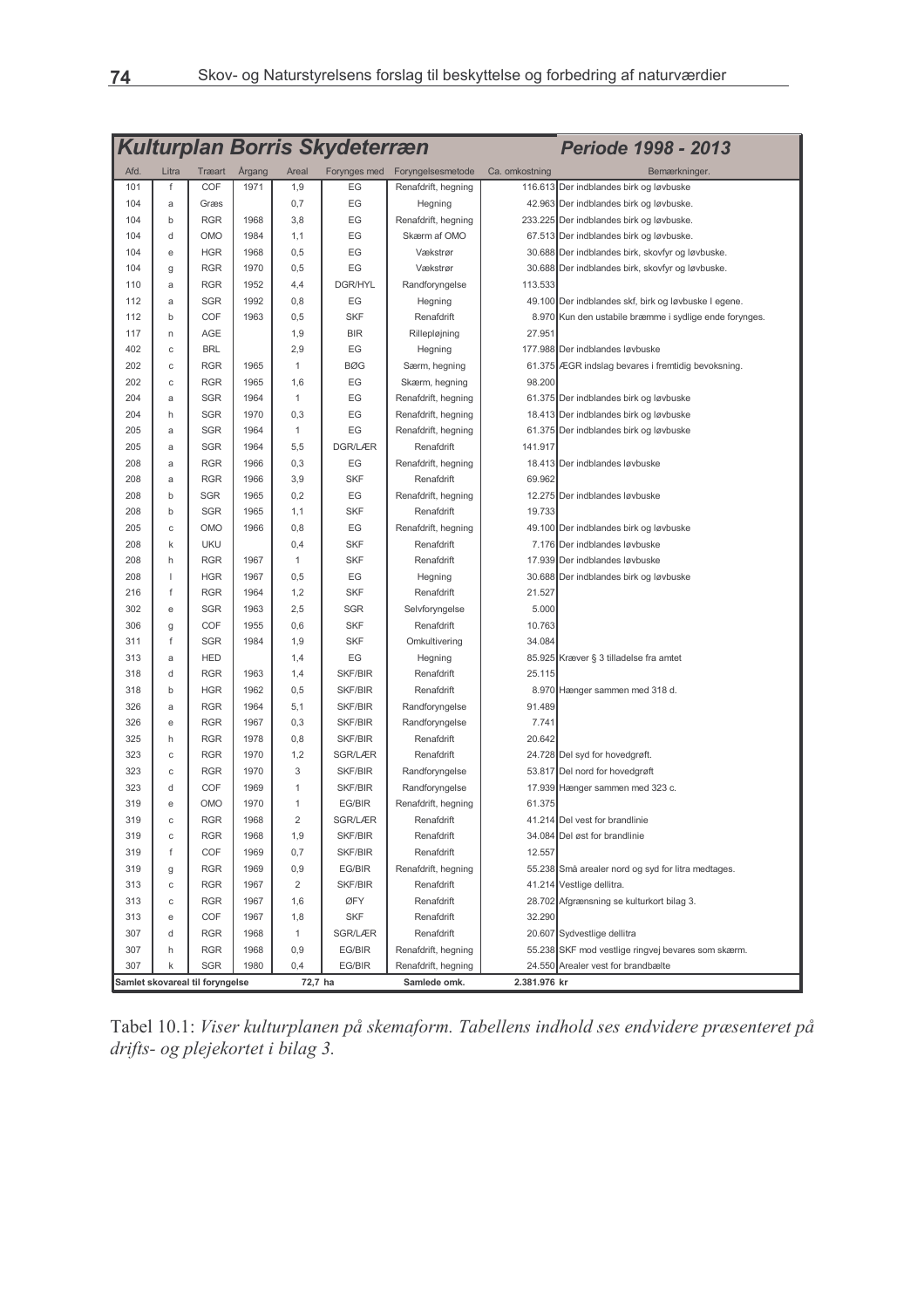| Kulturplan Borris Skydeterræn Arealer til afvikling |    |            |      |     |                           |                                                         |  |  |  |
|-----------------------------------------------------|----|------------|------|-----|---------------------------|---------------------------------------------------------|--|--|--|
| Periode 1998 - 2013                                 |    |            |      |     |                           |                                                         |  |  |  |
| Afd. Litra                                          |    | Træart     |      |     | Årgang Areal Forynges med | Bemærkninger.                                           |  |  |  |
| 101                                                 |    | COF        | 1971 | 0.5 | <b>HED</b>                | Sydøstlig dellitra.                                     |  |  |  |
| 202                                                 | e  | <b>OMO</b> | 1972 | 0.4 | <b>HED</b>                | Afvikles for at genskabe smuk udsigtskile.              |  |  |  |
| 203                                                 | q  | <b>RGR</b> | 1967 | 0.6 | <b>HED</b>                | Afvikles af æstetiske og aronderingsmæssige årsager     |  |  |  |
| 303                                                 |    | <b>COF</b> | 1970 | 0.4 | <b>HED</b>                | Afvikles af æstetiske og aronderingsmæssige årsager     |  |  |  |
| 304                                                 | q  | <b>HGR</b> | 1959 | 0.6 | <b>HED</b>                | Afvikles af æstetiske og aronderingsmæssige årsager     |  |  |  |
| 311                                                 | C. | <b>SGR</b> | 1964 | 4.5 | <b>MOS</b>                | To østlige dellitra.                                    |  |  |  |
|                                                     |    |            |      |     |                           | Afvikles for at genskabe udsigtskile                    |  |  |  |
| 307                                                 | d  | <b>RGR</b> | 1968 | 1.6 | <b>HED</b>                | Afvikles af æstetiske og aronderingsmæssige årsager     |  |  |  |
| 312                                                 | q  | <b>NOB</b> | 1964 | 0.2 | <b>ORE</b>                | Afvikles af æstetiske og aronderingsmæssige årsager     |  |  |  |
| 312                                                 | a  | <b>NOB</b> | 1964 | 0.4 | ORE                       | Afvikles ikke i indeværende planperiode, men i.h.t. til |  |  |  |
|                                                     |    |            |      |     |                           | beslutning i 1979 af Kommandantskabet gentilplantes     |  |  |  |
|                                                     |    |            |      |     |                           | arealet ikke ved afvikling.                             |  |  |  |
|                                                     |    |            |      |     |                           |                                                         |  |  |  |
|                                                     |    |            |      |     |                           |                                                         |  |  |  |
|                                                     |    |            |      |     |                           |                                                         |  |  |  |
|                                                     |    |            |      |     |                           |                                                         |  |  |  |
| Skovarealer til afvikling<br>$9,2$ ha               |    |            |      |     |                           |                                                         |  |  |  |

Tabel 10.2: Viser de arealer i kulturplanen, der ikke skal gentilplantes. Arealerne skal, når bevoksningerne afvikles, overgå til åbne naturarealer. Arealerne er markeret på drifts- og plejekortet i bilag 3.

# 10.7 Sikring af de kulturhistoriske interesser

Skov- og Naturstyrelsen ønsker generelt en bedre beskyttelse af fortidsminderne på skydeterrænet. Dette betyder bl.a. en pleje samt bedre afspærring af gravhøje og milesten. Retningslinier for dette fremgår af det såkaldte kulturhistoriske katalog, vedlagt som bilag 6.

#### 10.8 Offentlighedens adgang

Det er Skov- og Naturstyrelsens opfattelse, at offentlighedens nuværende muligheder for at besøge terrænet er så gode som det kan lade sig gøre, idet der i princippet kan opnås terræntilladelse til at færdes overalt på skiltede veje og spor når der ikke afholdes skydninger. Herudover er der i begrænset omfang mulighed for at opnå fisketilladelse. Disse retningslinier bør fastholdes.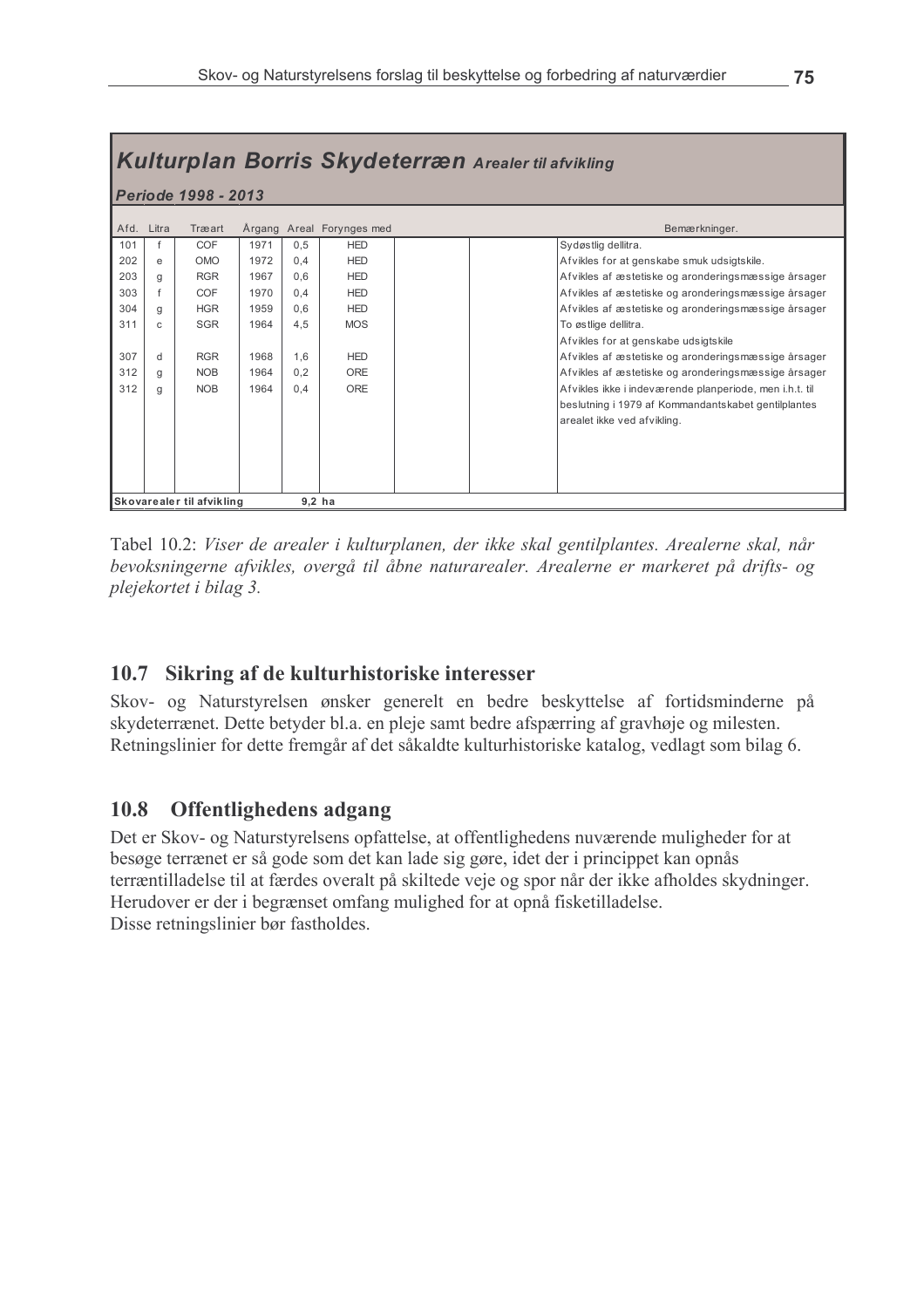#### 11 Kommentarer og ønsker fra eksterne bidragydere

Med en skrivelse den 8. maj 1996 orienterede Skov- og Naturstyrelsen de eksterne bidragydere, bestående af Ringkjøbing amtskommune, Skjern kommune, Egyad kommune, Aaskov kommune, Friluftsrådet og Danmarks Naturfredningsforening, om at en drifts- og plejeplanlægning for Borris Skydeterræn var igangsat. Styrelsen indkaldte i den anledning eventuelle bidrag fra de pågældende myndigheder og organisationer til planlægningen.

I skrivelsen blev skydeterrænet og dets militære benyttelse kort omtalt. Om formålet med drifts- og plejeplanlægningen hed det, at "planen skal fastlægge retningslinierne for benyttelse, drift og pleje af skydeterrænet, således at der opnås en tilfredsstillende opfyldelse af forsvarets behov for øvelsesaktiviteter samtidig med at de naturbeskyttelsesmæssige, rekreative, kulturhistoriske og skovbrugsmæssige interesser tilgodeses. Drifts- $0<sup>0</sup>$ pleieplanlægning vil omfatte udarbejdelse af kort, registrering af naturtyper og flora- og faunamæssige forhold, fastlæggelse af plejebehov samt en afvejning af benyttelses- og beskyttelseshensyn.

Det er et vigtigt formål med planlægningen at tilvejebringe al relevant information om området og sikre, at de til området knyttede interesser kan indgå i afvejningerne. Materiale, som bør indgå i den kommende driftsplanlægning og ønsker til den kommende arealdrift, ønskes derfor oplyst."

Det blev endvidere meddelt, at Skov- og Naturstyrelsen efter modtagelsen af bidragydernes materiale samt gennemførelse af egen kortlægning og registrering af arealet, ville udarbejde forslaget til en drifts- og plejeplan. Dette planforslag ville blive tilsendt bidragyderne til kommentering.

Styrelsen bad om at eventuelle bidrag var fremsendt til styrelsen senest den 1. september 1996.

Endelig inviterede styrelsen, i samarbejde med Borrislejren, bidragyderne til en rundvisning på terrænet den 12. juni 1996.

Ved rundvisningen deltog 16 personer, med repræsentanter for Ringkjøbing amtskommune, Skjern kommune, Aaskov kommune, Friluftsrådet, Danmarks Naturfredningsforening, Dansk Ornitologisk Forening, Entomologisk Forening, Borrislejren, Hærens Operative Kommando, Forsvarskommandoen, Forsvarets Bygningstjeneste samt Skov- og Naturstyrelsen.

Skov- og Naturstyrelsen har efterfølgende modtaget skriftlige bidrag fra Ringkjøbing amtskommune, Friluftsrådet, Dansk Ornitologisk Forenings lokalafdeling for Ringkøbing Amt samt Entomologisk Fredningsudvalg.

#### 11.1 Kommentarer og ønsker fra Ringkjøbing Amt

Amtskommunen oplyser, at dens kendskab til naturværdierne på Borris Skydeterræn er af sporadisk art, da besøgene på arealet oftest er sket i forbindelse med behandlingen af et begrænset antal sager, mest vedrørende naturbeskyttelseslovens § 3. Amtskommunen vil gerne bidrage hermed i et teknisk samarbejde ved udarbejdelsen af en drifts- og plejeplan.

Til orientering fremsender amtskommunen de foreløbige kort over de arealer på registreret som værende omfattet af natursbeskyttelseslovens skydeterrænet som har bestemmelser af beskyttede naturtyper, if. lovens  $\delta$  3. Registreringen er kun et arbejdsredskab og har ikke nogen retsvirkning.

Af kortet fremgår, at næsten hele Borris Skydeterræn er registreret som værende omfattet af beskyttelsesbestemmelserne under naturbeskyttelseslovens § 3. Kun de skovbevoksede dele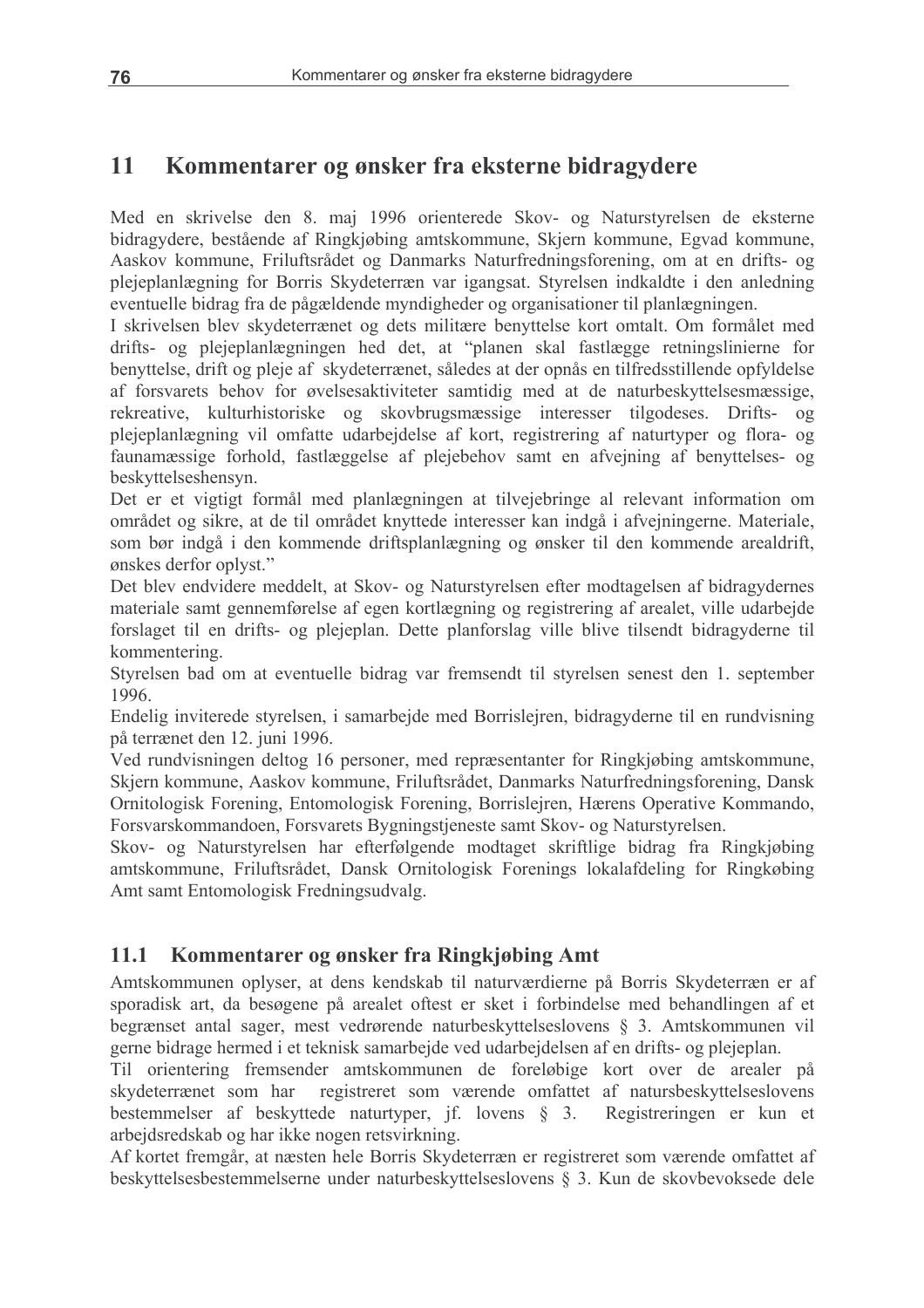hører ikke under denne bestemmelse, sammen med enkelte tidligere marker samt veje, bæltespor og selve Borrislejrens område.

Med hensyn til amtsrådets ønsker til en kommende drifts- og plejeplan henvises der til den tidligere tilslutning til fredningsbekendtgørelsesudkastet og den tilhørende plejeplan, som i en årrække har været anvendt som administrationsgrundlag af kommandantskabet.

I Skov- og Naturstyrelsens skrivelse af 8. maj 1996 gives der udtryk for, at der umiddelbart bør kunne meddeles tilladelse af amtet til tiltag, som der har været enighed om i forbindelse med udarbejdelse af planen. Amtskommunens holdning hertil er, at der i en sådan situation bør være tungtvejende grunde til at afvise en afgørelse. Men principielt meddeler amtsrådet afgørelser efter de relevante love ud fra vurdering af den konkrete sag.

#### $11.2$ Kommentarer og ønsker fra Friluftsrådet

Friluftsrådet finder, at Borris Hede er et fantastisk flot område, som rummer store naturværdier. Området er forholdsvist uberørt og bærer præg af, at det primært anvendes til skydning - óg ikke til øvelser. Det store indhold af naturværdier gør området særdeles interessant for friluftslivet, hvorfor adgang uden for perioder med skydeaktiviteter er ønskelig. Området er så stort, at der er basis for at flere forskellige friluftsaktiviteter kan finde sted samtidig.

#### Almene adgangsforhold

Den nuværende ordning, hvor der skal søges terræntilladelse, synes hensigtsmæssig. En bedre formidling af denne mulighed er ønskelig, idet en større del af befolkningen på denne måde vil få bedre mulighed for at opleve områdets store natur- og landskabsværdier.

#### Naturformidling

Området rummer store naturværdier og kulturhistoriske landskabselementer, som kan være spændende at formidle. Derfor ønskes der i planen redegjort for, i hvilket omfang det vil være muligt at arrrangere naturformidlingsture på arealet. I den forbindelse skal opmærksomheden henledes på, at det er vigtigt at bevare de oprindelige Ole Rømer milesten fra begyndelsen af 1800-tallet, som er placeret langs Ørbækvej.

#### $Omme\AA$

En total friholdelse for opvækst i ådalen er ønskelig. Friluftsrådet har dog forståelse for, at økonomien ikke rækker til dette, og kan derfor tilslutte sig det synspunkt, at ådalen friholdes for vegetation visse steder, mens vegetations successionen får lov at fortsætte andre steder.

#### Lystfiskeri

Skjernådalens Lystfiskerforening ønsker, at en fisketilladelse i Omme Å bliver gratis i lighed med tidligere. Nu skal der betales 50 kr. Lystfiskerforeningen er af den overbevisning at fiskeri bør være gratis, fordi fiskerne - som før i tiden - gerne vil sørge for fiskeplejen og fordi lokalbefolkningen må tåle en betydelig larm, når der udføres skydeøvelser i området. Man ønsker det tætte samarbejde med kommandantskabet genoptaget, og gerne repræsentation i eventuelle kommende brugerråd for skydeterrænet.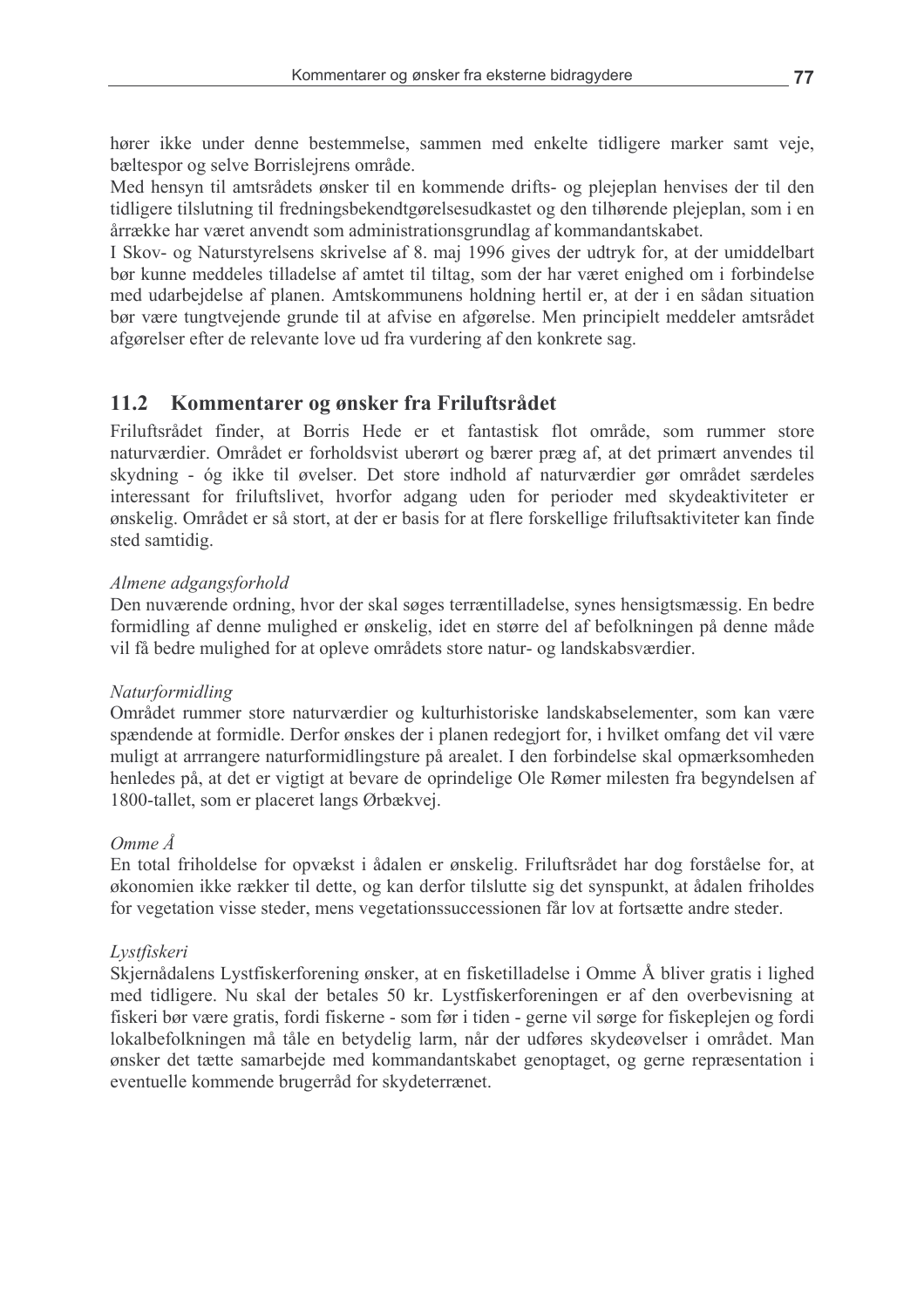#### $11.3$ Kommentarer og ønsker fra Dansk Ornitologisk Forening - lokalafdelingen for Ringkøbing Amt

Dansk Ornitologisk Forening påpeger, at Borris hede er unik i ornitologisk henseende. Områdets størrelse og karakter gør det til en af Danmarks fornemmeste hedefuglelokaliteter. Her yngler en lang række rødlistede arter, som Danmark har en særlig forpligtelse til at sikre fremover.

Dansk Ornitologisk Forening ønsker derfor:

- at hedevegetationen også fremover bevares som et mosaiklandskab ved hyppige afbrændinger. Det er dels meget smukt, dels afgørende for visse ynglende hedefuglearter.
- at de store, åbne hedeflader bevares og friholdes for opvoksende trævækst.
- at Omme Ådal ved Hvollig Plantage mekanisk holdes åbent, men den øvrige del af dalen får lov at passe sig selv.
- at det undersøges, om det er muligt at genskabe større, fugtige hedemoseflader. Det vil give særdeles gode muligheder for ynglende Trane og bedre vilkår for bl.a. Tinksmed.
- at publikums mulighed for adgang til at besøge området fortsætter som p.t.

#### 11.4 Kommentarer og ønsker fra Entomologisk fredningsudvalg

Entomologisk Fredningsudvalg mener, at et område som Borris Skydeterræn hvor der ikke bruges kunstgødning og pesticider rummer en fin bestand af et stort antal insektarter, men der er desværre ikke foretaget en samlet undersøgelse, hvilket ellers ville have været af stor interesse. Eksempelvis er der aldrig foretaget indsamlinger af svirrefluer, som ellers er en god indikatorgruppe.

Med henblik på et rigt insektliv er det vigtigt, at området er varieret, med gode bestande af forskellige planter. Naturligvis er det af stor betydning at man plejer lyngen ved at holde den kort, så lyngfrøene kan spire til nye planter. Også hedens øvrige planter må bevares i pæne bestande.

Der bør både være meget tørre og meget våde områder. Moser, sumpe og vandhuller på heden er af meget stor betydning. Også de vandhuller, som tørrer ud i løbet af sommeren, må bibeholdes og beskyttes. Disse vådområder må friholdes for kørsel.

Et særligt kapitel er den værdifulde Omme Ådal. Pil er en vigtig foderplante for mange insekter, når den blomstrer om foråret, men i ådalen bør der også være områder, hvor man fjerner pilene og får åbne områder. Også i ådalen er det af stor betydning at bevare vådområderne i form af moser og småsøer. Man bør ikke hindre åen i at oversvømme dele af ådalen i vinterhalvåret. Hvis en hævning af vandstanden kan gavne den øvrige fauna, vil det også være en fordel for insektfaunaen.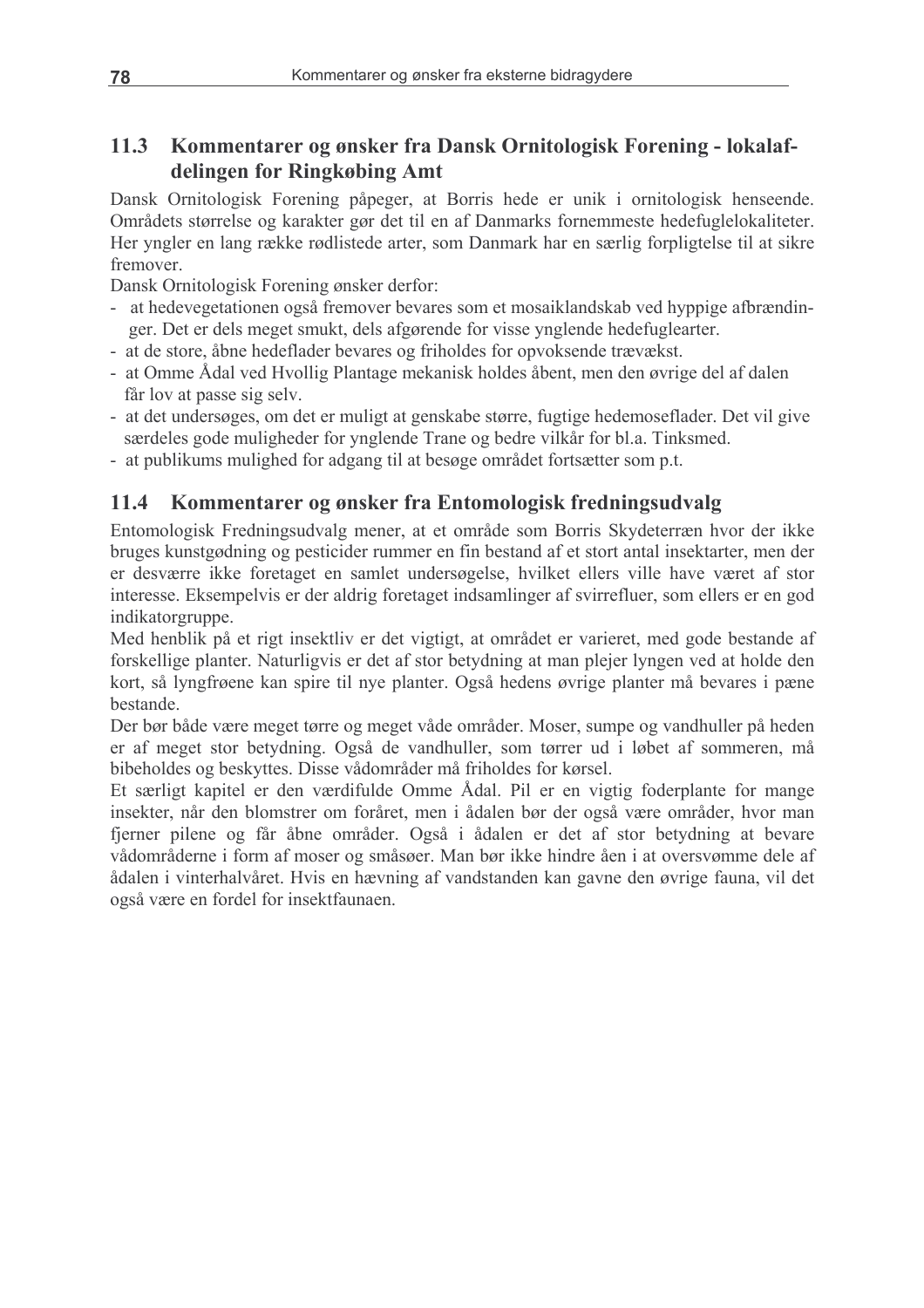# **AFVEJNING**

#### 12 Afvejning af benyttelse og beskyttelse

I det følgende gennemgås de forslag og ønsker der er fremsat til den kommende drifts- og plejeplan, dels fra forsvarets side, dels fra Skov- og Naturstyrelsens side og dels fra bidragy dernes side.

Forslagene og ønskerne fra de involverede parter er både rettet mod den militære benyttelse og mod ønskerne til den fremtidige drift og pleje af terrænet.

De enkelte ønsker gennemgås kort og vurderes i en afvejning overfor de gældende bestemmelser for terrænet og de fremtidige krav og målsætninger.

I afvejningen sidestilles naturbeskyttelsesinteresserne med den militære brug, i modsætning til næsten alle de øvrige militærområder, hvor beskyttelseshensynene må underordnes benyttelseshensynene. Denne sidestilling i Borris Skydeterræns tilfælde er en følge af en beslutning herom fra Forsvarsministeriets Naturfredningsudvalg i 1974, og er begrundet i områdets historie og de helt særlige naturværdier der findes på Borris Skydeterræn.

De væsentligste temaer der knytter sig til afvejningen af den fremtidige benyttelse og beskyttelse af Borris Skydeterræn er ønsker om friholdelse af visse delområder for militær aktivitet og nedslag, genskabelse af hedemoser ved lukning af grøfter, prioriteret hedepleje i form af rydning af selvsåede træer og buske, prioriteret pleje af Omme Ådal ved rydning af opvækst, opretholdelse af forbud mod bæltekørsel uden for brandbælter og faste spor, øgning af stabiliteten og naturindholdet i skovområderne, afgrænsning af faste graveområder samt flytning af vildtagre til brandbælter.

#### 12.1 Forsvarets ønsker til fremtidig militær anvendelse af terrænet

### Ønske om ophævelse af den gamle fredningsdeklaration for Borris Sønderland fra 1903

Borrislejren anbefaler, at den gamle fredningsdeklaration for Borris Sønderland ophæves i forbindelse med drifts- og plejeplanens ikrafttrædelse, da deklarationen ifølge Borrislejren umuliggør en rationel naturpleje af den centrale del af terrænet.

Fredningsbekendtgørelsen er ikke nævnt i tingbogsattesten, hvorfor den tilsyneladende ikke er tinglyst på ejendommen.

Endvidere har der tidligere været rejst spørgsmålstegn fra Borrislejrens side om deklarationens juridiske gyldighed.

Skov- og Naturstyrelsen har skriftligt forespurgt Fredningsnævnet for Ringkøbing Amt herom.

Fredningsnævnet har den 4. november 1998 svaret, at man tilsyneladende ikke har fået forelagt ansøgninger om dispensationer fra den nævnte fredningsbekendtgørelse, hvorfor man ikke er i stand til at bidrage med fortolkninger af bekendtgørelsen.

Det er på baggrund af gennemgangen under kapitel 4.3 Skov- og Naturstyrelsens konklusion, at der ikke er tale om en egentlig fredning.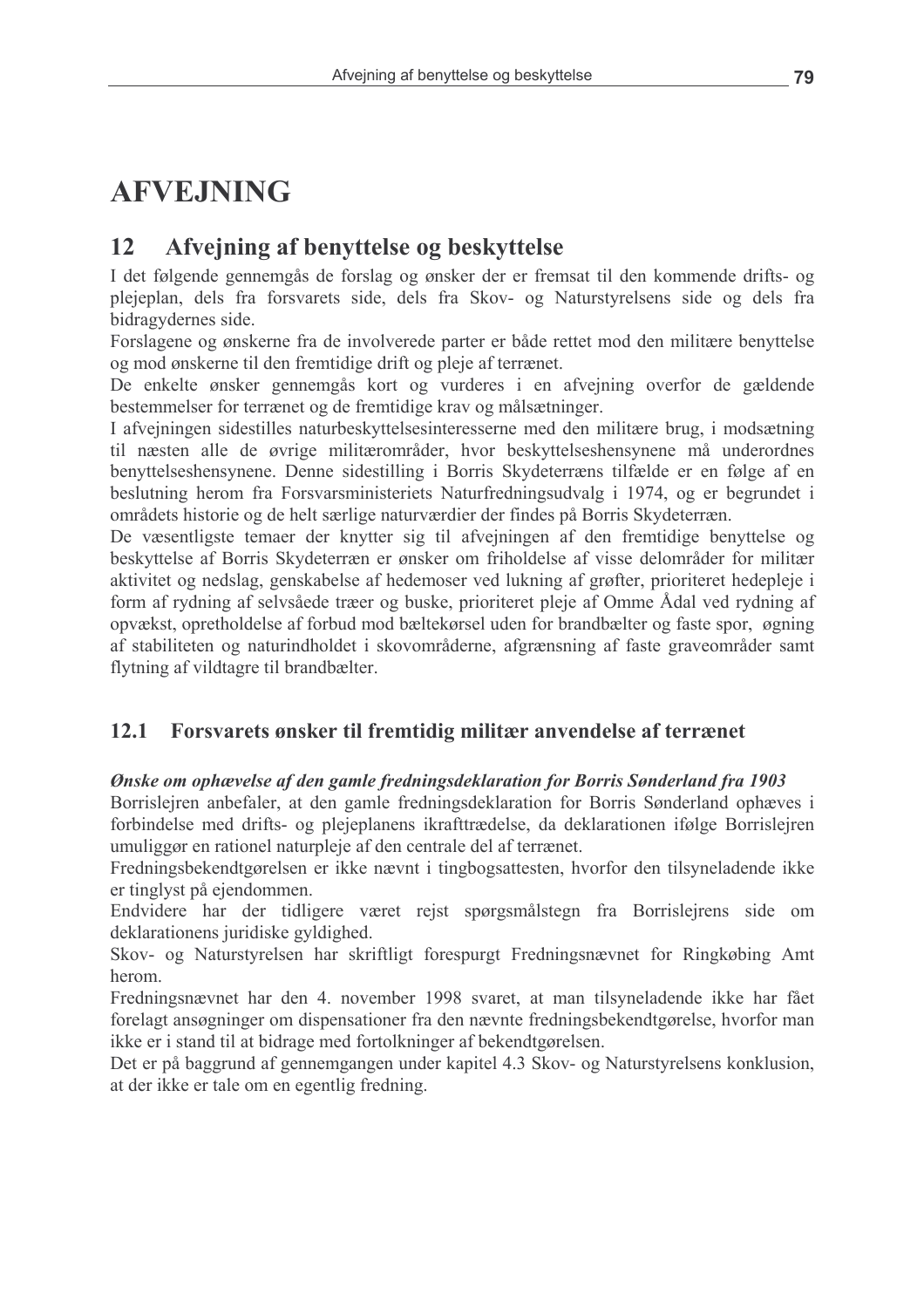## Omlægning af tidligere landbrugsarealer

Borrislejren anbefaler, efter 40 års braklægning, at de gamle marker langs ådalen efter slåning og let harvning omlægges hvert 4-5 år med en afgrøde eller lignende, for at tilgodese vildtet. Skov- og Naturstyrelsen har tilsvarende overvejet, om det ville være hensigtsmæsiggt at foretage let jordbearbejdning uden gødskning eller såning for at fremme lyngspiring på disse arealer.

De pågældende arealer er under Skov- og Naturstyrelsens arealgennemgang registreret som overdrey, hede eller eng. d.v.s. naturtyper som er omfattet af naturbeskyttelseslovens beskyttelsesbestemmelser.

Der er imidlertid enighed mellem Borrisleiren og Skov- og Naturstyrelsen om, at der ikke foretages indgreb af ovennævnte karakter på arealerne, og at disse fremover kun plejes i form af slåning og rydning i nødvendigt omfang.

### Flytning af vildtagre til brandbælter

Der er enighed om Borrisleirens forslag om flytning af alle vildtagre til udvalgte brandbælter. og at skære ned på antallet.

### Ønsker til fremtidig skovdrift

Der er enighed mellem forsvaret og Skov- og Naturstyrelsen om, at der i fremtiden skal satses på mere flersidig skovdrift. Der skal ske en omlægning fra den nuværende plantagedrift til en kontinuerlig skovdrift med vedvarende skovdække og selvforyngelse, byggende på fleretageret naturnær drift med især anvendelse af træarterne eg, skovfyr og birk, men med udbredt indblanding af andre løv- og nåletræer. Det er imidlertid en langsigtet plan.

Der er enighed om det forslag til kulturplan for skovene i de kommende 15 år, som er beskrevet i afsnit 10.6.

Ønsket om en indramning af terrænet med skov hele vejen rundt i størst mulig dybde er blevet drøftet. Der er enighed om, at der ikke bør tilplantes hedearealer. Man er derfor enige om at indskrænke nyplantningsarealerne til følgende: 1) et levende hegn af eg i brandbæltet langs Vestre Ringvej på den åbne strækning. 2) et lille, trekantet tilgroet hedeareal i vestkanten af Østerrige Plantage langs Vestre Ringvej med eg. 3) 2 små engarealer udenfor Vester Ringvej mellem Borris-Faster Kommuneplantage og Borrislejren med eg.

Derudover undlades hedepleje i et smalt bælte langs sydsiden af Sønder Ringvej fra Blokhusvej til Fuglemose. Herved opstår med tiden et naturligt kratbælte på denne strækning. som kan skærme terrænet. Det samme foreslås på en mindre strækning ved flugtskydningsbanen udenfor Østre Ringvej nord for Blåbjerg.

#### $12.2$ Skov- og Naturstyrelsens ønsker om drift, pleje og genopretning af naturværdier

Skov- og Naturstyrelsens forslag til en overordnet målsætning for skydeterrænets fremtidige naturtilstand synes ikke at være i modstrid med den nuværende militære brug af terrænet eller Borrislejrens forslag og ønsker, ligesom målsætningen skønnes at imødekomme bidragydernes ønsker.

På den baggrund er det besluttet, at anvendelse, drift og pleje af Borris Skydeterræn fremover bør tage udgangspunkt i en overordnet målsætning for terrænets fremtidige naturtilstand. Målsætningen fremgår af planens afsnit 13.1.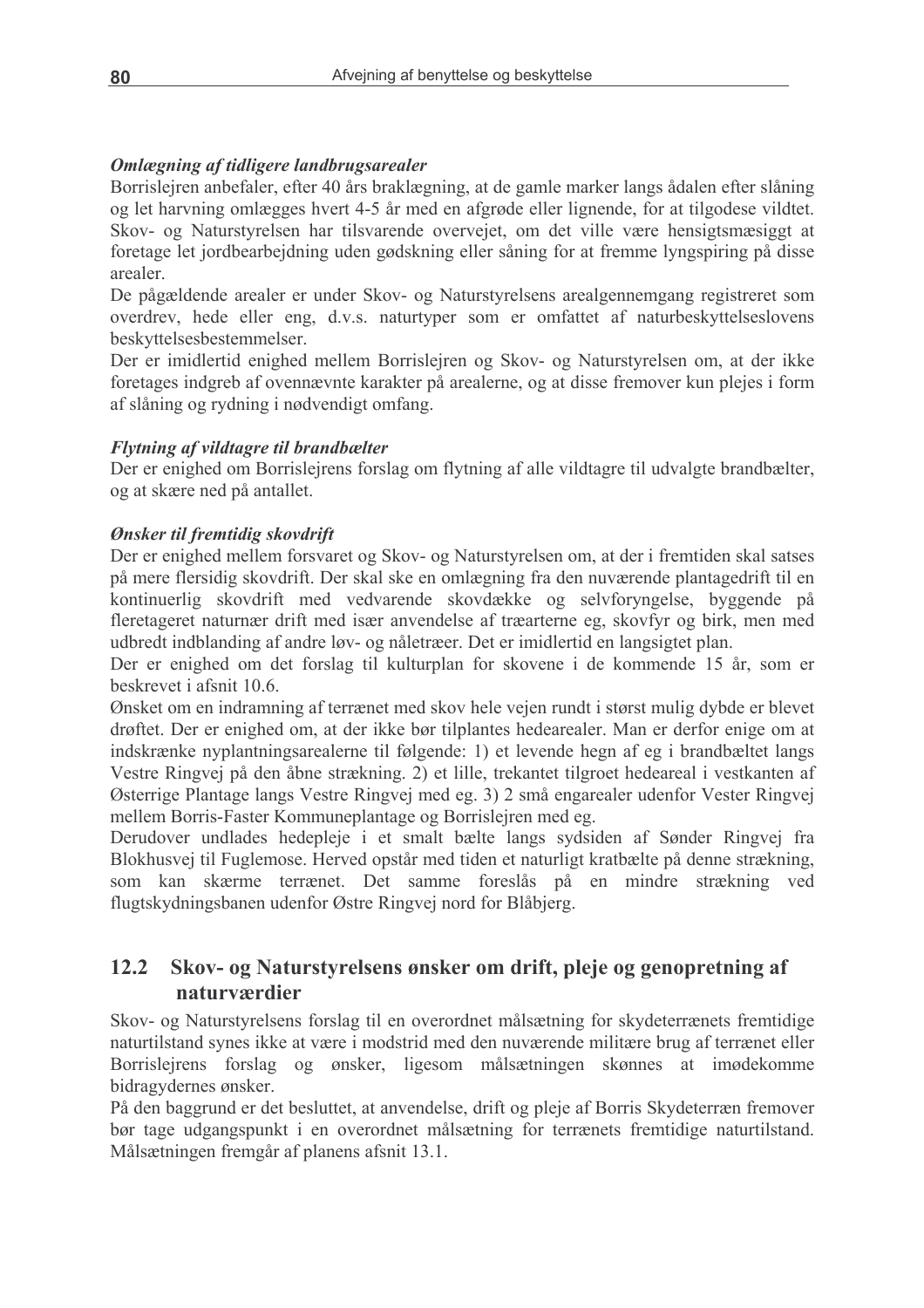#### Skov- og Naturstyrelsens forslag til pleje af hede, overdrev, enge, tidligere marker, samt *indsande*

Skov- og Naturstyrelsens forslag til pleje af heder, overdrev, enge, tidligere marker samt indsande skønnes ikke at give problemer i relation til den militære benyttelse af området. Forslagene er endvidere sammenfaldende med Borrislejrens samt flere af bidragydernes onsker til terrænets fremtidige pleje.

Den generelle pleje er en meget stor og ressourcekrævende opgave.

#### Skov- og Naturstyrelsens forslag til genskabelse og pleje af vådområder

Borrisleiren har ikke kunnet imødekomme alle Skov- og Naturstrelsens ønsker om genskabelse af hedemoser, da man har skønnet at der flere steder kunne opstå problemer i relation til skydebaneanlæg, veje samt afvanding af civilt terræn. Det drejer sig om moserne Nørremose og Søndermose beliggende vest for Hvolligvej, grøften ved Ørbækvej ud for Tranedamsmose, grøfterne omkring Kærhus og Foldager Plantage samt Fuglemose i det sydvestlige hjørne. Derimod er der enighed om de øvrige projekter, når vandstanden reguleres på en sådan måde, at der tages hensyn til eksisterende veje. Det drejer sig om: Keldmose (3 grøfter), Kildesø (5 grøfter), Lindemose (1 grøft) og Storemose (1 grøft), afløbet fra Langvand og Blæsbjerg Mose, fraløbet i vest fra Tørvemoserne ved K 40, fraløbet fra den opstemmede Kovflod (såfremt det er nødvendigt), samt alle fraløb fra det store St. Engmoseområde (5 grøfter).

Forslaget om genskabelse af hedemoser falder i tråd med de fleste bidragyderes ønsker, samt bestemmelserne i det ikke-gennemførte forslag til § 60 bekendtgørelse.

Der er enighed mellem forsvaret og Skov- og Naturstyrelsen om, at en total friholdelse af Omme Ådal ressourcemæssigt vil være en uoverkommelig opgave. Man er derfor enige om, at vestenden omkring Vestbroen samt midterstrækningen fra Gravl Bro til Hvollig Bro bør udpeges som de to områder hvor plejen bør sættes ind, både af hensyn til publikum, lystfiskeri, landskabeligt udsyn og naturværdier.

Miljø- og Energiministeriets forslag om, at strækningen af Omme Ådal på Borris Skydeterræn udpeges som en af de tre lokaliteter for udsætning af bæver i Danmark, er en del af den samlede "Forvaltningsplan for bæver i Danmark" udsendt af Miljø- og Energiministeren i november 1998.

Forslaget har været forelagt for Forsvarsministeriet, som ved skrivelse af 15. oktober 1998 har accepteret forslaget på nærmere angivne vilkår.

Udsætningen af ca. 40-50 dyr fra bestanden i Elben-området i Nordtyskland forventes at ske i september 1999.

#### Skov- og Naturstyrelsens forslag om gødskning og sprøjtning

Skov- og Naturstyrelsens forslag om, at Borrislejren fremover helt undlader anvendelse af bekæmpelsesmidler og gødning udenfor skovene, vurderes af Borrislejren som en målsætning på sigt, idet gødskning i nyplantninger i forbindelse med kulisser næppe helt kan undgås. Det samme gælder sprøjtning især ved nyplantning og asfaltrabatter med glyphosat, samt bekæmpelse af kæmpebjørneklo hermed. Borrislejren oplyser, at det årlige forbrug maksimalt andrager 20 liter.

#### Skov- og Naturstyrelsens forslag til fastlæggelse af en kronvildtforvaltningsplan

Forsvaret vurderer, at jagtspørgsmål ikke bør indgå som en del af drifts- og plejeplanen. Denne vurdering støttes af Ringkøbing amt.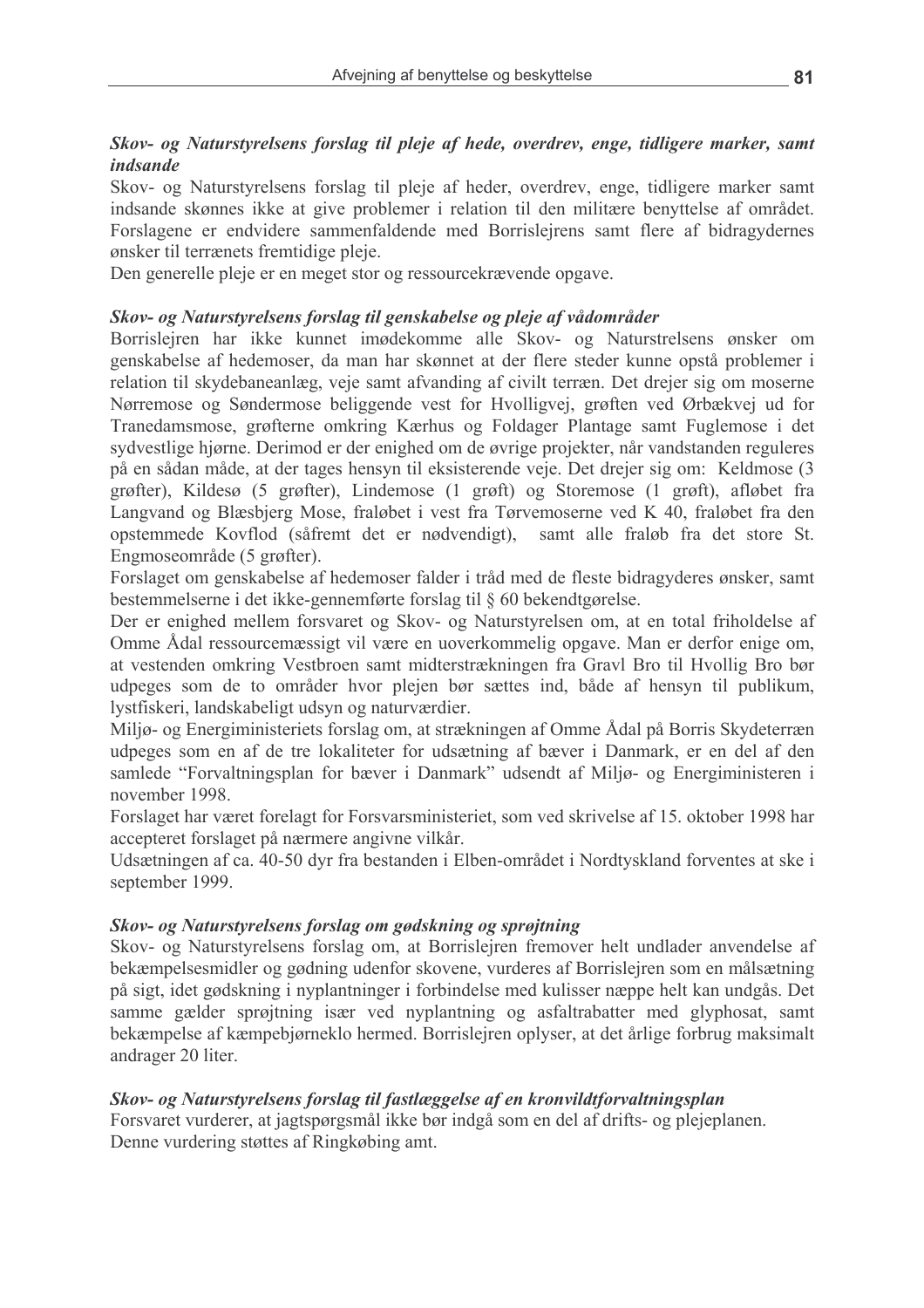#### Skov- og Naturstyrelsens forslag til friholdelse af visse arealer for militær aktivitet

Der er opnået enighed mellem forsvaret og Skov- og Naturstyrelsen om at friholde St. Engmose-området (arealet mellem Foldagervej, Blåbjergvej, Østre Ringvej og Ørbækvej) for militær øvelsesaktivitet, nedslag og kørsel. De tre kulisser i Lille Engmose kan dog bibeholdes.

Der kan fortsat foregå eventuel overskydning af arealet fra ringvejen og fra artilleristillinger i civilt terræn

Der er endvidere enighed om, at Omme Ådal fortsat friholdes for militær øvelsesaktivitet. Det nuværende nedslagsområde i henhold til BB/Borris fastholdes.

Ifølge Borrislejren og Hærens Operative Kommando graves der principielt ikke på Borris, og Hærens Kampskole har ikke behov for løbegrave, skyttehuller eller kampstillinger. Hjemmeværnet graver imidlertid enkelte skyttehuller ved håndkraft. Der er derfor enighed om, at Hjemmeværnets gravninger kan fortsætte, men at den kun må foregå inden for 3 mindre, særligt udpegede områder. Herudover må der ikke foregå gravning på Borris Skydeterræn, hverken manuelt eller maskinelt.

#### Skov- og Naturstyrelsens forslag til bestemmelser vedrørende terrænets benyttelse

Der er enighed om, at BB/Borris' bestemmelser om bl.a kørsel og fast bæltesporplan skal fastholdes fremover

#### Skov- og Naturstyrelsens forslag til målsætning og driftsplan for skovene

Skov- og Naturstyrelsens forslag til en fremtidig målsætning og driftsplan for skovene er blevet drøftet indgående med Forsvarets Bygningstjeneste, den tilsynsførende skovfoged fra Hedeselskabet, Forvarskommandoen, Hærens Operative Kommando samt Borrislejren. Efter en afvejning med bl.a. et kulturplanforslag fra Hedeselskabet er der opnået enighed om forslaget som det fremgår af afsnit 10.6. Målet tilgodeser både Skov- og Naturstyrelsens og Borrislejrens ønsker om en mere naturnær skovdrift i fremtiden.

Der er også enighed om fjernelse af visse mindre nålebeplantninger indenfor ringvejen af landskabelige og naturmæssige grunde. Disse rydninger indgår i og er beskrevet i planen for skovene

### 12.3 Vurdering af ønsker og forslag fra bidragyderne

#### Forslag og ønsker fra Ringkjøbing Amt

Der er ikke fremsat særlige ønsker til planen fra Ringkjøbing Amt.

#### Friluftsrådets forslag og ønsker

Det er Borrislejrens og Skov- og Naturstyrelsens vurdering, at der ikke er behov for yderligere annoncering i pressen m.v. om adgang til terrænet, som foreslået af Friluftsrådet. Man er imidlertid åben overfor ideen om at Friluftsrådet selv står for en øget formidling af adgangsmulighederne.

Friluftsrådets ønsker om naturformidlingsture skønnes allerede imødekommet, idet der arrangeres en række af disse årligt på terrænet. Herudover kan det vurderes, om der på sigt i forbindelse med gennemførelsen af Skjern Å projektet kan etableres et samarbejde med Oxbøl Statsskovdistrikt om naturformidling som omhandler både skydeterrænet og Skjern Å projektet.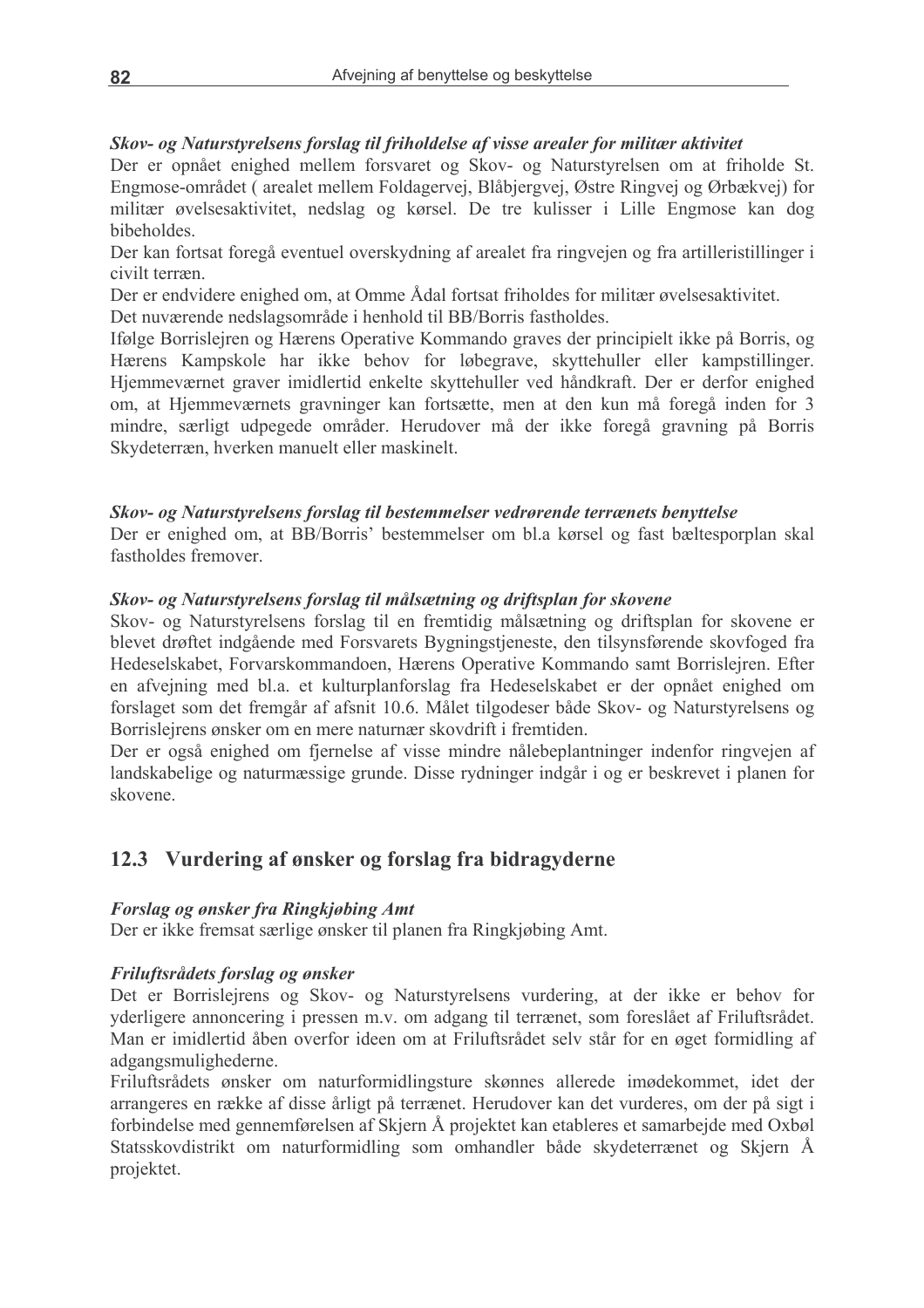Ønskerne om hel eller delvis pleje af ådalen samt beskyttelse af Ole Rømer milestenene er i god overensstemmelse med forsvarets og Skov- og Naturstyrelsens egne ønsker.

Ønsket fra Skjern Ådalens Lystfiskerforening om gratis fisketilladelse til Omme Å kan ikke imødekommes af forsvaret, idet man ikke ønsker at der opstår konkurrence til nabofiskeriforeninger. Øvrige civile brugere af fisketerrænet betaler også. Derfor opretholdes gebyret på de 50 kr. for et dagkort.

Fiskeplejen sker i samarbejde med amtet.

Oprettelse af brugerråd, som foreslået af Friluftsrådet, ligger udenfor rammerne af denne plan, og kan kun oprettes af Forsvarsministeriet som ejer.

#### **Forslag og ønsker fremsat af Dansk Ornitologisk Forening**

Det vurderes, at Dansk Ornitologisk Forenings forslag og ønsker til naturpleje på terrænet er i god overensstemmelse med forsvarets og Skov- og Naturstyrelsens ønsker og planer herom.

#### Forslag og ønsker fremsat af Entomologisk fredningsudvalg

Entomologisk fredningsudvalgs forslag og ønsker til et varieret landskab og pleje heraf til gavn for insekterne vurderes som værende imødekommet i planens målsætning og forskrifter for naturpleje på de forskellige naturtyper.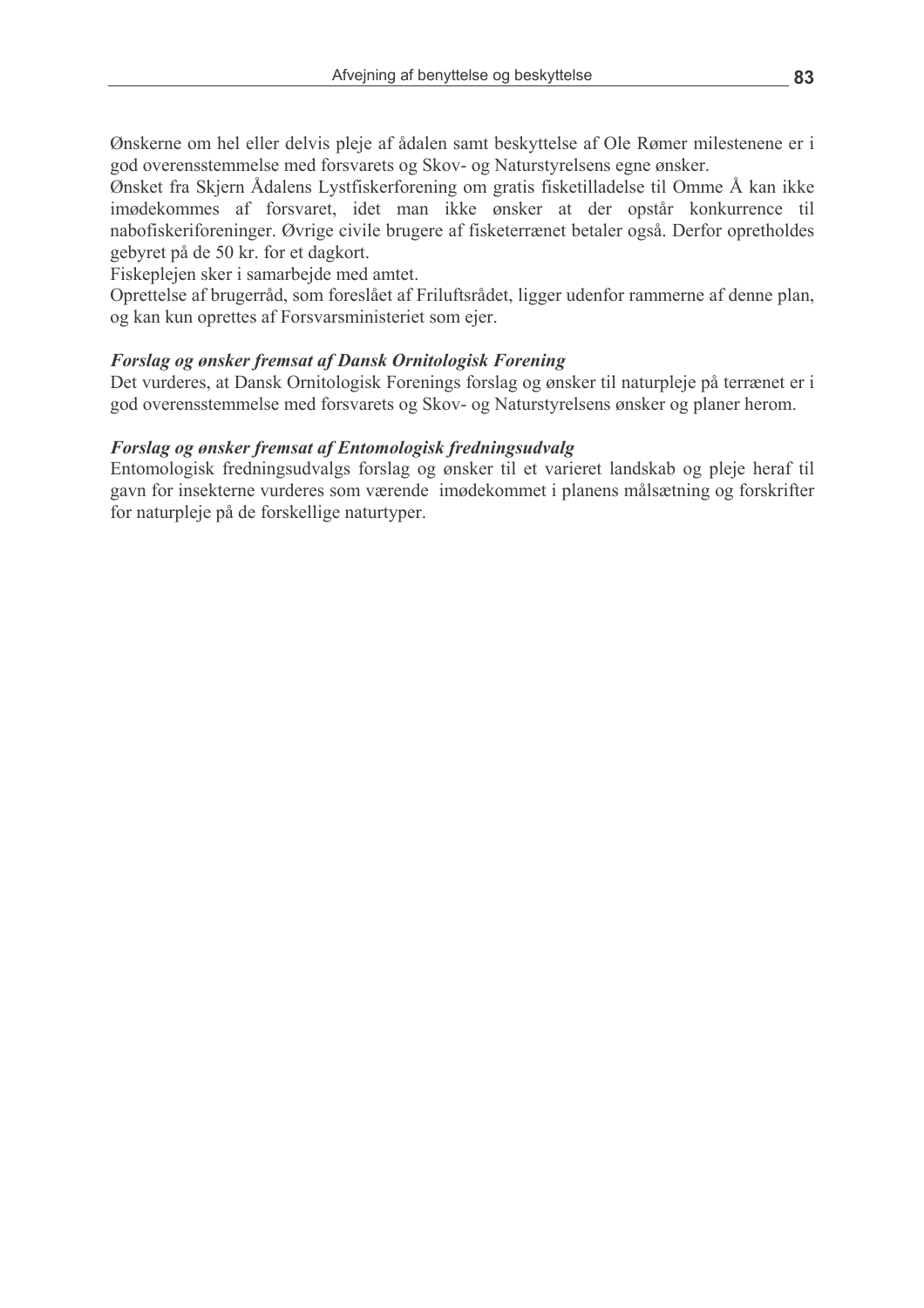# **PLAN**

Denne del af drifts- og plejeplanen indeholder en anvisning af hvorledes den ovenfor gennemgåede afvejning kan realiseres i praksis, herunder hvordan den skal udmøntes i retningslinier for terrænets fremtidige benyttelse, pleje og forbedring.

#### Retningslinier for den fremtidige anvendelse af Borris Sky-13 deterræn

# 13.1 Overordnet målsætning for den fremtidige benyttelse, pleje og naturgenopretning

Borris Skydeterræn er udlagt som militært skydeuddannelsesområde og skal derfor fortsat kunne opfylde forsvarets behov for denne type uddannelsesaktiviteter. Udgangspunktet for den fremtidige anvendelse af terrænet som uddannelsesområde er dog, at den militære benyttelse sker under hensyntagen til områdets landskabelige, naturmæssige og kulturhistoriske værdier, således at der ikke sker en nedslidning eller forringelse af disse. Dette skyldes et selvstændigt ønske fra forsvarets side om at bevare disse værdier, men også at den militære brugsværdi er stærkt afhængig af områdets bæreevne.

Borris Skydeterræn skal fortsat kun anvendes som skydeterræn, og ikke som øvelsesterræn.

For så vidt angår de landskabs- og naturmæssige værdier er det målet at fastholde og forbedre Borris Skydeterræns status som en af Danmarks bedst bevarede og naturmæssigt set mest værdifulde hedestrækninger, i overensstemmelse med det oprindelige formål med statens ehvervelse af heden i 1902. Endvidere er det målet at leve op til Danmarks internationale forpligtelser ved udpegningen af Borris Hede som EF-Fuglebeskyttelsesområde i sin egenskab af **Danmarks** vigtigste hedefuglelokalitet.  $\mathbf{i}$ henhold til  $EF$ fuglebeskytteslesdirektivet, og som EU-Habitatområde i henhold til EU's habitatdirektiv i sin egenskab som levested for den sjældne dyreart odder og for forekomsten af en række truede naturtyper.

Det er også en målsætning at sikre, at drifts- og plejeplanen giver området en mindst lige så god beskyttelse som den aftalte, men ikke gennemførte fredningsbekendtgørelse fra 1991.

I afvejningen mellem benyttelses- og beskyttelseshensyn skal naturbeskyttelsesinteresserne sidestilles med den militære brug, i modsætning til næsten alle de øvrige militærområder, hvor beskyttelseshensynene må underordnes benyttelseshensynene. Denne sidestilling i Borris Skydeterræns tilfælde er en følge af en beslutning herom fra Forsvarsministeriets Naturfredningsudvalg i 1974, og er begrundet i områdets historie og de helt særlige naturværdier der findes på Borris Skydeterræn.

Gennem løbende pleje ved kontrolleret afbrænding, slåning, rydning m.v. skal det sikres, at hedefladerne og overdrevsarealerne fortsat forvnges og holdes åbne. Plejeindsatsen skal prioriteres, således at arealer der er særligt truet af tilgroning behandles først. Enkelte mindre randarealer udenfor ringvejen overlades til naturlig succession, d.v.s. overlades til sig selv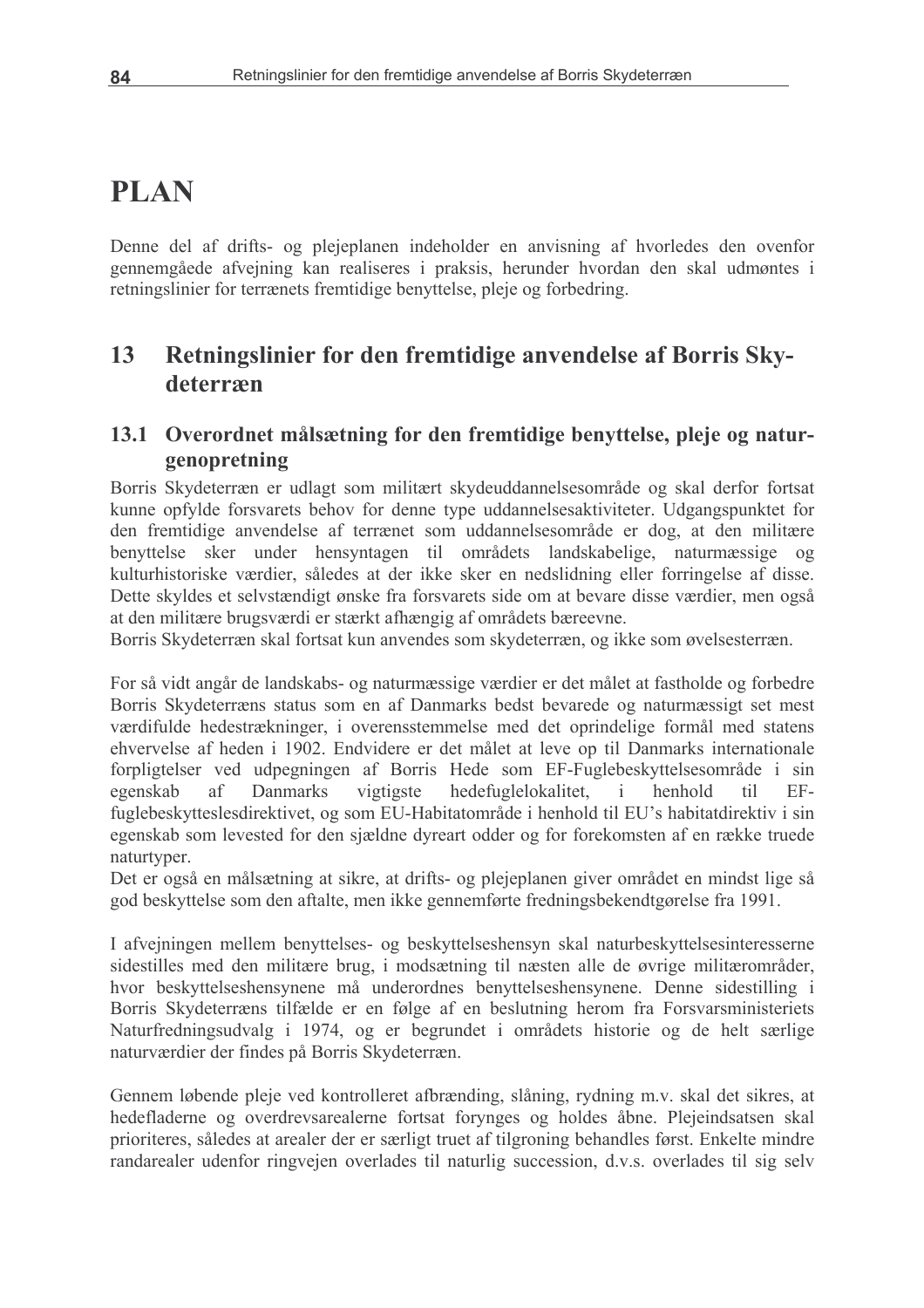uden yderligere pleje, hvorved der vil opstå et naturligt bælte af krat- og skovbevoksning med tiden

Ud over den løbende pleje og forvngelse af heder og overdrev skal en række områder med særlige naturværdier sikres. Dette gælder Omme Ådal, hvor en pleje af udvalgte strækninger skal sikre mod tilgroning i pilekrat, samt en række hedemoser på hedefladen, hvor lukning af grøfter vil genskabe de oprindelige vandstandsforhold til gavn for flora og fauna.

Et større område i det sydøstlige hjørne samt ådalen skal fremover friholdes for militær aktivitet. Den faste sporplan for bæltekøretøjer skal overholdes. Der skal ske en øgning af stabiliteten og naturindholdet i skovområderne, en udpegning af faste graveområder samt flytning af vildtagre til brandbælter.

Den rekreative udnyttelse af området skal tilgodeses i det omfang, det er sikkerhedsmæssigt forsvarligt og foreneligt med hensynet til de naturmæssige værdier.

## 13.2 Retningslinier for militære aktiviteter og færdsel med køretøjer

I planens afsnit 5.3 er gældende bestemmelser og restriktioner for skydeterrænets militære anvendelse beskrevet, således som de er fastlagt i "Blivende Bestemmelser/Borris". Nedenfor redegøres for nye bestemmelser og restriktioner som alle er gældende fra drifts- og plejeplanens vedtagelse. De nye bestemmelser for den militære anvendelse er illustreret på det til drifts- og plejeplanen hørende terrænkort, der er vedlagt som bilag 2.

#### Færdsel med bæltekøretøjer

Al færdsel med bæltekørtøjer skal fremover fortsat foregå ad faste, etablerede bæltespor. Tvangssporene for bæltekøretøjer er vist på terrænkortet, bilag 2. Næsten alle tvangsspor er placeret i brandlinier. Enkelte ligger udenfor brandlinierne, og fører til faste stillingsområder. Kørsel med bæltekøretøjer udenfor disse spor og brandlinier er kun tilladt for brand-PMV og kun i forbindelse med brandslukning. Kørsel med brand-PMV skal også ske med rimelig hensyntagen til terrænet, bl.a. bør skarpe drej ("vrid") undgås. Kørsel til og fra ildstillinger med bæltekøretøjer skal også fortsat foregå på en sådan måde, at vridskader undgås.

#### **Gravning**

Fremover foregår der i princippet ingen gravning på skydeterrænet. I det omfang Hjemmeværnet har behov for manuel gravning af skyttehuller skal dette foregå indenfor 3 nærmere afgrænsede, mindre områder. De 3 graveområder er markeret på terrænkortet, bilag 2. Der foregår ikke maskinel gravning på terrænet fremover.

#### **Beredskabsområder**

Etablering af BSO-områder må fortsat kun ske udenfor ringvejen.

### Områder som friholdes for militær aktivitet

Et areal i terrænets sydøstlige hjørne, afgrænset af Foldagervej, Blåbjergvej, Østre Ringvej og Ørbækvej, friholdes fortsat fremover helt for skyde- og øvelsesaktiviteter, herunder nedslag, samt kørsel og friholdes fremover også for færdsel til fods. Der kan dog fortsat foregå eventuel overskydning af arealet fra artilleristillinger i civilt terræn og fra ringvejen.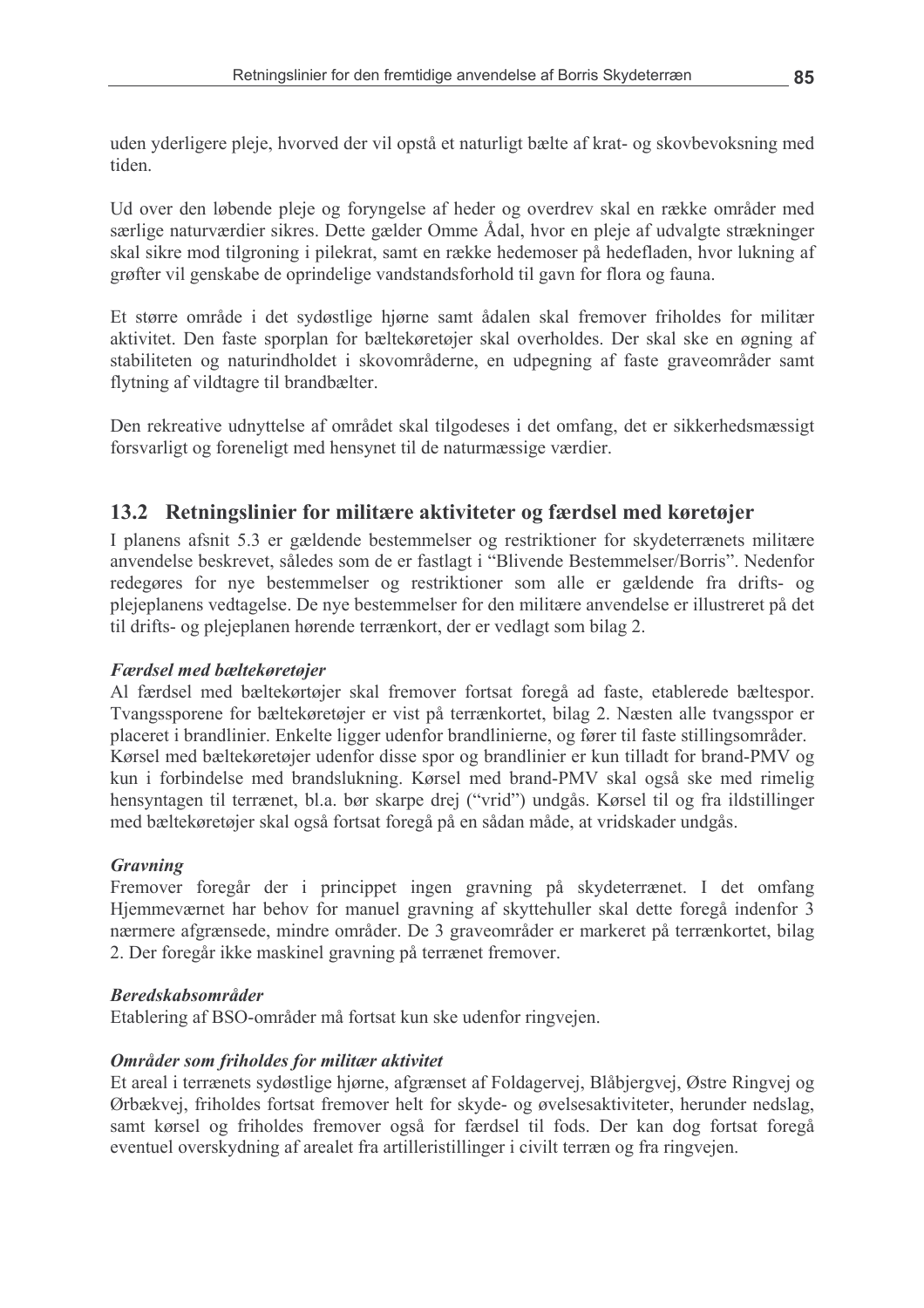Endvidere friholdes Omme Ådal fortsat for nedslag, men fremover også for militær øvelsesaktivitet. Der kan dog som hidtil foregå overskydning af Omme Ådal.

Afgrænsningen af de to ovenstående øvelsesfri områder er angivet på terrænkortet, bilag 2.

#### Nedslagsområder

De nuværende nedslagsområder for fosforammunition samt artilleri centralt på heden nord for Omme Å, samt nedslagsområder for morter i et lidt større, men omtrent samme område, fastholdes som hidtil.

Herudover udlægges et mindre nedslagsområde for morter på Gundesbøl Hede.

De faste nedslagsområder for henholdsvis fosforammunition, artilleri og morter fremgår af terrænkortet, bilag 2. Samtidig betyder det, at der fremover ikke må foregå nedslag med sprængladt ammunition udenfor disse områder.

## 13.3 Retningslinier for pleje af hede- og overdrevsarealer

Det skal sikres, at en meget stor del af skydeterrænet fortsat har karakter af åbne hedeflader og åbne overdrevsarealer.

Der fastlægges derfor en vegetationsplejeplan for alle arealer, som er angivet som hede eller overdrev på grundkortet.

#### Plejemetoder

Pleietilstanden er bedst på Borris Sønderland, hvor der ofte opstår brande, til gavn for forvngelsen af heden. Det er dog vigtigt også her fortsat at slukke alle tilfældigt opståede brande hurtigst muligt, da afbrænding som plejemetode ikke må ske for ofte, og skal foregå efter en plan hvor afbrændingen sker kontrolleret og pletvist på udvalgte dele efter en turnus. Afbrænding er et typisk radikalindgreb, hvor vegetationen efter branden kommer til at bestå af hedelyng, mens de ofte uønskede arter som revling og bølget bunke i de fleste tilfælde reduceres. For insektlivet er afbrænding et hårdt indgreb og den bør derfor kun foretages på mindre arealer ad gangen. Afbrænding af hede bør derfor primært bruges som radikalindgreb, hvor der er en stærk revlingdominans. Den kan også bruges til at genskabe et lyngdække i artsfattige græsvegetationer, men bør ikke bruges på rigere hedetyper eller i melbærrishede.

Afbrænding skal helst foregå om foråret, inden 1. april, og når jorden, men ikke vegetationen, er fugtig. Modvindsbrand er i en afvejning af fordele og ulemper at foretrække frem for medvindsbrand.

En anden god, og mere skånsom, plejemetode er afslåning af hedevegationen. Det er samtidig den mest benyttede plejemetode. Slåning er bl.a. skånsom overfor de langsomste indvandrere blandt rensdyrlaverne. Afslåning er ikke særlig anvendelig som radikalindgreb, men er udmærket til vedligeholdelse af hedelyng-vegetationen. I heder hvor man ønsker at bevare eller øge mængden af hede-melbærris, er afslåning det eneste sikre indgreb. Ved gentagne afslåninger i revling-domineret vegetation kan andelen af hedelyng og hedemelbærris langsomt bringes op på bekostning af revling. I græsrige vegetationer giver slåning oftest et dårligt resultat. I denne type vil afslåning efterfulgt af knivrulleharvning dog muligvis kunne bruges som radikalindgreb.

Hvis vegetationen er grov, med en del kraftig træopvækst, benyttes en grenknuser. På heder med ikke for grov vegetation og mindre træopvækst benyttes enten grenknuser eller slagleklipper og på fin vegetation uden træopvækst kan benyttes kniv- og skiveklipper eller en grønthøster.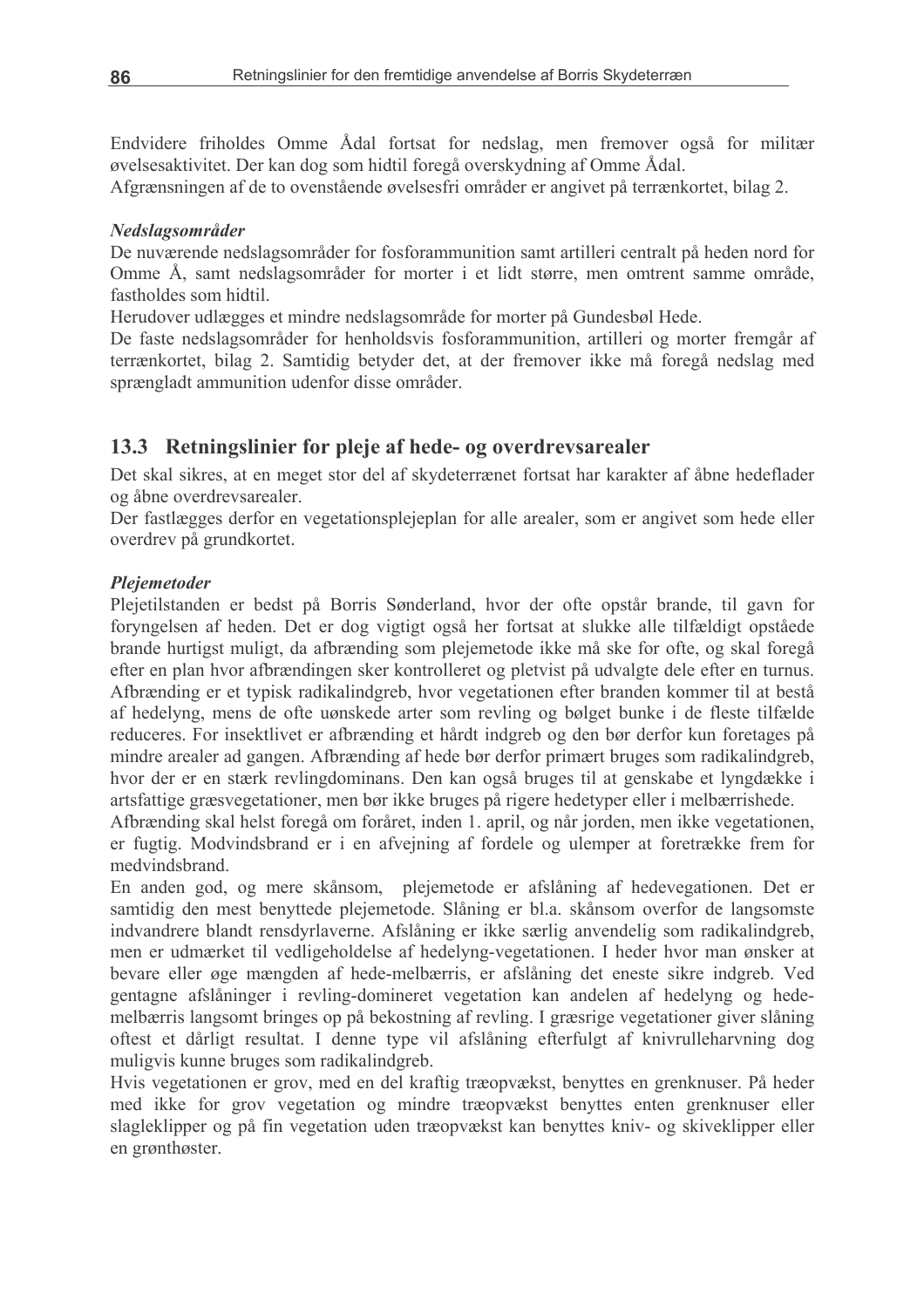Heder og overdrev er næringsfattige naturtyper, som ændres hvis der ophobes øgede mængder af næringsstoffer. Det er derfor afgørende, at det afslåede materiale fjernes for at modvirke den stadige tilførsel af næringsstoffer, som blandt andet sker gennem nedbøren.

Hertil kommer, at hvis materialet bliver liggende, udgør det et dårligt spiringsbed for langt de fleste plantearter, eftersom jordoverfladen er dækket af et porøst lag af dødt plantemateriale, der hindrer lysets nedfald til til jordoverfladen. En blottet jordoverflade giver langt bedre spiringsmuligheder for de fleste plantearters frø.

De tidligere marker, som nu er klassificeret som overdrevsarealer, samt gyvelkrat, enge og oprindelige overdrevsarealer bør plejes hyppigere, d.v.s. slås 2-3 gange i løbet af den 15-årige driftplanperiode, og det afslåede materiale fjernes.

Dette vil sikre at den høje diversitet af overdrevs- og engplanter bibeholdes i så lang tid som muligt.

Der bør desuden foretages en regelmæssig plukhugst af nuværende krat, således at området bevarer et spredt bevokset, åbent præg, stedvist med eng- og overdrevskarakter, stedvist med mere tætte, små kratholme.

Som et forsøg, bør der være mulighed for mekanisk jordbearbeidning uden såning, gødskning eller andre indgreb på udvalgte tidligere dyrkede marker, med efterfølgende langvarig braklægning (30-50 år). Forsøget vil vise, om indgrebet vil sikre den høje artsdiversitet af overdrevsplanter.

#### Prioritering af plejeindsatsen

Hederne og overdrevene på Borris Skydeterræn er generelt i en god plejetilstand. Der er dog også en del arealer som er præget af tilgroning, og hvor en særlig plejeindsats derfor er påkrævet.

Der bør foretages en prioritering af plejeindsatsen på disse arealer.

Det drejer sig om Gundesbøl Hede, Tørvemosebankeområdet mellem Fillingsandvej, Ørbækvej og Gravlvej, sydøstlige hjørne af St. Engmose samt strækningen langs østsiden af Ørbækvej fra lille Engmose nordpå til Røverstuer. På drifts- og plejekortet, bilag 3, er de pågældende arealer markeret.

Hede- og overdrevsområderne bør jøvrigt generelt holdes fri for selvsået opvækst, specielt bjergfyr. Problemet er størst i randområderne.

Alle hede- og overdrevsarealer bør mindst plejes to gange indenfor den 15-årige planperio-

de, således at der sikres en ret kort cyklus, til sikring af en optimal lyngvegetation. I de revlingdominerede randområder af heden i smalle zoner langs plantagerne bør slåning af hedevegetationen foregå mere ekstensivt. Som nævnt bør der dog også her foretages en hyppig rydning af eventuel træopvækst.

To mindre hedearealer langs Søndre og Østre Ringvej er udlagt til fri succesion, med henblik på at der med tiden opstår afskærmende krat. Arealerne fremgår af drifts- og plejekortet, bilag  $\overline{3}$ .

# 13.4 Retningslinier for pleje og genopretning af vådområder

Det er besluttet generelt at genskabe vandstanden i hedemoserne for at tilgodese flora og fauna. Vandstandshævning foretages dog ikke de steder, hvor det vurderes at ville medføre skader på veje, skydebaneanlæg eller afvanding af civilt terræn. Det gælder bl.a. grøften gennem Fuglemose, som afvander opstrøms beliggende landbrugsarealer uden for det militære skydeområde. Desuden Nørremose, da det vil påvirke skydebaneanlægget. Endelig vurderes det, at grøfterne i og omkring Kvindly i praksis har været lukkede på grund af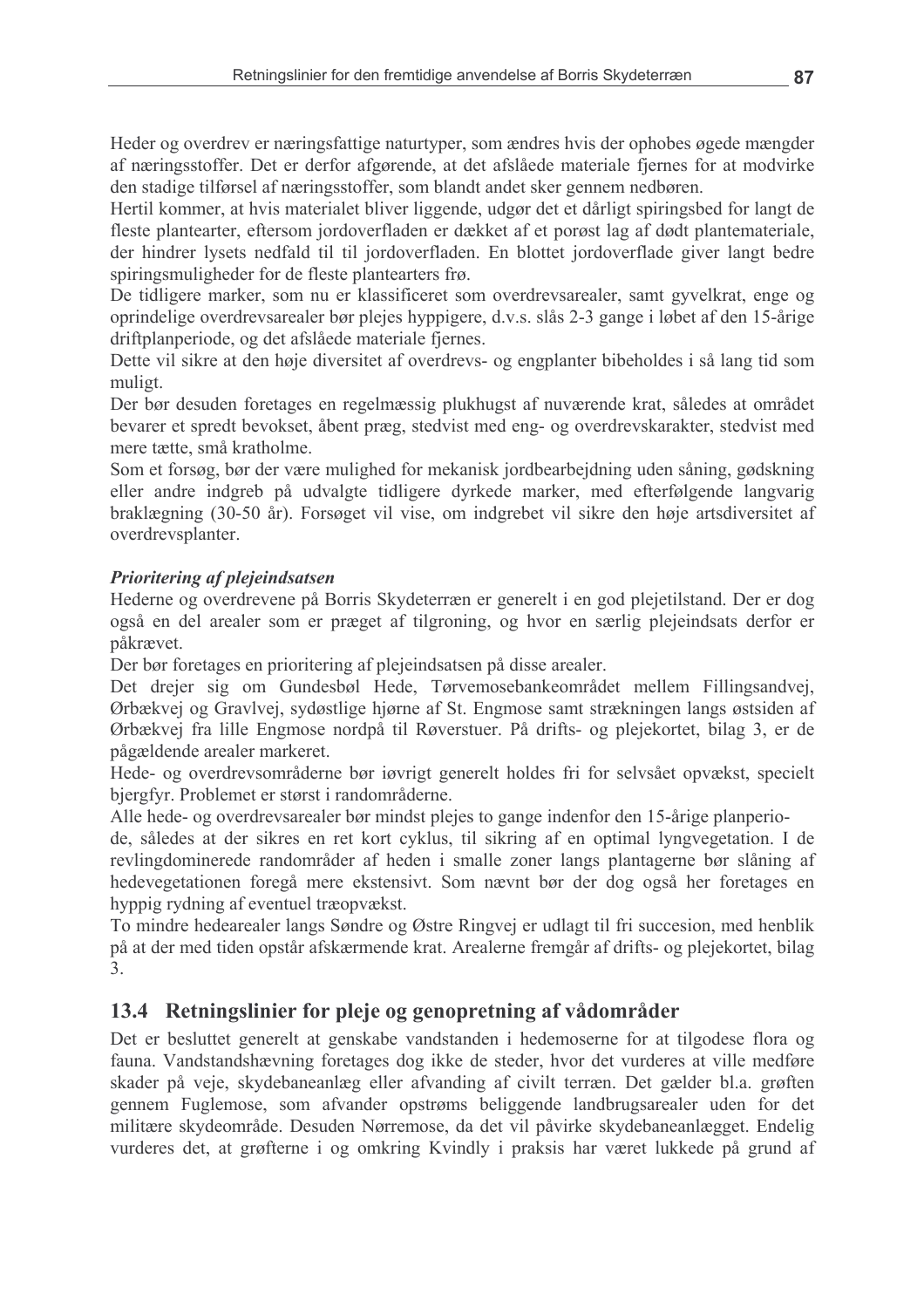manglende vedligeholdelse i mange år. Vandstanden her er allerede høj. Lukning af nærliggende smågrøfter omkring Kærhus vil være uheldigt af hensyn til den militære brug.

Der er enighed om at gennemføre følgende vandstandshævningsprojekter: Keldmose (3 grøfter), Kildesø (5 grøfter), Lindemose (1 grøft) og Storemose (1 grøft), afløbet fra Langvand og Blæsbjerg Mose, fraløbet i vest fra Tørvemoserne ved K 40, fraløbet fra den opstemmede Kovflod (såfremt det er nødvendigt), samt alle fraløb fra det store St. Engmoseområde (5 grøfter).

Vandstandshævninger sker ved lukninger af fraførende grøfter på udvalgte steder. Lukningerne foregår ved ifyldning af sand.

De valgte opstemningssteder er markeret på drifts- og plejekortet, bilag 3.

Det er besluttet, at udvalgte strækninger af Omme Ådal løbende skal friholdes for tilgroning i pilekrat, både af hensyn til det landskabelige udsyn, til eng- og mosefloraen og -faunaen samt af hensyn til publikum og lystfiskere.

De udvalgte strækninger er i vestenden omkring Vestbroen samt midterstrækningen fra Gravl Bro til Hvollig Bro. De er markeret på drifts- og plejekortet, bilag 3.

Rydningen skal foregå manuelt, og er derfor en meget resourcekrævende opgave. Eventuelt kan der perioder med hård frost om vinteren være mulighed for at køre med en grenknuser, men mange af piletræerne og -buskene er allerede store.

Beslutningen om udsætning af bævere i området fra september 1999 vil formentlig få stor betydning for naturplejen i ådalen, da bævere især lever af piletræer. Rydning af de nævnte ådalsområder bør derfor vurderes i sammenhæng med bæverudsætningen, og denne del af planen kan derfor udskydes til en vurdering foreligger.

# 13.5 Målsætning og kulturplan for skovdriften

Det er besluttet at følge den fremlagte målsætning og kulturplan for skovene på Borris Skydeterræn i den kommende 15-årige planperiode, som den er beskrevet i afsnit 10.6 samt i kulturmodeller for de enkelte træarter i bilag 5. Planen er endvidere præsenteret på drifts- og plejekortet, bilag 3.

Driftplanen for skovene tilgodeser såvel Borrislejrens som Skov- og Naturstyrelsens ønsker om en mere naturnær skovdrift i fremtiden.

#### Bevarelse af de gamle levende hegn samt bevoksninger i gamle gårdhaver

De mange gamle, levende hegn og gamle bevoksninger i gårdhaver bør få lov at stå til død og forfald, men bør ikke forynges. Såfremt den øvelsesmæssige brug nødvendiggør fornyelse af de levende hegn, bør dette fortrinsvis ske med eg og birk.

# 13.6 Retningslinier for brug af gødskning og bekæmpelsesmidler

De fleste af forsvarets arealer er blandt andet kendetegnet ved at de altid, eller gennem en meget lang årrække, har været friholdt for gødskning og sprøjtning.

Denne praksis ønskes fortsat, ikke mindst på Borris Skydeterræn, som rummer nogle af de største naturværdier på de militære skyde- og øvelsesterræner.

Samtidig er det, hvad sprøjtning angår, en opfølgning af pesticidaftalen, som blev indgået mellem staten, amter og kommuner i efteråret 1998. Aftalen indebærer en principiel udfasning af plantebeskyttelsesmidler på alle offentlige arealer inden 1. januar 2003.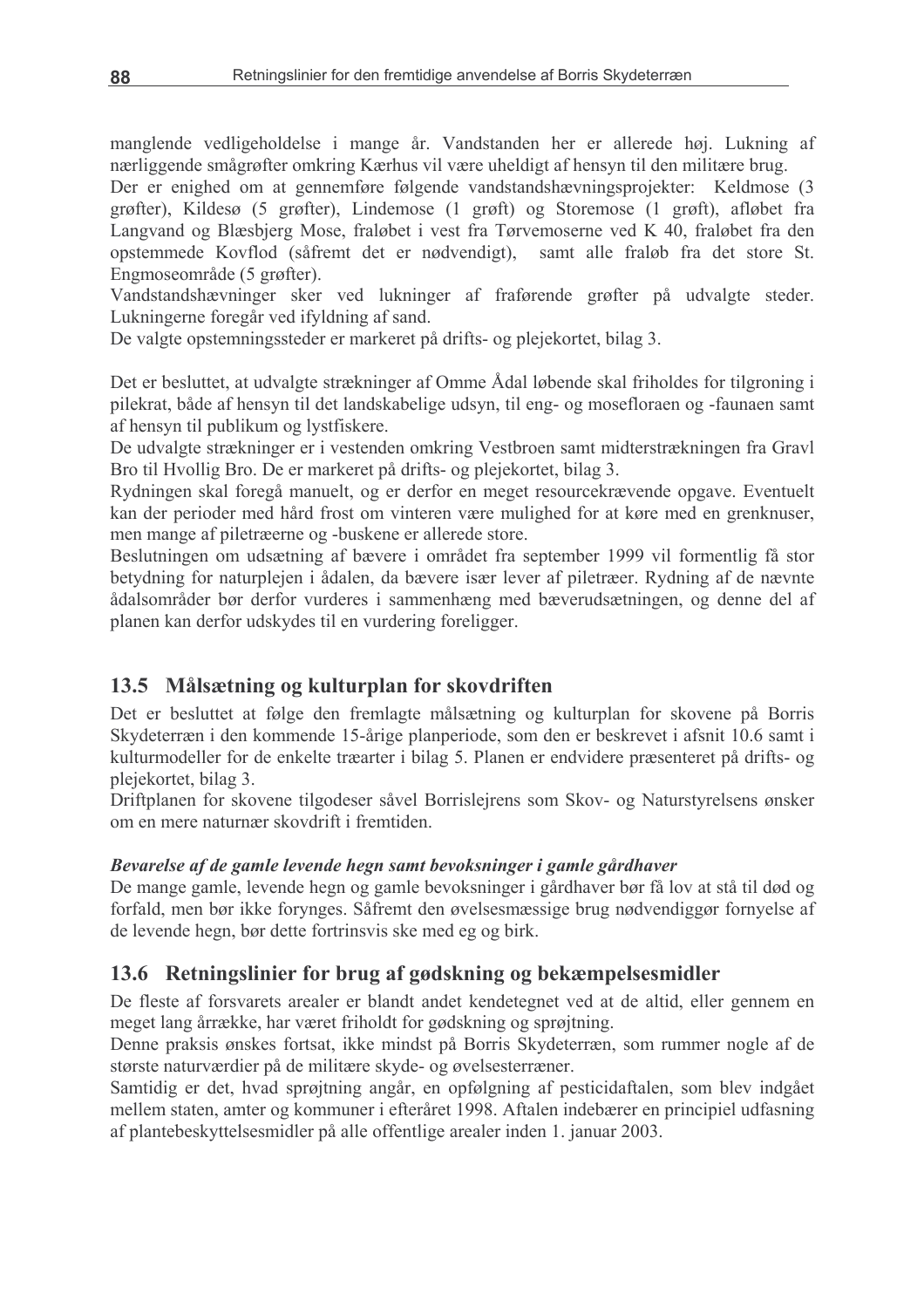Det fastlægges derfor, at der fremover ikke gødskes på Borris Skydeterræn, bortset fra nødvendig punktgødskning i nyplantninger af bevoksninger og kulissebeplantninger. Behovet herfor fremgår af kulturmodellerne i planens bilag 5.

Nødvendig tjæring mod museskader i nybeplantninger kan fortsætte, jf. bilag 5.

Nødvendig, forberedende sprøjtning i nykulturer i skovene med plantebeskyttelsesmidlet roundup, if, bilag 5, kan fortsætte frem til udgangen af 2002, men der skal samtidig arbejdes med udvikling af alternative metoder, med henblik på pesticidfri drift og vedligeholdelse, jf. pesticidaftalen.

Bekæmpelse af kæmpebjørneklo og lign, skal i størst muligt omfang foretages uden brug af kemiske bekæmpelsesmidler.

# 13.7 Kulturhistoriske interesser

De praktiske retningslinier og anvisninger for den fremtidige pleje og beskyttelse af fortidsminder og kulturhistoriske interesser på Borris Skydeterræn fremgår af det såkaldte kulturhistoriske katalog, som er vedlagt planen som bilag nr. 6.

# 13.8 Offentlighedens adgang til skydeterrænet

De nugældende regler og retningslinier fastholdes. Disse er beskrevet i afsnit 7.

# 13.9 Særlig adgangsret for Københavns Universitet

Københavns Universitet skal efter aftale med Borrislejren, og under jagttagelse af de gældende sikkerhedsregler og på eget ansvar, have adgang til at udføre naturvidenskabelige undersøgelser på skydeterrænet, i det omfang som det sikkerhedsmæssigt findes foreneligt med arealets militære benyttelse, d.v.s. på skydefri dage eller i delområder, som befinder sig uden for farezonen. Universitetet gives altså i denne forbindelse ret til at færdes også uden for veje og stier, i modsætning til de generelle regler for offentlighedens adgang til terrænet.

Herudover har Københavns Universitet ingen særlige rettigheder.

Ovenævnte adgangsret for Københavns Universitet er begrundet i universitetets historiske medbrugsret til området. Den juridiske gyldighed af denne tidligere medbrugsret er iøvrigt ikke afklaret i forbindelse med udarbejdelsen af nærværende plan.

# 13.10 Prioriteret handlingsplan for planperioden

Den nuværende naturtilstand på Borris Skydeterræn må bedømmes som generelt god, og som det fremgår, er der ikke behov for meget omfattende naturgenopretningstiltag eller omlægninger af øvelsesaktiviteten. De mest omfattende opgaver vil blive rydning af pilekrat i de udvalgte partier af Omme Ådal, rydning for bjergfyr, gyvel m.v. på særligt tilgroede hedearealer samt den fremtidige generelle plejeindsats på de store hede- og overdrevsarealer.

I det følgende er der foretaget en prioritering af de pleje- og naturgenopretningstiltag, som er indeholdt i planen. Det skal bemærkes, at det også for de aktiviteter med en forholdsvis lav prioritet vil være en fordel at gennemføre disse så hurtigt som muligt. Der er således tale om rydning og slåning af arealer, hvor omfanget af opgaven vil stige jo længere tid der går.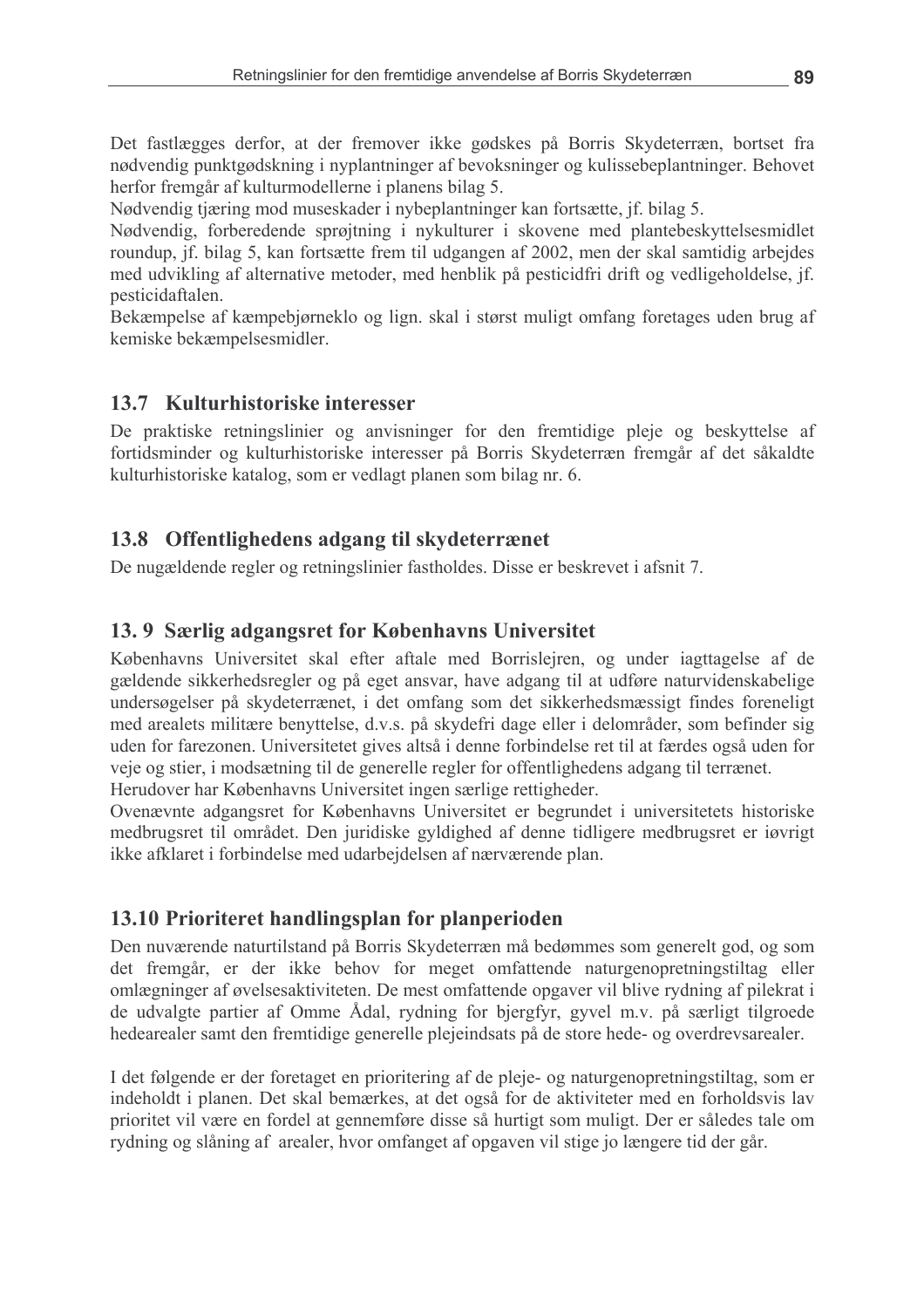#### Nye retningslinier for militære aktiviteter, som indføjes i BB/Borris umiddelbart efter drifts- og plejeplanens vedtagelse

Der skal i forbindelse med drifts- og plejeplanens vedtagelse ændres i de Blivende Bestemmelser for Borris Skydeterræn, således at retningslinierne for markerede arealer på terrænkortet, bilag 2 til denne plan også fremgår af BB/Borris.

Kortet i BB/Borris over den faste bæltesporsplan bør revideres så det fremstår mere tydeligt. evt ved brug af nærværende plans terrænkort.

Reglerne for gravning og faste graveområder i nærværende plan, beskrevet i afsnit 13.2, skal indføjes i BB/Borris, med kortbilag.

#### Prioriteret handlingsplan for pleje- og naturgenopretningstiltag

1. prioritet (gennemføres indenfor de første 3 år af planperioden) Lukning af grøfter som angivet af drift- og plejekortet, bilag 3.

Afbrænding, rydning eller slåning af de hedearealer som har særligt behov for hedepleje. Arealerne er markeret på drift- og plejekortet, bilag 3.

Gennemførelse af de i bilag 6 beskrevne tiltag, til beskyttelse og pleje af fortidsminder.

Afvikling af skovarealer som angivet af drifts- og plejekortet, bilag 3.

#### 2. prioritet (gennemføres indenfor de første 6 år af planperioden)

Rydning af de arealer af Omme Ådal for krat og opvækst, som er markeret på drift- og plejekortet, bilag 3. Behovet vurderes i sammenhæng med bæverudsætningen, og med bævernes effekt på pilebevoksningerne.

#### 3. prioritet (gennemføres indenfor de første 9 år af planperioden)

Inden de første 9 år af planperioden er afsluttet, skal pleje i form af afbrænding, rydning eller slåning af alle øvrige arealer angivet på terrænkortet som eng, overdrev eller hede være gennemført mindst en gang. Dele af den store hedeflade på Borris Sønderland har været udsat for brand, og har derfor ikke i alle tilfælde behov for pleje. Dette vurderes af Borrislejren.

#### 4. prioritet (gennemføres i løbet af den resterende, 15-årige planperiode)

Alle hede-, eng- og overdrevsarealer skal plejes mindst to gange indenfor den 15-årige planperiode. I den resterende 6-års periode skal plejen derfor gentages, også i Omme Ådal.

### Kulturplanen for skovene

Indenfor planperiodens 15 år skal der forynges 70,9 ha skovareal, jf. kulturplanen i afsnit 10.6, kulturmodellerne i bilag 5 samt på drifts- og plejekortet, bilag 3.

Tidspunktet for foryngelsen af de enkelte bevoksninger indenfor planperioden vurderes af Hedeselskabet, som står for driften af skovene. Der fastlægges derfor ikke en prioriteret handlingsplan for kulturforyngelsen i nærværende plan.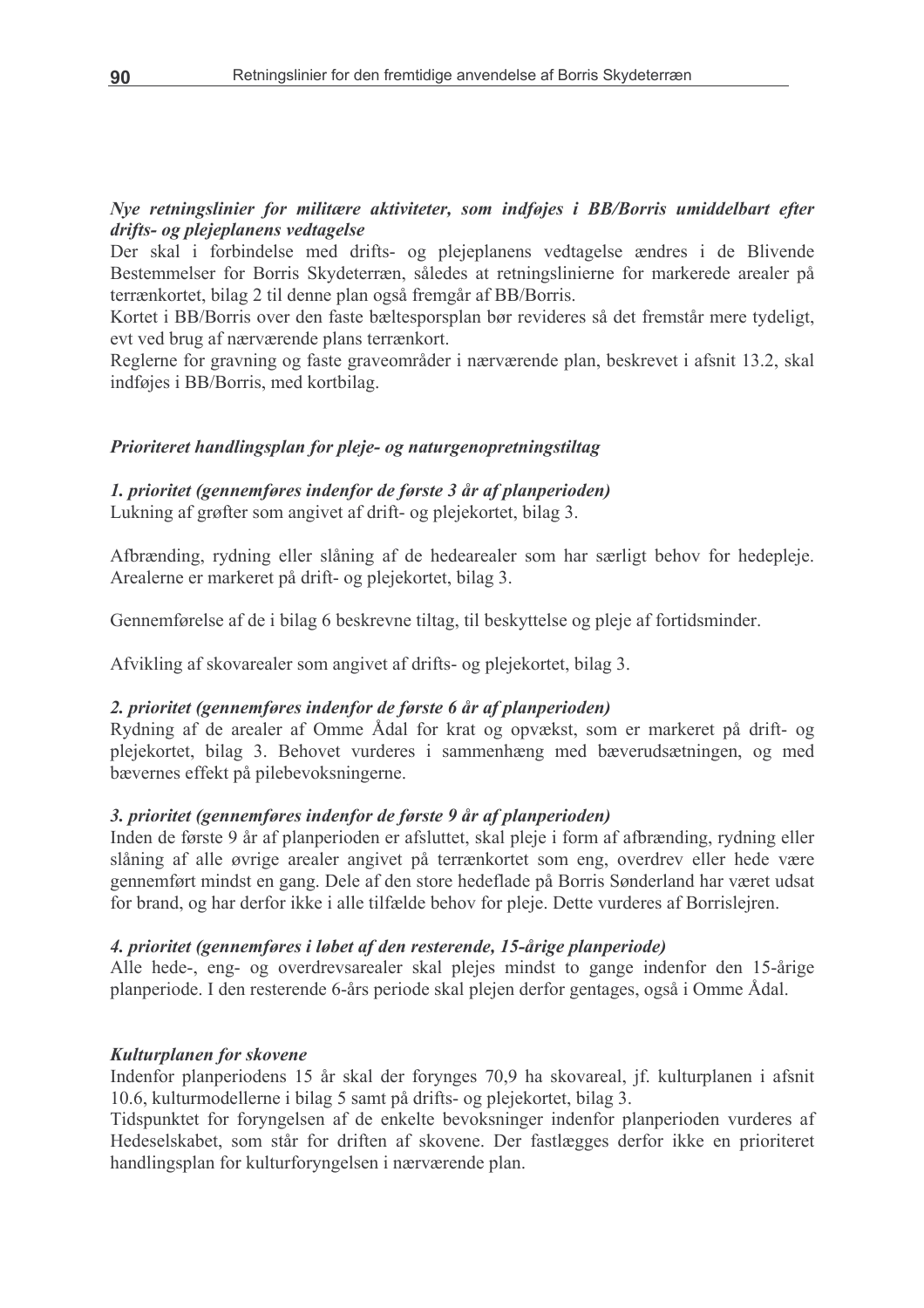# 13.11 Nødvendige tilladelser til nye tiltag

Enkelte af de i planen beskrevne tiltag kræver tilladelse fra forskellige myndigheder, specielt dispensationskompetence vedrørende størstedelen fra amtet. har som af naturbeskyttelseslovens og planlovens bestemmelser. Det må i hvert enkelt tilfælde vurderes. hvorvidt en given foranstaltning kræver tilladelse eller ej, og i bekræftende fald indhentes myndighedernes godkendelse inden iværksættelse. I tvivlstilfælde bør spørgsmålet forelægges den pågældende myndighed. Der er i det følgende givet en vurdering af hvilke lovgivninger der kan være relevante i de enkelte tilfælde.

#### Faste stillinger og anlæg i relation til myndighedsgodkendelse

Flytning af eksisterende, permanente anlæg, samt etablering af nye, permanente anlæg og opstilling af faste terrænpunkter kan kræve tilladelse fra relevante myndigheder. Afgørelsen af om der foreligger lokalplanpligt i den konkrete situation træffes af kommunalbestyrelsen ud fra en samlet vurdering. Tilsvarende er det amtet der træffer afgørelse om hvorvidt der kræves zonetilladelse eller tilladelse efter naturbeskyttelsesloven.

I tilfældet med skydebaneanlæg 52 og 53 har amtet vurderet, at der ikke kræves landzonetilladelse efter Planloven, da der ikke er tale om egentligt byggeri. Derimod er bane 53 placeret i en beskyttet naturtype i henhold til naturbeskyttelseslovens § 3. Derfor kræver anlægget amtets dispensation efter denne lov.

#### Naturgenopretning, naturpleje og nye beplantninger

#### Naturgenopretning

Genskabelse af vådområder gennem vandstandshævning kræver tilladelse hos amtet i medfør af naturbeskyttelsesloven, uanset at tiltaget er en naturforbedrende foranstaltning. Endvidere er det op til amtet eller den relevante kommune at vurdere, hvorvidt der kræves vandløbsgodkendelse ved lukning af de pågældende grøfter.

#### Naturpleje

Naturpleje i form af afbrænding, rydning og slåning af beskyttede naturområder som hede, eng og overdrev kræver ikke tilladelse. Ved eventuelle planlagte afbrændinger skal brandmyndighedens tilladelse dog indhentes, og de almindelige regler i bekendtgørelsen om "brandværnsforanstaltninger ved afbrænding af halm, affald, bål og fyrværkeri m.v." overholdes.

Hvorvidt undladelse af naturpleje, hvorved området springer i krat og dermed "vokser ud" af beskyttelsesbestemmelserne, kræver tilladelse efter naturbeskyttelsesloven må drøftes med amtet. I følge loven har amter og kommuner pligt til at pleje egene beskyttede arealer. Statslige arealer er ikke direkte nævnt i loven, men dette skyldes, at statslige arealforvaltende myndigheder forudsættes at holde deres arealer i rimelig stand.

#### Nye beplantninger

Den nye beplantning i form af løvbælte i brandlinien langs Vestre Ringvej kræver ikke tilladelse efter naturbeskyttelsesloven, da den ikke berører bekyttede naturtyper. Det gælder derimod for et lille, trekantet hedeareal under tilgroning, beliggende i vestkanten af Østerrige Plantage langs Vestre Ringvej, samt to små engarealer udenfor Vester Ringvej mellem Borris-Faster Kommuneplantage og Borrislejren.

Borris Skydeterræn er i regionplanen derimod udpeget som et område, hvor skovrejsning er uønsket. Dette betyder, at der ikke må plantes skov i området uden amtsrådets tilladelse. En sådan vil kun kunne forventes givet, hvis tilplantningen ikke er i strid med de interesser, der har ligget til grund for områdets udpegning. Der er endvidere forbud mod at plante skov på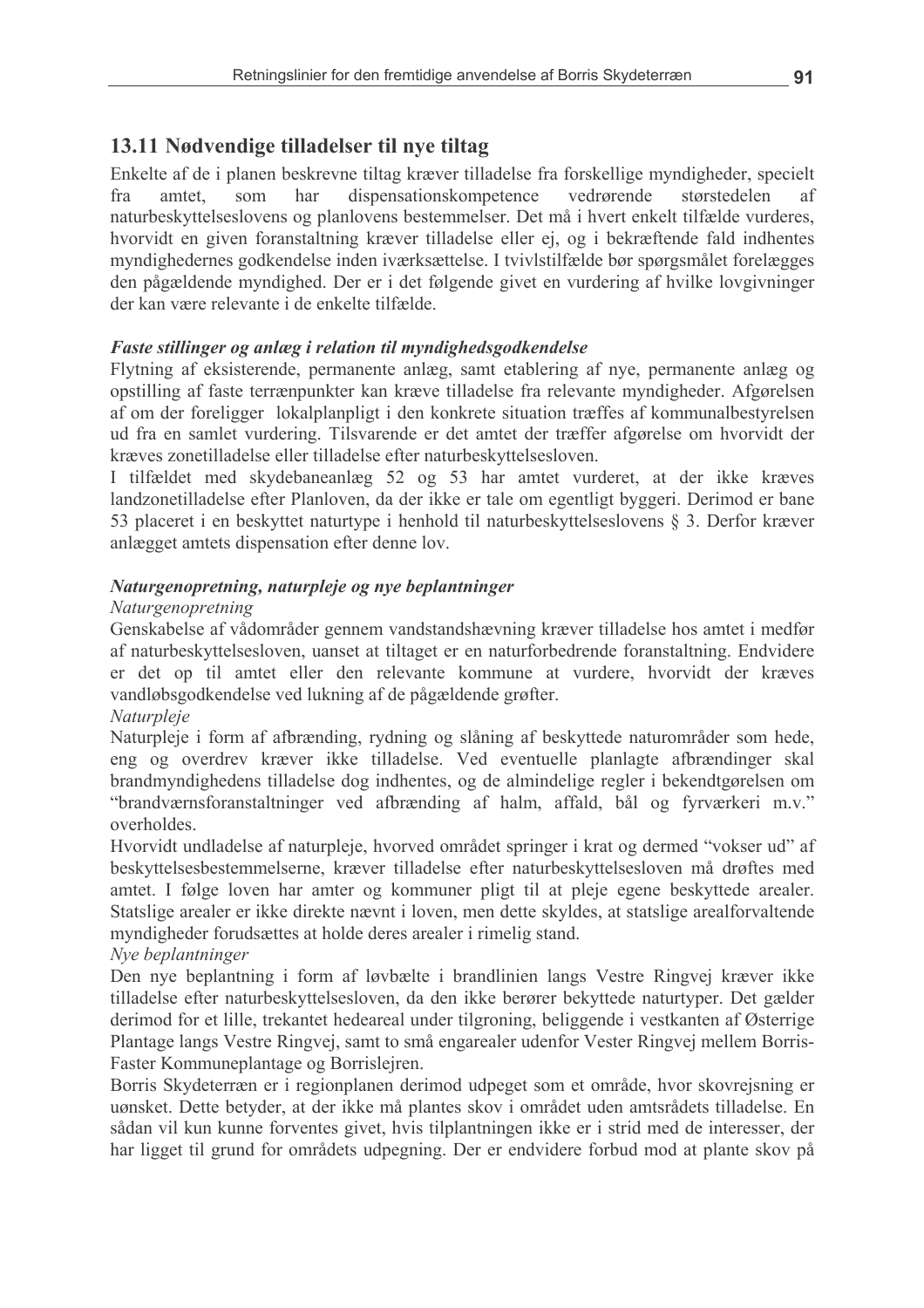landbrugspligtige jorder, jfr. bekendtgørelse nr. 567 af den 24. juli 1991. Dermed kræver alle tre tilplantninger en forudgående tilladelse fra amtsrådet.

# 13.12 Planændringer

#### Nye, faste stillinger/anlæg kræver planændring i relation til nærværende drifts- og plejeplan

Etablering eller flytning af permanente anlæg og opstilling af faste terrænpunkter, som ikke er beskrevet i nærværende plan under kapitel 5.5 og 9.3, kræver planændring af nærværende plan.

Der henvises også til bilag 7. Anlæg m.v., som etableres midlertidigt, men som ikke er fiernet inden 1 måned fra etablering, regnes som permanente.

#### Midlertidige anlæg

Ved midlertidige (temporære) anlæg og terrænpunkter forstås anlæg og terrænpunkter, der er fjernet inden 1 måned fra etablering/opstilling. Sådanne kan frit etableres indenfor terrænet, forudsat at etableringen ikke indebærer en benyttelse af arealet eller de omgivende arealer, der er i strid med de overordnede retningslinier for det pågældende område.

Efter fjernelse af anlægget eller terrænpunktet vil arealet som hovedregel blive retableret.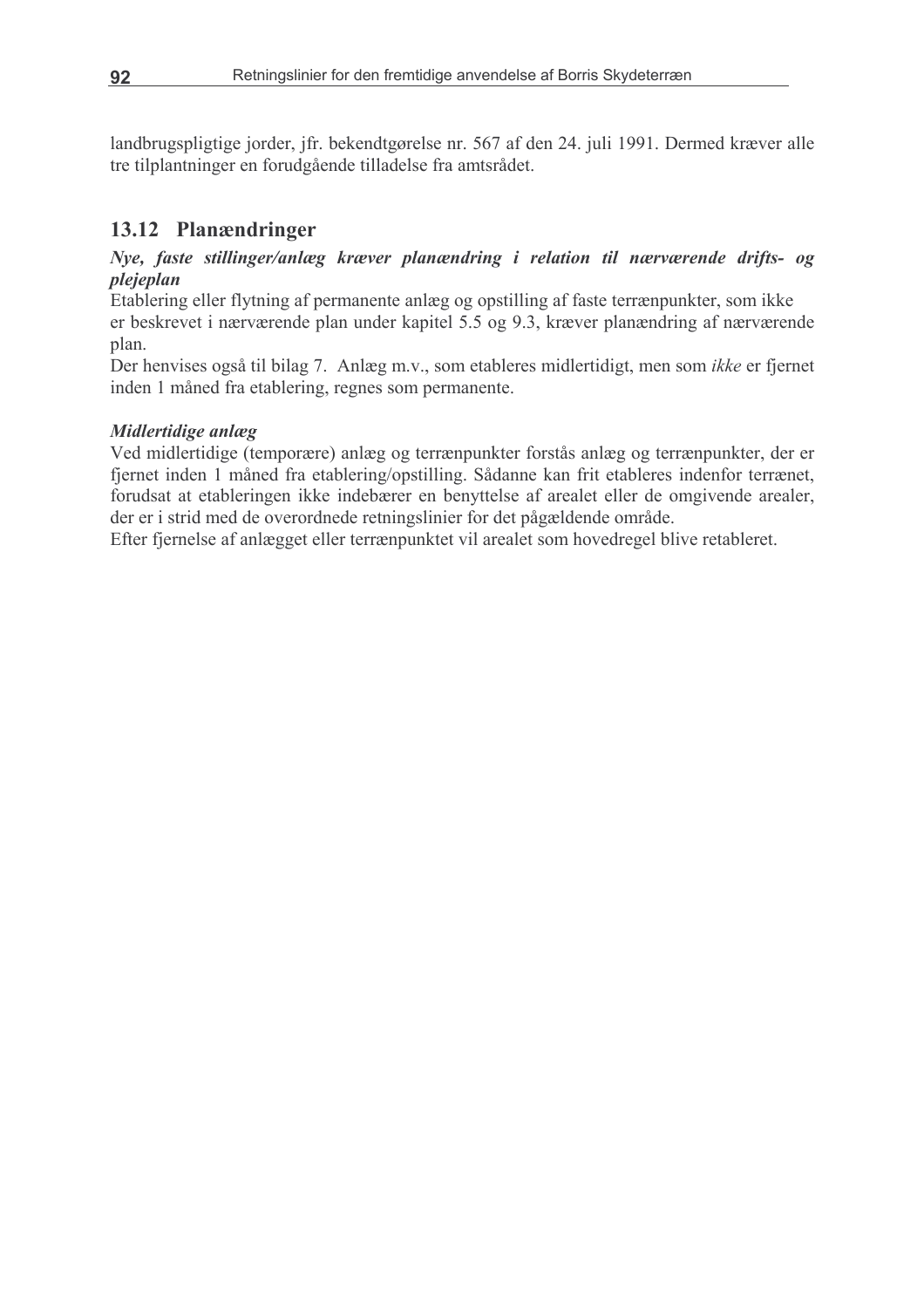# ØKONOMI

#### 14 Økonomiske konsekvensberegninger

Talstørrelserne, som indgår i dette afsnit, er behæftet med usikkerhed. Dette skyldes, at talstørrelserne og mandtimebehovet ofte ikke kan beregnes direkte, men er baseret på planens forskellige estimater og til en vis grad på skøn. De økonomiske overslag repræsenterer dog på planlægningstidspunktet det bedst mulige skøn over de økonomiske konsekvenser af den planlagte drift.

#### Plantiltag omfattet af de økonomiske overslag

De økonomiske overslag omfatter de aktiviteter, der rækker udover den daglige vedligeholdelse af terrænet. De vedrører således hedepleje og øvrig naturpleje af de åbne arealer - herunder rydning i Omme Ådal, genopretningen af vådområder ved lukning af grøfter, nyetablering af skov og bryn, afvikling af bevoksninger samt pleje af fortidsminder. Derimod omfatter de økonomiske overslag ikke eventuelle nye anlæg med direkte relation til terrænets anvendelse som militært skydeområde.

#### Den daglige terrænvedligeholdelse

Den daglige terrænvedligeholdelse planlægges og gennemføres af Terrænelementet. Den omfatter typisk

- Reparation og vedligeholdelse af veje og spor
- Vedligeholdelse af grøfter og dræn
- Oprydning og renovering efter skydninger
- Vedligeholdelse af bevoksninger og hegn
- Naturpleje og rydninger af opvækst og krat i f.m. forbedring af målbaner
- Mekanisk ukrudtsbekæmpelse i brandbælter i form af harvning

Som hovedregel skal skader forvoldt inden for forsvarets arealer udbedres af skadevoldende selv. Skader, som enheden ikke selv kan udbedre, indberettes til Borrislejren. Renholdelse af skydeterrænet påhviler Borrislejren.

#### Ressourcer til den daglige vedligeholdelse

Der er i Borrislejren afsat en formaliseret stilling til at forestå og udføre vedligeholdelsen af Borris Skydeterræn. Terrænelementets kasernemester varetager terrænvedligeholdelsen og eventuelle plejetiltag.

Til vedligeholdelsen af skydeterrænet råder terrænelementet over følgende personel og materielmæssige ressourcer:

- ca.  $2\frac{1}{2}$  årsværk
- 3 traktorer, 1 rendegraver, motorsave, buskrydder, diverse påhængsredskaber såsom slagleklipper, grenknuser, plove, harver, vejhøvle m.v.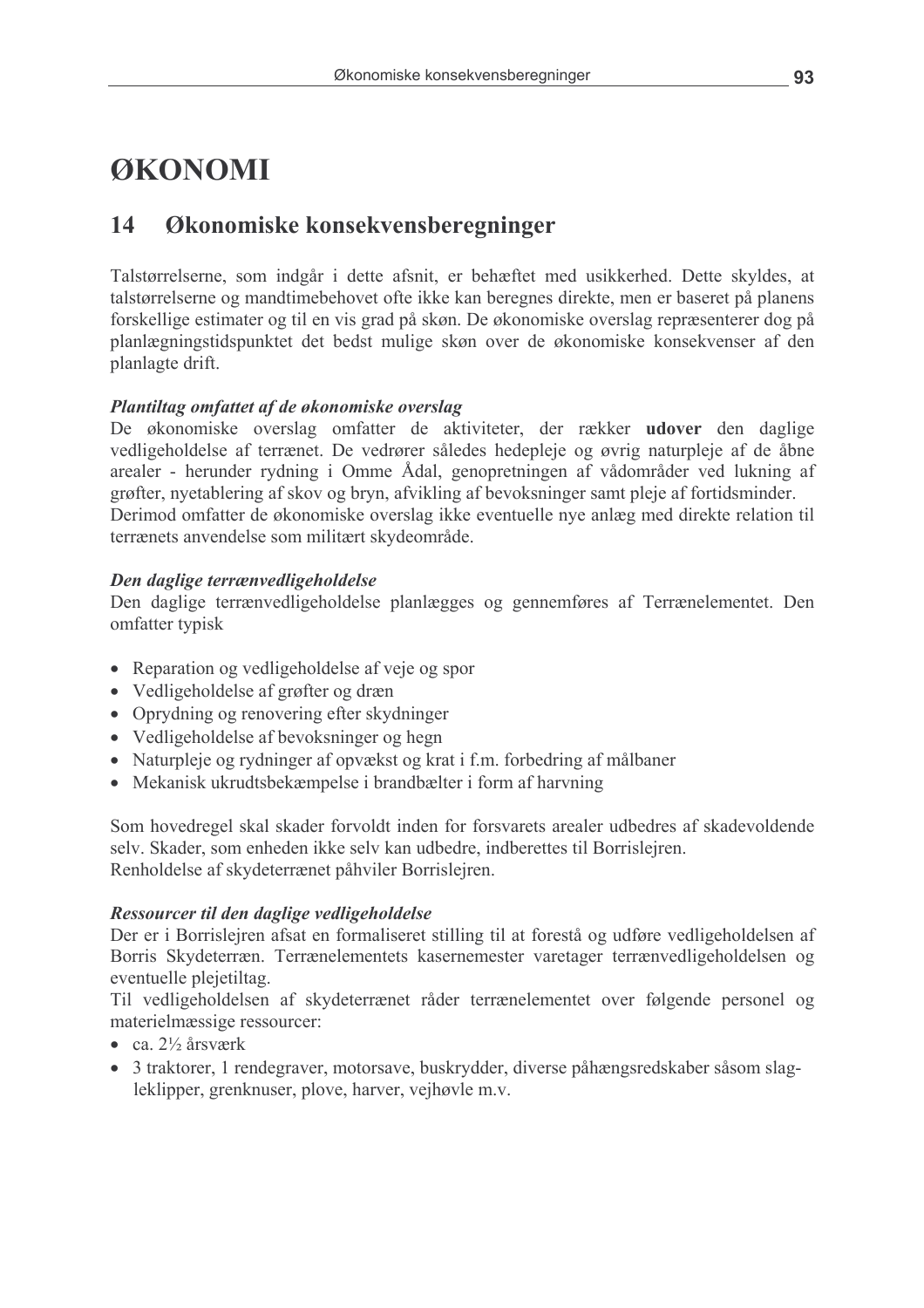# 14.1 Økonomisk overslag til naturpleje og genopretning

## Pleje af heder, overdrev og enge

En del af arbejdet med hedepleje vil kunne foregå ved hjælp af afbrændinger. Det meste skal imidlertid ske ved hiælp af slåning og opsamling.

Naturpleje af åbne arealer i form af rydning af krat, slåning, opsamling samt afbrænding er en omfattende og timekrævende opgave, som vil foregå med det materiel der er til rådighed i Borrislejren. Dog rådes der ikke over det nødvendige materiel til fjernelse af den afslåede lyngvegetation, hvorfor dette skal anskaffes. Der er ialt tale om 2456 hektar hede, 260 hektar eng og 222 hektar overdrev, ialt 2938 hektar.

Hele dette areal skal efter planens intentioner plejes to gange i løbet planperioden, det vil sige ca. 390 hektar årligt. Dette svarer skønsmæssigt til 3/4 årsværk.

### Genopretning af vådområderne

Lukning af grøfterne vurderes at kunne foregå indenfor rammerne af de eksisterenede ressourcer og materiel, og vil derfor ikke udgøre en ekstraudgift.

### Rydning af opvækst i Omme Ådal

Rydning af ådalen på de udvalgte strækninger er vurderet til at omfatte ca. 18 hektar pilekrat. Rydningen skal formentlig foregå manuelt. Hører ind under de ekstra 3/4 årsværk.

#### Etablering af nye beplantninger

Der er behov for nyplantning af 72.7 ha skovareal i planperioden. De samlede omkostninger hertil er beregnet til 2.381.976 kr. Dette svarer til ca. 32.700 kr. pr. ha. Fordeles nyplantningen på de 15 år svarer udgifterne til ca. 158.800 kr. pr. år

# 14.2 Behov for nyt personel og materiel

Det er Skov- og Naturstyrelsens vurdering, at der til planens gennemførelse i gennemsnit over de næste 15 år vil medgå en merudgift for Borrislejren i en størrelsesorden på ca. 210.000, kr. pr. år, svarende til 3/4 årsværk. Det kan ligeledes blive aktuelt med materialanskaffelse eller leje af maskiner, grenknuser, skagleklipper og opsamlingsudstyr i en størrelsesorden på 350.000 kr. Da der skydes ca. 280 dage årligt, og i lyset af planens lange tidshorisont, skal det anbefales, at der indledningsvis tildeles Borrislejren 210.000, kr. årligt til implementering af planen, og at beløbet hvert 3. år revurderes.

# 14.3 Sammendrag af planens økonomiske konsekvenser

Planen vil på baggrund af ovenstående medføre følgende skønnede merudgifter i forhold til det nuværende driftsbudget hvad angår terrænpleje og skovdrift.

- Tilførsel af 210.000 kr. årligt (svarende til 3/4 årsværk) til Borrislejrens Terrænelement, til gennemførelse af den prioriterede handlingsplan for vegetationspleje, genopretning af vådområder samt pleje af fortidsminder
- Eventuel engangsanskaffelse eller leje af diverse nyt materiel, bl.a. grenknuser, slagle-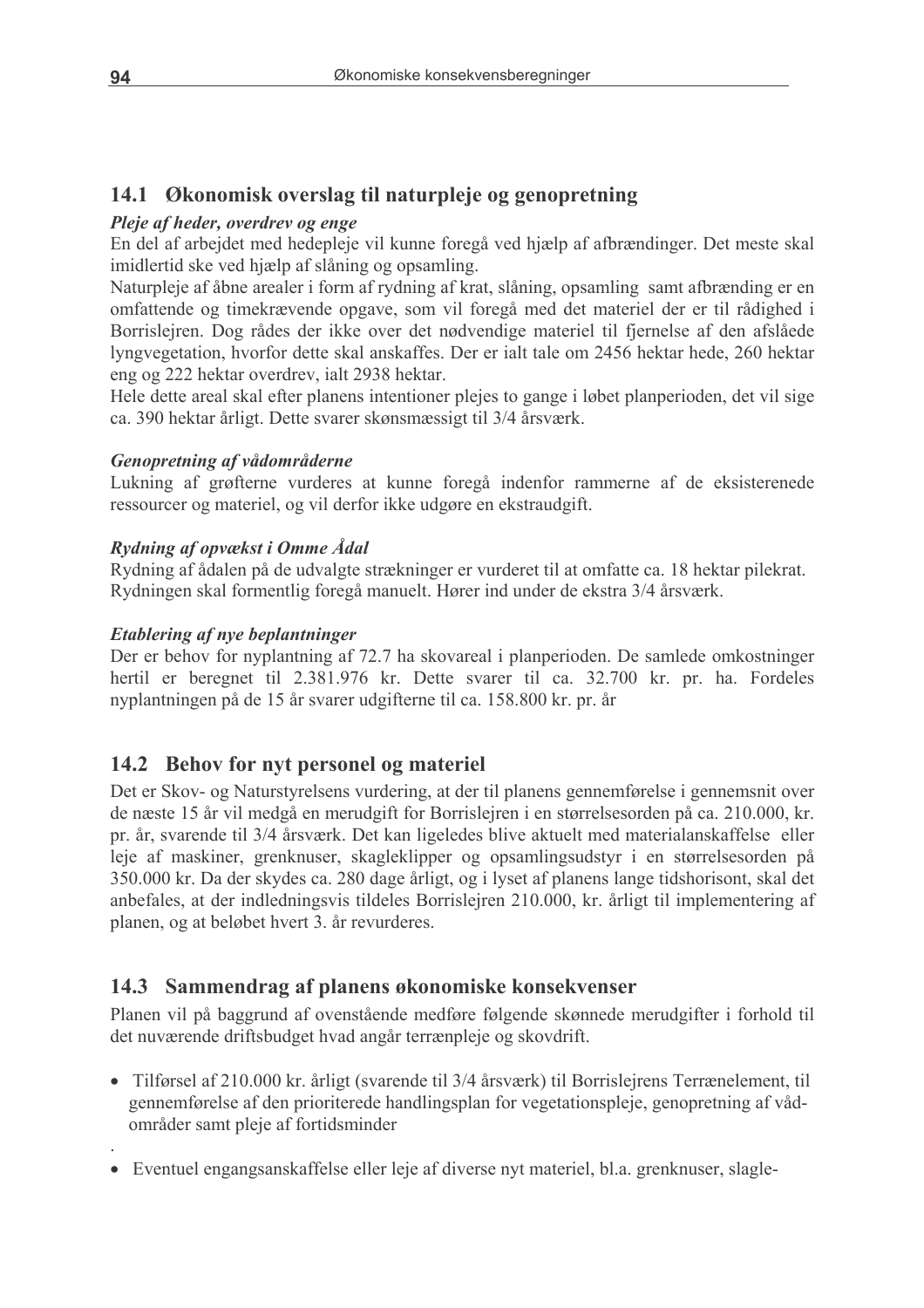klipper og opsamlingsudstyr. Samlet pris i en størrelsesorden 350.000 kr.

• Omkostninger til kulturplan ved etablering af 72.7 ha ny skov, anslået 2.381.976 kr.

# 14.4 Årligt budgetforslag til gennemførelse af drifts- og plejeplanen

Borrislejren udarbejder årligt et budgetforslag til Hærens Operative Kommando indeholdende behov for midler til gennemførelse til drifts- og plejeplanens prioriterede handlingsplan.

Budgetforslaget tager udgangspunkt i nedenstående, samlede oversigt over årlige merudgifter.

Budgettet revurderes hvert 3. år.

Forsvarets Bygningstjeneste afholder udgifterne til nyanlæg af skov og forbedring af levende hegn og bryn.

| Planår | Naturpleje og                               | Nyanlæg af skov | Merudgift i det |
|--------|---------------------------------------------|-----------------|-----------------|
|        | genopretning, samt<br>nyanskaffelse/leje af |                 | enkelte planår  |
|        | materiel                                    |                 |                 |
| 1998   | 233.333                                     | 158.798         | 392.131         |
| 1999   | 233.333                                     | 158.798         | 392.131         |
| 2000   | 233.333                                     | 158.798         | 392.131         |
| 2001   | 233.333                                     | 158.798         | 392.131         |
| 2002   | 233.333                                     | 158.798         | 392.131         |
| 2003   | 233.333                                     | 158.798         | 392.131         |
| 2004   | 233.333                                     | 158.798         | 392.131         |
| 2005   | 233.333                                     | 158.798         | 392.131         |
| 2006   | 233.333                                     | 158.798         | 392.131         |
| 2007   | 233.333                                     | 158.798         | 392.131         |
| 2008   | 233.333                                     | 158.798         | 392.131         |
| 2009   | 233.333                                     | 158.798         | 392.131         |
| 2010   | 233.333                                     | 158.798         | 392.131         |
| 2011   | 233.333                                     | 158.798         | 392.131         |
| 2012   | 233.333                                     | 158.798         | 392.131         |
| IALT   | 3.499.995                                   | 2.381.976       | 5.881.971       |

#### Tabel 3. Samlede oversigt over årlige merudgifter.